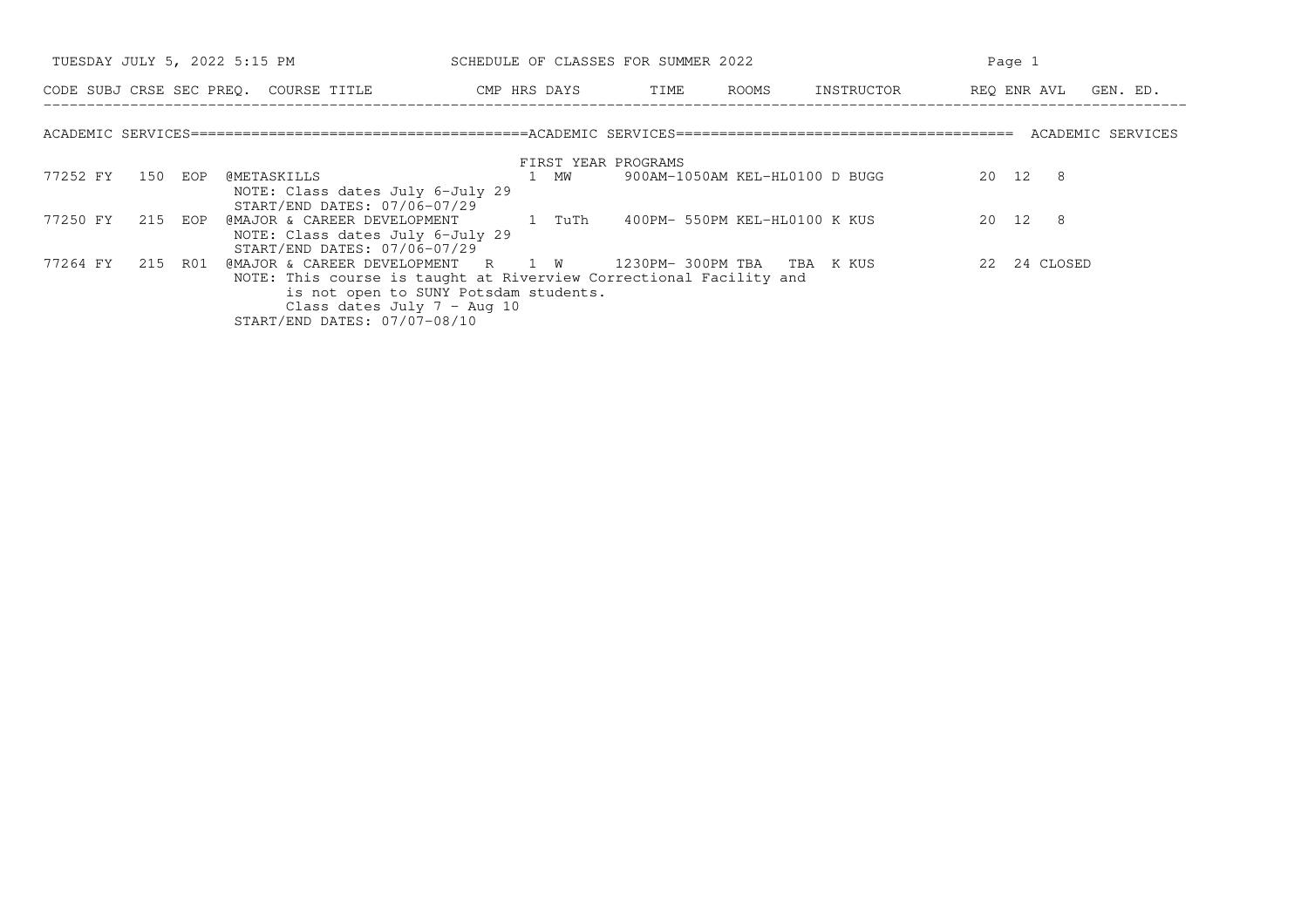| TUESDAY JULY 5, 2022 5:15 PM                                                                                                                                                        | SCHEDULE OF CLASSES FOR SUMMER 2022                              |                                |            | Page 2          |                 |          |
|-------------------------------------------------------------------------------------------------------------------------------------------------------------------------------------|------------------------------------------------------------------|--------------------------------|------------|-----------------|-----------------|----------|
| CODE SUBJ CRSE SEC PREQ. COURSE TITLE                                                                                                                                               | CMP HRS DAYS                                                     | TIME                           | ROOMS      | INSTRUCTOR      | REO ENR AVL     | GEN. ED. |
| ANTHROPOLOGY DEPARTMENT============================ANTHROPOLOGY DEPARTMENT=============================== ANTHROPOLOGY DEPARTMENT                                                   |                                                                  |                                |            |                 |                 |          |
|                                                                                                                                                                                     | ANTHROPOLOGY-GENERAL                                             |                                |            |                 |                 |          |
| 77395 ANTH 107<br>R01<br>WORLD CULTURES<br>NOTE: This course is taught at Riverview Correctional Facility<br>Course dates June $1 - \text{Aug } 10$<br>START/END DATES: 06/01-08/10 | $R_{\parallel}$<br>3 M<br>and is not open to on campus students. | 100PM- 445PM TBA TBA A HERSKER |            |                 | 25 23 2         | CG XC    |
| 77402 ANTH 315 031<br>FIELD ARCHAEOLOGY<br>NOTE: Course dates June 13 - July 10<br>START/END DATES: 06/13-07/10                                                                     | 6                                                                | TBA                            | TBA<br>TBA | H KRUCZEK-AARON | 13 CLOSED<br>11 |          |
| 77445 ANTH 315 032<br>FIELD ARCHAEOLOGY<br>START/END DATES: 06/13-07/10                                                                                                             | 6                                                                | TBA                            | TBA<br>TBA | H KRUCZEK-AARON | 1 CLOSED        |          |
| 77433 ANTH 498 031<br>SENIOR SEMINAR<br>START/END DATES: 06/01-08/10                                                                                                                | 4                                                                | TBA                            | TBA<br>TBA | N MALIT         | 1 CLOSED        |          |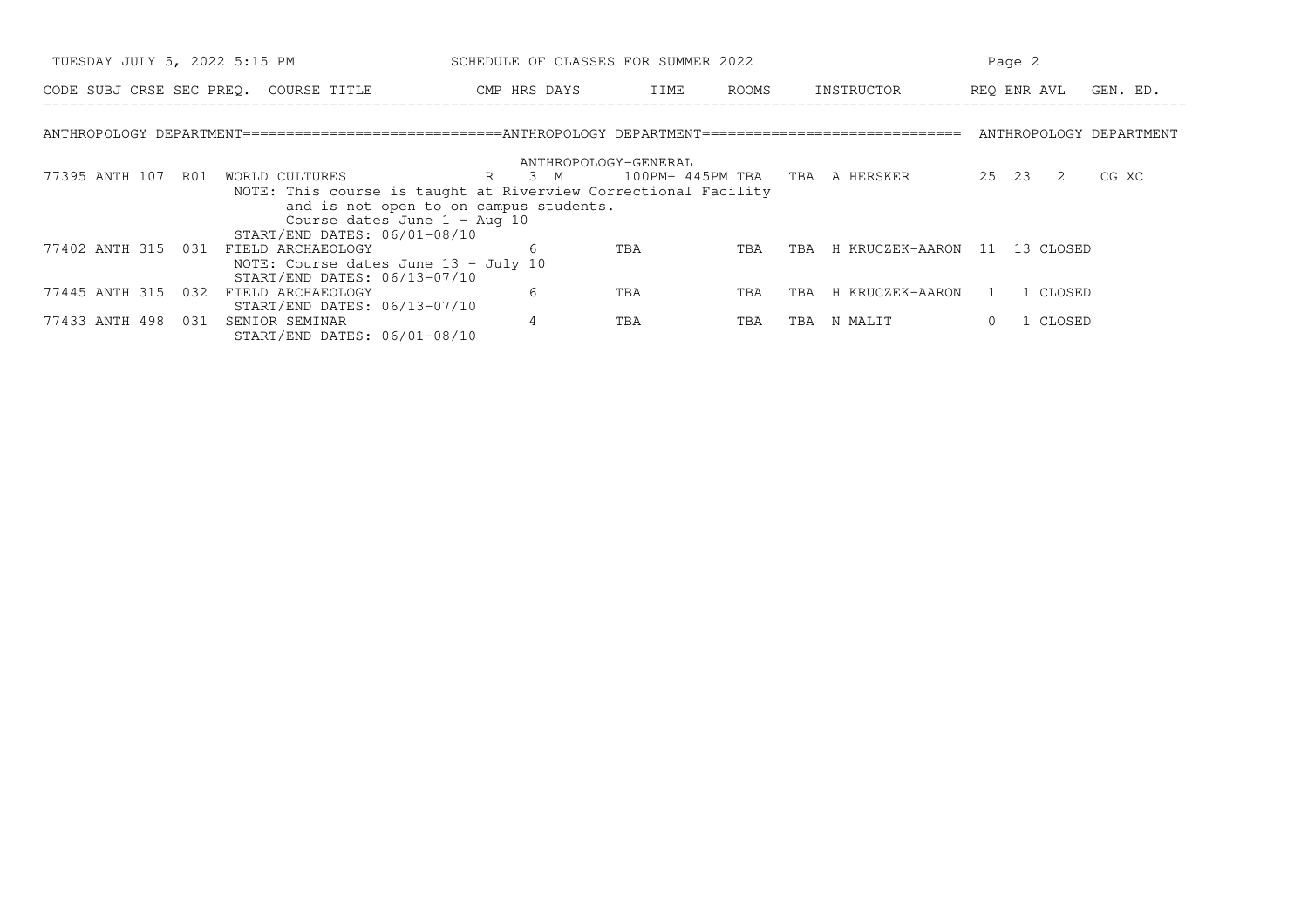| TUESDAY JULY 5, 2022 5:15 PM                                                                                                                                                                                   | SCHEDULE OF CLASSES FOR SUMMER 2022                                                                                                                                                                                                                          |     |        | Page 3            |                      |  |  |  |
|----------------------------------------------------------------------------------------------------------------------------------------------------------------------------------------------------------------|--------------------------------------------------------------------------------------------------------------------------------------------------------------------------------------------------------------------------------------------------------------|-----|--------|-------------------|----------------------|--|--|--|
| CODE SUBJ CRSE SEC PREQ. COURSE TITLE THE CMP HRS DAYS TIME ROOMS INSTRUCTOR TREQ ENR AVL GEN. ED.                                                                                                             |                                                                                                                                                                                                                                                              |     |        |                   |                      |  |  |  |
|                                                                                                                                                                                                                |                                                                                                                                                                                                                                                              |     |        |                   |                      |  |  |  |
| 77452 ARTM 470 001* MUSEUM INTERNSHIP<br>Pre-requisites: ARTM370 or ANTH370 and ARTM420 or ANTH420<br>START/END DATES: 06/01-08/10                                                                             | ART - MUSEUM STUDIES<br>$1 - 12$                                                                                                                                                                                                                             | TBA |        | TBA TBA M PERKINS | 1 CLOSED<br>$\Omega$ |  |  |  |
| 77200 ARTS 110 RO1 FOUNDATIONS OF DRAWING I R 4 TuTh 900AM-1230PM TBA TBA N INFANTE 22 23 CLOSED AE TA<br>NOTE: This course is taught at Riverview Correctional Facility and<br>Course dates June $1 -$ July 6 | ART STUDIO<br>is not open to SUNY Potsdam Students.                                                                                                                                                                                                          |     |        |                   |                      |  |  |  |
| 77088 ARTS 142 OL1 BASIC PHOTOGRAPHY<br>NOTE: Delivered online. Instruction and interaction occurs online<br>to the student.<br>Course dates July 26 - Aug 10<br>START/END DATES: 07/26-08/10                  | -4<br>within the Learning Management System, Moodle. There are no<br>requirements for face-to-face meetings, onsite instruction<br>or scheduled times to be online. However, proctored exams<br>may be required either on campus or at a location convenient |     | ONLINE | I BEERBOWER       | 20 20 CLOSED AE TA   |  |  |  |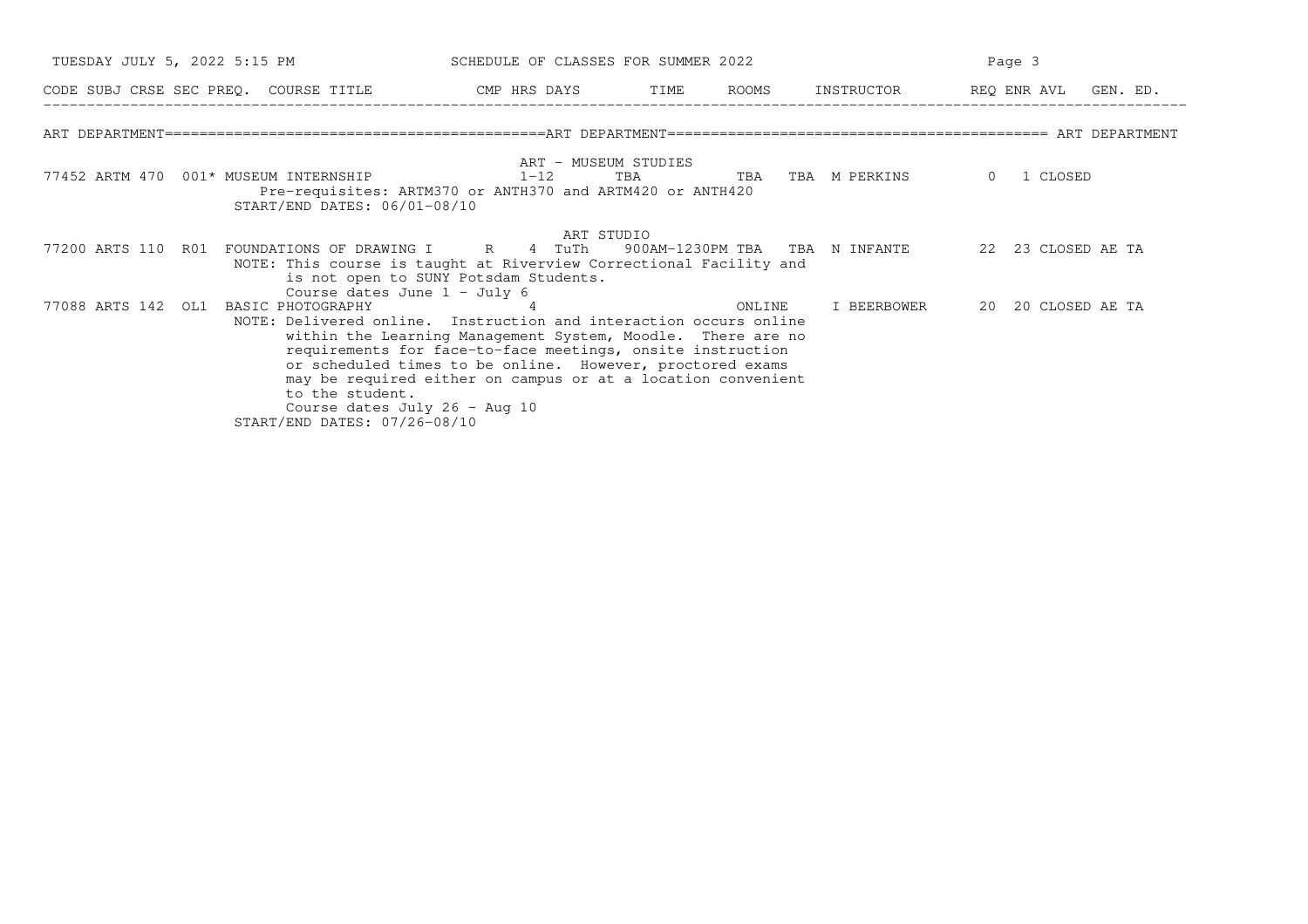|                       | TUESDAY JULY 5, 2022 5:15 PM SCHEDULE OF CLASSES FOR SUMMER 2022                                                                                                      |                                                                                                                                                                                                                                                                                                                       |     |        |                                                                                      | Page 4   |    |
|-----------------------|-----------------------------------------------------------------------------------------------------------------------------------------------------------------------|-----------------------------------------------------------------------------------------------------------------------------------------------------------------------------------------------------------------------------------------------------------------------------------------------------------------------|-----|--------|--------------------------------------------------------------------------------------|----------|----|
|                       | CODE SUBJ CRSE SEC PREQ. COURSE TITLE THE ROOMS INSTRUCTOR THE ROOMS INSTRUCTOR THE REQ ENR AVL GEN. ED.                                                              |                                                                                                                                                                                                                                                                                                                       |     |        |                                                                                      |          |    |
|                       |                                                                                                                                                                       |                                                                                                                                                                                                                                                                                                                       |     |        |                                                                                      |          |    |
|                       | 77163 BIOL 151 OL1 GEN BIO: CELLS & GENETICS<br>NOTE: Delivered online. Instruction and interaction occurs online<br>to the student.<br>Class dates June $1 -$ July 6 | <b>BIOLOGY</b><br>3<br>within the Learning Management System, Moodle. There are no<br>requirements for face-to-face meetings, onsite instruction<br>or scheduled times to be online. However, proctored exams<br>may be required either on campus or at a location convenient                                         |     | ONLINE | R EWY THE REAL PROPERTY OF THE REAL PROPERTY OF THE REAL PROPERTY AND REAL PROPERTY. | 25 14 11 | SB |
| 77328 BIOL 480 OL1    | ADVANCED TOPICS IN BIOLOGY<br>NOTE: BIOLOGY OF PANDEMICS<br>to the student.<br>Class dates June $1 -$ July 6                                                          | Delivered online. Instruction and interaction occurs online<br>within the Learning Management System, Moodle. There are no<br>requirements for face-to-face meetings, onsite instruction<br>or scheduled times to be online. However, proctored exams<br>may be required either on campus or at a location convenient |     | ONLINE | R EWY                                                                                | 20 8 12  |    |
| 77460 BIOL 485<br>001 | RESEARCH IN BIOLOGY<br>START/END DATES: 06/01-08/10                                                                                                                   | $1 - 3$                                                                                                                                                                                                                                                                                                               | TBA | TBA    | TBA G JOHNSON                                                                        | 1 CLOSED |    |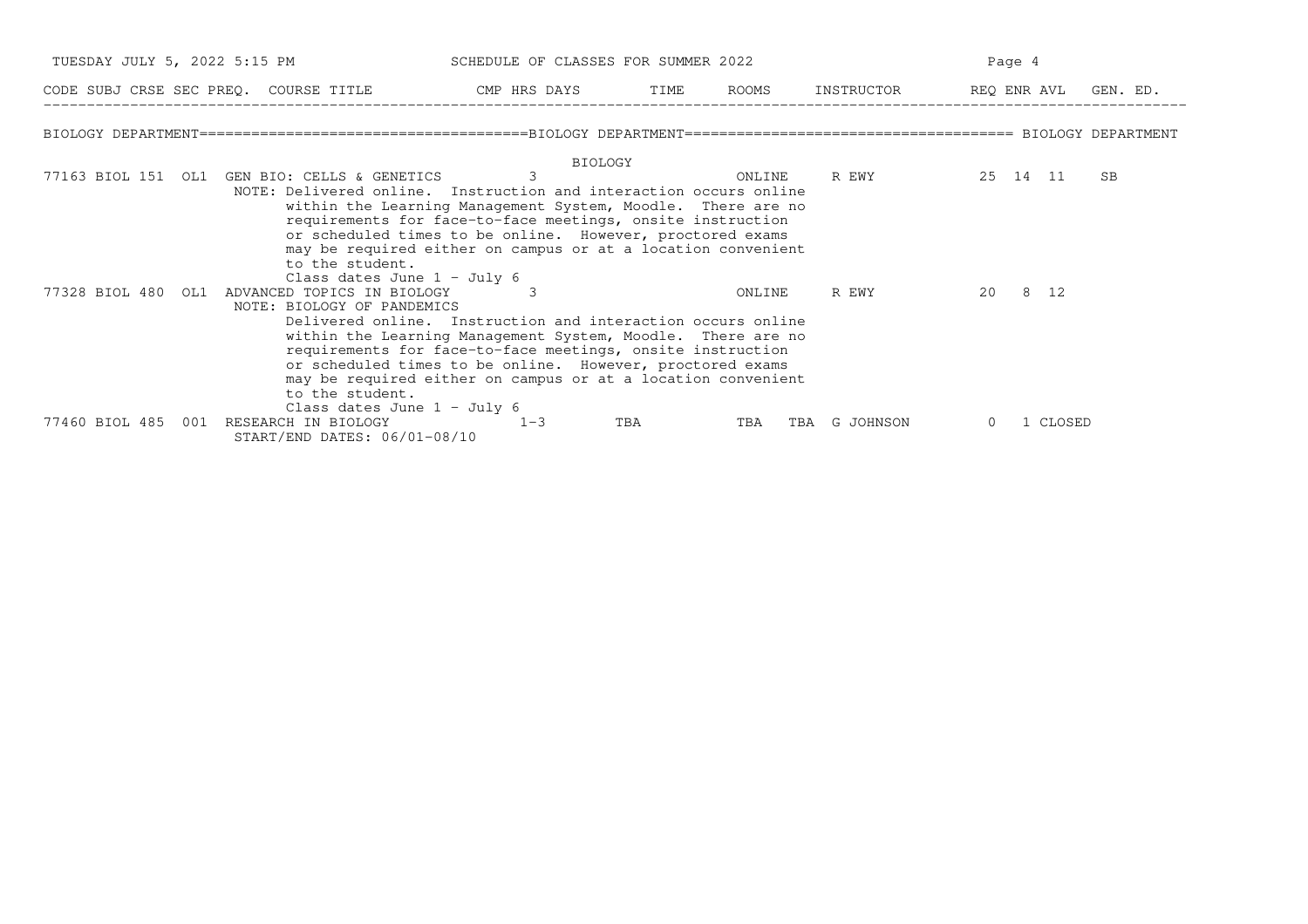|          | TUESDAY JULY 5, 2022 5:15 PM                                                                                                                                                                                                                                                                                                                                                                                 | SCHEDULE OF CLASSES FOR SUMMER 2022 |                                                 |     |     |                                   | Page 5         |         |             |  |
|----------|--------------------------------------------------------------------------------------------------------------------------------------------------------------------------------------------------------------------------------------------------------------------------------------------------------------------------------------------------------------------------------------------------------------|-------------------------------------|-------------------------------------------------|-----|-----|-----------------------------------|----------------|---------|-------------|--|
|          |                                                                                                                                                                                                                                                                                                                                                                                                              |                                     | TIME                                            |     |     |                                   |                |         | GEN. ED.    |  |
|          |                                                                                                                                                                                                                                                                                                                                                                                                              |                                     |                                                 |     |     |                                   |                |         |             |  |
|          | 77398 MGMT 511 OL1 @DATA MANAGEMENT<br>NOTE: Delivered online. Instruction and interaction occurs online<br>within the Learning Management System. There are no<br>requirements for face-to-face meetings, onsite instruction,<br>or scheduled times to be online. However, proctored exams<br>may be required, either on campus or at a location<br>convenient to the student.<br>Class dates June 1-Aug 10 | BUSINESS ADMIN - MANAGEMENT<br>3    |                                                 | TBA |     | S LEVIUS 20 7 13                  |                |         |             |  |
|          | START/END DATES: 06/01-08/10<br>77410 MGMT 595 031 INTERNATIONAL VENTURE DEVELOP W                                                                                                                                                                                                                                                                                                                           | F                                   | 3 MTuWThFSa00AM-1200PM TBA<br>1000AM-1200PM TBA |     | TBA | TBA G GARDNER                     |                | 30 1 29 |             |  |
|          | START/END DATES: 05/23-07/01<br>77241 MGMT 606 HY1 @PROJECT MANAGEMENT<br>NOTE: Course is Hybrid.<br>Class dates June 1 - Aug 10                                                                                                                                                                                                                                                                             |                                     |                                                 |     |     | 3 M 530PM-730PM TBA TBA A LEDESMA | 20             |         | 5 15        |  |
|          | START/END DATES: 06/01-08/10<br>77409 MGMT 667 001 @MANAGEMENT INTERNSHIP                                                                                                                                                                                                                                                                                                                                    | 3                                   | TBA                                             | TBA |     | TBA K CALDWELL                    | 0              |         | 3 CLOSED    |  |
|          | START/END DATES: 06/01-08/10<br>77243 MGMT 667 031 @MANAGEMENT INTERNSHIP<br>NOTE: Class dates June 1-Aug 10                                                                                                                                                                                                                                                                                                 | 3                                   | TBA                                             | TBA |     | TBA S LEVIUS                      | 20             |         | $0\quad 20$ |  |
|          | START/END DATES: 06/01-08/10<br>77323 MGMT 669 031 @PROJECT DEVELOPMENT<br>NOTE: Class dates June 1-Aug 10<br>START/END DATES: 06/01-08/10                                                                                                                                                                                                                                                                   | 3                                   | TBA                                             | TBA |     | TBA S LEVIUS                      | 10             |         | $5\quad 5$  |  |
|          |                                                                                                                                                                                                                                                                                                                                                                                                              | BUSINESS ADMIN - MARKETING          |                                                 |     |     |                                   |                |         |             |  |
|          | 77417 MKTG 491 001 @MARKETING INTERNSHIP<br>$START/END$ DATES: $06/01-08/10$                                                                                                                                                                                                                                                                                                                                 | $1 - 12$                            | TBA                                             | TBA |     | TBA S HANSPAL                     | $\overline{0}$ |         | 2 CLOSED    |  |
|          | 77469 MKTG 491 002 @MARKETING INTERNSHIP<br>START/END DATES: 06/01-08/10                                                                                                                                                                                                                                                                                                                                     | $1 - 12$                            | <b>TBA</b>                                      | TBA |     | TBA S WUNNAVA                     | $\overline{0}$ |         | 1 CLOSED    |  |
| 77400 ID | 654 OL1 PROGRAM EVALUATION<br>NOTE: Delivered online. Instruction and interaction occurs online<br>within the Learning Management System. There are no<br>requirement for face-to-face meetings, onsite instruction,<br>or scheduled times to be online. However proctored exams<br>may be required either on campus or at a location<br>convenient to the student.<br>Class dates June $1 - \text{Aug } 10$ | INSTRUCTIONAL DESIGN<br>3           |                                                 | TBA |     | E MILLER                          |                | 20 5 15 |             |  |
| 77239 ID | START/END DATES: 06/01-08/10<br>657 031 @PRACTICUM IN TECHNOLOGY<br>NOTE: Class dates June 1-Aug 10                                                                                                                                                                                                                                                                                                          | 3                                   | TBA                                             | TBA |     | TBA A BETRUS                      | 20             |         | 1 19        |  |
| 77238 ID | $START/END$ DATES: $06/01-08/10$<br>659 031 TECHONOLOGY PRODUCT DEVELOP<br>NOTE: Class dates June 1-Aug 10<br>START/END DATES: 06/01-08/10                                                                                                                                                                                                                                                                   | 3                                   | TBA                                             | TBA |     | TBA A BETRUS                      | 5 <sup>5</sup> |         | $2 \quad 3$ |  |
| 77399 IT | 549 OL1 @WEBPAGE DEVELOPMENT                                                                                                                                                                                                                                                                                                                                                                                 | INSTRUCTIONAL TECH<br>3             |                                                 | TBA |     | S CANNING                         |                | 20 12 8 |             |  |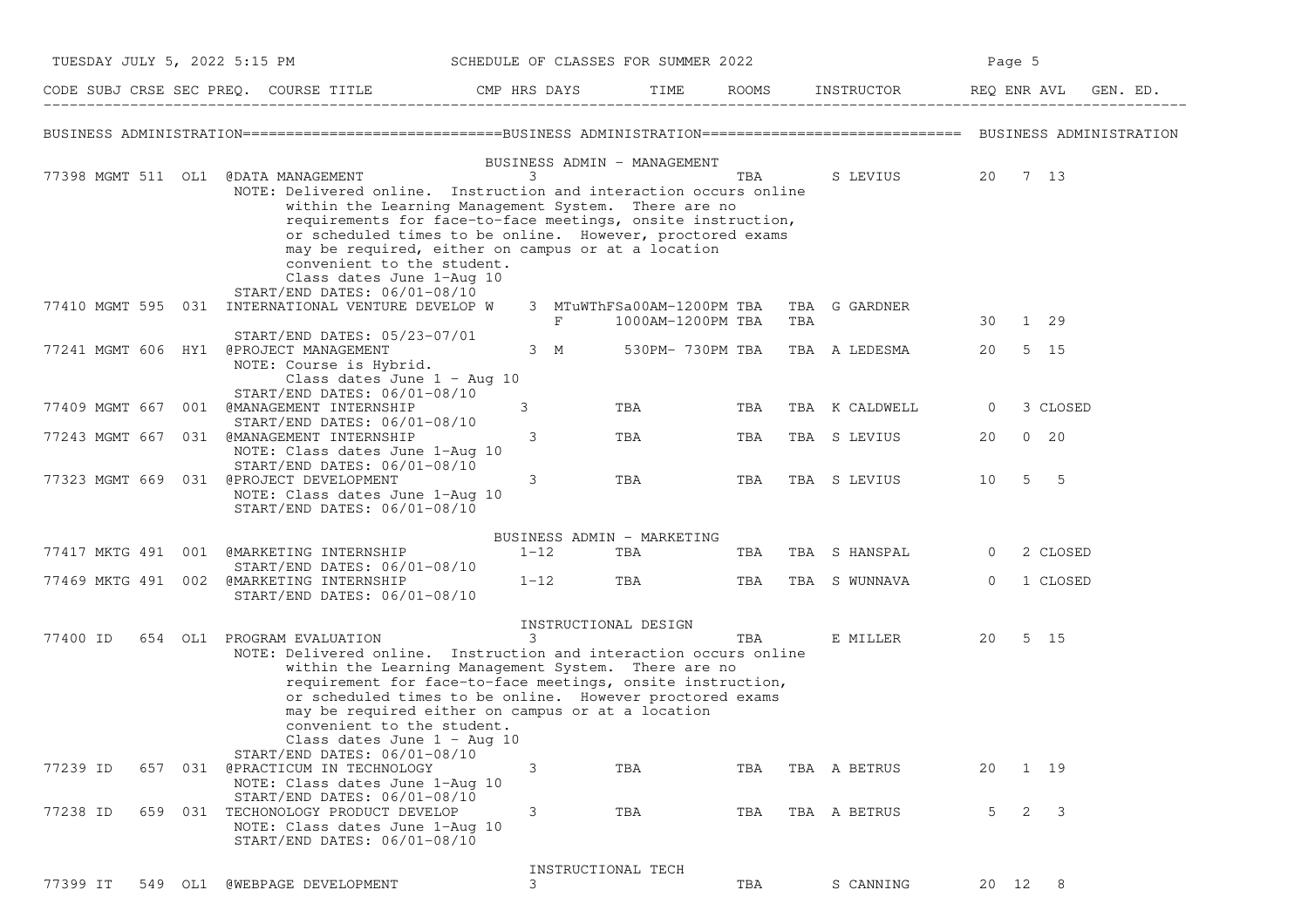|          |     |         | TUESDAY JULY 5, 2022 5:15 PM                                                            | SCHEDULE OF CLASSES FOR SUMMER 2022                                                                                                                                                                                                                                                                                                                                              |        |            | Page 6  |                      |
|----------|-----|---------|-----------------------------------------------------------------------------------------|----------------------------------------------------------------------------------------------------------------------------------------------------------------------------------------------------------------------------------------------------------------------------------------------------------------------------------------------------------------------------------|--------|------------|---------|----------------------|
|          |     |         |                                                                                         | CODE SUBJ CRSE SEC PREQ. COURSE TITLE THE CMP HRS DAYS TIME                                                                                                                                                                                                                                                                                                                      | ROOMS  | INSTRUCTOR |         | REQ ENR AVL GEN. ED. |
|          |     |         | convenient to the student.<br>Class dates June 1-Aug 10<br>START/END DATES: 06/01-08/10 | NOTE: Delivered online. instruction and interaction occurs online<br>within the Learning Management System. There are no<br>requirements for face-to-face meetings, onsite instruction<br>or scheduled times to be online. However, proctored exams<br>may be required either on campus or at a location                                                                         |        |            |         |                      |
| 77126 IT | 614 | OL1     | TECHNOLOGY IN EDUCATION<br>convenient to the student.<br>Class dates June 1-July 6      | 3<br>NOTE: For majors and non-majors. Intermediate level course.<br>Delivered online. Instruction and interaction occurs online<br>within the Learning Management System, Moodle. There are no<br>requirements for face-to-face meetings, onsite instruction,<br>or scheduled times to be online. However, proctored exams<br>may be required, either on campus or at a location | ONLINE | A BETRUS   | 20 13 7 |                      |
| 77446 IT |     | 614 OL2 | TECHNOLOGY IN EDUCATION<br>convenient to the student.<br>START/END DATES: 07/07-08/10   | 3<br>NOTE: Delivered online. Instruction and interaction occurs online<br>within the Learning Management System. there are no<br>requirements for face-to-face meetings, onsite instruction<br>or scheduled times to be online. However, proctored exams<br>may be required, either on campus or at a location                                                                   | TBA    | A BETRUS   | 20 12 8 |                      |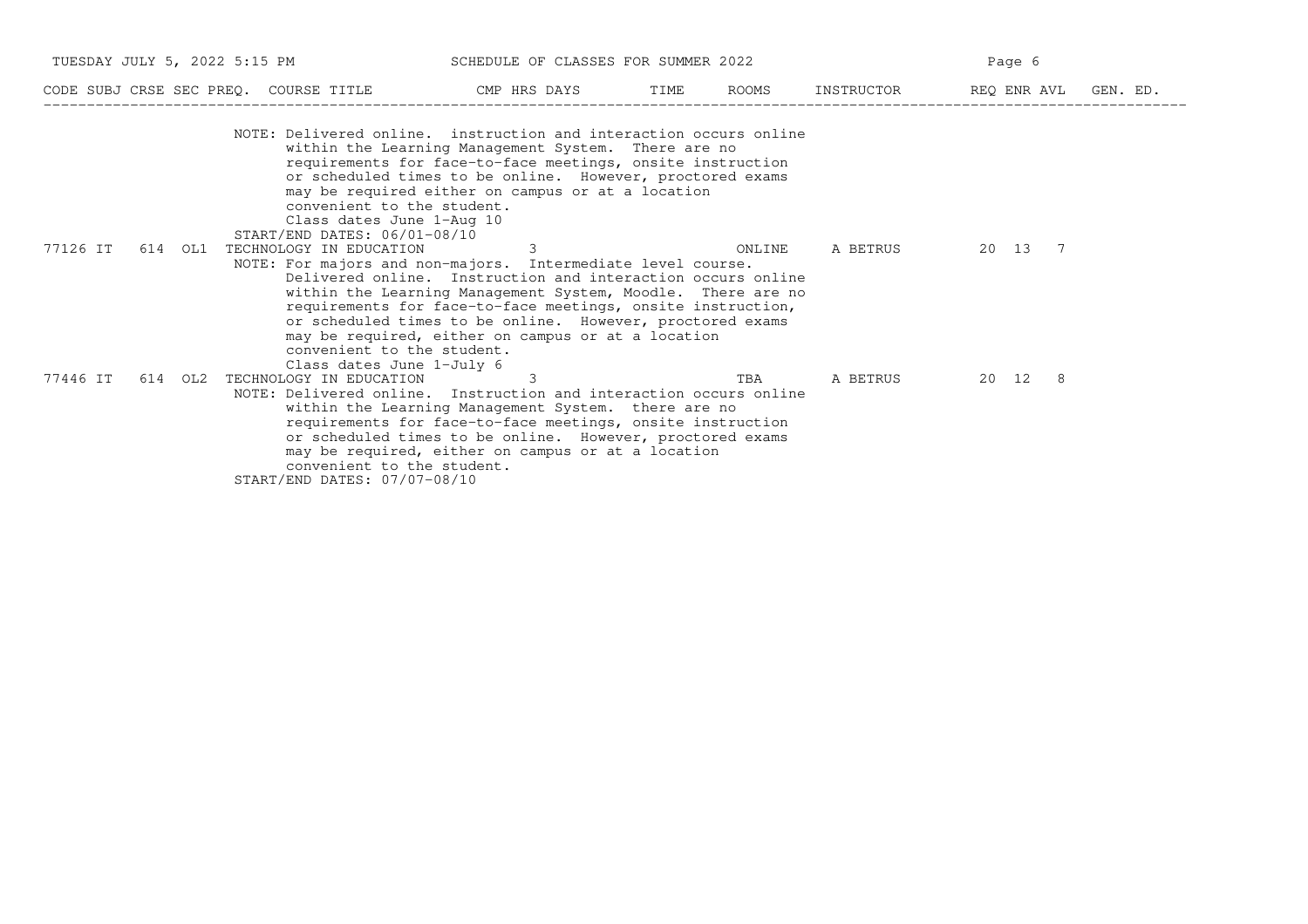|                    |     | TUESDAY JULY 5, 2022 5:15 PM SCHEDULE OF CLASSES FOR SUMMER 2022                                                                   |                       |                  |     |                        | Page 7         |          |
|--------------------|-----|------------------------------------------------------------------------------------------------------------------------------------|-----------------------|------------------|-----|------------------------|----------------|----------|
|                    |     |                                                                                                                                    |                       | TIME             |     |                        |                |          |
|                    |     | CENTER FOR APPLIED LEARNING=======================CENTER FOR APPLIED LEARNING========================= CENTER FOR APPLIED LEARNING |                       |                  |     |                        |                |          |
|                    |     |                                                                                                                                    |                       | APPLIED LEARNING |     |                        |                |          |
|                    |     | 77437 APLE 395 031 GLOBAL TECHNOLOGY: CODING 6<br>START/END DATES: 06/13-08/19                                                     |                       | TBA              |     | TBA TBA TWHITE 10 0 10 |                |          |
|                    |     | 77438 APLE 395 032 GLOBAL TECHNOLOGY: DATA<br>START/END DATES: 06/13-08/19                                                         | $6\overline{)}$       | TBA              | TBA | TBA TWHITE 10 0 10     |                |          |
|                    |     | 77439 APLE 395 033 GLOBAL TECHNOLOGY: MARKETING<br>START/END DATES: 06/13-08/19                                                    | $6\overline{6}$       | TBA              | TBA | TBA T WHITE 10         | $0\quad 10$    |          |
|                    |     | 77406 APLE 491 001 @FAMILY SERVICES INTERNSHIP<br>START/END DATES: 06/01-08/10                                                     | 12 and $\overline{a}$ | TBA              | TBA | TBA A STILLWELL        | $\overline{0}$ | 1 CLOSED |
|                    |     | 77412 APLE 491 002 @GLOBAL VIRTUAL INTERNSHIP                                                                                      | $0 - 12$              | TBA              | TBA | TBA A STILLWELL        | $\circ$        | 0 CLOSED |
|                    |     | START/END DATES: 06/01-08/10<br>77413 APLE 491 003 @ARTS MANAGEMENT CAPSTONE                                                       | $0 - 12$              | TBA              | TBA | TBA J VINK             | $\overline{0}$ | 1 CLOSED |
|                    |     | START/END DATES: 06/01-08/10<br>77418 APLE 491 004 @GLOBAL VIRTUAL INTERNSHIP                                                      | $0 - 12$              | TBA              | TBA | TBA M POPOVIC          | $\overline{0}$ | 1 CLOSED |
|                    |     | START/END DATES: 06/01-08/10<br>77422 APLE 491 005 @SOCIAL SERVICES INTERNSHIP                                                     | $0 - 12$              | <b>TBA</b>       | TBA | TBA N LEWIS            | $\overline{0}$ | 1 CLOSED |
|                    |     | START/END DATES: 06/01-08/10<br>77429 APLE 491 006 @MUSEUM INTERNSHIP                                                              | $0 - 12$              | TBA              | TBA | TBA T BAKER            | $\overline{0}$ | 1 CLOSED |
|                    |     | START/END DATES: 06/01-08/10<br>77430 APLE 491 007 @RADIO BROADCASTING INTERN                                                      | $0 - 12$              | TBA              | TBA | TBA D MCNUTT           | $\overline{0}$ | 1 CLOSED |
|                    |     | START/END DATES: 06/01-08/10<br>77434 APLE 491 008 @BROCKPORT WASH DC INTERNSHIP                                                   | $0 - 12$              | TBA              | TBA | TBA D LEMPERT          | $\overline{0}$ | 1 CLOSED |
|                    |     | START/END DATES: 06/01-08/10<br>77435 APLE 491 009 @GLOBAL VIRTUAL INTERNSHIP                                                      | $0 - 12$              | <b>TBA</b>       | TBA | TBA K MAHONEY          | $\circ$        | 1 CLOSED |
|                    |     | START/END DATES: 06/01-08/10<br>77461 APLE 491 010 @GRAPHIC DESIGN INTERNSHIP                                                      | $0 - 12$              | TBA              | TBA | TBA S NEAL             | $\circ$        | 1 CLOSED |
|                    |     | START/END DATES: 06/01-08/10<br>77441 APLE 491 011 @SCHOOL COUNSELING INTERNSHIP                                                   | $0 - 12$              | TBA              | TBA | TBA J FRYER            | $\circ$        | 1 CLOSED |
|                    |     | START/END DATES: 05/23-06/24<br>77443 APLE 491 012 @ART STUDIO INTERNSHIP<br>START/END DATES: 06/01-08/10                          | $0 - 12$              | <b>TBA</b>       | TBA | TBA R LOCY             | $\overline{0}$ | 1 CLOSED |
|                    |     | 77448 APLE 491 013 @ART THERAPY INTERNSHIP                                                                                         | $0 - 12$              | TBA              | TBA | TBA C DOWNING          | $\overline{0}$ | 1 CLOSED |
|                    |     | $START/END$ DATES: $06/01-08/10$<br>77451 APLE 491 014 @BIO ANIMAL ROOM INTERNSHIP<br>START/END DATES: 06/01-08/10                 | $0 - 12$              | TBA              | TBA | TBA G JOHNSON          | $\overline{0}$ | 0 CLOSED |
|                    |     | 77454 APLE 491 015 @OFFICE ASSISTANT INTERNSHIP<br>START/END DATES: 06/01-08/10                                                    | $0 - 12$              | TBA              | TBA | TBA J ROGERS           | $\overline{0}$ | 1 CLOSED |
|                    |     | 77456 APLE 491 016 @WRITING INTERNSHIP<br>START/END DATES: 05/23-08/28                                                             | $0 - 12$              | <b>TBA</b>       | TBA | TBA J HEFFNER          | $\overline{0}$ | 1 CLOSED |
|                    |     | 77457 APLE 491 017 @MILITARY INTERPRETER INTERN<br>START/END DATES: 05/23-08/28                                                    | $0 - 12$              | TBA              | TBA | TBA S IMAI             | $\mathbf 0$    | 1 CLOSED |
| 77462 APLE 491 018 |     | <b>@MENTAL HEALTH SUPPORT INTERN</b><br>START/END DATES: 06/13-08/19                                                               | $0 - 12$              | TBA              | TBA | TBA J FRYER            | 0              | 1 CLOSED |
| 77463 APLE 491     | 019 | @THEATER INTERNSHIP<br>START/END DATES: 06/27-07/28                                                                                | $0 - 12$              | TBA              | TBA | TBA C DOWNING          | 0              | 1 CLOSED |
| 77466 APLE 491     | 020 | @GEOLOGY INTERNSHIP<br>START/END DATES: 06/01-08/10                                                                                | $0 - 12$              | TBA              | TBA | TBA A PEARSON          | 0              | 1 CLOSED |
| 77449 APLE 491     | 021 | @ARTS MANAGEMENT CAPSTONE<br>START/END DATES: 05/23-08/28                                                                          | $0 - 12$              | TBA              | TBA | TBA J VINK             | 0              | 2 CLOSED |
| 77470 APLE 491     |     | 022 @ES FIELD RESEARCH INTERNSHIP<br>START/END DATES: 06/01-08/10                                                                  | $0 - 12$              | TBA              | TBA | TBA J ROGERS           | 0              | 1 CLOSED |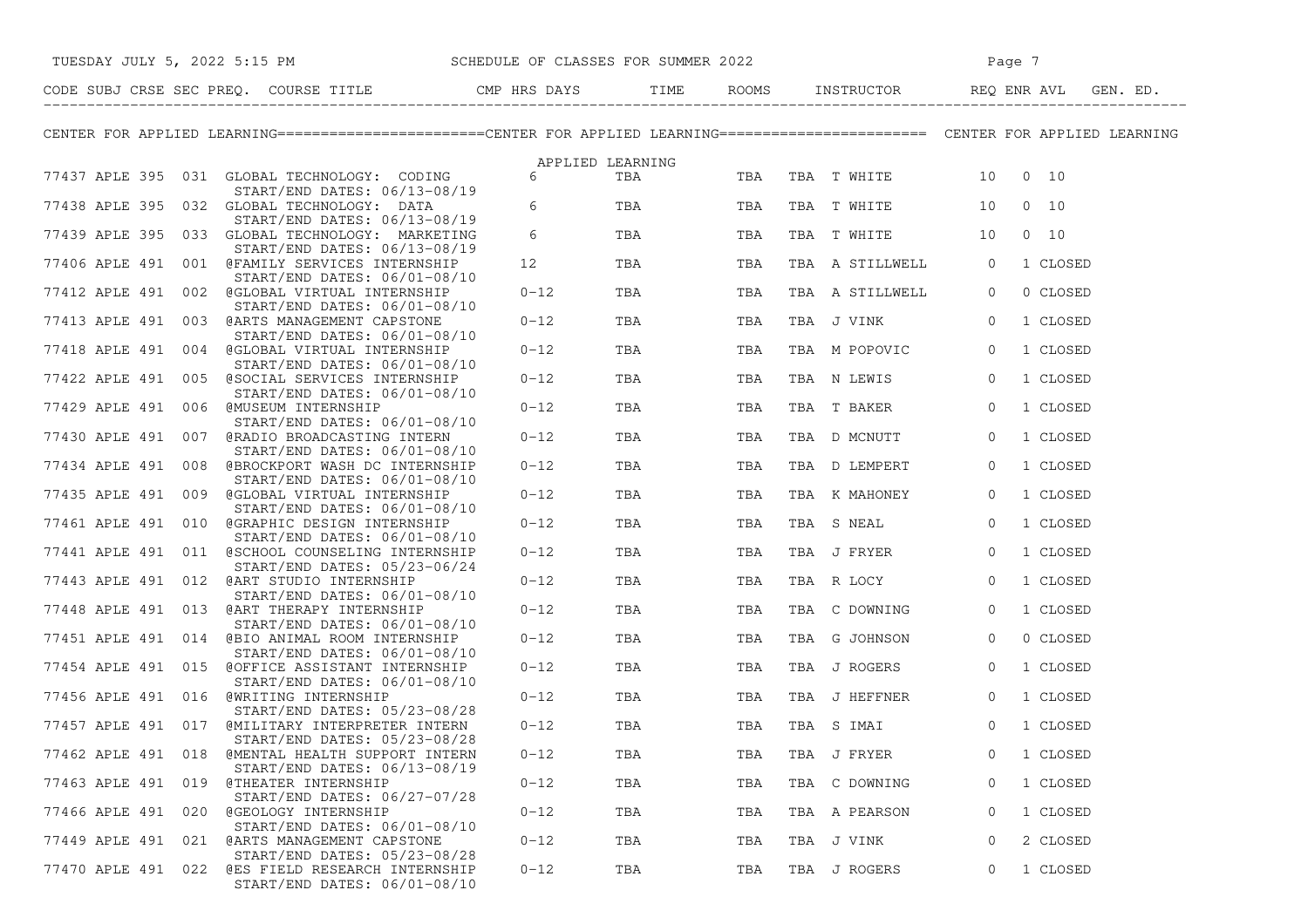| TUESDAY JULY 5, 2022 5:15 PM |                               | SCHEDULE OF CLASSES FOR SUMMER 2022 |               |                        | Page 8                  |  |  |  |  |
|------------------------------|-------------------------------|-------------------------------------|---------------|------------------------|-------------------------|--|--|--|--|
| CODE SUBJ CRSE SEC PREO.     | COURSE TITLE                  | CMP HRS DAYS                        | ROOMS<br>TIME | INSTRUCTOR             | REO ENR AVL<br>GEN. ED. |  |  |  |  |
|                              |                               |                                     |               |                        |                         |  |  |  |  |
| 023<br>77471 APLE 491        | @ENGINEERING INTERNSHIP       | $0 - 12$                            | TBA<br>TBA    | TBA L LI               | CLOSED                  |  |  |  |  |
|                              | START/END DATES: 06/13-08/19  |                                     |               |                        |                         |  |  |  |  |
| 77474 APLE 491<br>024        | @EXERCISE TRAINING INTERNSHIP | $0 - 12$                            | TBA<br>TBA    | T HEWITT<br>TBA        | CLOSED                  |  |  |  |  |
|                              | START/END DATES: 06/01-08/10  |                                     |               |                        |                         |  |  |  |  |
| 77464 APLE 491<br>031        | THEORY/DELEUZE AND GUATTARI   |                                     | TBA<br>TBA    | S VAN BLOMMESTE<br>TBA | CLOSED                  |  |  |  |  |
|                              | START/END DATES: 06/01-08/10  |                                     |               |                        |                         |  |  |  |  |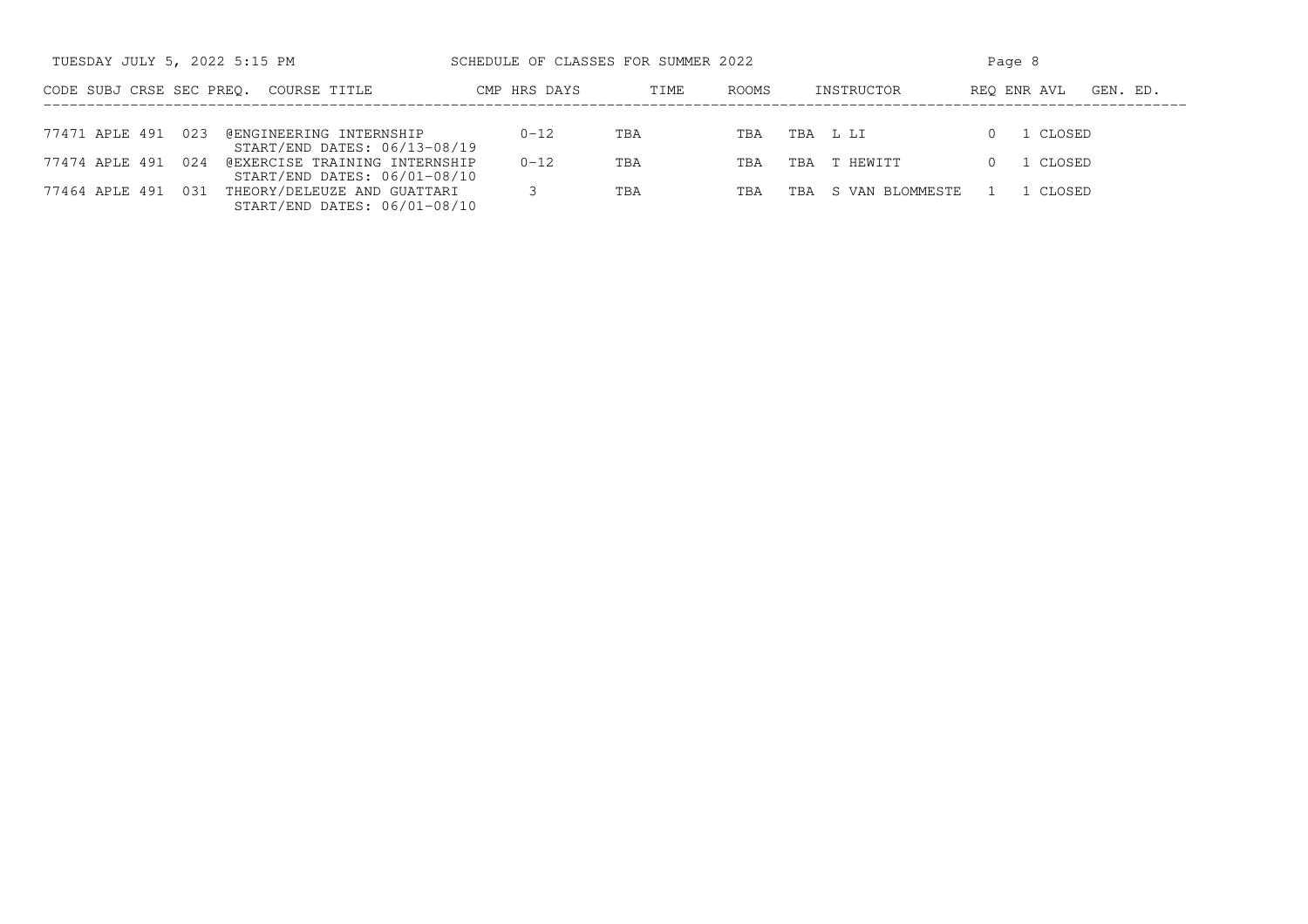|  | TUESDAY JULY 5, 2022 5:15 PM                  | SCHEDULE OF CLASSES FOR SUMMER 2022                                                                                     |        |                        | Page 9 |       |
|--|-----------------------------------------------|-------------------------------------------------------------------------------------------------------------------------|--------|------------------------|--------|-------|
|  |                                               | CODE SUBJ CRSE SEC PREQ. COURSE TITLE THE CMP HRS DAYS TIME ROOMS INSTRUCTOR THE REQ ENR AVL GEN. ED.                   |        |                        |        |       |
|  |                                               |                                                                                                                         |        |                        |        |       |
|  |                                               | CHEMISTRY                                                                                                               |        |                        |        |       |
|  | 77124 CHEM 101 OL2 CHEMISTRY AND HUMAN HEALTH |                                                                                                                         | ONLINE | F BOU-ABDALLAH 20 13 7 |        | NW SP |
|  |                                               | NOTE: Delivered online. Instruction and interaction occurs online                                                       |        |                        |        |       |
|  |                                               | within the Learning Management System. There are no                                                                     |        |                        |        |       |
|  |                                               | requirements for face-to-face meetings, onsite instruction,                                                             |        |                        |        |       |
|  |                                               | or scheduled times to be online.                                                                                        |        |                        |        |       |
|  |                                               | Not a linked course. Can be taken separately from the lab.                                                              |        |                        |        |       |
|  |                                               | The course will examine how chemistry is vitally involved in                                                            |        |                        |        |       |
|  |                                               | almost every aspect of our life. It will explore several<br>topics as they relate to human health including the food we |        |                        |        |       |
|  |                                               | eat and food additives and vitamins, fitness and health,                                                                |        |                        |        |       |
|  |                                               | the drugs we might take, the air we breathe, toxins and                                                                 |        |                        |        |       |
|  |                                               | green-house emissions, nuclear energy, herbicides                                                                       |        |                        |        |       |
|  |                                               | and pesticides and global problems such as improper                                                                     |        |                        |        |       |
|  | nutrition and diseases.                       |                                                                                                                         |        |                        |        |       |
|  | Class dates June $1 -$ June 16                |                                                                                                                         |        |                        |        |       |
|  | START/END DATES: 06/01-06/16                  |                                                                                                                         |        |                        |        |       |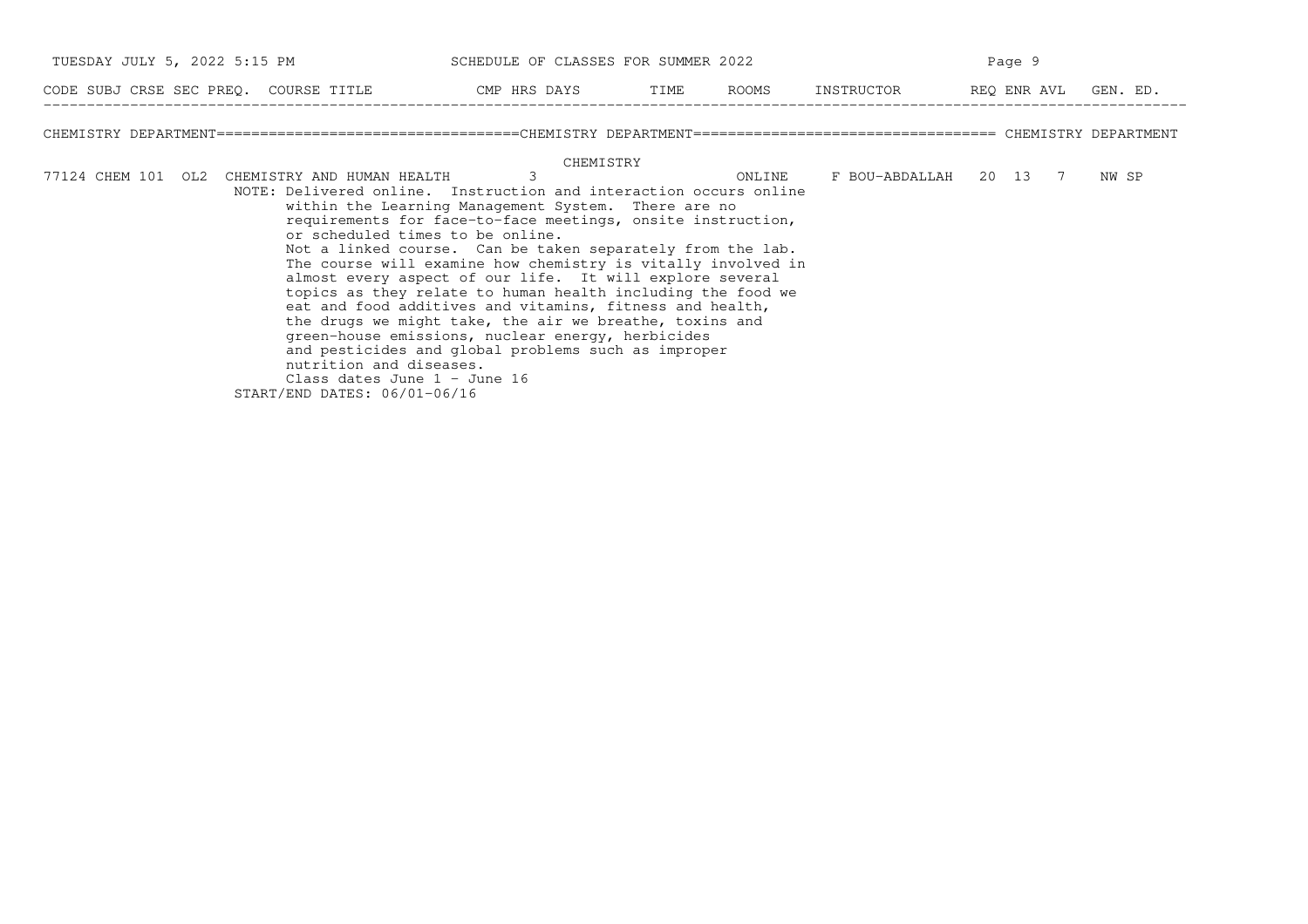| TUESDAY JULY 5, 2022 5:15 PM |     |     | SCHEDULE OF CLASSES FOR SUMMER 2022                                                                  |                  |      |       |     | Page 10     |  |                             |
|------------------------------|-----|-----|------------------------------------------------------------------------------------------------------|------------------|------|-------|-----|-------------|--|-----------------------------|
| CODE SUBJ CRSE SEC PREO.     |     |     | COURSE TITLE                                                                                         | CMP HRS DAYS     | TIME | ROOMS |     | INSTRUCTOR  |  | REO ENR AVL<br>GEN. ED.     |
|                              |     |     | COMPUTER SCIENCE DEPARTMENT=======================COMPUTER SCIENCE DEPARTMENT======================= |                  |      |       |     |             |  | COMPUTER SCIENCE DEPARTMENT |
|                              |     |     |                                                                                                      | COMPUTER SCIENCE |      |       |     |             |  |                             |
| 77335 CIS 480                |     | 031 | SENIOR PROJECT                                                                                       | $3 - 6$          | TBA  | TBA   | TBA | B LADD      |  | 2 CLOSED                    |
|                              |     |     | NOTE: Class dates June $1 - \text{Aug } 10$<br>START/END DATES: 06/01-08/10                          |                  |      |       |     |             |  |                             |
| 77465 CIS                    | 490 |     | 001* @COMPUTER SCIENCE INTERNSHIP                                                                    | $1 - 6$          | TBA  | TBA   | TBA | L GRABOWSKI |  | 1 CLOSED                    |
|                              |     |     | Pre-requisites: CIS327                                                                               |                  |      |       |     |             |  |                             |
|                              |     |     | START/END DATES: 06/13-08/19                                                                         |                  |      |       |     |             |  |                             |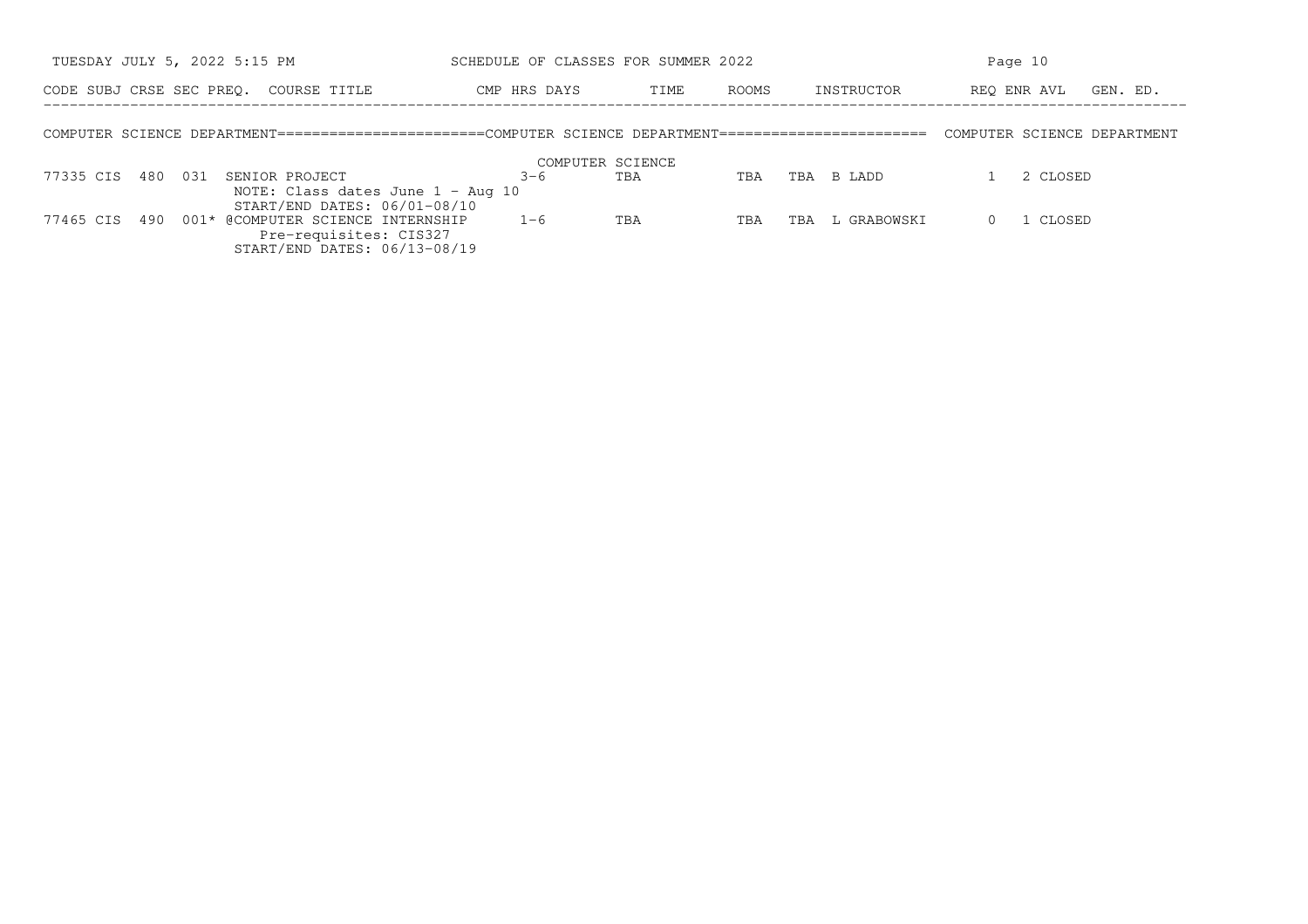| TUESDAY JULY 5, 2022 5:15 PM                                                  | SCHEDULE OF CLASSES FOR SUMMER 2022 |               |                   | Page 11                 |  |  |  |
|-------------------------------------------------------------------------------|-------------------------------------|---------------|-------------------|-------------------------|--|--|--|
| CODE SUBJ CRSE SEC PREO. COURSE TITLE                                         | CMP HRS DAYS                        | ROOMS<br>TIME | INSTRUCTOR        | REO ENR AVL<br>GEN. ED. |  |  |  |
|                                                                               |                                     |               |                   |                         |  |  |  |
|                                                                               | ECONOMICS                           |               |                   |                         |  |  |  |
| 77431 ECON 491<br>001<br>ECONOMICS INTERNSHIP<br>START/END DATES: 06/01-08/10 | $1 - 12$                            | TBA<br>TBA    | S HANSPAL<br>TBA  | 2 CLOSED<br>$\Omega$    |  |  |  |
| 77440 ECON 491<br>002<br>ECONOMICS INTERNSHIP<br>START/END DATES: 06/01-08/10 | $1 - 12$                            | TBA<br>TBA    | S WUNNAVA<br>TBA  | 2 CLOSED                |  |  |  |
| 77450 ECON 491<br>003<br>ECONOMICS INTERNSHIP<br>START/END DATES: 05/23-08/28 | $1 - 12$                            | TBA<br>TBA    | K CALDWELL<br>TBA | 1 CLOSED                |  |  |  |
| 77468 ECON 491<br>004<br>ECONOMICS INTERNSHIP<br>START/END DATES: 06/01-08/10 | $1 - 12$                            | TBA<br>TBA    | C HAIFLEY<br>TBA  | 2 CLOSED<br>$\Omega$    |  |  |  |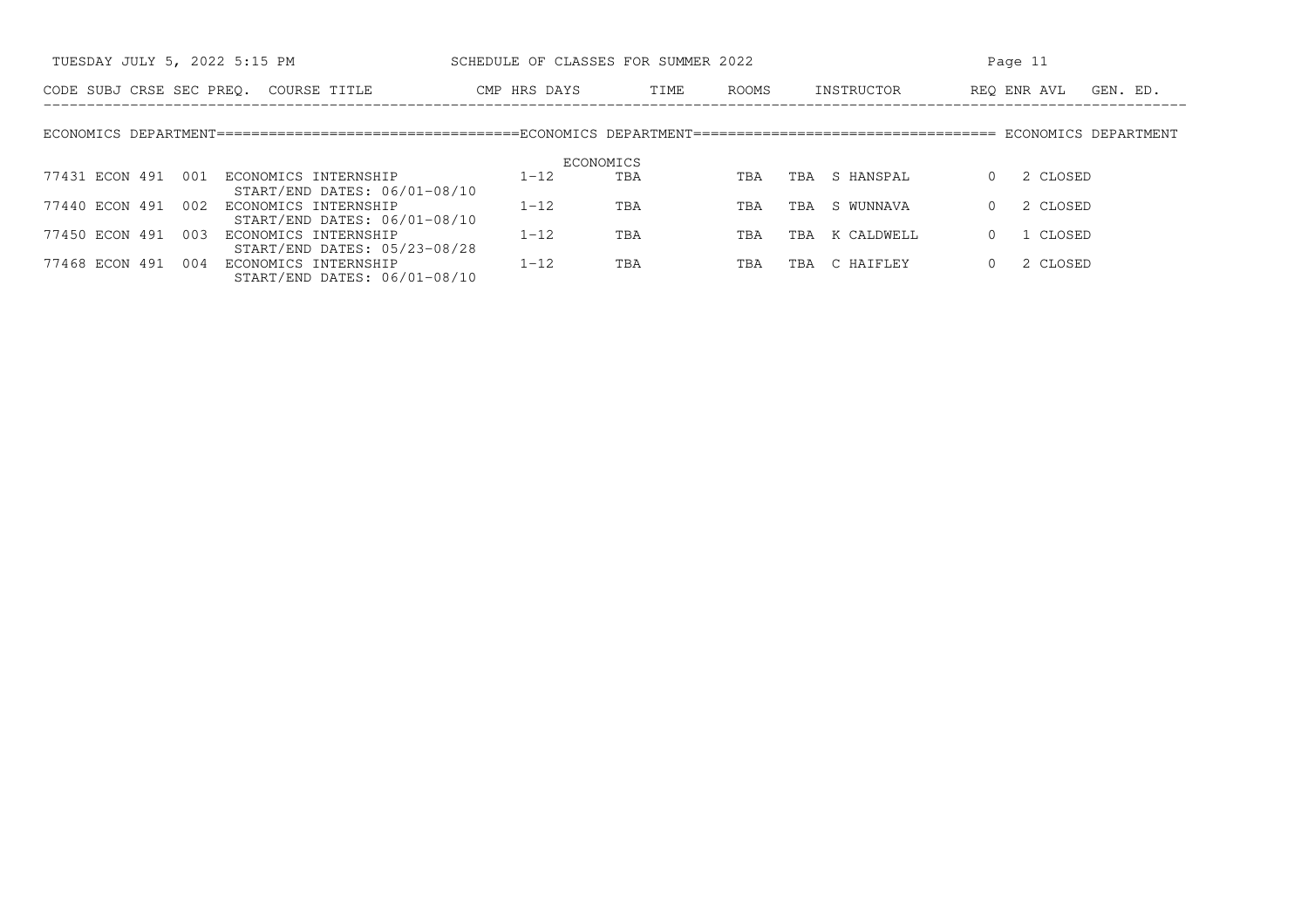| TUESDAY JULY 5, 2022 5:15 PM |                                                                                                                                                                                        | SCHEDULE OF CLASSES FOR SUMMER 2022                                                                                                                                                                                                                                                                                                                                                           |      |        |                              |         | Page 12 |          |  |  |
|------------------------------|----------------------------------------------------------------------------------------------------------------------------------------------------------------------------------------|-----------------------------------------------------------------------------------------------------------------------------------------------------------------------------------------------------------------------------------------------------------------------------------------------------------------------------------------------------------------------------------------------|------|--------|------------------------------|---------|---------|----------|--|--|
|                              |                                                                                                                                                                                        | CODE SUBJ CRSE SEC PREO. COURSE TITLE THE CMP HRS DAYS                                                                                                                                                                                                                                                                                                                                        | TIME |        | ROOMS INSTRUCTOR REQ ENR AVL |         |         | GEN. ED. |  |  |
|                              |                                                                                                                                                                                        |                                                                                                                                                                                                                                                                                                                                                                                               |      |        |                              |         |         |          |  |  |
|                              | 77396 EDLS 201 OL1 PRINCIPLES OF EDUCATION<br>convenient to the student.<br>Class dates June $1 - July 6$                                                                              | EDUCATION - LIBERAL STUDIES<br>3<br>NOTE: Delivered online. Instruction and interaction occurs online<br>within the Learning Management System. There are no<br>requirements for face-to-face meetings, onsite instruction<br>or scheduled times to be online. However, proctored exams<br>may be required, either on campus or at a location                                                 |      | TBA    | S SOLLEY                     | 20 7 13 |         | TF       |  |  |
|                              | 77075 SECD 356 OL1 @READING IN MID/SEC SCHOOL<br>convenient to the student.                                                                                                            | EDUCATION - SECONDARY<br>3<br>NOTE: Adolescence Ed students only. Taught with GRED 556.<br>Delivered online. Instruction and interaction occurs online<br>within the Learning Management System. there are no<br>requirements for face-to-face meetings, onsite instruction<br>or scheduled times to be online. However, proctored exams<br>may be required either on campus or at a location |      | TBA    | L WELLS                      | 20 2 18 |         |          |  |  |
| 77048 SECD 357 OL1           | Class dates July 7-Aug 10<br>START/END DATES: 07/07-08/10<br>@WRITING IN THE MID/SEC SCHOOL<br>convenient to the student.<br>Class dates July 7-Aug 10<br>START/END DATES: 07/07-08/10 | 3<br>NOTE: Adolescence Ed students only. Taught with GRED 557.<br>Delivered online. Instruction and interaction occurs online<br>within the Learning Management System, Moodle. There are no<br>requirements for face-to-face meetings, onsite instruction<br>or scheduled times to be online. However, proctored exams<br>may be required, either on campus or at a location                 |      | ONLINE | L WELLS                      | 15 4 11 |         |          |  |  |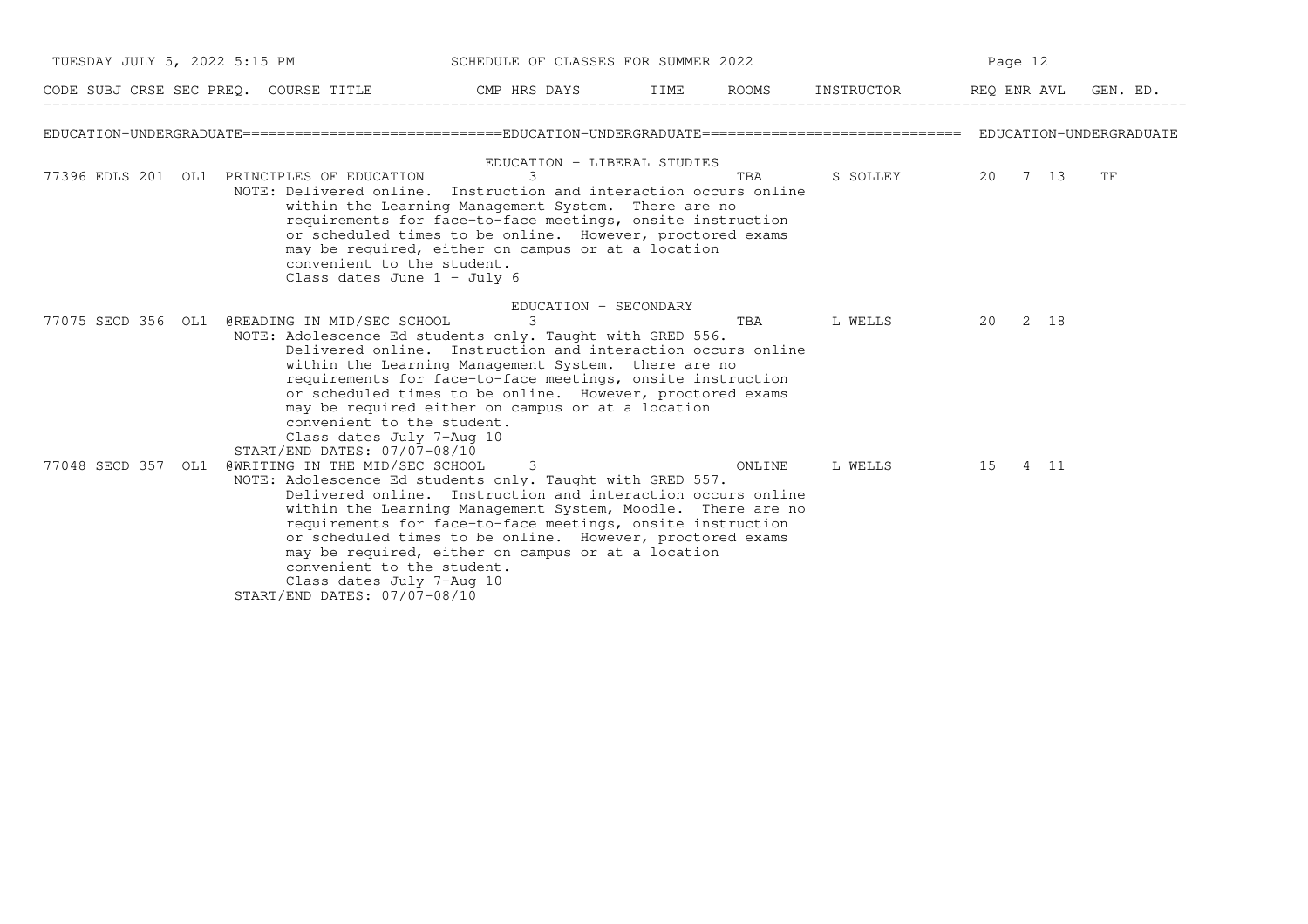| TUESDAY JULY 5, 2022 5:15 PM        |                                                                                                                                                                                                                    | SCHEDULE OF CLASSES FOR SUMMER 2022                                                                                                                                                                                                                                                                                                                                                                                                                             |      |        |                                        |    | Page 13     |          |
|-------------------------------------|--------------------------------------------------------------------------------------------------------------------------------------------------------------------------------------------------------------------|-----------------------------------------------------------------------------------------------------------------------------------------------------------------------------------------------------------------------------------------------------------------------------------------------------------------------------------------------------------------------------------------------------------------------------------------------------------------|------|--------|----------------------------------------|----|-------------|----------|
|                                     | CODE SUBJ CRSE SEC PREQ. COURSE TITLE<br>-------------------------                                                                                                                                                 | CMP HRS DAYS                                                                                                                                                                                                                                                                                                                                                                                                                                                    | TIME |        | ROOMS INSTRUCTOR                       |    | REQ ENR AVL | GEN. ED. |
|                                     |                                                                                                                                                                                                                    |                                                                                                                                                                                                                                                                                                                                                                                                                                                                 |      |        |                                        |    |             |          |
|                                     | 77246 GRED 500 OL1 @BEST PRAC COLLEGE PEDAGOGY<br>NOTE: Delivered online. Instruction and interaction occurs online<br>convenient to the student.<br>Class dates July $7 - Aug 10$<br>START/END DATES: 07/07-08/10 | EDUCATION - GRADUATE<br>3<br>within the Learning Management System, Moodle. There are no<br>requirements for face-to-face meetings, onsite instruction,<br>or scheduled times to be online. However, proctored exams<br>may be required, either on campus or at a location                                                                                                                                                                                      |      | ONLINE | K VALENTINE                            |    | 20 8 12     |          |
| 77007 GRED 503 OL1 @EDUCATIONAL LAW | NOTE: Undergraduate with permission of the instructor.<br>to the student.<br>Class dates June $1 - July 6$                                                                                                         | 3<br>Delivered online. Instruction and interaction occurs online<br>within the Learning Management System, Moodle. There are no<br>requirements for face-to-face meetings, onsite instruction,<br>or scheduled times to be online. However, proctored exams<br>may be required either on campus or at a location convenient                                                                                                                                     |      | TBA    | T HOOVER                               |    | 20 18 2     |          |
|                                     | 77099 GRED 517 OL1 @INTGRTNG ARTS INTO ELEM CLASS 3 M<br>NOTE: Open to any graduate student. Undergraduate students<br>System.<br>Class dates July $7 - \text{Aug } 10$<br>START/END DATES: 07/07-08/10            | will need permission of the instructor.<br>Will meet Monday's from 6:30-7:30 via zoom.<br>Delivered online with both synchronous and asynchronous<br>components. Synchronous components require students to<br>attend class virtually using specified software (e.g. Zoom,<br>Skype, Collaborate, etc.) for live instruction at scheduled<br>times. Asynchronous components include instruction<br>and interaction occurring online with the Learning Mangement |      |        | 630PM-730PM TBA TBA K GRAHAM           |    | 20 19 1     |          |
| 77012 GRED 530 OL1                  | @CLASSROOM MGMNT&DISCIPLINE<br>NOTE: Delivered online with both synchronous and asynchronous<br>Learning Management System.<br>Class meets June $1 - \text{Aug } 10$<br>START/END DATES: 06/01-08/10               | 3 W<br>components. Synchronous components require students to<br>attend class virtually using specified software (e.g. Zoom,<br>Skype, Collaborate, etc) for the live instruction at<br>scheduled times. Asynchronous components include<br>instruction and interaction occurring online with the<br>Meetings will be Wednesday's from 5-6 pm via Zoom.                                                                                                         |      |        | 500PM- 600PM ONLINETBA V HAYES 20 17 3 |    |             |          |
|                                     | 77019 GRED 545 OL1 @TCH ENG LNG LRNR IN MASTRM CL<br>NOTE: Delivered online. Instruction and interaction occurs online<br>convenient to the student.<br>Class meets July $7 - Aug 10$                              | 3<br>within the Learning Management System, Moodle. There are no<br>requirements for face-to-face meetings, onsite instruction,<br>or scheduled times to be online. However, proctored exams<br>may be required, either on campus or at a location                                                                                                                                                                                                              |      | TBA    | J STILES                               | 20 | 5 15        |          |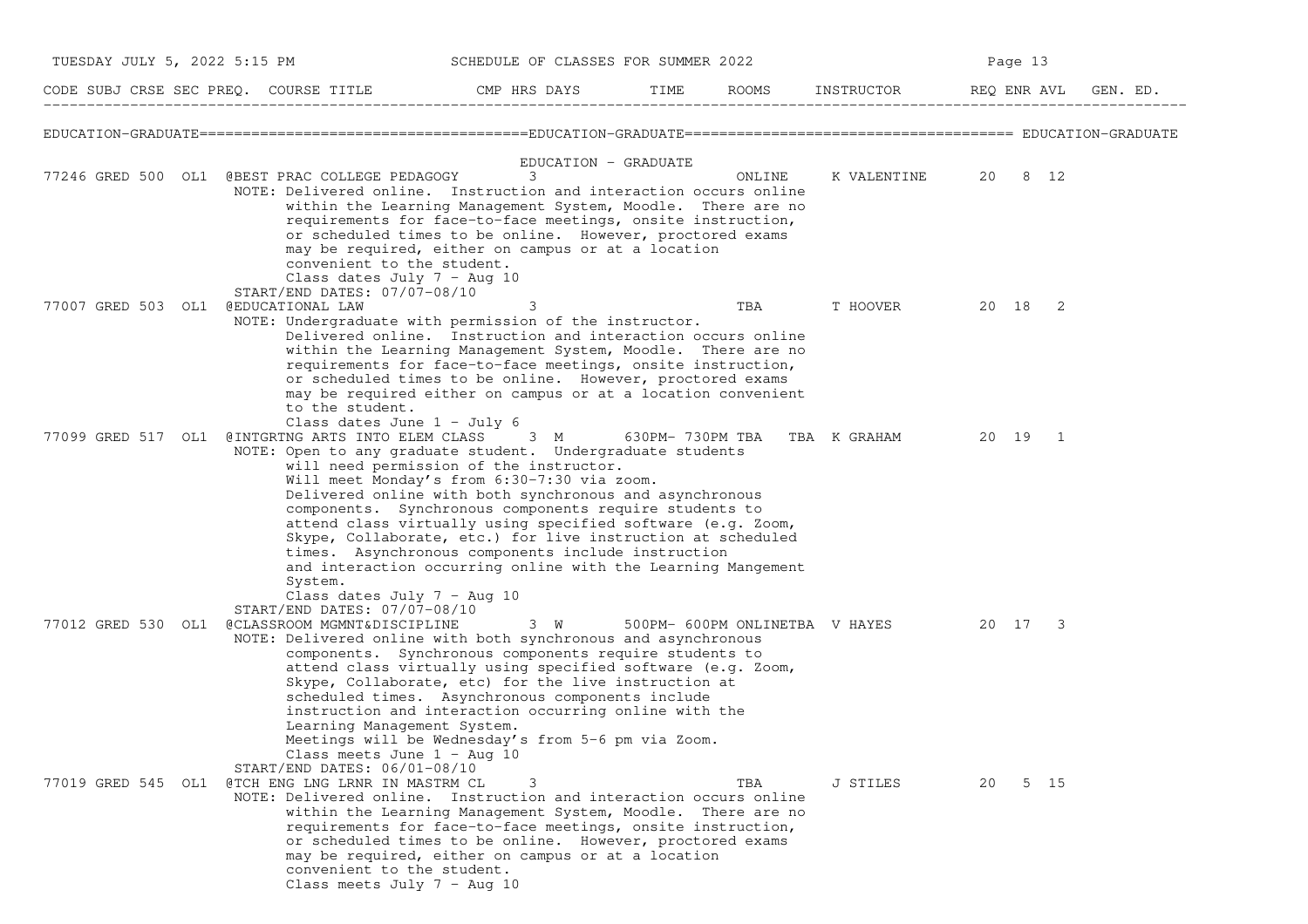| TUESDAY JULY 5, 2022 5:15 PM |                                                                                                                                                                                                 | SCHEDULE OF CLASSES FOR SUMMER 2022                                                                                                                                                                                                                                                                                                                                                                                                 |      |        |            | Page 14                 |          |
|------------------------------|-------------------------------------------------------------------------------------------------------------------------------------------------------------------------------------------------|-------------------------------------------------------------------------------------------------------------------------------------------------------------------------------------------------------------------------------------------------------------------------------------------------------------------------------------------------------------------------------------------------------------------------------------|------|--------|------------|-------------------------|----------|
|                              | CODE SUBJ CRSE SEC PREQ. COURSE TITLE THE CMP HRS DAYS                                                                                                                                          |                                                                                                                                                                                                                                                                                                                                                                                                                                     | TIME | ROOMS  | INSTRUCTOR | REQ ENR AVL             | GEN. ED. |
|                              | START/END DATES: 07/07-08/10<br>77076 GRED 548 OL1 @LITERACY & LIT-YOUNG CHILDREN                                                                                                               | NOTE: Class will meet via Zoom Mondays from 6:30-7:30 pm.<br>Delivered online with both synchronous and asynchronous<br>components. Synchronous components require students to<br>attend class virtually using specified software (e.g. Zoom,<br>Skype, Collaborate, etc.) for live instruction at scheduled<br>times. Asynchronous components include instruction and<br>interaction occurring online with the Learning Management |      |        |            | 20 13 7                 |          |
| 77051 GRED 549 OL1           | System.<br>Class meets June $1 -$ July 6<br>@ADOL LIT&TCHNG OF RDG/LITERCY<br>convenient to the student.                                                                                        | 3<br>NOTE: Delivered online. Instruction and interaction occurs online<br>within the Learning Management System, Moodle. There are no<br>requirements for face-to-face meetings, onsite instruction,<br>or scheduled times to be online. However, proctored exams<br>may be reugired, either on campus or at a location                                                                                                             |      | ONLINE | J STILES   | 25 6 19                 |          |
| 77059 GRED 556 OL1           | Class dates July $7 - \text{Aug } 10$<br>START/END DATES: 07/07-08/10<br>@READING IN MID/SEC SCHOOL<br>NOTE: MST Adolescense Ed only.                                                           | 3<br>Delivered online. Instruction and interaction occurs online<br>within the Learning Management System, Moodle. There are no<br>requirements for face-to-face meetings, onsite instruction<br>or scheduled times to be online. However, proctored exams<br>may be required either on campus or at a location convenient                                                                                                          |      | ONLINE | L WELLS    | 20 8 12                 |          |
|                              | to the student.<br>Class meets July $7 - \text{Aug } 10$<br>Course is taught with SECD 356<br>START/END DATES: 07/07-08/10<br>77060 GRED 557 OL1 @WRITING IN THE MID/SEC SCHL<br>with SECD 357. | 3<br>NOTE: MST Adolescence Science Ed only. Taught<br>Delivered online. Instruction and interaction occurs online<br>within the Learning Management System, Moodle. There are no<br>requirements for face-to-face meetings, onsite instruction,                                                                                                                                                                                     |      | ONLINE | L WELLS    | 20 7 13                 |          |
|                              | to the student.<br>Class dates July $7 - \text{Aug } 10$<br>START/END DATES: 07/07-08/10<br>77034 GRED 558 OL1 @LITERACY I: METHODS-CHILDHOOD<br>NOTE: MST Childhood only                       | or scheduled times to be online. However, proctored exams<br>may be required, either on campus or a location convenient<br>3<br>Delivered online. Instruction and interaction occurs online<br>within the Learning Management System, Moodle. There are no<br>requirements for face-to-face meetings, onsite instruction<br>or scheduled times to be online. However, proctored exams                                               |      | ONLINE | K GRAHAM   | 20 19<br>$\overline{1}$ |          |
|                              | to the student.<br>Class meets June $1 - \text{Aug } 10$<br>START/END DATES: 06/01-08/10<br>77337 GRED 558 OL2 @LITERACY I: METHODS-CHILDHOOD                                                   | may be required either on campus or at a location convenient<br>3                                                                                                                                                                                                                                                                                                                                                                   |      | TBA    | K GRAHAM   | 1 19<br>20              |          |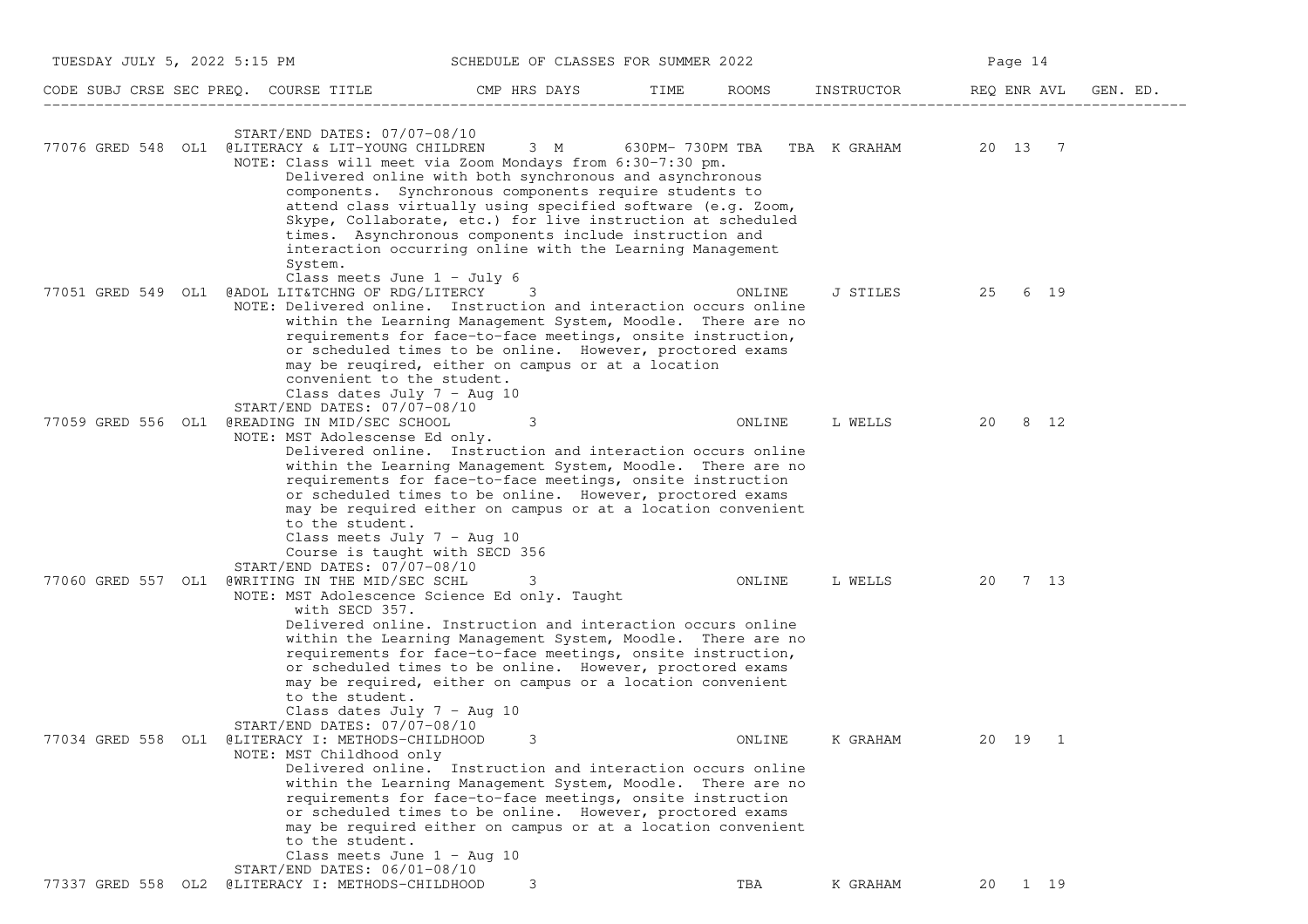| TUESDAY JULY 5, 2022 5:15 PM |                                                                                                                                                                                          | SCHEDULE OF CLASSES FOR SUMMER 2022                                                                                                                                                                                                                                                                                                                                              |      |                                 | Page 15                 |
|------------------------------|------------------------------------------------------------------------------------------------------------------------------------------------------------------------------------------|----------------------------------------------------------------------------------------------------------------------------------------------------------------------------------------------------------------------------------------------------------------------------------------------------------------------------------------------------------------------------------|------|---------------------------------|-------------------------|
|                              | CODE SUBJ CRSE SEC PREQ. COURSE TITLE                                                                                                                                                    | CMP HRS DAYS                                                                                                                                                                                                                                                                                                                                                                     | TIME | ROOMS<br>INSTRUCTOR             | REQ ENR AVL<br>GEN. ED. |
|                              | NOTE: Delivered online. Instruction and interaction occurs online<br>to the student.<br>Class dates June $1 - \text{Aug } 10$                                                            | within the Learning Management System, Moodle. There are no<br>requirements for face-to-face meetings, onsite instruction<br>or scheduled times to be online. However, proctored exams<br>may be required either on campus or at a location convenient                                                                                                                           |      |                                 |                         |
| 77202 GRED 559 OL1           | $START/END$ DATES: $06/01-08/10$<br>@LITERACY II: METHOD-CHILDHOOD<br>NOTE: MST students only.<br>to the student.                                                                        | 3<br>Delivered online. Instruction and interaction occurs online<br>within the Learning Management System. there are no<br>requirements for face-to-face meetings, onsite instruction<br>or scheduled times to be online. However, proctored exams<br>may be required either on campus or a location convenient                                                                  | TBA  | S SOLLEY                        | 20 15 5                 |
| 77354 GRED 562 OL1           | Class dates June $1 -$ July 6<br>CONTARIO EDUCATION<br>NOTE: Delivered online. Instruction and interaction occurs online<br>to the student.<br>Class dates July $7 - \text{Aug } 10$     | within the Learning Management System. There are no<br>requirements for face-to-face meetings, onsite instruction<br>or scheduled times to be online. However, proctored exams<br>may be required either on campus or at a location convenient                                                                                                                                   | TBA  | S THOMAS                        | 20 3 17                 |
| 77331 GRED 566 OL1           | START/END DATES: 07/07-08/10<br>@ELEM SCIENCE: CONTENT & METHOD<br>NOTE: Delivered online. Instruction and interaction occurs online<br>to the student.<br>Class meets July $7 - Aug 10$ | 3<br>within the Learning Management System, Moodle. There are no<br>requirements for face-to-face meetings, onsite instruction<br>or scheduled times to be online. However, proctored exams<br>may be required either on campus or at a location convenient                                                                                                                      | TBA  | J REAGAN                        | 20 20 CLOSED            |
|                              | START/END DATES: 07/07-08/10<br>77013 GRED 567 OL1 @ELEM SOC STD:CONTENT & METHOD<br>NOTE: MST Childhood only.<br>System.<br>Class meets June $1 - \text{Aug } 10$                       | 3 Tu<br>Delivered online with both synchronous and asynchronous<br>components. Synchronous components require students to<br>attend class virtually using specified software (e.g. Zoom,<br>Skype, Collaborate, etc.) for live instruction at scheduled<br>times. Asynchronous components include instruction and<br>interaction occurring online within the Learning Management |      | 500PM- 600PM ONLINETBA K GRAHAM | 20 16 4                 |
| 77338 GRED 567 OL2           | START/END DATES: 06/01-08/10<br>@ELEM SOC STD: CONTENT & METHOD<br>NOTE: Delivered online. Instruction and interaction occurs online<br>to the student.                                  | within the Learning Management System, Moodle. There are no<br>requirements for face-to-face meetings, onsite instruction<br>or scheduled times to be online. However, proctored exams<br>may be required either on campus or at a location convenient                                                                                                                           | TBA  | K GRAHAM                        | 5 15<br>20              |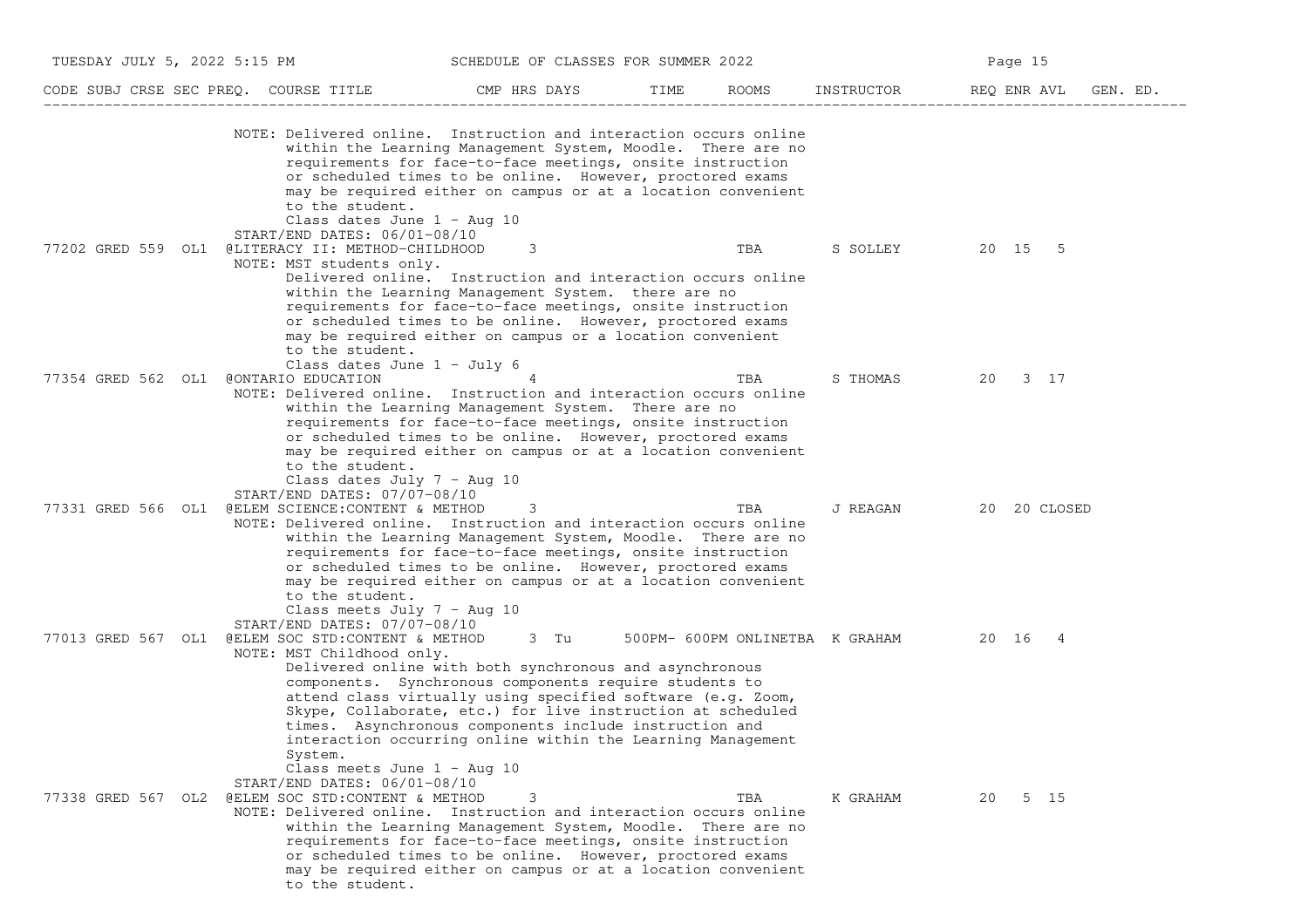| TUESDAY JULY 5, 2022 5:15 PM                                                                                                                                                                                                                                                                                         | SCHEDULE OF CLASSES FOR SUMMER 2022 |                                                                                                                                                                                                                                                              |                    | Page 16           |          |
|----------------------------------------------------------------------------------------------------------------------------------------------------------------------------------------------------------------------------------------------------------------------------------------------------------------------|-------------------------------------|--------------------------------------------------------------------------------------------------------------------------------------------------------------------------------------------------------------------------------------------------------------|--------------------|-------------------|----------|
| CODE SUBJ CRSE SEC PREQ. COURSE TITLE THE CMP HRS DAYS TIME                                                                                                                                                                                                                                                          |                                     |                                                                                                                                                                                                                                                              | ROOMS INSTRUCTOR   | REQ ENR AVL       | GEN. ED. |
| Class meets June $1 - July 6$<br>77255 GRED 575 OL1 ADULT LEARNING & DEVELOPMENT 3<br>NOTE: Delivered online. Instruction and interaction occurs online<br>may be required, either on campus or at a location<br>convenient to the student.                                                                          |                                     | within the Learning Management System, Moodle. There are no<br>requirements for face-to-face meetings, onsite instruction,<br>or scheduled times to be online. However, proctored exams                                                                      | K CALDWELL 20 11 9 |                   |          |
| Class meets June 1 - July 6<br>77008 GRED 590 1A1 @SPEC SOC STDS ED CONT TOPIC<br>NOTE: Class meets June $1 -$ June 16<br>START/END DATES: 06/01-06/16                                                                                                                                                               |                                     | 3 MTuWThF 500PM- 815PM SAT-HL0222 R VADAS                                                                                                                                                                                                                    |                    | 20 8 12           |          |
| 77064 GRED 606 1A1 ADV SEC SOCIAL STUDIES EDUC<br>NOTE: Class dates June 1 - June 16<br>$START/END$ DATES: $06/01-06/16$                                                                                                                                                                                             |                                     | 3 MTuWThF 900AM-1115AM SAT-HL0200 J MERRIMAN                                                                                                                                                                                                                 |                    | 4 16<br>20        |          |
| 77166 GRED 606H 1A1 ADV SEC HISTORY INSTR<br>NOTE: Class meets June 1 - June 16<br>START/END DATES: 06/01-06/16                                                                                                                                                                                                      |                                     | 3 MTuWThF 900AM-1115AM SAT-HL0200 J MERRIMAN                                                                                                                                                                                                                 |                    | $0\quad 20$<br>20 |          |
| 77014 GRED 607 OL1 FOUNDATIONS OF ED (BIRTH-GR 6)<br>NOTE: MST Childhood Ed only.<br>Delivered online with both synchronous and asynchronous<br>components. Synchronous components require students to<br>times. Asynchronous components include instruction and<br>System.<br>Class meets June $1 - \text{Aug } 10$ |                                     | 3 Th 500PM-600PM ONLINETBA V HAYES<br>attend class virtually using specified software (e.g. Zoom,<br>Skype, Collaborate, etc.) for live instruction at scheduled<br>interaction occurring online within the Learning Management                              |                    | 20 15 5           |          |
| $START/END$ DATES: $06/01-08/10$<br>77171 GRED 607 OL2 FOUNDATIONS OF ED (BIRTH-GR 6)<br>NOTE: MST Childhood only.<br>Delivered online. Instruction and interaction occurs<br>student.<br>Class meets July $7 - \text{Aug } 10$                                                                                      | 3                                   | TBA<br>online within the Learning Management System. There are no<br>requirements for face-to-face meetings, onsite instruction<br>or scheduled times to be online. However, proctored exams<br>may be required on campus or at a location convenient to the | V HAYES 20 2 18    |                   |          |
| START/END DATES: 07/07-08/10<br>77038 GRED 616 OL1 CURRICULUM & EVALUATION<br>NOTE: Delivered online. Instruction and interaction occurs online<br>may be required, either on campus or at a location<br>convenient to the student.<br>Class meets June $1 -$ July 6                                                 | 3                                   | ONLINE<br>within the Learning Management System, Moodle. There are no<br>requirements for face-to-face meetings, onsite instruction,<br>or scheduled times to be online. However, proctored exams                                                            | K VALENTINE        | 20 11 9           |          |
| 77179 GRED 634 OL1 HIST/PHIL FND OF ED IN C & I<br>NOTE: Delivered online. Instruction and interaction occur within<br>the Learning Management System, Moodle. There are no                                                                                                                                          | 3                                   | ONLINE<br>requirements for face-to-face meetings, onsite instruction<br>or scheduled times to be online. However, proctored exams<br>may be required on campus or at a location convenient to the                                                            | K VALENTINE        | 20 16 4           |          |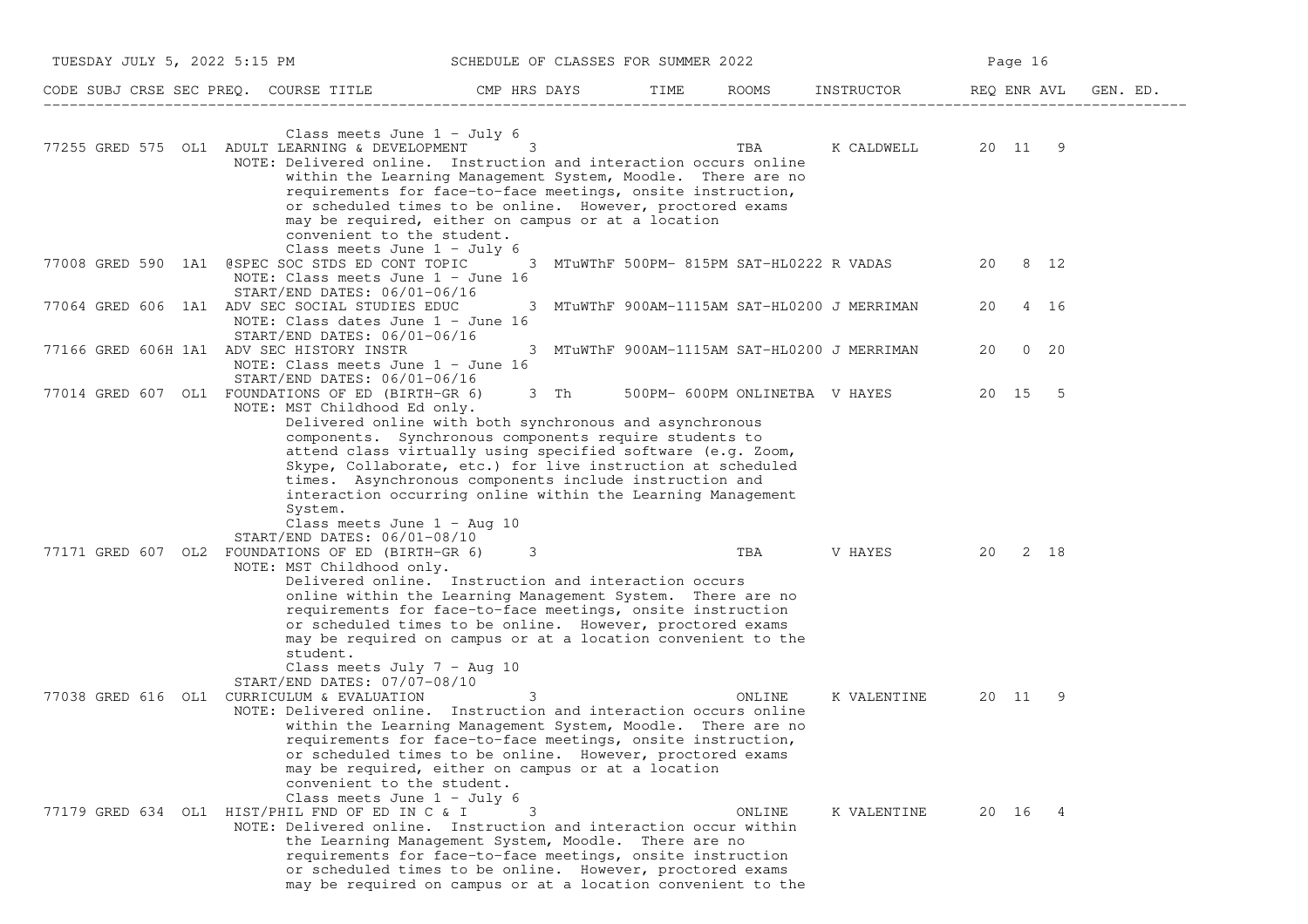| TUESDAY JULY 5, 2022 5:15 PM                                                                                                                                                                                                          | SCHEDULE OF CLASSES FOR SUMMER 2022                                                                                                                                                                                                                                                                                                    |                                                                              |        |                                              | Page 17              |
|---------------------------------------------------------------------------------------------------------------------------------------------------------------------------------------------------------------------------------------|----------------------------------------------------------------------------------------------------------------------------------------------------------------------------------------------------------------------------------------------------------------------------------------------------------------------------------------|------------------------------------------------------------------------------|--------|----------------------------------------------|----------------------|
| CODE SUBJ CRSE SEC PREQ. COURSE TITLE THE ROOMS INSTRUCTOR THE ROOMS ENSTRUCTOR THE REQ ENR AVL GEN. ED.                                                                                                                              |                                                                                                                                                                                                                                                                                                                                        |                                                                              |        |                                              |                      |
| student.<br>Class meets June $1 - July 6$<br>77257 GRED 667 OL1 @TOPICS & RESEARCH IN MATH EDU<br>NOTE: Delivered online. Instruction and interaction occurs within                                                                   | 3<br>the Learning Management System, Moodle. There are no<br>requirements for face-to-face meetings, onsite instruction<br>or scheduled times to be online. However, proctored exams                                                                                                                                                   |                                                                              | ONLINE | P BROUWER                                    | 20 1 19              |
| to the student.<br>Class meets June $1 - July 6$<br>77258 GRED 670 001 CULMINATING EXPERIENCE<br>NOTE: Class meets June $1 - July 6$<br>77342 GRED 680A 020 ED LEADERSHIP INSTITUTE I                                                 | may be required either on campus or at a location convenient<br>3<br>$3$ Sa                                                                                                                                                                                                                                                            | TBA<br>800AM-1100AM TBA                                                      | TBA    | TBA D STRAIGHT<br>TBA J WELSH                | 1 CLOSED<br>$\Omega$ |
| NOTE: Opening Day will meet Face-to-Face on Potsdam Campus                                                                                                                                                                            | Sa<br>Sa<br>MWF<br>MWMWF                                                                                                                                                                                                                                                                                                               | 900AM-1100AM TBA<br>900AM- 200PM TBA<br>430PM- 730PM TBA<br>430PM- 830PM TBA |        | TBA<br>TBA<br>TBA<br>TBA                     | 20<br>9 11           |
| START/END DATES: 07/07-08/10<br>77403 GRED 680B 020 ED LEADERSHIP INSTITUTE II                                                                                                                                                        | Opening Day Saturday July 9th 9 am to 2 pm on Potsdam Campus<br>MWF 7/11-7/15 will meet remote from 4:30-8:30 pm<br>Saturday July 16th 8 am will meet remote from 8 am to 11 am<br>MW 7/18-7/20 will meet remote from 4:30-8:30pm<br>Saturday 7/23 will meet remote from 9-11 am<br>MWF 7/25-7/29 will meet 4:30-7:30 pm<br>3 Sa<br>Sa | 900AM- 200PM SAT-HL0222<br>MTuWThFMTuWThF 730PM TBA<br>TBA                   | TBA    | 830AM-1230PM TBA TBA R STEWART<br>TBA<br>TBA | 20 15 5              |
| NOTE: Summer SDL Schedule 680B Bob Stewart<br>from 9 am to 2 pm<br>START/END DATES: 07/07-08/10<br>77201 GRED 681 1A1 SOC STUDS CURR IN MID/SEC SCH                                                                                   | July 9th will meet face-to-face on SUNY Potsdam Campus<br>July 11-15 4:30-7:30 pm virtual meetings<br>July 18-22 4:30-7:30 pm virtual meetings<br>July 23 8:30-12:30 virtual meeting                                                                                                                                                   |                                                                              |        | 3 MTuWThF 900AM-1215PM SAT-HL0222 R VADAS    | 20 7 13              |
| NOTE: Class meets June 1 - June 16<br>START/END DATES: 06/01-06/16<br>77020 GRED 687 020* ACTION RESEARCH<br>Pre-requisites: GRED635<br>NOTE: Prerequisite: GRED 635<br>Class meets July $7 - Aug 10$<br>START/END DATES: 07/07-08/10 | 3<br>Individual sessions, no class meeting times.                                                                                                                                                                                                                                                                                      | <b>TBA</b>                                                                   |        | TBA TBA K VALENTINE                          | 25 15 10             |
| 77314 GRDG 610 OL1 SEMINAR: LITERACY RESEARCH<br>NOTE: Delivered online. Instruction and interaction occurs online                                                                                                                    | EDUCATION--READING-GRADUATE<br>3<br>within the Learning Management System, Moodle. There are no<br>requirements for face-to-face meetings, onsite instruction<br>or scheduled times to be online. However, proctored exams<br>may be required either on campus or at a location convenient                                             |                                                                              | ONLINE | K JEROR                                      | 20 8 12              |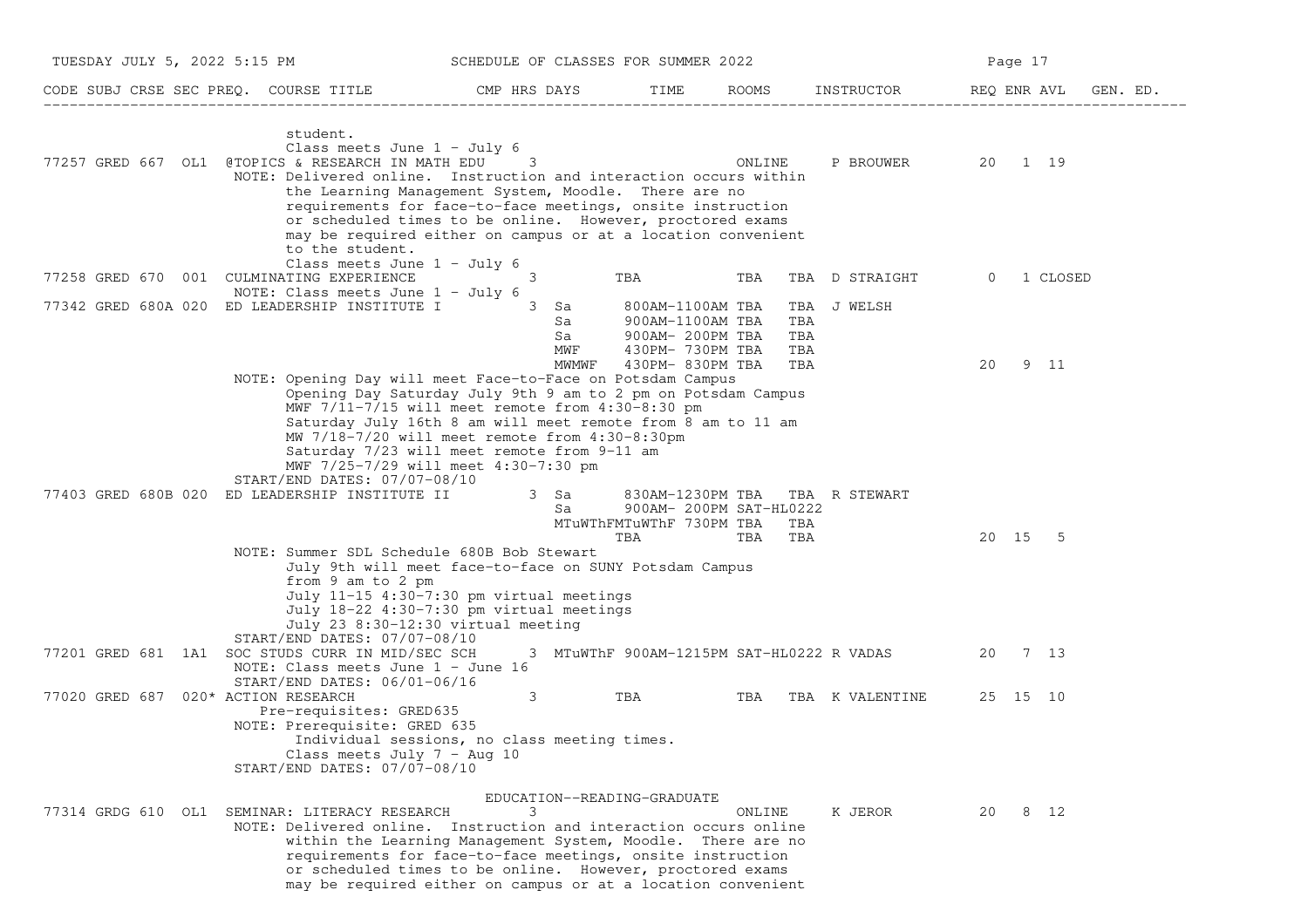| TUESDAY JULY 5, 2022 5:15 PM |                                                                                                                                                                                                            | SCHEDULE OF CLASSES FOR SUMMER 2022                                                                                                                                                                                                                                                                         |                  |        |               | Page 18 |             |  |
|------------------------------|------------------------------------------------------------------------------------------------------------------------------------------------------------------------------------------------------------|-------------------------------------------------------------------------------------------------------------------------------------------------------------------------------------------------------------------------------------------------------------------------------------------------------------|------------------|--------|---------------|---------|-------------|--|
|                              | CODE SUBJ CRSE SEC PREQ. COURSE TITLE THE ROOMS INSTRUCTOR THE ROOMS INSTRUCTOR THE REQ ENR AVL GEN. ED.                                                                                                   |                                                                                                                                                                                                                                                                                                             |                  |        |               |         |             |  |
|                              | to the student.<br>Class dates June 1 - July 6<br>77315 GRDG 615 OL1 LIT:FAM/SCH/COMMUNITY COLLAB<br>NOTE: Delivered online. Instruction and interaction occurs online                                     | 3<br>within the Learning Management System, Moodle. There are no<br>requirements for face-to-face meetings, onsite instruction,<br>or scheduled times to be online. However, proctored exams                                                                                                                |                  | ONLINE | M ALBERT      | 20 9 11 |             |  |
|                              | location convenient to the student.<br>Class dates June $1 -$ July 6<br>77343 GRDG 691 OL1* LITERACY PRACTICUM 3-6<br>Pre-requisites: GRDG655 and GRDG605 and GRDG690                                      | may be required, either on campus or at a location or at a<br>3                                                                                                                                                                                                                                             |                  | TBA    |               | 20      | 6 14        |  |
|                              | NOTE: Class dates May 23 - June 24<br>START/END DATES: 05/23-06/24<br>77273 GRDG 697 OL1* LITERACY PRACTICUM 9-12                                                                                          | 3                                                                                                                                                                                                                                                                                                           |                  | TBA    | K JEROR       | 20      | $0\quad 20$ |  |
|                              | Pre-requisites: GRDG605 and GRDG656 and GRDG696<br>NOTE: Delivered online. Instruction and interaction occurs online<br>to the student.<br>Class dates May 23 - June 24<br>START/END DATES: 05/23-06/24    | within the Learning Management System, Moodle. There are no<br>requirements for face-to-face meetings, onsite instruction,<br>or scheduled times to be online. However, proctored exams<br>may be required either on campus or at a location convenient                                                     |                  |        |               |         |             |  |
| 77137 SPED 505 OL1           | @INTRO TO SPECIAL EDUCATION<br>NOTE: Delivered online. Instruction and interaction occurs online<br>to the student.<br>Class dates July 7-Aug 10                                                           | EDUCATION - SPECIAL<br>3<br>within the Learning Management System. There are no<br>requirements for face-to-face meetings, onsite instruction<br>or scheduled times to be online. However, proctored exams<br>may be required either on campus or at a location convenient                                  |                  | ONLINE | M SHEN        | 20 15 5 |             |  |
|                              | START/END DATES: 07/07-08/10<br>77320 SPED 612 OL1* TECHNOLOGY IN SPECIAL ED<br>Pre-requisites: SPED505<br>NOTE: Will meet via Zoom 6/22/22 from 5 to 6 pm<br>to the student.<br>Class dates June 1-July 6 | 3<br>Delivered online. Instruction and interaction occurs within<br>the Learning Management System. There are no<br>requirements for face-to-face meetings, onsite instruction<br>or scheduled times to be online. However, proctored exams<br>may be required either on campus or at a location convenient |                  | ONLINE | L WELLS       | 20      | 4 16        |  |
|                              | 77199 SPED 637 OL1* DIAGN & ASSESS ED DISABILITIES<br>Pre-requisites: SPED601<br>NOTE: Delivered online.<br>Class dates June 1-Aug 10<br>START/END DATES: 06/01-08/10                                      | 3                                                                                                                                                                                                                                                                                                           |                  | ONLINE | M SHEN        | 20 14 6 |             |  |
|                              | 77310 SPED 640 OL1* BEHVR MNGMT FOR SPEC EDUCATOR<br>Pre-requisites: SPED609 and SPED650 and SPED637<br>NOTE: Delivered online with both synchronous and asynchronous                                      | 3 TuTh                                                                                                                                                                                                                                                                                                      | 500PM- 900PM TBA |        | TBA L CARBONE | 20 11 9 |             |  |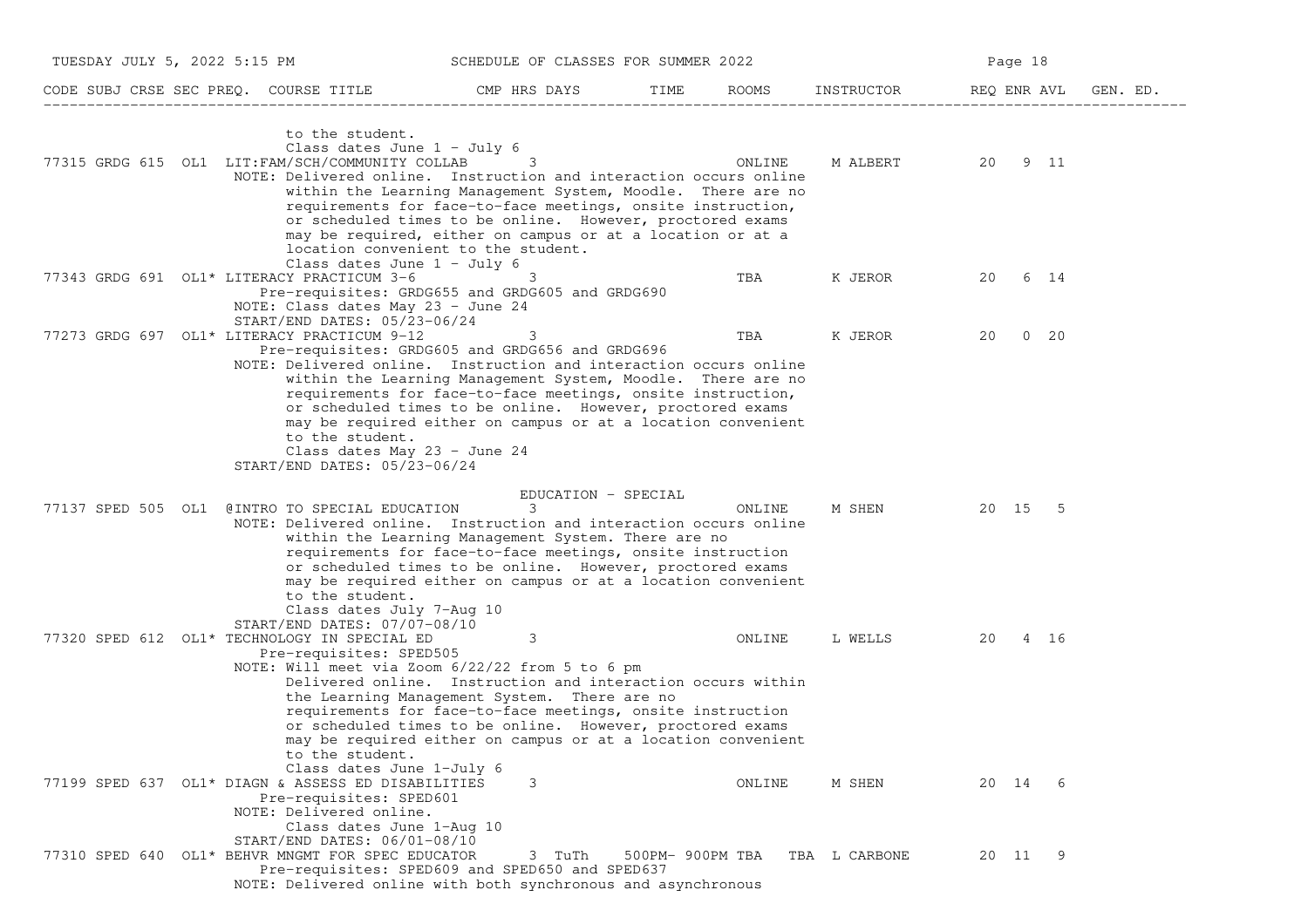| TUESDAY JULY 5, 2022 5:15 PM                       |                                                                                                                                                                                                                                                                                                                                                                                                                                                                                                                                                                   |              | SCHEDULE OF CLASSES FOR SUMMER 2022 |       |                               | Page 19     |          |
|----------------------------------------------------|-------------------------------------------------------------------------------------------------------------------------------------------------------------------------------------------------------------------------------------------------------------------------------------------------------------------------------------------------------------------------------------------------------------------------------------------------------------------------------------------------------------------------------------------------------------------|--------------|-------------------------------------|-------|-------------------------------|-------------|----------|
| CODE SUBJ CRSE SEC PREQ. COURSE TITLE              |                                                                                                                                                                                                                                                                                                                                                                                                                                                                                                                                                                   | CMP HRS DAYS | TIME                                | ROOMS | INSTRUCTOR                    | REQ ENR AVL | GEN. ED. |
| System.                                            | components. Synchronous components require students to<br>attend class virtually using specified software (e.g. Zoom,<br>Skype, Collaborate, etc.) for live instruction at scheduled<br>times. Asynchronous components include instruction and<br>interaction occurring online within the Learning Management                                                                                                                                                                                                                                                     |              |                                     |       |                               |             |          |
| 77196 SPED 646 OL1* STRAT TCH ELEM STD LRN/BEH DIS | Class dates June 1-July 6<br>Pre-requisites: SPED609<br>NOTE: Delivered online. Instruction and interaction occurs online<br>within the Learning Management System, Moodle. There are no<br>requirements for face-to-face meetings, onsite instruction<br>or scheduled times to be online. However, proctored exams                                                                                                                                                                                                                                               | 3            |                                     | TBA   | J WELSH                       | 20<br>9 11  |          |
| 77197 SPED 647 OL1* STRAT TCH SEC STD LRN/BEH DIS  | may be required either on campus or at a location convenient<br>to the student.<br>Pre-reqs are for MsEd SPED students only.<br>Class dates June 1-July 6<br>Pre-requisites: SPED601 and SPED609 and SPED637 and SPED640 and SPED650                                                                                                                                                                                                                                                                                                                              | 3            |                                     | TBA   | L CARBONE                     | 3 17<br>20  |          |
|                                                    | NOTE: Delivered online. Instruction and interaction occurs online<br>within the Learning Management System. There are no<br>requirements for face-to-face meetings, onsite instruction<br>or scheduled times to be online. However, proctored exams<br>may be required either on campus or at a location convenient<br>to the student.<br>Class dates June 1-Aug 10                                                                                                                                                                                               |              |                                     |       |                               |             |          |
| 77360 SPED 648<br>System.                          | $START/END$ DATES: $06/01-08/10$<br>020* STRATEGIES EARLY CHILD SPEC ED<br>Pre-requisites: SPED601 and SPED609 and SPED637 and SPED640 and SPED650<br>NOTE: Delivered online with both synchronous and asynchronous<br>components. Synchronous components require students to<br>attend class virtually using specified software (e.g. Zoom,<br>Skype, Collaborate, etc.) for live instruction at scheduled<br>times. Asynchronous components include instruction and<br>interaction occurring online within the Learning Management<br>Class dates July 7-Aug 10 | 3 MW         | 400РМ- 700РМ ТВА                    |       | TBA P CHARLESON               | 20<br>2 18  |          |
| 77092 SPED 650 001* COLLAB CONSULT PROF & PARENTS  | START/END DATES: 07/07-08/10<br>Pre-requisites: SPED601 and SPED637<br>NOTE: Pre-req: SPED 601 and SPED 637.<br>CAS Ed Leadership Program has no pre-reg's.<br>Class will meet virtually on MW from 4:30-8:30 pm.<br>Class dates June 1-July 6                                                                                                                                                                                                                                                                                                                    | 3 MW         |                                     |       | 430PM-830PM TBA TBA L CARBONE | 0 15 CLOSED |          |
| 77401 SPED 669 031 PRACTICUM IN SPECIAL EDUCATION  | NOTE: Class dates May 23-June 24<br>START/END DATES: 05/23-06/24                                                                                                                                                                                                                                                                                                                                                                                                                                                                                                  | 6            | TBA                                 | TBA   | TBA L WELLS                   | 20<br>4 16  |          |
| 77030 SPED 670 1B1 CULMINATING EXPERIENCE          | NOTE: Completion of all MSED SPED course requirements. Permission<br>of instructor required.<br>Class dates June 17-July 6<br>START/END DATES: 06/17-07/06                                                                                                                                                                                                                                                                                                                                                                                                        | $\mathbf 1$  | TBA                                 | TBA   | TBA A MISRA                   | 3 17<br>20  |          |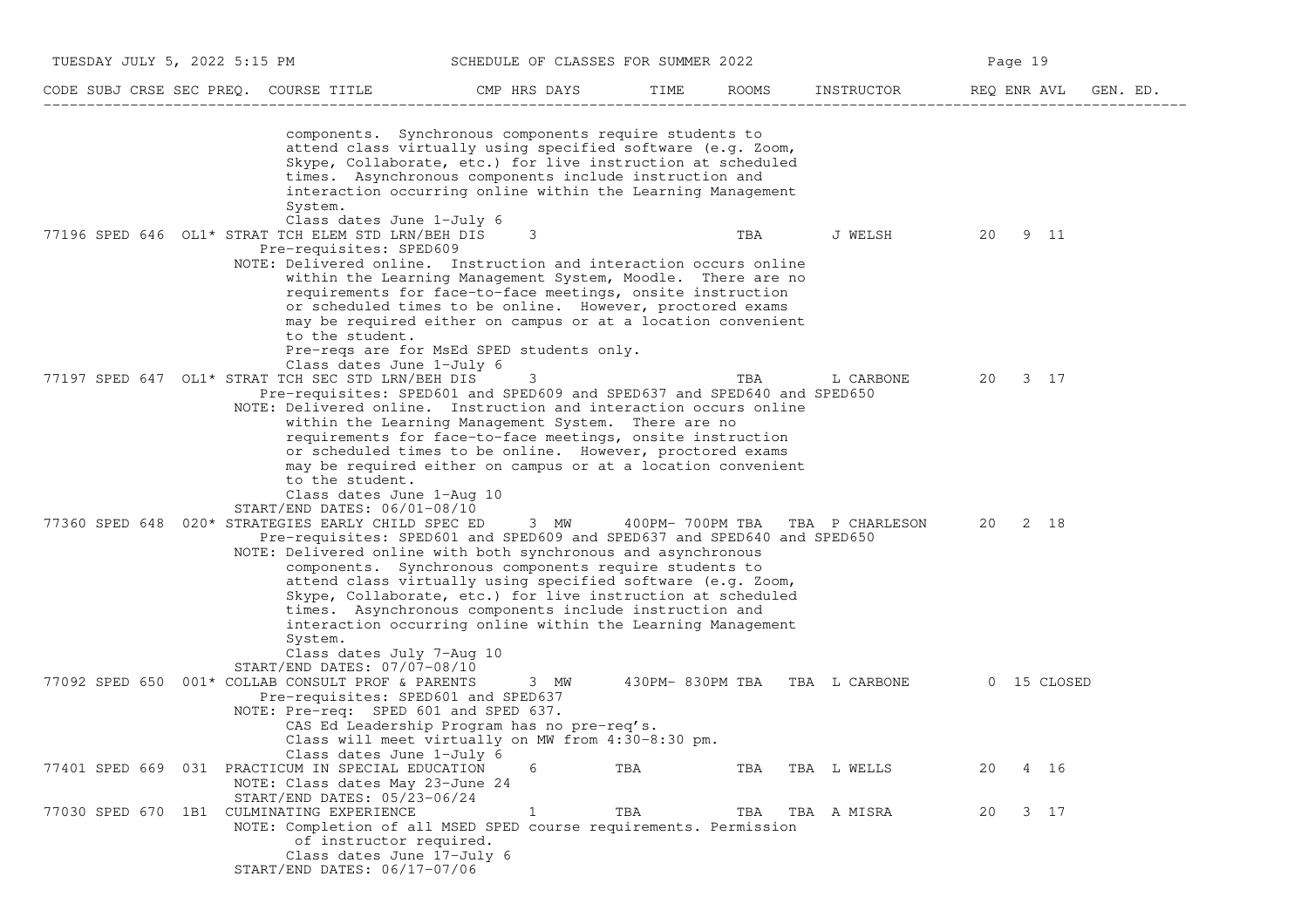| TUESDAY JULY 5, 2022 5:15 PM | SCHEDULE OF CLASSES FOR SUMMER 2022                                                                                                                                                                                                                        |                                                                                                                                                                                                                                                                                                                                   |      |                                           | Page 20      |               |          |  |  |
|------------------------------|------------------------------------------------------------------------------------------------------------------------------------------------------------------------------------------------------------------------------------------------------------|-----------------------------------------------------------------------------------------------------------------------------------------------------------------------------------------------------------------------------------------------------------------------------------------------------------------------------------|------|-------------------------------------------|--------------|---------------|----------|--|--|
|                              | CODE SUBJ CRSE SEC PREQ. COURSE TITLE                                                                                                                                                                                                                      | CMP HRS DAYS                                                                                                                                                                                                                                                                                                                      | TIME | ROOMS                                     | INSTRUCTOR   | REO ENR AVL   | GEN. ED. |  |  |
|                              | ENGLISH AND COMMUNICATION DEPT===================ENGLISH AND COMMUNICATION DEPT==================== ENGLISH AND COMMUNICATION DEPT                                                                                                                         |                                                                                                                                                                                                                                                                                                                                   |      |                                           |              |               |          |  |  |
|                              | 77311 COMM 120 OL1 FILM FOUNDATIONS<br>NOTE: Online course. Instruction and interaction occur online<br>120                                                                                                                                                | ENGLISH - COMMUNICATION<br>3<br>within the Learning Management System (Moodle). There are<br>no requirements for face-to-face meetings, onsite<br>instruction or scheduled times to be online. However,<br>proctored exams may be required either on campus or at a<br>location convenient to the student. Cross listed with LITR |      | ONLINE                                    | A BLANK      | 25 7 18       | АC       |  |  |
|                              | Class dates June $1 - July 6$<br>77114 COMM 360 OL1 FOLKLORE AND COMMUNICATION<br>NOTE: Delivered online. Instruction and interaction occurs online<br>convenient to the student.<br>Class dates July $7 - \text{Aug } 10$<br>START/END DATES: 07/07-08/10 | 3<br>within the Learning Managment System, Moodle. There are no<br>requirements for face-to-face meetings, onsite instruction,<br>or scheduled times to be online. However, proctored exams<br>may be required, either on campus or at a location                                                                                 |      | TBA                                       | T BLANK      | 26 21 5       |          |  |  |
|                              | 77289 COMM 398 031 DEMOGRAPHICS IN ADVERTISING<br>START/END DATES: 06/01-08/10                                                                                                                                                                             | 3                                                                                                                                                                                                                                                                                                                                 | TBA  | TBA                                       | TBA K WILSON | 1 CLOSED<br>1 |          |  |  |
|                              | 77205 COMP 101 OL1 WRITING & CRITICAL THINKING<br>NOTE: Delivered online. Instruction and interaction occurs online<br>convenient to the student.<br>Class dates June $1 - July 6$                                                                         | ENGLISH - COMPOSITION<br>4<br>within the Learning Management System, Moodle. There are no<br>requirements for face-to-face meetings, onsite instruction,<br>or scheduled times to be online. However proctored exams<br>may be required, either on campus or at a location                                                        |      | ONLINE                                    | A BLANK      | 7 15<br>22    | FW       |  |  |
|                              |                                                                                                                                                                                                                                                            | ENGLISH - LITERATURE                                                                                                                                                                                                                                                                                                              |      |                                           |              |               |          |  |  |
|                              | 77312 LITR 120 OL1 FILM FOUNDATIONS<br>NOTE: Online course. Instruction and interaction occur online<br>Class dates June 1-July 6                                                                                                                          | 3<br>within the Learning Management System, Moodle. There are no<br>requirements for face-to-face meetings, onsite instruction<br>or scheduled times to be online. However, proctored exams<br>may be required either on campus or at a location convenient<br>to the student. Cross-listed with COMM 120.                        |      | ONLINE                                    | A BLANK      | 25 1 24       | AC       |  |  |
|                              | 77236 LITR 330 1A1 ZOMBIES IN FILM FOLKLORE LIT<br>NOTE: Class dates June 1-June 16<br>START/END DATES: 06/01-06/16                                                                                                                                        |                                                                                                                                                                                                                                                                                                                                   |      | 4 MTuWThF1000AM- 400PM MRY-HL0253 T BLANK |              | 25<br>4 21    | AC       |  |  |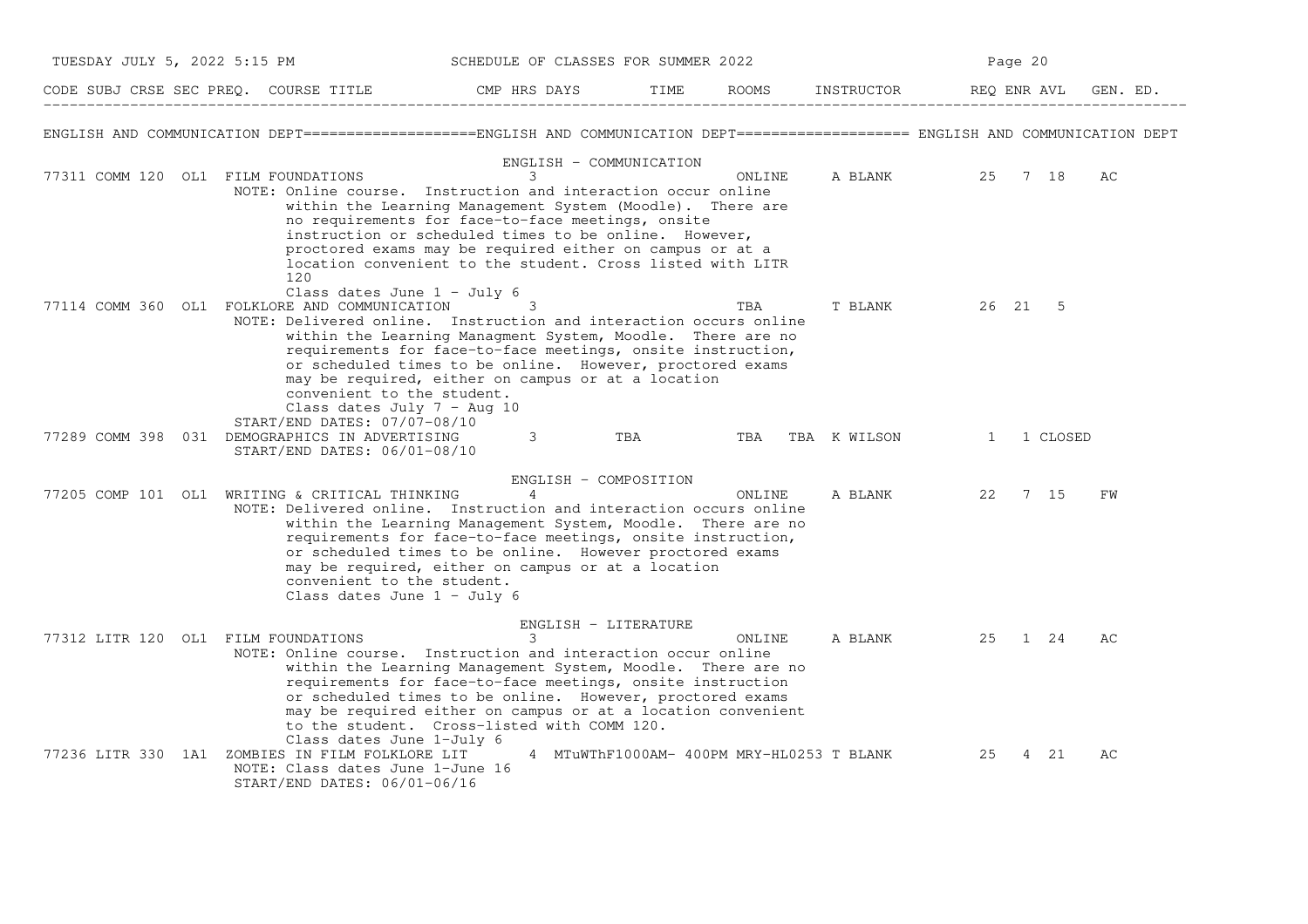|         |                                                                                                                                                                                                                                                                                                                                                                                                                                                               |                                            |                                                                                                                         | Page 21                                                                                                                                                                                                                      |                                                                                                                                                                                                                            |  |  |
|---------|---------------------------------------------------------------------------------------------------------------------------------------------------------------------------------------------------------------------------------------------------------------------------------------------------------------------------------------------------------------------------------------------------------------------------------------------------------------|--------------------------------------------|-------------------------------------------------------------------------------------------------------------------------|------------------------------------------------------------------------------------------------------------------------------------------------------------------------------------------------------------------------------|----------------------------------------------------------------------------------------------------------------------------------------------------------------------------------------------------------------------------|--|--|
|         |                                                                                                                                                                                                                                                                                                                                                                                                                                                               | ROOMS                                      |                                                                                                                         | REQ ENR AVL GEN. ED.                                                                                                                                                                                                         |                                                                                                                                                                                                                            |  |  |
|         |                                                                                                                                                                                                                                                                                                                                                                                                                                                               |                                            |                                                                                                                         |                                                                                                                                                                                                                              |                                                                                                                                                                                                                            |  |  |
|         |                                                                                                                                                                                                                                                                                                                                                                                                                                                               |                                            |                                                                                                                         |                                                                                                                                                                                                                              |                                                                                                                                                                                                                            |  |  |
| $1 - 6$ | TBA                                                                                                                                                                                                                                                                                                                                                                                                                                                           | TBA                                        | J ROGERS<br>TBA                                                                                                         | 0 CLOSED CT<br>$\Omega$                                                                                                                                                                                                      |                                                                                                                                                                                                                            |  |  |
|         |                                                                                                                                                                                                                                                                                                                                                                                                                                                               |                                            |                                                                                                                         |                                                                                                                                                                                                                              |                                                                                                                                                                                                                            |  |  |
|         |                                                                                                                                                                                                                                                                                                                                                                                                                                                               |                                            |                                                                                                                         |                                                                                                                                                                                                                              |                                                                                                                                                                                                                            |  |  |
| $1 - 6$ | TBA                                                                                                                                                                                                                                                                                                                                                                                                                                                           | TBA                                        | J ROGERS                                                                                                                | 0 CLOSED CT<br>$\Omega$                                                                                                                                                                                                      |                                                                                                                                                                                                                            |  |  |
|         |                                                                                                                                                                                                                                                                                                                                                                                                                                                               |                                            |                                                                                                                         |                                                                                                                                                                                                                              |                                                                                                                                                                                                                            |  |  |
|         |                                                                                                                                                                                                                                                                                                                                                                                                                                                               |                                            |                                                                                                                         |                                                                                                                                                                                                                              |                                                                                                                                                                                                                            |  |  |
|         |                                                                                                                                                                                                                                                                                                                                                                                                                                                               |                                            |                                                                                                                         |                                                                                                                                                                                                                              |                                                                                                                                                                                                                            |  |  |
|         |                                                                                                                                                                                                                                                                                                                                                                                                                                                               |                                            |                                                                                                                         |                                                                                                                                                                                                                              |                                                                                                                                                                                                                            |  |  |
|         |                                                                                                                                                                                                                                                                                                                                                                                                                                                               |                                            |                                                                                                                         |                                                                                                                                                                                                                              |                                                                                                                                                                                                                            |  |  |
|         |                                                                                                                                                                                                                                                                                                                                                                                                                                                               |                                            |                                                                                                                         |                                                                                                                                                                                                                              |                                                                                                                                                                                                                            |  |  |
|         |                                                                                                                                                                                                                                                                                                                                                                                                                                                               |                                            |                                                                                                                         |                                                                                                                                                                                                                              |                                                                                                                                                                                                                            |  |  |
|         |                                                                                                                                                                                                                                                                                                                                                                                                                                                               |                                            |                                                                                                                         |                                                                                                                                                                                                                              |                                                                                                                                                                                                                            |  |  |
|         |                                                                                                                                                                                                                                                                                                                                                                                                                                                               |                                            |                                                                                                                         |                                                                                                                                                                                                                              |                                                                                                                                                                                                                            |  |  |
|         |                                                                                                                                                                                                                                                                                                                                                                                                                                                               |                                            |                                                                                                                         |                                                                                                                                                                                                                              |                                                                                                                                                                                                                            |  |  |
|         | 77415 ENVR 391 001* FIELD PROJECT<br>Pre-requisites: ENVR210<br>77416 ENVR 391 002* FIELD PROJECT<br>Pre-requisites: ENVR210<br>77432 ENVR 391 003* FIELD PROJECT<br>$1 - 6$<br>Pre-requisites: ENVR210<br>START/END DATES: 07/07-08/10<br>77453 ENVR 391 004* FIELD PROJECT<br>$1 - 6$<br>Pre-requisites: ENVR210<br>START/END DATES: 06/01-08/10<br>77455 ENVR 391 005* FIELD PROJECT<br>$1 - 6$<br>Pre-requisites: ENVR210<br>START/END DATES: 05/23-08/28 | ENVIRONMENTAL STUDIES<br>TBA<br>TBA<br>TBA | SCHEDULE OF CLASSES FOR SUMMER 2022<br>CODE SUBJ CRSE SEC PREQ. COURSE TITLE THE CMP HRS DAYS TIME<br>TBA<br>TBA<br>TBA | INSTRUCTOR<br>NOTE: Variable credit hours $(1-6)$ . Instructor permission required.<br>TBA<br>NOTE: Variable credit hours $(1-6)$ . Instructor permission required.<br>TBA<br>J ROGERS<br>J ROGERS<br>TBA<br>J ROGERS<br>TBA | ENVIRONMENTAL STUDIES DEPT========================ENVIRONMENTAL STUDIES DEPT======================== ENVIRONMENTAL STUDIES DEPT<br>1 CLOSED CT<br>$\Omega$<br>4 CLOSED CT<br>$\mathbf{0}$<br>2 CLOSED CT<br>$\overline{0}$ |  |  |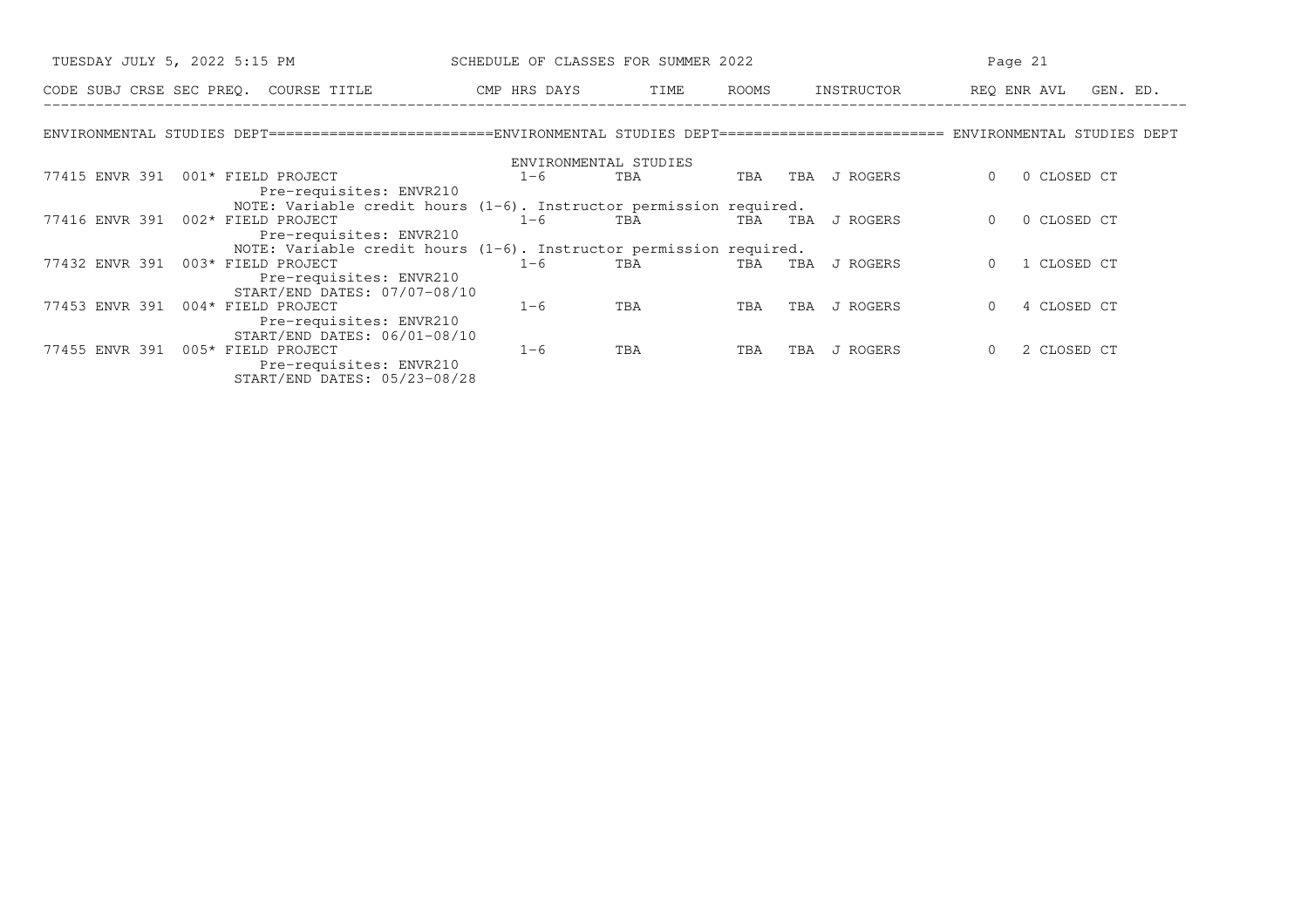| TUESDAY JULY 5, 2022 5:15 PM                                                                                                     | SCHEDULE OF CLASSES FOR SUMMER 2022 |      |       | Page 22    |                      |  |  |
|----------------------------------------------------------------------------------------------------------------------------------|-------------------------------------|------|-------|------------|----------------------|--|--|
| CODE SUBJ CRSE SEC PREO. COURSE TITLE                                                                                            | CMP HRS DAYS                        | TIME | ROOMS | INSTRUCTOR | REO ENR AVL GEN. ED. |  |  |
| MATHEMATICS DEPARTMENT===============================MATHEMATICS DEPARTMENT============================== MATHEMATICS DEPARTMENT |                                     |      |       |            |                      |  |  |

```
 MATHEMATICS
```
 77067 MATH 100 R01 EXCURSIONS IN MATHEMATICS R 3 MWF 900AM−1200PM TBA TBA B MADORE 20 21 CLOSED FM TM NOTE: Class meets at Riverview Correctional Facility and isnot open to on campus students. Class dates June 1− July 6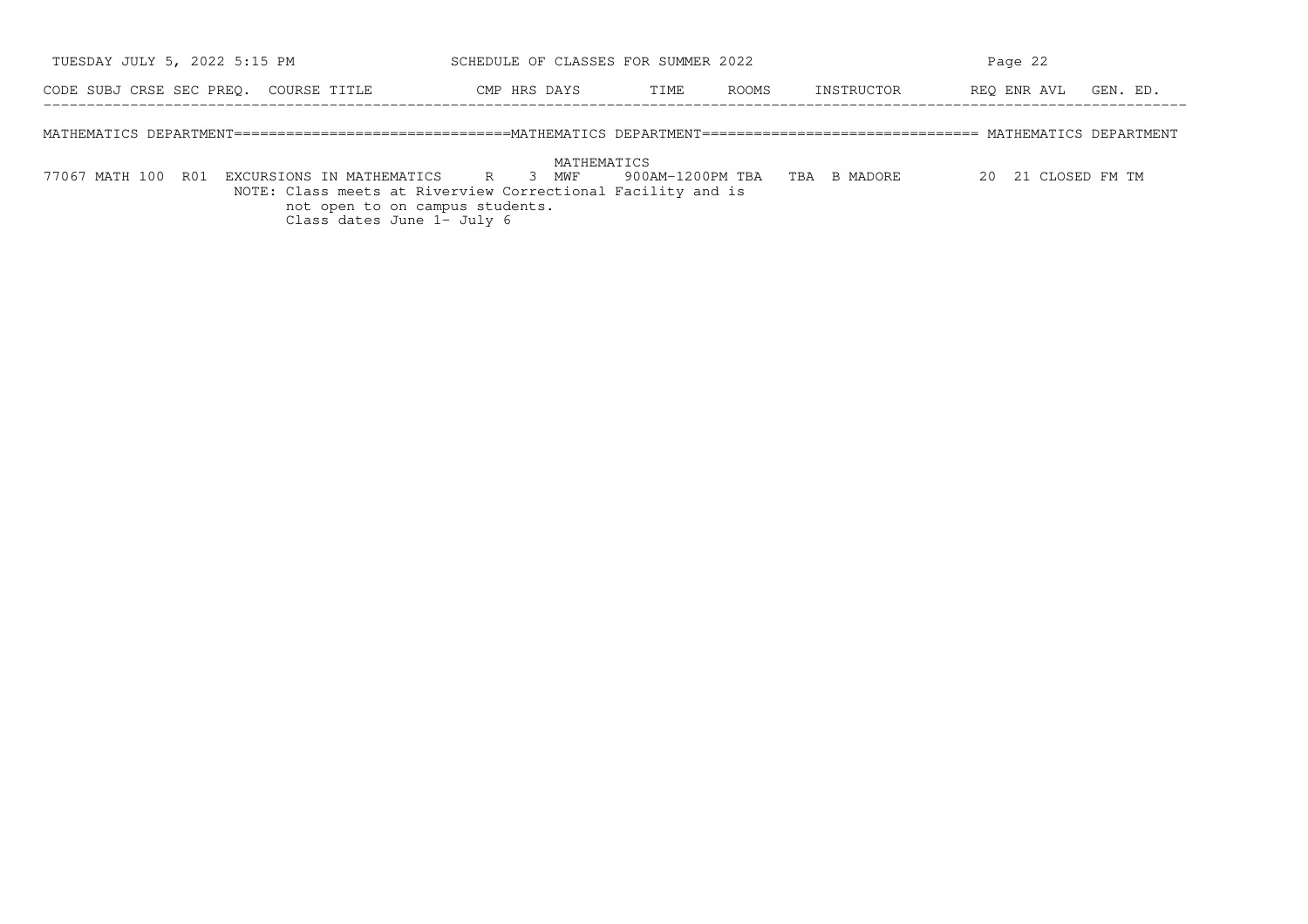| TUESDAY JULY 5, 2022 5:15 PM                                                                                                      |  |                                                                                              |              |                      | SCHEDULE OF CLASSES FOR SUMMER 2022 |       |            |             | Page 23 |                |          |
|-----------------------------------------------------------------------------------------------------------------------------------|--|----------------------------------------------------------------------------------------------|--------------|----------------------|-------------------------------------|-------|------------|-------------|---------|----------------|----------|
| CODE SUBJ CRSE SEC PREO. COURSE TITLE                                                                                             |  |                                                                                              | CMP HRS DAYS |                      | TIME                                | ROOMS | INSTRUCTOR | REO ENR AVL |         |                | GEN. ED. |
| MODERN LANGUAGE DEPARTMENT=========================MODERN LANGUAGE DEPARTMENT========================= MODERN LANGUAGE DEPARTMENT |  |                                                                                              |              |                      |                                     |       |            |             |         |                |          |
|                                                                                                                                   |  |                                                                                              |              | MODERN LANG - FRENCH |                                     |       |            |             |         |                |          |
| 77380 FREN 398 031* FRANCOPHONE CULTURES VIA FILM                                                                                 |  | Pre-requisites: FREN301<br>NOTE: Class dates June 1 - Aug 10<br>START/END DATES: 06/01-08/10 |              |                      | TBA                                 | TBA   | TBA L LUNT |             |         | $\overline{1}$ |          |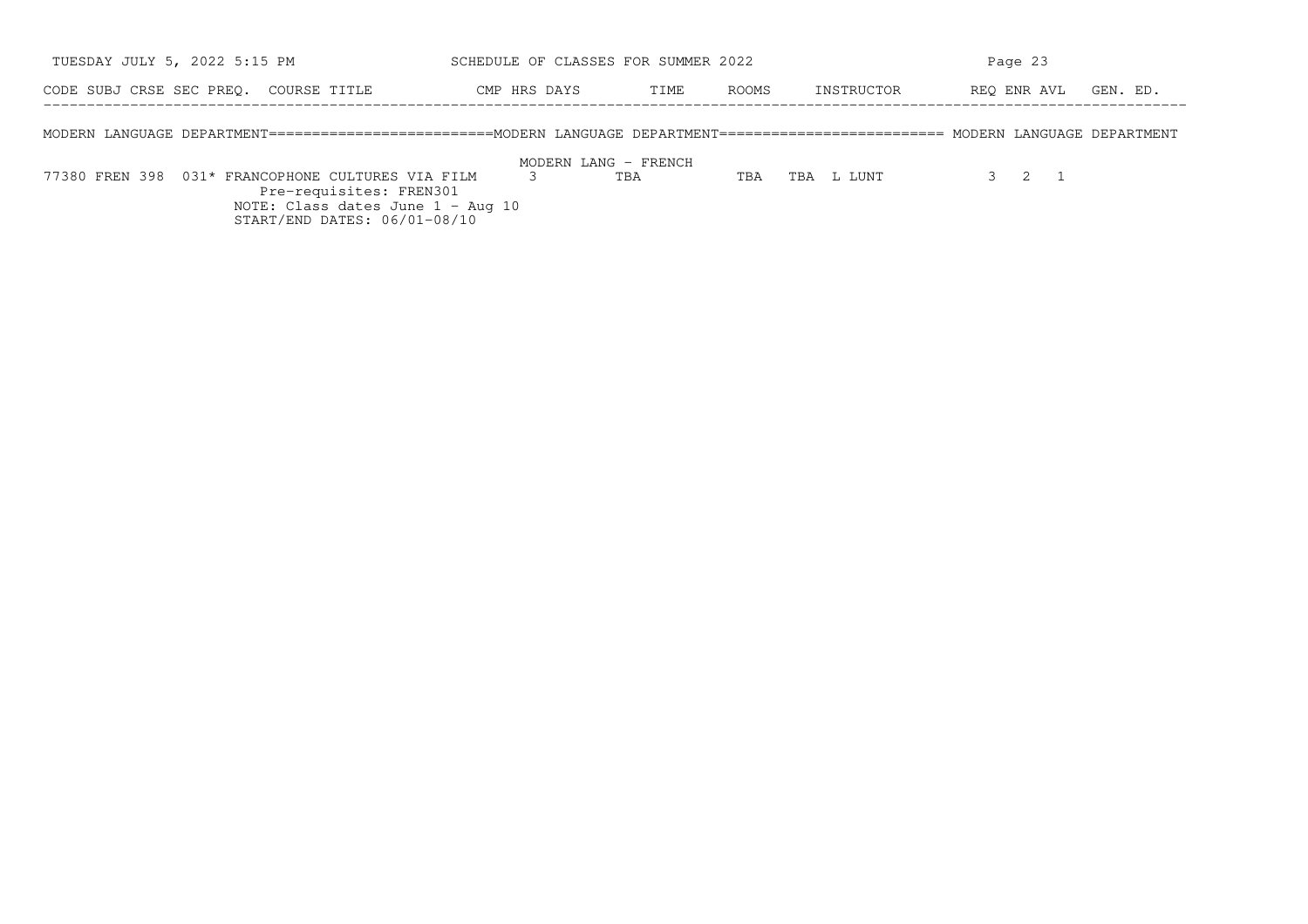| TUESDAY JULY 5, 2022 5:15 PM                                                                                  | SCHEDULE OF CLASSES FOR SUMMER 2022 |               |               | Page 24              |
|---------------------------------------------------------------------------------------------------------------|-------------------------------------|---------------|---------------|----------------------|
| CODE SUBJ CRSE SEC PREQ. COURSE TITLE THE CMP HRS DAYS                                                        |                                     | TIME<br>ROOMS | INSTRUCTOR    | REO ENR AVL GEN. ED. |
|                                                                                                               |                                     |               |               |                      |
|                                                                                                               | MUSIC EDUCATION - CRANE STDNTS      |               |               |                      |
| 77414 MUCE 495V TI1<br>INTERNATIONAL CHORAL STUDIES<br>START/END DATES: 06/26-08/11                           | 3                                   | TBA<br>TBA    | TBA J FRANCOM | 17 1 16              |
|                                                                                                               | MUSIC INDUSTRY - ALL STUDENTS       |               |               |                      |
| 77387 MUAI 450 031* @PRACTICUM IN MUSIC BUSINESS<br>Pre-requisites: MUAI201 or MUAI327 and MUAI202 or MUAI328 | 2 TBA                               | TBA           | TBA D VIA     | 1 CLOSED             |
| NOTE: Class dates June 1-Aug 10                                                                               |                                     |               |               |                      |
| START/END DATES: 06/01-08/10<br>77388 MUAI 470 031* @MUSIC BUSINESS INTERNSHIP                                | 12                                  | TBA<br>TBA    | TBA D VIA     | 3 CLOSED             |
| Pre-requisites: MUAI460 or MUAI329<br>NOTE: Class dates June 1-Aug 10<br>START/END DATES: 06/01-08/10         |                                     |               |               |                      |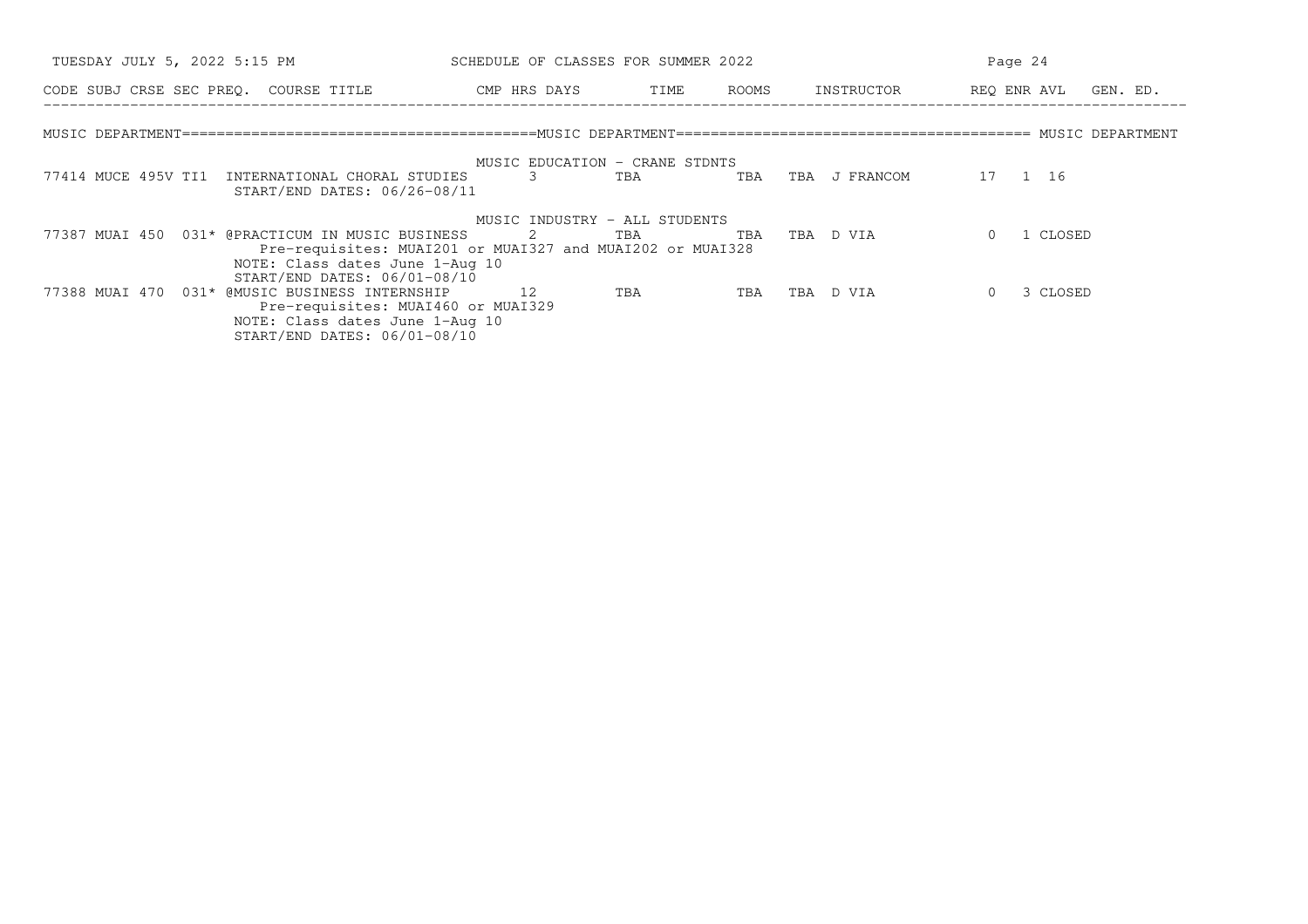| TUESDAY JULY 5, 2022 5:15 PM |  | SCHEDULE OF CLASSES FOR SUMMER 2022                                                                                              |   |                                |        |                                                          | Page 25      |          |
|------------------------------|--|----------------------------------------------------------------------------------------------------------------------------------|---|--------------------------------|--------|----------------------------------------------------------|--------------|----------|
|                              |  | CODE SUBJ CRSE SEC PREQ. COURSE TITLE THE CMP HRS DAYS                                                                           |   | TIME                           |        | ROOMS INSTRUCTOR REQ ENR AVL                             |              | GEN. ED. |
|                              |  | MUSIC EDUCATION DEPARTMENT=========================MUSIC EDUCATION DEPARTMENT======================== MUSIC EDUCATION DEPARTMENT |   |                                |        |                                                          |              |          |
|                              |  |                                                                                                                                  |   | MUSIC EDUCATION - CRANE STDNTS |        |                                                          |              |          |
|                              |  | 77207 MUCE 445 OL1* @MUSIC IN SPECIAL EDUCATION                                                                                  | 3 |                                | ONLINE | T WANAMAKER 20 14 6                                      |              |          |
|                              |  | Pre-requisites: MUCE306                                                                                                          |   |                                |        |                                                          |              |          |
|                              |  | NOTE: Delivered online. Instruction and interaction occurs online                                                                |   |                                |        |                                                          |              |          |
|                              |  | within the Learning Management System, Moodle. There are no                                                                      |   |                                |        |                                                          |              |          |
|                              |  | requirements for face-to-face meetings, onsite instruction,                                                                      |   |                                |        |                                                          |              |          |
|                              |  | or scheduled times to be online. However, proctored exams<br>may be required, either on campus or at a location                  |   |                                |        |                                                          |              |          |
|                              |  | convenient to the student.                                                                                                       |   |                                |        |                                                          |              |          |
|                              |  | Class dates June 1-July 6                                                                                                        |   |                                |        |                                                          |              |          |
|                              |  | 77389 MUCE 523 031 @ADVANCED ISSUES IN MUSIC EDU                                                                                 |   |                                |        | 3 MTuWTh 130PM-330PM SCH-HLA311 M CAMPBELL 15 23 CLOSED  |              |          |
|                              |  | NOTE: Class dates June 27-July 28                                                                                                |   |                                |        |                                                          |              |          |
|                              |  | START/END DATES: 06/27-07/28                                                                                                     |   |                                |        |                                                          |              |          |
|                              |  | 77322 MUCE 595 OL1 PEACE BUILDING THROUGH MUSIC                                                                                  | 3 |                                | ONLINE | C COLLINS 12 8 4                                         |              |          |
|                              |  | NOTE: Delivered online. Instruction and interaction occurs online<br>within the Learning Management System, Moodle. There are no |   |                                |        |                                                          |              |          |
|                              |  | requirements for face-to-face meetings, onsite instruction,                                                                      |   |                                |        |                                                          |              |          |
|                              |  | or scheduled times to be online. However, proctored exams                                                                        |   |                                |        |                                                          |              |          |
|                              |  | may be required, either on campus or at a location                                                                               |   |                                |        |                                                          |              |          |
|                              |  | convenient to the student.                                                                                                       |   |                                |        |                                                          |              |          |
|                              |  | Class dates June 1-July 6                                                                                                        |   |                                |        |                                                          |              |          |
|                              |  | 77332 MUCE 595 OL2 PEACE BUILDING THROUGH MUSIC <sup>7</sup> 3                                                                   |   |                                | ONLINE | C COLLINS 12 8 4                                         |              |          |
|                              |  | NOTE: Delivered online. Instruction and interaction occurs online                                                                |   |                                |        |                                                          |              |          |
|                              |  | within the Learning Management System, Moodle. There are no<br>requirements for face-to-face meetings, onsite instruction        |   |                                |        |                                                          |              |          |
|                              |  | or scheduled times to be online. However, proctored exams                                                                        |   |                                |        |                                                          |              |          |
|                              |  | may be required either on campus or at a location convenient                                                                     |   |                                |        |                                                          |              |          |
|                              |  | to the student.                                                                                                                  |   |                                |        |                                                          |              |          |
|                              |  | Class dates June1-July 6                                                                                                         |   |                                |        |                                                          |              |          |
|                              |  | 77390 MUCE 608 031 CURRICULUM DEVELOPMENT: MUSIC                                                                                 |   |                                |        | 3 MTuWTh 800AM-1000AM SCH-HLA311 M CAMPBELL 12 14 CLOSED |              |          |
|                              |  | NOTE: Class dates June 27-July 28                                                                                                |   |                                |        |                                                          |              |          |
|                              |  | START/END DATES: 06/27-07/28<br>77391 MUCE 608 032 CURRICULUM DEVELOPMENT: MUSIC                                                 |   |                                |        | 3 MTuWTh 1030AM-1230PM SCH-HLA311 M CAMPBELL             | 12 24 CLOSED |          |
|                              |  | NOTE: Class dates June 27-July 28                                                                                                |   |                                |        |                                                          |              |          |
|                              |  | START/END DATES: 06/27-07/28                                                                                                     |   |                                |        |                                                          |              |          |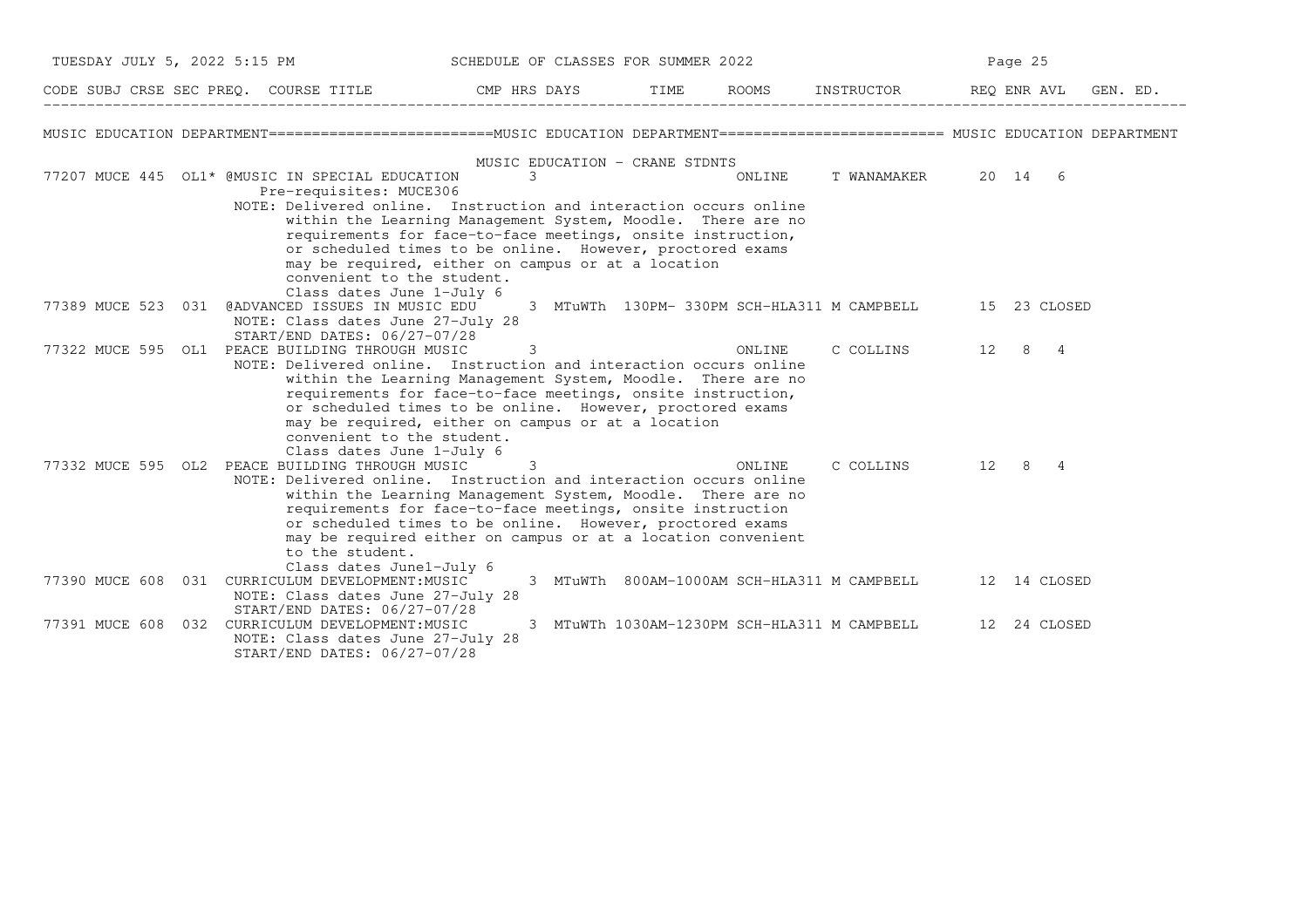| TUESDAY JULY 5, 2022 5:15 PM                                                                                                      | SCHEDULE OF CLASSES FOR SUMMER 2022 |      |                     | Page 26              |  |  |
|-----------------------------------------------------------------------------------------------------------------------------------|-------------------------------------|------|---------------------|----------------------|--|--|
| CODE SUBJ CRSE SEC PREO. COURSE TITLE                                                                                             | CMP HRS DAYS                        | TIME | ROOMS<br>INSTRUCTOR | REO ENR AVL GEN. ED. |  |  |
| MUSIC PERFORMANCE DEPARTMENT======================MUSIC PERFORMANCE DEPARTMENT====================== MUSIC PERFORMANCE DEPARTMENT |                                     |      |                     |                      |  |  |

MUSIC PERFORMANCE − CRANE

 NOTE: Class dates Aug 1− Aug 5START/END DATES: 08/01−08/05

77386 MUCP 695 031 CREATE.PROBLM SOLV ENSMBLS 3 MTuWThF 800AM− 500PM SCH−HLA311 A MAAS 20 37 CLOSED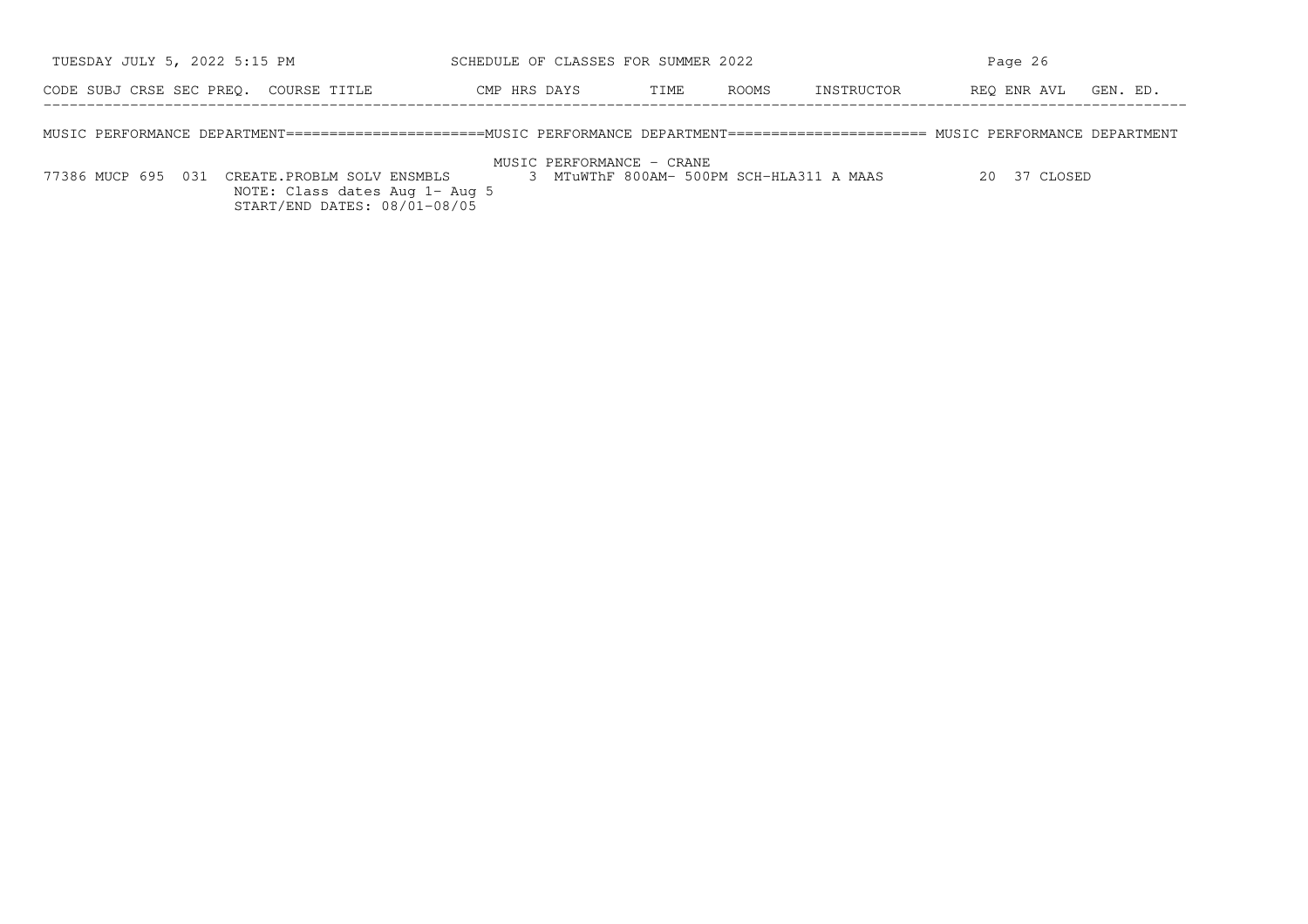| TUESDAY JULY 5, 2022 5:15 PM SCHEDULE OF CLASSES FOR SUMMER 2022                                                                                                                                                                               |                                                                                                                                                                                                                                                                                |     |                                                                                                                            | Page 27              |       |
|------------------------------------------------------------------------------------------------------------------------------------------------------------------------------------------------------------------------------------------------|--------------------------------------------------------------------------------------------------------------------------------------------------------------------------------------------------------------------------------------------------------------------------------|-----|----------------------------------------------------------------------------------------------------------------------------|----------------------|-------|
| CODE SUBJ CRSE SEC PREQ. COURSE TITLE THE CMP HRS DAYS TIME                                                                                                                                                                                    |                                                                                                                                                                                                                                                                                |     | ROOMS INSTRUCTOR                                                                                                           | REQ ENR AVL GEN. ED. |       |
| MUSIC THEORY/HISTORY DEPT==========================MUSIC THEORY/HISTORY DEPT========================= MUSIC THEORY/HISTORY DEPT                                                                                                                |                                                                                                                                                                                                                                                                                |     |                                                                                                                            |                      |       |
| 77392 MUCH 611 031 INTRO TO GRADUATE STUDIES<br>NOTE: Class dates June 27-July 28<br>START/END DATES: 06/27-07/28                                                                                                                              | MUSIC HIST/LIT - CRANE STDNTS                                                                                                                                                                                                                                                  |     | 3 MTuWTh 130PM-330PM SCH-HLA323 J LEWIS 45 15 CLOSED                                                                       |                      |       |
| 77117 MULH 110 OL1 MUSIC THROUGH THE AGES<br>NOTE: Delivered online. Instruction and interaction occurs online<br>convenient to the student.<br>Class dates July 7-Aug 10<br>START/END DATES: 07/07-08/10                                      | MUSIC HIST/LIT - LIBERAL ARTS<br>within the Learning Management System, Moodle. There are no<br>requirements for face-to-face meetings, onsite instruction,<br>or scheduled times to be online. However, proctored exams<br>may be required, either on campus or at a location | TBA |                                                                                                                            | C LOWE 20 10 10      | AC TA |
| 77393 MUCT 695 031<br>ANALYZING MUSIC THEATRE SONG<br>NOTE: Class dates June 27-July 28<br>START/END DATES: 06/27-07/28<br>77394 MUCT 695 032 INSTRUMENTATION & ARRANGING<br>NOTE: Class dates June 27-July 28<br>START/END DATES: 06/27-07/28 | MUSIC THEORY - CRANE STUDENTS                                                                                                                                                                                                                                                  |     | 3 MTuWTh 1030AM-1230PM SCH-HLA323 M VITALINO 12 13 CLOSED<br>3 MTuWTh 800AM-1000AM SCH-HLA323 I HERRYMAN RODR 12 24 CLOSED |                      |       |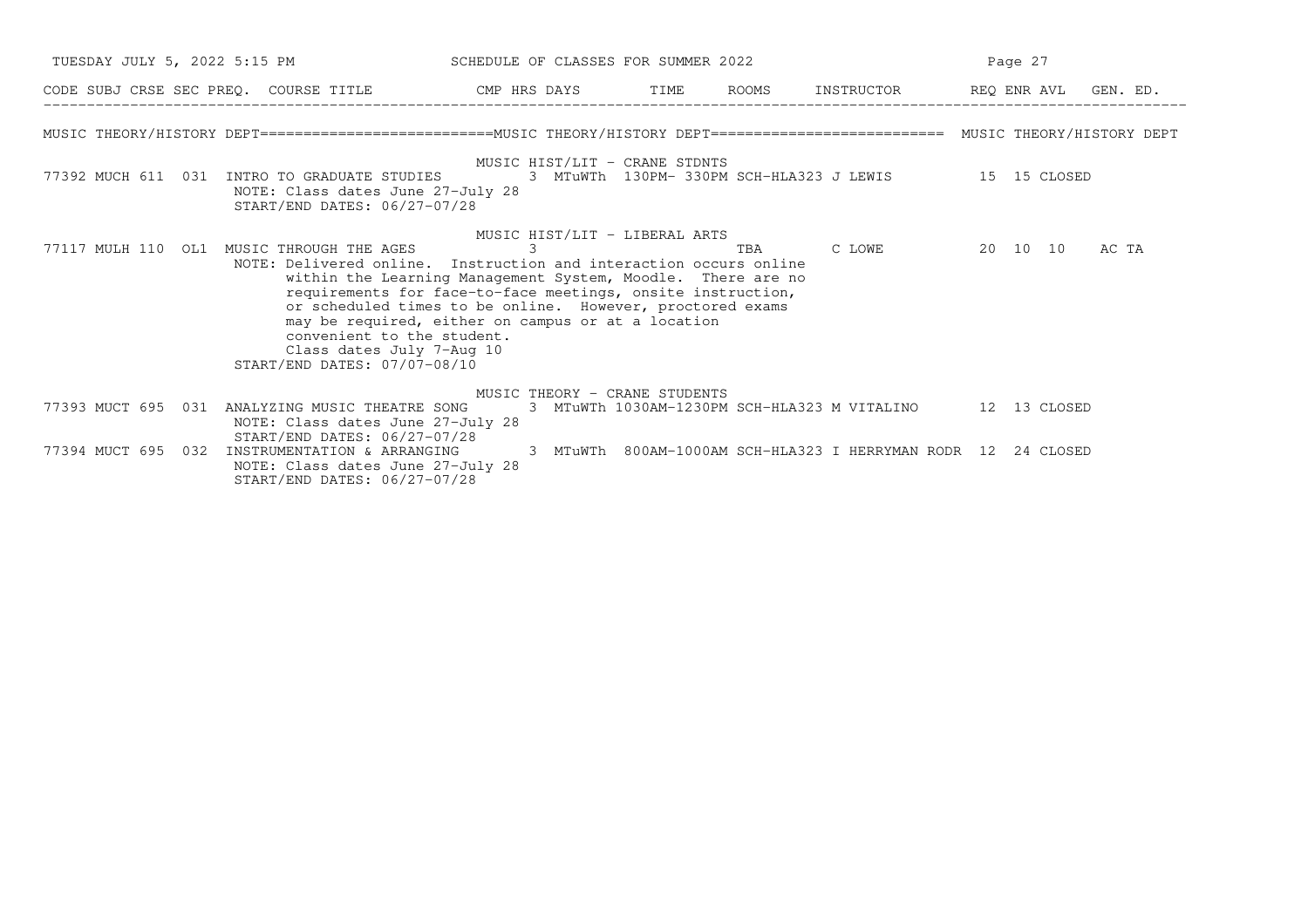| TUESDAY JULY 5, 2022 5:15 PM                                                                                                                                                       | SCHEDULE OF CLASSES FOR SUMMER 2022                                                                                                                                                                                                                         |      |        |            | Page 28     |          |
|------------------------------------------------------------------------------------------------------------------------------------------------------------------------------------|-------------------------------------------------------------------------------------------------------------------------------------------------------------------------------------------------------------------------------------------------------------|------|--------|------------|-------------|----------|
| CODE SUBJ CRSE SEC PREO. COURSE TITLE                                                                                                                                              | CMP HRS DAYS                                                                                                                                                                                                                                                | TIME | ROOMS  | INSTRUCTOR | REO ENR AVL | GEN. ED. |
|                                                                                                                                                                                    |                                                                                                                                                                                                                                                             |      |        |            |             |          |
| 77188 PHIL 102 OL1 EDUCATION AND THE GOOD LIFE<br>NOTE: Delivered online. Instruction and interaction occurs online<br>convenient to the student.<br>Class dates June $1 -$ July 6 | PHILOSOPHY<br>within the Learning Management System, Moodle. There are no<br>requirements for face-to-face meetings, onsite instruction,<br>or scheduled times to be online. However, proctored exams<br>may be required, either on campus or at a location |      | ONLINE | T MURPHY   | 20 12 8     | FC PI TF |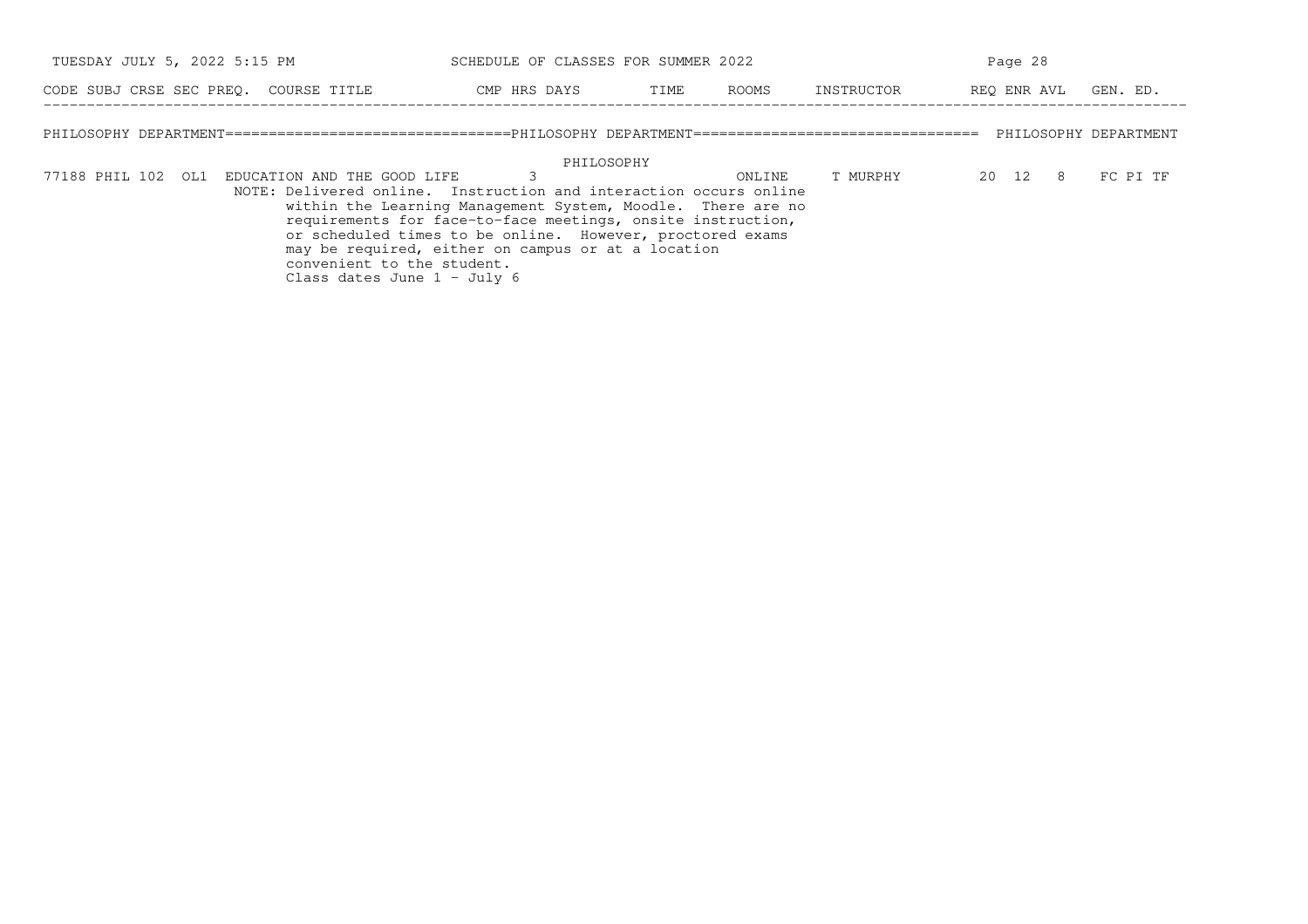| TUESDAY JULY 5, 2022 5:15 PM |                                                                                                                                                 |                                                                                                                                                                                                                                                                                                                                                                                                         | SCHEDULE OF CLASSES FOR SUMMER 2022 |     |            | Page 29 |       |  |  |
|------------------------------|-------------------------------------------------------------------------------------------------------------------------------------------------|---------------------------------------------------------------------------------------------------------------------------------------------------------------------------------------------------------------------------------------------------------------------------------------------------------------------------------------------------------------------------------------------------------|-------------------------------------|-----|------------|---------|-------|--|--|
|                              |                                                                                                                                                 | CODE SUBJ CRSE SEC PREQ. COURSE TITLE CMP HRS DAYS TIME ROOMS INSTRUCTOR REQ ENR AVL GEN. ED.                                                                                                                                                                                                                                                                                                           |                                     |     |            |         |       |  |  |
|                              |                                                                                                                                                 |                                                                                                                                                                                                                                                                                                                                                                                                         |                                     |     |            |         |       |  |  |
|                              | 77081 PHYS 202 OL1 COLLEGE PHYSICS 2 - LAB<br>to the student.                                                                                   | PHYSICS<br>NOTE: Must take with PHYS 202 Lecture<br>Delivered online. Instruction and interaction occurs online<br>within the Learning Management System, Moodle. There are no<br>requirements for face-to-face meetings, onsite instruction<br>or scheduled times to be online. However, proctored exams<br>may be required either on campus or at a location convenient<br>Class dates July 26-Aug 10 |                                     | TBA | A ADHIKARI | 20 0 20 | LB SP |  |  |
| 77080 PHYS 202 OL2           | START/END DATES: 07/26-08/10<br>COLLEGE PHYSICS 2 - LEC<br>NOTE: Must take with PHYS 202 Lab<br>to the student.<br>START/END DATES: 07/26-08/10 | Delivered online. Instruction and interaction occurs online<br>within the Learning Management System, Moodle. There are no<br>requirements for face-to-face meetings, onsite instruction<br>or scheduled times to be online. However, proctored exams<br>may be required either on campus or at a location convenient<br>Class dates July 26-Aug 10                                                     |                                     | TBA | A ADHIKARI | 20 0 20 | SP    |  |  |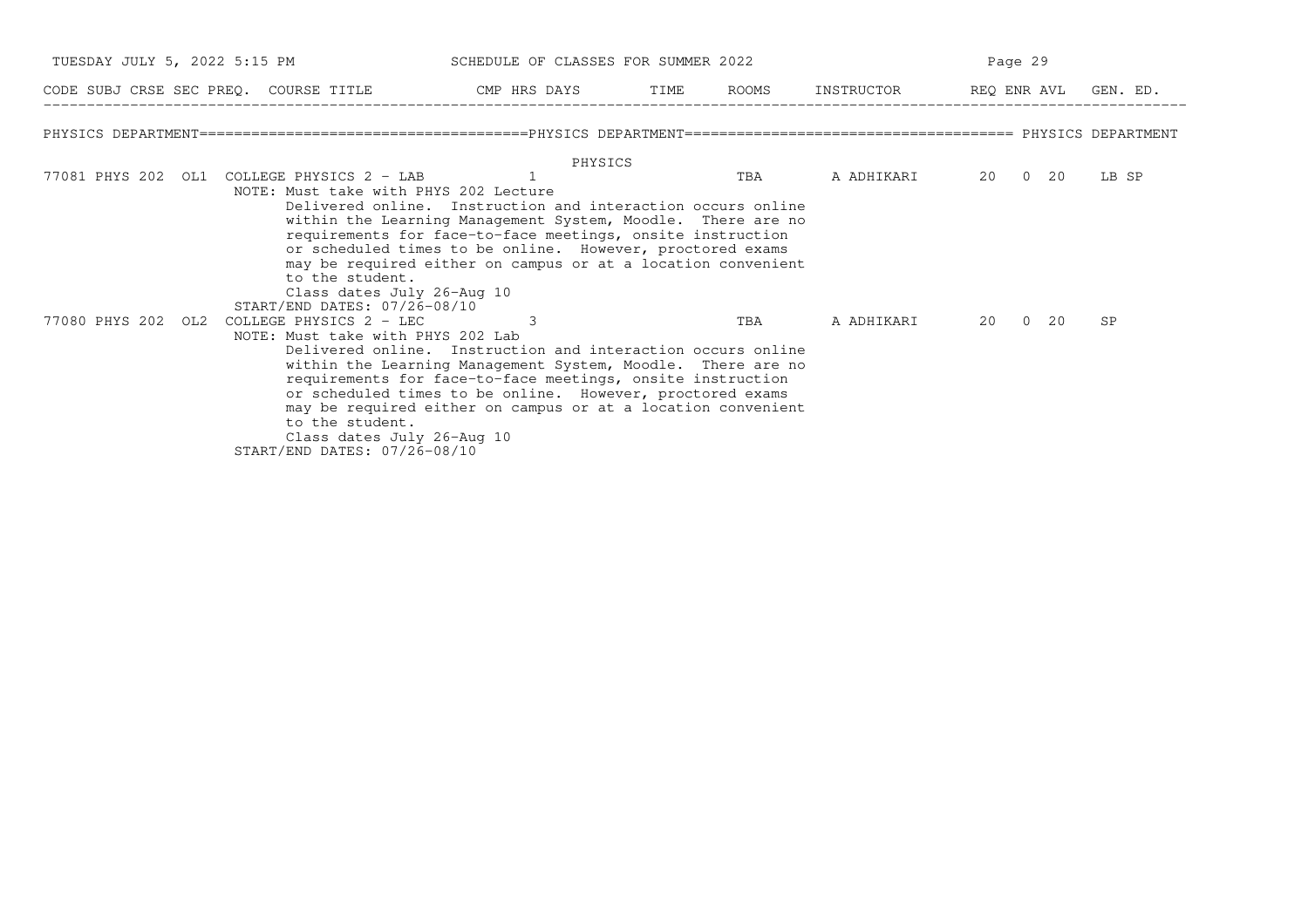|                                                                                                                              |                                                                                                                                                                                                                                                                                                                                                                                                                                                                                      | TUESDAY JULY 5, 2022 5:15 PM SCHEDULE OF CLASSES FOR SUMMER 2022 |  |                                | Page 30 |  |    |  |
|------------------------------------------------------------------------------------------------------------------------------|--------------------------------------------------------------------------------------------------------------------------------------------------------------------------------------------------------------------------------------------------------------------------------------------------------------------------------------------------------------------------------------------------------------------------------------------------------------------------------------|------------------------------------------------------------------|--|--------------------------------|---------|--|----|--|
| CODE SUBJ CRSE SEC PREQ. COURSE TITLE THE THE THE ROOMS INSTRUCTOR THE REQ ENR AVL GEN. ED.                                  |                                                                                                                                                                                                                                                                                                                                                                                                                                                                                      |                                                                  |  |                                |         |  |    |  |
|                                                                                                                              |                                                                                                                                                                                                                                                                                                                                                                                                                                                                                      |                                                                  |  |                                |         |  |    |  |
| 77228 OVS 300 031 @STONYBROOK/TANZANIA 6<br>START/END DATES: 06/01-08/10                                                     | OVERSEAS                                                                                                                                                                                                                                                                                                                                                                                                                                                                             |                                                                  |  | TBA TBA TBA JROGERS 0 1 CLOSED |         |  |    |  |
| Public Policy minors.<br>Class dates June 1-July 6                                                                           | POLITICS<br>NOTE: Delivered online. Instruction and interaction occurs online<br>within the Learning Management System. There are no<br>requirements for face-to-face meetings, onsite instruction,<br>or scheduled times to be online. However, proctored exams<br>may be required, either on campus or at a location<br>convenient to the student. Required for all Political<br>Science majors. Required for all Pre-Law minors and                                               |                                                                  |  | J MCGUIRE 20 7 13              |         |  | SA |  |
| 77134 POLS 398 001* PARTIES AND POLARIZATION 14 TBA TBA TBA TBA R HINCKLEY 1 1 CLOSED<br>NOTE: Class dates June $1 - July 6$ | Pre-requisites: POLS100 and POLS110 and POLS120                                                                                                                                                                                                                                                                                                                                                                                                                                      |                                                                  |  |                                |         |  |    |  |
| 77015 POLS 432 OL1 POLITICS OF GLOBAL INEOUALITY 4<br>convenient to the student.<br>Class dates June 1-July 6                | NOTE: Minimum requirement of sophomore standing.<br>International Relations politics or Comparative Politics<br>course. Counts as elective for the International Studies maj<br>Delivered online. Instruction and interaction occurs online<br>within the Learning Management System. There are no<br>requirements for face-to-face meetings, onsite instruction,<br>or scheduled times to be online. However, proctored exams<br>may be required, either on campus or at a location |                                                                  |  | ONLINE R HINCKLEY 25 9 16      |         |  | XC |  |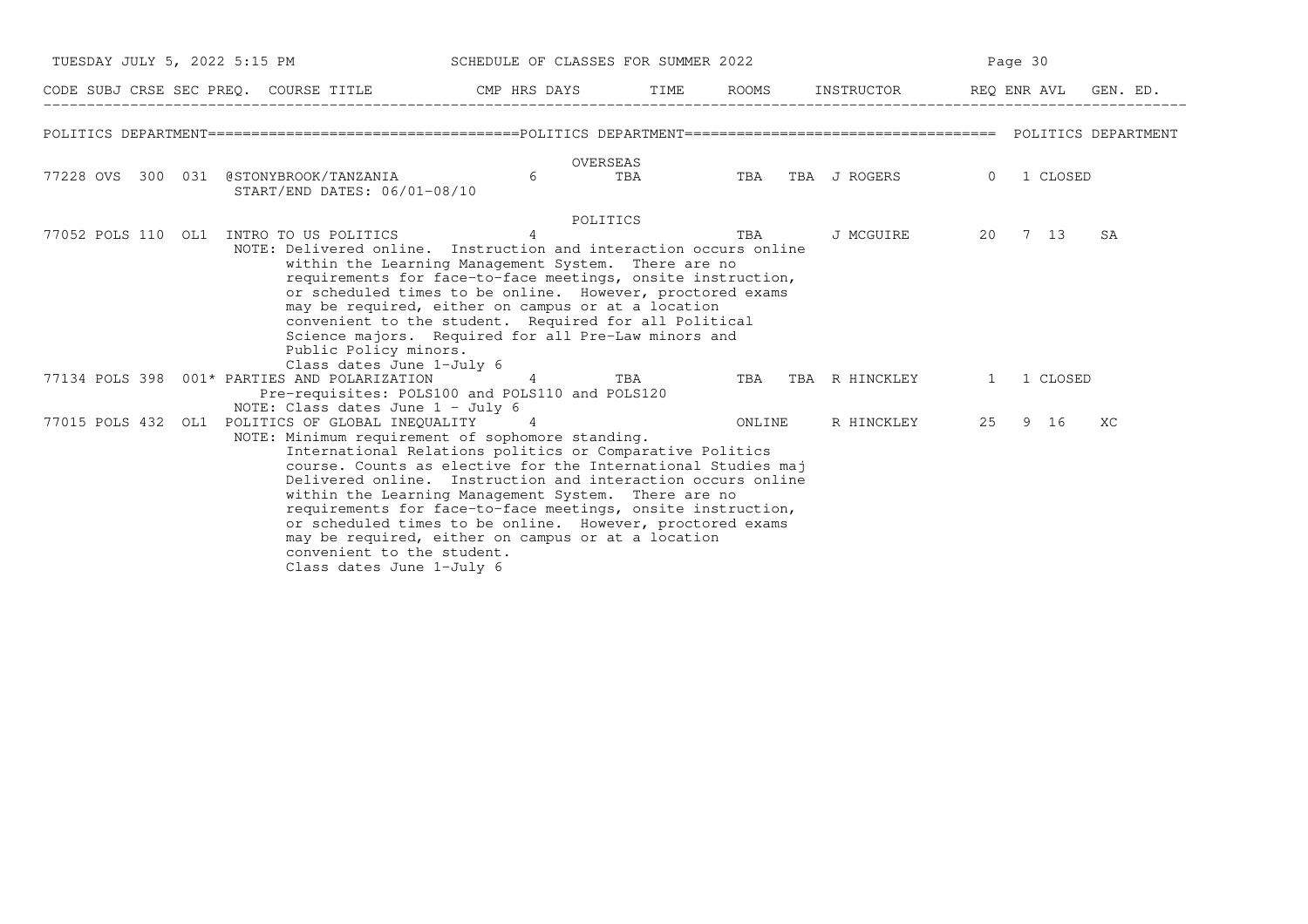| TUESDAY JULY 5, 2022 5:15 PM                                                                                                                                               | SCHEDULE OF CLASSES FOR SUMMER 2022                                                                                                                                                                                                           |      |        |                    | Page 31                 |
|----------------------------------------------------------------------------------------------------------------------------------------------------------------------------|-----------------------------------------------------------------------------------------------------------------------------------------------------------------------------------------------------------------------------------------------|------|--------|--------------------|-------------------------|
| CODE SUBJ CRSE SEC PREO. COURSE TITLE                                                                                                                                      | CMP HRS DAYS                                                                                                                                                                                                                                  | TIME | ROOMS  | INSTRUCTOR         | REO ENR AVL<br>GEN. ED. |
|                                                                                                                                                                            |                                                                                                                                                                                                                                               |      |        |                    |                         |
|                                                                                                                                                                            | PSYCHOLOGY                                                                                                                                                                                                                                    |      |        |                    |                         |
| 77327 PSYC 220<br>OL1<br>CHILD DEVELOPMENT<br>NOTE: Delivered online. Instruction and interaction occurs online<br>convenient to the student.<br>Class dates June 1-July 6 | within the Learning Management System, Moodle. There are no<br>requirements for face-to-face meetings, onsite instruction,<br>or scheduled times to be online. However, proctored exams<br>may be required, either on campus or at a location |      | ONLINE | M TISSAW           | 30 29<br>SA             |
| 77407 PSYC 444<br>@INTERNSHIP IN PSYCHOLOGY<br>001<br>START/END DATES: 06/01-08/10                                                                                         | $1 - 12$                                                                                                                                                                                                                                      | TBA  | TBA    | J FRYER<br>TBA     | 2 CLOSED                |
| @INTERNSHIP IN PSYCHOLOGY<br>77411 PSYC 444<br>002<br>START/END DATES: 06/01-08/10                                                                                         | $1 - 12$                                                                                                                                                                                                                                      | TBA  | TBA    | A STILLWELL<br>TBA | 2 CLOSED                |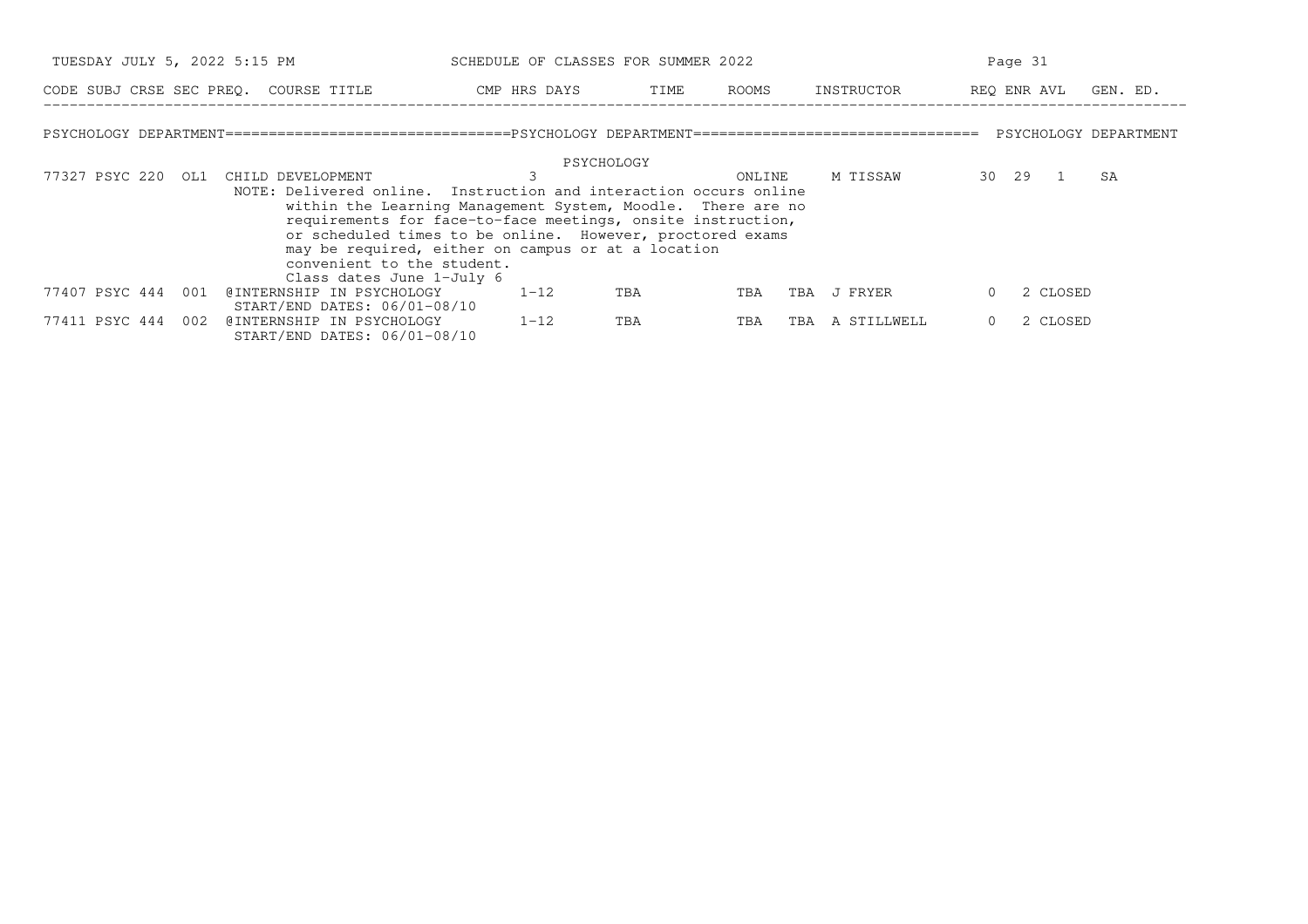| TUESDAY JULY 5, 2022 5:15 PM       |                                                                                                                                                                                           | SCHEDULE OF CLASSES FOR SUMMER 2022                                                                                                                                                     |     |        |              | Page 32                                                                                                                             |
|------------------------------------|-------------------------------------------------------------------------------------------------------------------------------------------------------------------------------------------|-----------------------------------------------------------------------------------------------------------------------------------------------------------------------------------------|-----|--------|--------------|-------------------------------------------------------------------------------------------------------------------------------------|
|                                    | CODE SUBJ CRSE SEC PREQ. COURSE TITLE THE CMP HRS DAYS TIME                                                                                                                               |                                                                                                                                                                                         |     |        |              | ROOMS INSTRUCTOR REQ ENR AVL<br>GEN. ED.                                                                                            |
|                                    |                                                                                                                                                                                           |                                                                                                                                                                                         |     |        |              | PUB HEALTH & HUMAN PERFORMANCE===================PUB HEALTH & HUMAN PERFORMANCE===================== PUB HEALTH & HUMAN PERFORMANCE |
| 77317 HLTH 325 OL1 ALCOHOL STUDIES | NOTE: Delivered online. Instruction and interaction occurs online                                                                                                                         | COMMUNITY HEALTH<br>within the Learning Management System, Moodle. There are no                                                                                                         |     | ONLINE | C CORRIVEAU  | 20 19 1<br>SA SI                                                                                                                    |
|                                    | to the student.<br>Class dates June 1 - June 16<br>START/END DATES: 06/01-06/16                                                                                                           | requirements for face-to-face meetings, onsite instruction<br>or scheduled times to be online. However, proctored exams<br>may be required either on campus or at a location convenient |     |        |              |                                                                                                                                     |
| 77333 HLTH 325 OL2 ALCOHOL STUDIES | NOTE: Delivered online. Instruction and interaction occurs online                                                                                                                         | 3<br>within the Learning Management System, Moodle. There are no                                                                                                                        |     | ONLINE | C CORRIVEAU  | 20 18 2<br>SA SI                                                                                                                    |
|                                    | to the student.                                                                                                                                                                           | requirements for face-to-face meetings, onsite instruction<br>or scheduled times to be online. However, proctored exams<br>may be required either on campus or at a location convenient |     |        |              |                                                                                                                                     |
|                                    | Class dates June $17 - July 6$<br>START/END DATES: 06/17-07/06<br>77419 HLTH 490 001* @ COMMUNITY HEALTH INTERN #1<br>Pre-requisites: HLTH470 and HLTH480<br>START/END DATES: 06/01-08/10 | $1 - 12$                                                                                                                                                                                | TBA | TBA    | TBA S LISTER | 1 CLOSED CT<br>$\mathbf{0}$                                                                                                         |
|                                    | 77420 HLTH 490 002* @COMMUNITY HEALTH INTERN #2<br>Pre-requisites: HLTH470 and HLTH480                                                                                                    | $1 - 12$                                                                                                                                                                                | TBA | TBA    | TBA S LISTER | 1 CLOSED CT<br>$\overline{0}$                                                                                                       |
| 77442 HLTH 490                     | START/END DATES: 06/01-08/10<br>003* @COMMUNITY HEALTH INTERN #1<br>Pre-requisites: HLTH470 and HLTH480                                                                                   | $1 - 12$                                                                                                                                                                                | TBA | TBA    | TBA S LISTER | 1 CLOSED CT<br>$\circ$                                                                                                              |
| 77444 HLTH 490                     | 004* @COMMUNITY HEALTH INTERNSHIP<br>Pre-requisites: HLTH470 and HLTH480                                                                                                                  | $1 - 12$                                                                                                                                                                                | TBA | TBA    | TBA S LISTER | 1 CLOSED CT<br>$\overline{0}$                                                                                                       |
|                                    | START/END DATES: 06/13-09/16<br>77458 HLTH 490 005* @COMMUNITY HEALTH INTERN #1<br>Pre-requisites: HLTH470 and HLTH480                                                                    | $1 - 12$                                                                                                                                                                                | TBA | TBA    | TBA S LISTER | $\Omega$<br>1 CLOSED CT                                                                                                             |
|                                    | START/END DATES: 05/23-08/28<br>77459 HLTH 490 006* @COMMUNITY HEALTH INTERN #2<br>Pre-requisites: HLTH470 and HLTH480                                                                    | $1 - 12$                                                                                                                                                                                | TBA | TBA    | TBA S LISTER | $\mathbf{0}$<br>1 CLOSED CT                                                                                                         |
|                                    | START/END DATES: 05/23-08/28<br>77122 HLTH 530 OL1 @SCHOOL HEALTH-CA, SAVE, DASA<br>NOTE: Must be an Education Major. Delivered online. Instruction                                       | 3                                                                                                                                                                                       |     | ONLINE | C CORRIVEAU  | 20 20 CLOSED                                                                                                                        |
|                                    |                                                                                                                                                                                           | and interaction occurs within the Learning Management System<br>Moodle. There are no requirements for face-to-face meetings<br>onsite instruction, or scheduled times to be online.     |     |        |              |                                                                                                                                     |
|                                    | Class dates June $1 -$ June 16<br>START/END DATES: 06/01-06/16                                                                                                                            | However, proctored exams may be required either on campus or<br>at a location convenient to the student.                                                                                |     |        |              |                                                                                                                                     |
|                                    |                                                                                                                                                                                           | EXERCISE SCIENCE                                                                                                                                                                        |     |        |              |                                                                                                                                     |
|                                    | 77436 EXSC 490 001 @INTERNSHIP IN EXERCISE SCI<br>START/END DATES: 06/01-08/10                                                                                                            | $1 - 3$                                                                                                                                                                                 | TBA | TBA    | TBA T HEWITT | 1 CLOSED CT<br>$\Omega$                                                                                                             |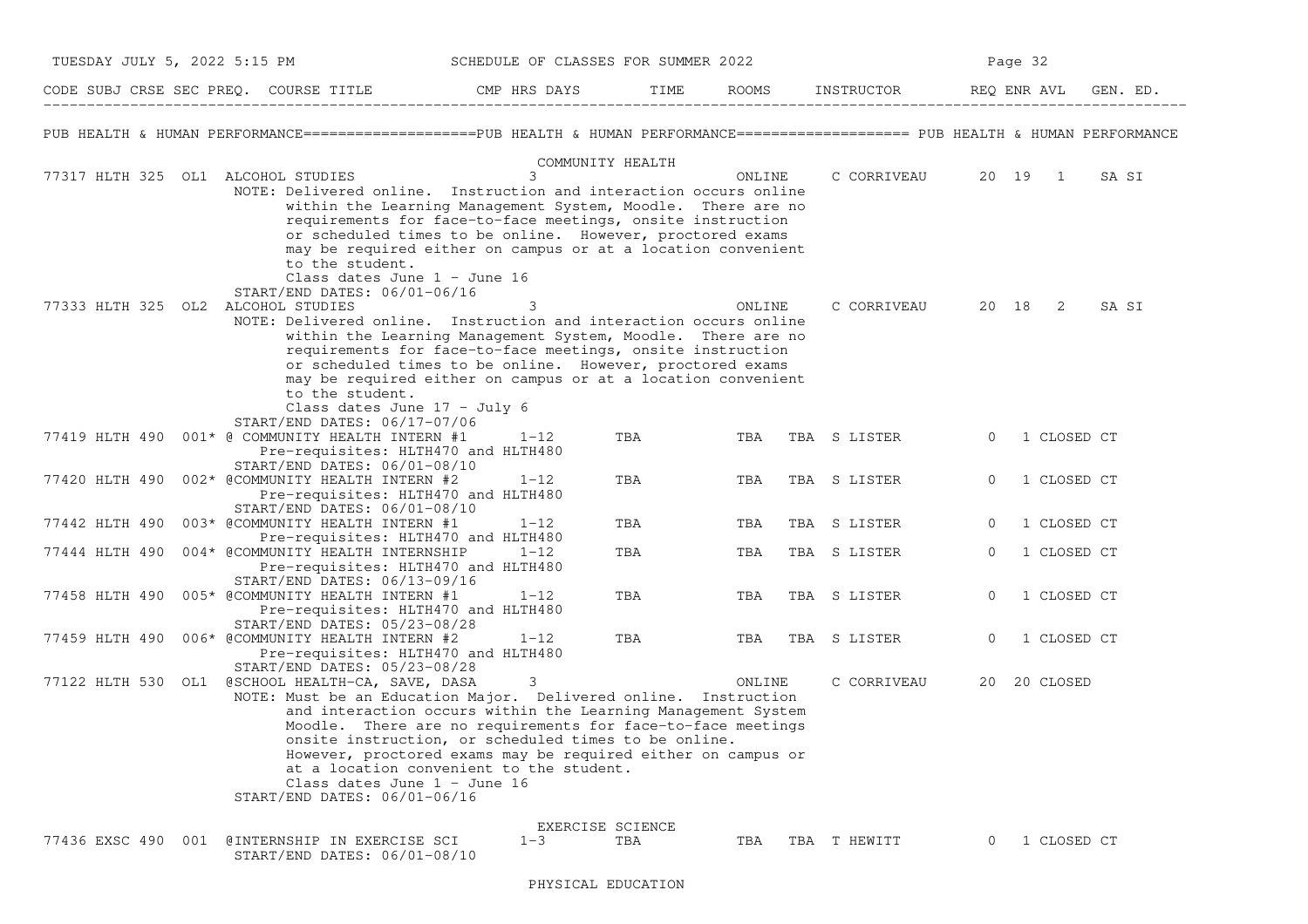|                          |         |       | TUESDAY JULY 5, 2022 5:15 PM                                                 | SCHEDULE OF CLASSES FOR SUMMER 2022 |      |              |                                    | Page 33     |          |
|--------------------------|---------|-------|------------------------------------------------------------------------------|-------------------------------------|------|--------------|------------------------------------|-------------|----------|
| CODE SUBJ CRSE SEC PREO. |         |       | COURSE TITLE                                                                 | CMP HRS DAYS                        | TIME | <b>ROOMS</b> | INSTRUCTOR                         | REO ENR AVL | GEN. ED. |
| 77405 PE                 | 195 EP1 |       | HEALTH AND WELLNESS<br>NOTE: Class dates July 6-July 29                      | TuTh<br>The contract                |      |              | 1000AM-1150AM MAX-HLG104 J BECHTEL | 20 12<br>8  | PE       |
| 77447 PE                 | 198     | - 031 | START/END DATES: 07/06-07/29<br>CONDITION PE<br>START/END DATES: 06/01-06/16 |                                     | TBA  | TBA          | T HEWITT<br>TBA                    | 2 CLOSED PE |          |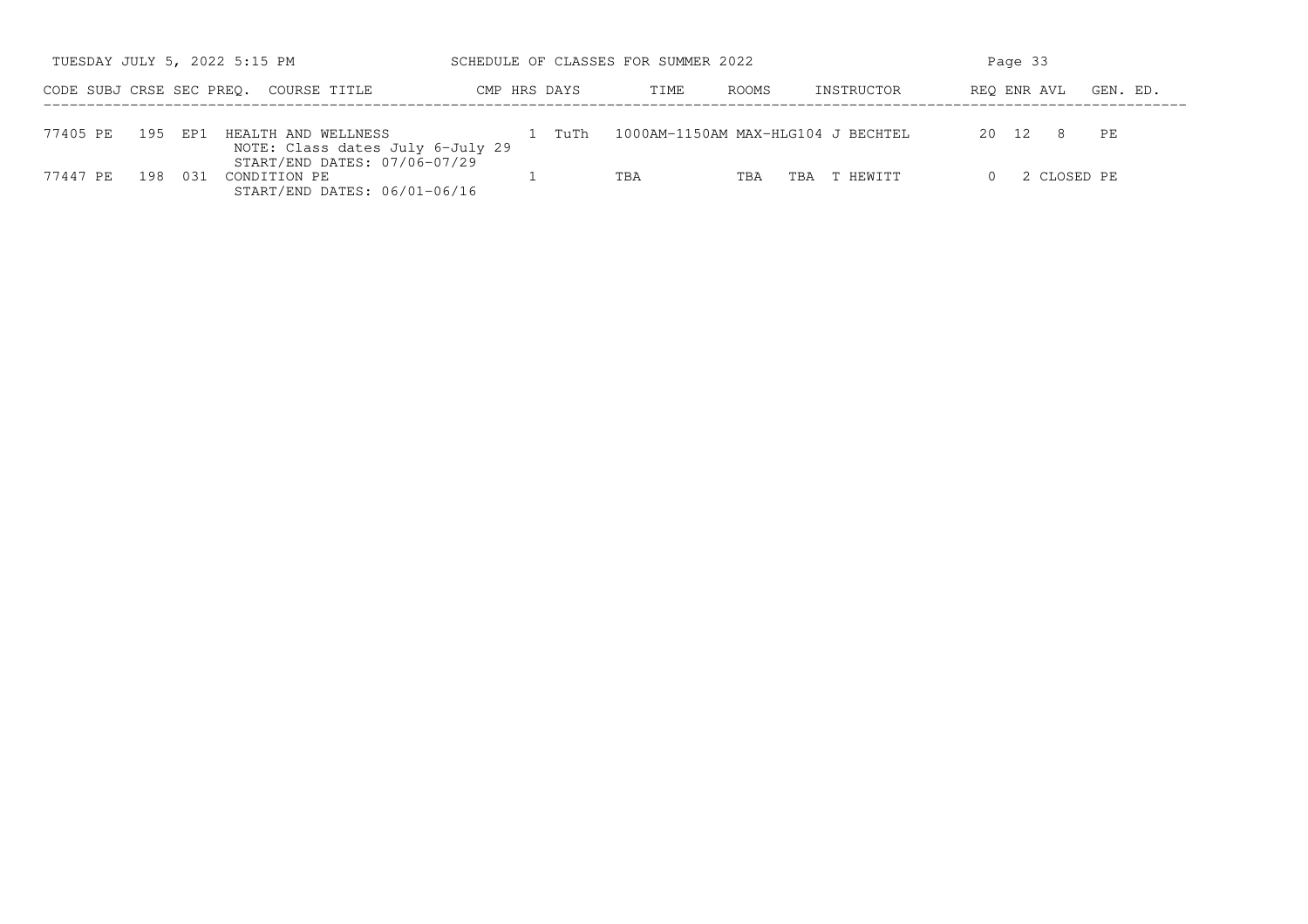| TUESDAY JULY 5, 2022 5:15 PM                                                                                                       | SCHEDULE OF CLASSES FOR SUMMER 2022                         |                              |                | Page 34                 |
|------------------------------------------------------------------------------------------------------------------------------------|-------------------------------------------------------------|------------------------------|----------------|-------------------------|
| CODE SUBJ CRSE SEC PREO. COURSE TITLE                                                                                              | CMP HRS DAYS                                                | ROOMS<br>TIME                | INSTRUCTOR     | REO ENR AVL<br>GEN. ED. |
| SOCIOLOGY AND CRIMINAL JUSTICE===================SOCIOLOGY AND CRIMINAL JUSTICE==================== SOCIOLOGY AND CRIMINAL JUSTICE |                                                             |                              |                |                         |
|                                                                                                                                    | SOCIOLOGY                                                   |                              |                |                         |
| 77404 SOCI 395 R01<br>SPECIAL TOPICS: RE-ENTRY PLANR                                                                               | 2 Th                                                        | 900AM-1200PM TBA TBA N LEWIS |                | 30  24  6               |
| NOTE: Class dates July 7-Aug 10<br>START/END DATES: 07/07-08/10                                                                    |                                                             |                              |                |                         |
| 77259 SOCI 470 001* FIELD RESEARCH/PRACTICUM                                                                                       |                                                             | TBA<br>TBA                   | D BUGG<br>TBA  | 1 CLOSED                |
| NOTE: Class dates June 1-June 16<br>$START/END$ DATES: $06/01-06/16$                                                               | Pre-requisites: SOCI101 and SOCI300 and SOCI315             |                              |                |                         |
| 77421 SOCI 470 002* FIELD RESEARCH/PRACTICUM $1-12$ TBA                                                                            |                                                             | TBA                          | N LEWIS<br>TBA | 1 CLOSED                |
| START/END DATES: 06/01-08/10                                                                                                       | Pre-requisites: SOCI101 and SOCI103 and SOCI300 and SOCI345 |                              |                |                         |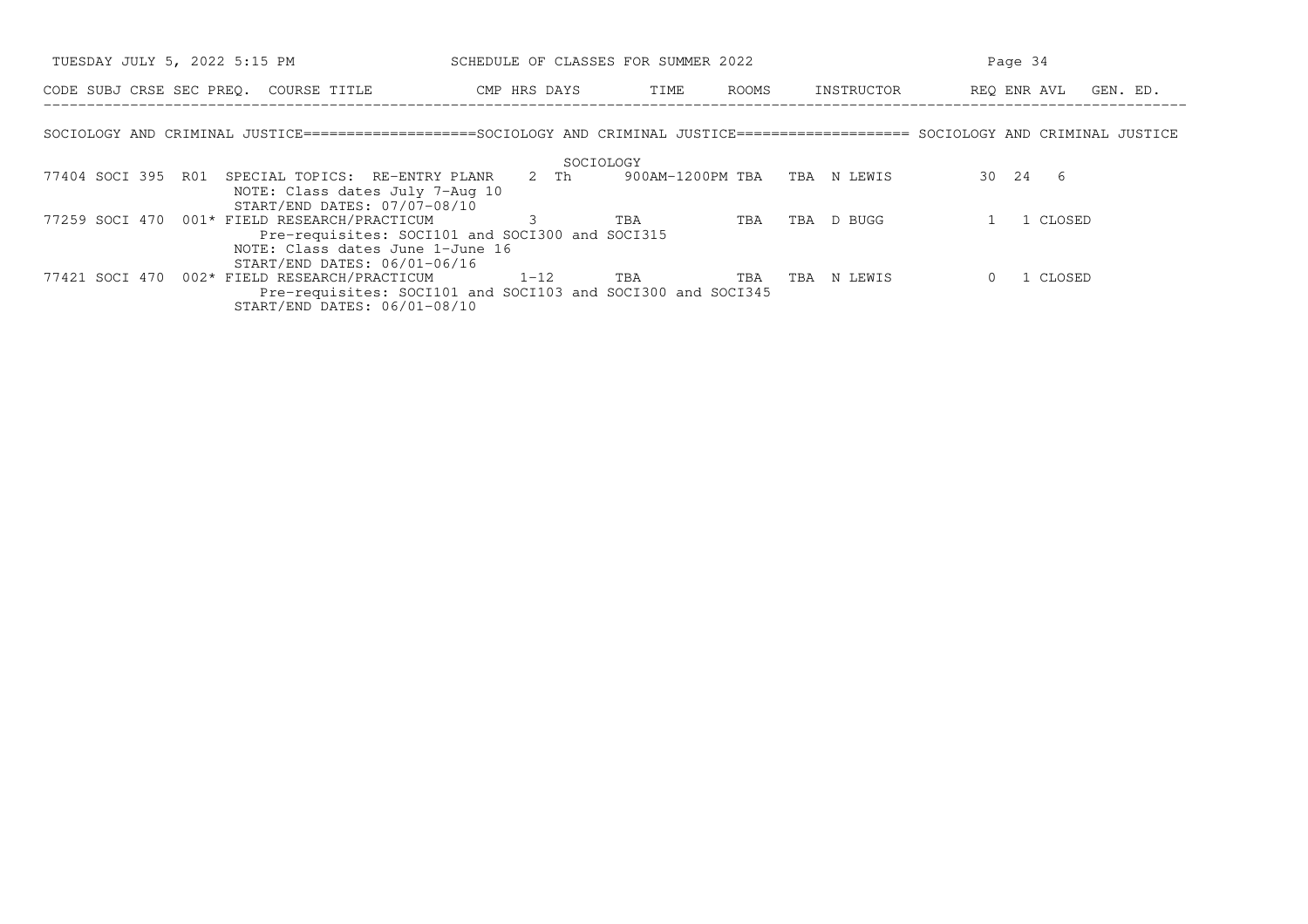| TUESDAY JULY 5, 2022 5:15 PM                                                                                    | SCHEDULE OF CLASSES FOR SUMMER 2022 |               |                          | Page 35                 |
|-----------------------------------------------------------------------------------------------------------------|-------------------------------------|---------------|--------------------------|-------------------------|
| CODE SUBJ CRSE SEC PREO. COURSE TITLE                                                                           | CMP HRS DAYS                        | TIME<br>ROOMS | INSTRUCTOR               | REO ENR AVL<br>GEN. ED. |
|                                                                                                                 |                                     |               |                          | THEATRE AND DANCE       |
|                                                                                                                 | ARTS MANAGEMENT                     |               |                          |                         |
| 77467 ARMA 207<br>@ARTS MANAGEMENT PRACTICUM I<br>001<br>START/END DATES: 06/13-08/19                           | $1 - 2$                             | TBA<br>TBA    | J VINK<br>TBA            | CLOSED                  |
| 77408 ARMA 307<br>001* @ARTS MANAGEMENT PRACTICUM II<br>Pre-requisites: ARMA207<br>START/END DATES: 06/01-08/10 | $1 - 2$                             | TBA<br>TBA    | VINK<br>TBA<br>$\cdot$ T | CLOSED                  |
|                                                                                                                 | DRAMA                               |               |                          |                         |
| 031<br>THEATRE HISTORY 2<br>77473 DRAM 398<br>START/END DATES: 06/01-08/10                                      |                                     | TBA<br>TBA    | J PECORA<br>TBA          | CLOSED                  |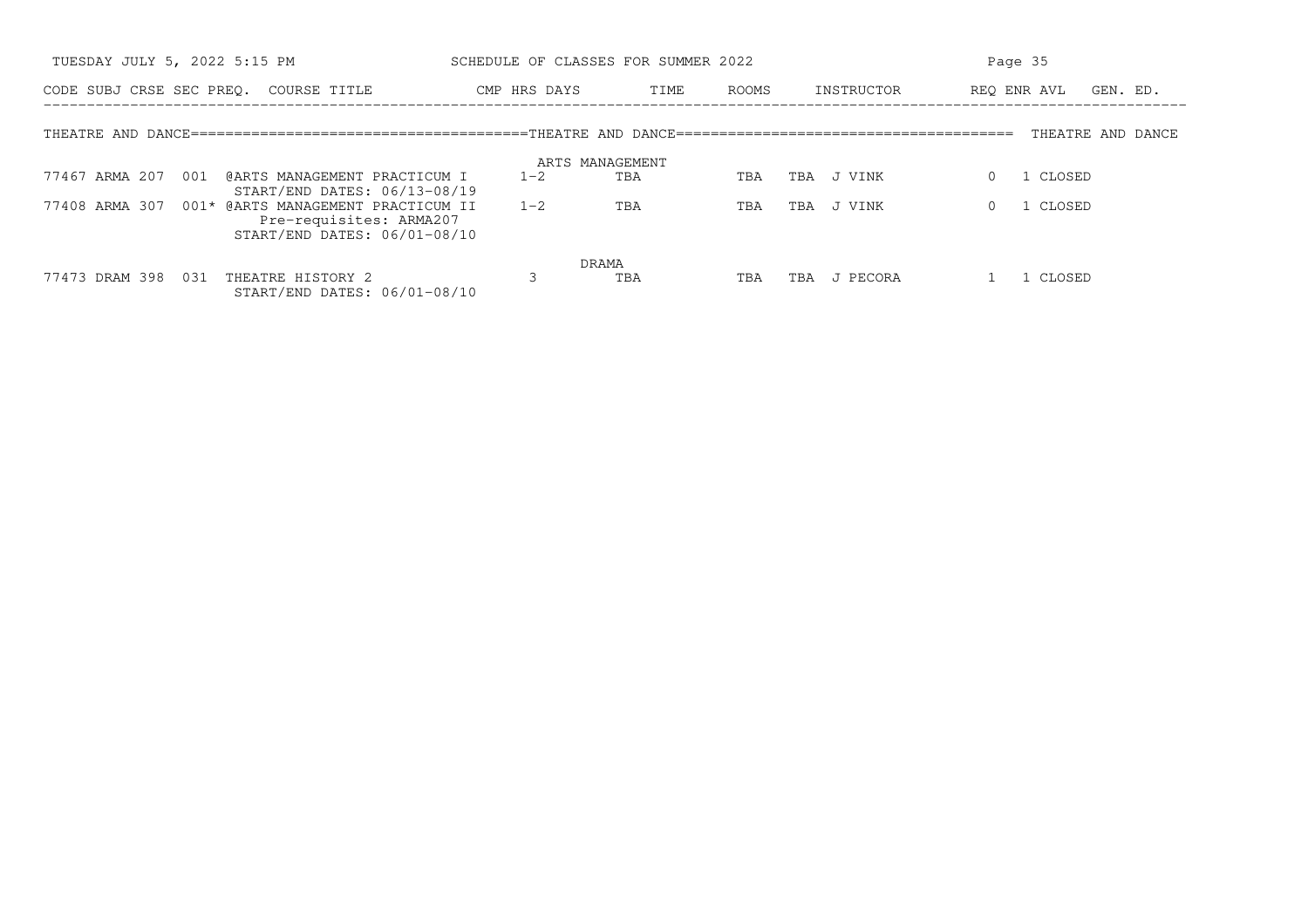| TUESDAY JULY 5, 2022 5:15 PM          | SCHEDULE OF CLASSES FOR SUMMER 2022 |      |       | Page 36           |             |          |
|---------------------------------------|-------------------------------------|------|-------|-------------------|-------------|----------|
| CODE SUBJ CRSE SEC PREQ. COURSE TITLE | CMP HRS DAYS                        | TIME | ROOMS | <b>INSTRUCTOR</b> | REO ENR AVL | GEN. ED. |

AN−−Asian Studies==================================== AN−−Asian Studies==================================== AN−−Asian Studies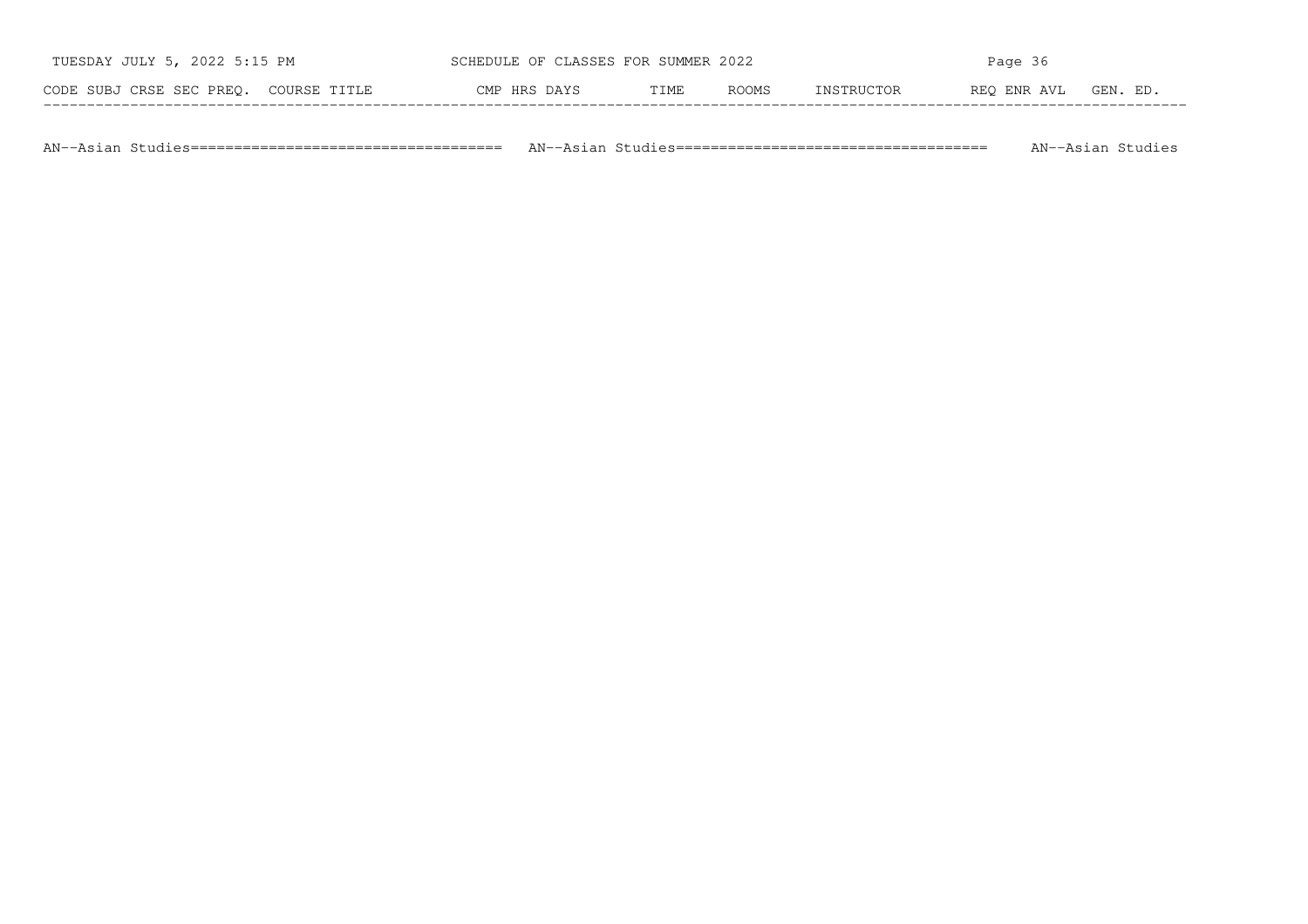| TUESDAY JULY 5, 2022 5:15 PM          | SCHEDULE OF CLASSES FOR SUMMER 2022 |      |       |            | Page 37     |          |
|---------------------------------------|-------------------------------------|------|-------|------------|-------------|----------|
| CODE SUBJ CRSE SEC PREQ. COURSE TITLE | CMP HRS DAYS                        | TIME | ROOMS | INSTRUCTOR | REO ENR AVL | GEN. ED. |

AS−−Africana Studies================================ AS−−Africana Studies================================ AS−−Africana Studies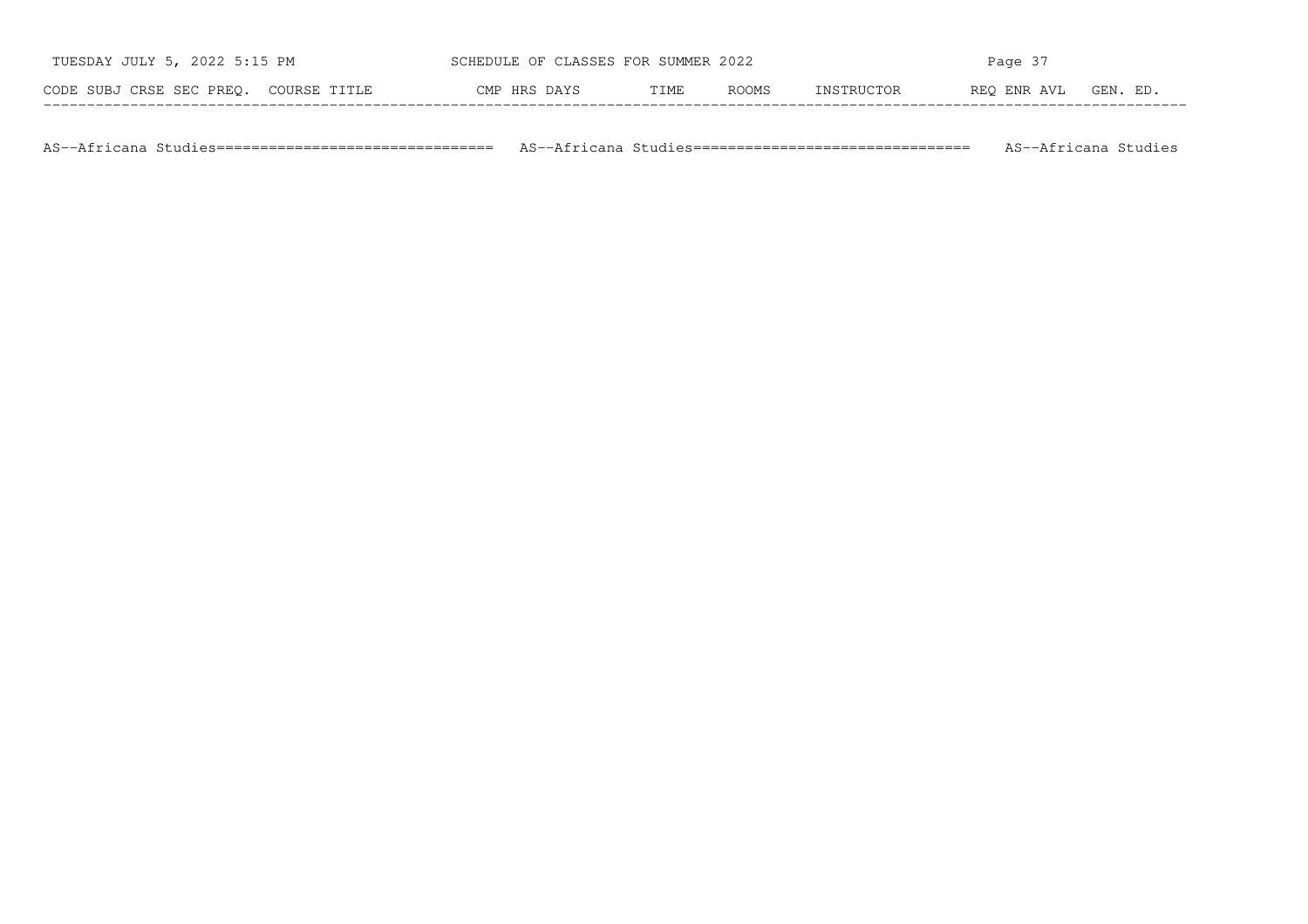| TUESDAY JULY 5, 2022 5:15 PM               | SCHEDULE OF CLASSES FOR SUMMER 2022 |      |       |             | Page 38     |          |
|--------------------------------------------|-------------------------------------|------|-------|-------------|-------------|----------|
| CODE SUBJ CRSE SEC PREO.<br>. COURSE TITLE | CMP HRS DAYS                        | TIME | ROOMS | TNSTRIICTOR | REO ENR AVL | GEN. ED. |

CS−−Classical Studies============================== CS−−Classical Studies============================== CS−−Classical Studies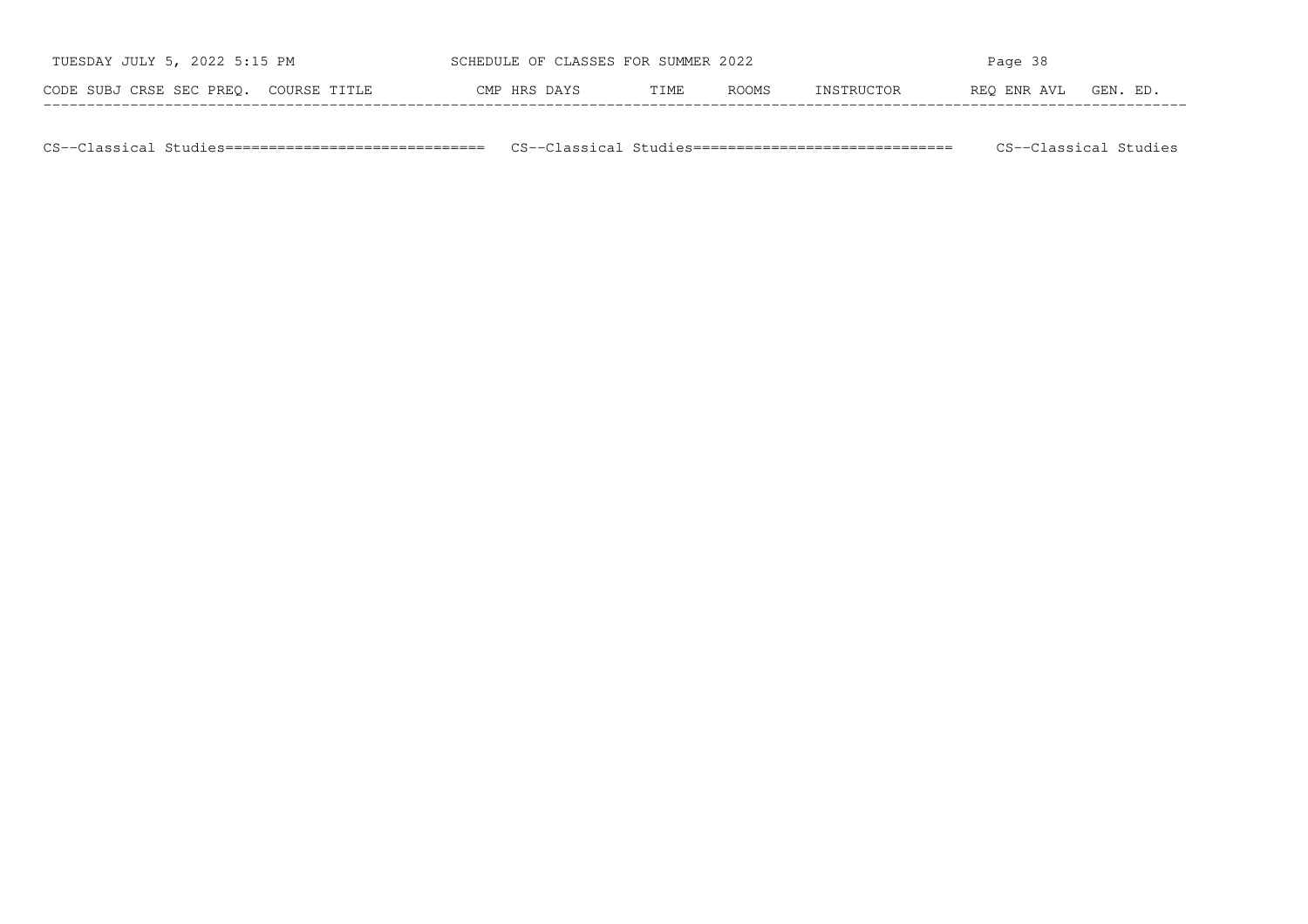| TUESDAY JULY 5, 2022 5:15 PM |                                                                                                                                                        | SCHEDULE OF CLASSES FOR SUMMER 2022 |     |       |                 | Page 39                     |
|------------------------------|--------------------------------------------------------------------------------------------------------------------------------------------------------|-------------------------------------|-----|-------|-----------------|-----------------------------|
|                              | CODE SUBJ CRSE SEC PREO. COURSE TITLE                                                                                                                  | CMP HRS DAYS TIME                   |     | ROOMS | INSTRUCTOR      | REO ENR AVL GEN. ED.        |
|                              |                                                                                                                                                        |                                     |     |       |                 |                             |
|                              | ES--Environmental Studies=========================== ES--Environmental Studies================================                                         |                                     |     |       |                 | ES--Environmental Studies   |
|                              | 77415 ENVR 391 001* FIELD PROJECT<br>Pre-requisites: ENVR210                                                                                           | $1 - 6$                             | TBA | TBA   | TBA<br>J ROGERS | 0 CLOSED CT<br>$\Omega$     |
|                              | NOTE: Variable credit hours $(1-6)$ . Instructor permission required.<br>77416 ENVR 391 002* FIELD PROJECT<br>Pre-requisites: ENVR210                  | $1 - 6$                             | TBA | TBA   | J ROGERS<br>TBA | 0 CLOSED CT<br>$\Omega$     |
| 77432 ENVR 391               | NOTE: Variable credit hours $(1-6)$ . Instructor permission required.<br>003* FIELD PROJECT<br>Pre-requisites: ENVR210<br>START/END DATES: 07/07-08/10 | $1 - 6$                             | TBA | TBA   | TBA<br>J ROGERS | 1 CLOSED CT                 |
| 77453 ENVR 391               | 004* FIELD PROJECT<br>Pre-requisites: ENVR210<br>START/END DATES: 06/01-08/10                                                                          | $1 - 6$                             | TBA | TBA   | TBA<br>J ROGERS | 4 CLOSED CT<br>$\Omega$     |
|                              | 77455 ENVR 391 005* FIELD PROJECT<br>Pre-requisites: ENVR210<br>START/END DATES: 05/23-08/28                                                           | $1 - 6$                             | TBA | TBA   | TBA<br>J ROGERS | 2 CLOSED CT<br>$\mathbf{0}$ |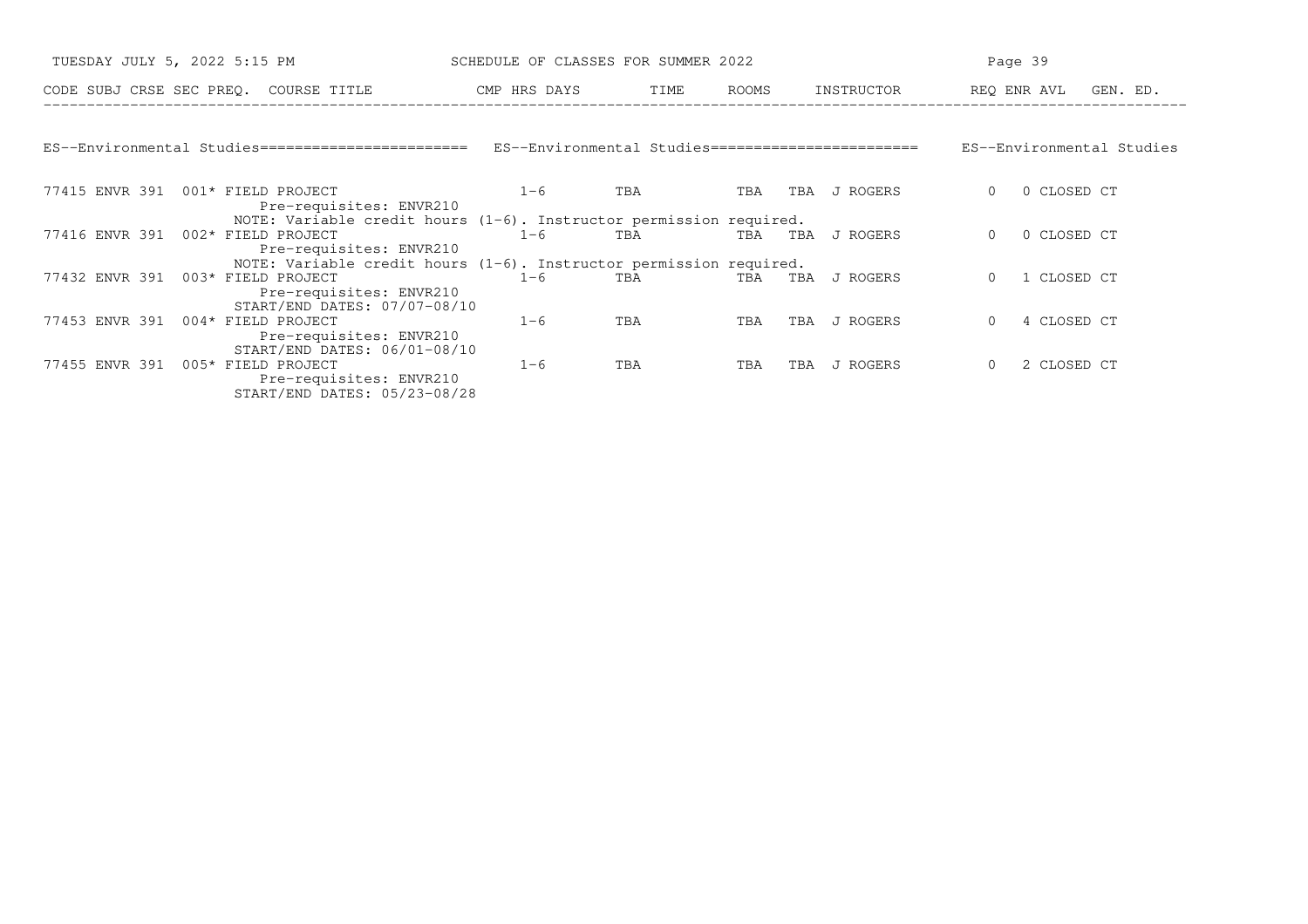| TUESDAY JULY 5, 2022 5:15 PM          | SCHEDULE OF CLASSES FOR SUMMER 2022 |      |       |            | Page 40     |          |
|---------------------------------------|-------------------------------------|------|-------|------------|-------------|----------|
| CODE SUBJ CRSE SEC PREQ. COURSE TITLE | CMP HRS DAYS                        | TIME | ROOMS | INSTRUCTOR | REO ENR AVL | GEN. ED. |

HNR−−Honors Program================================= HNR−−Honors Program================================= HNR−−Honors Program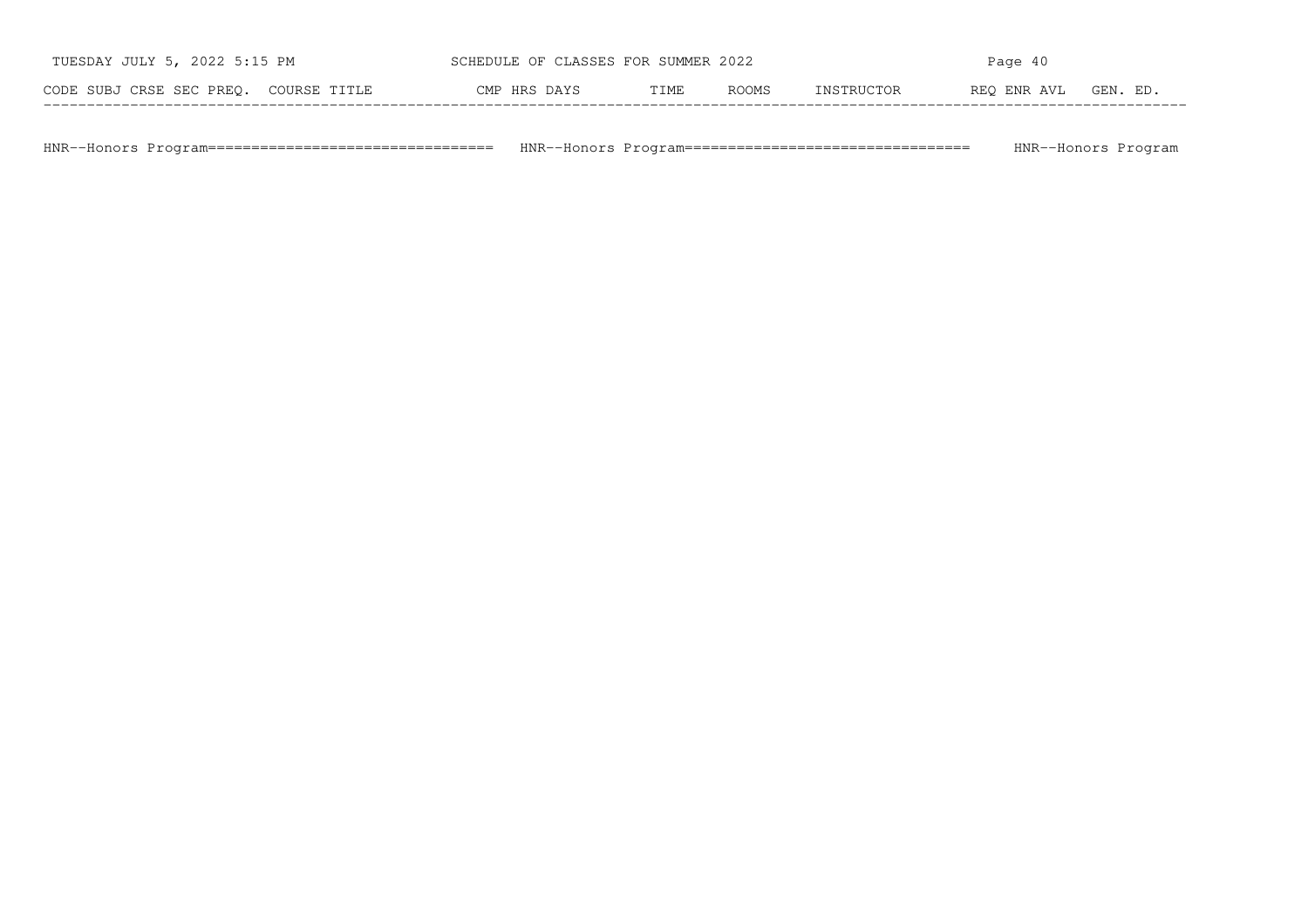| TUESDAY JULY 5, 2022 5:15 PM                                                                                                                  | SCHEDULE OF CLASSES FOR SUMMER 2022 |                               |            | Page 41                 |
|-----------------------------------------------------------------------------------------------------------------------------------------------|-------------------------------------|-------------------------------|------------|-------------------------|
| CODE SUBJ CRSE SEC PREO. COURSE TITLE                                                                                                         | CMP HRS DAYS                        | ROOMS<br>TIME                 | INSTRUCTOR | REO ENR AVL<br>GEN. ED. |
|                                                                                                                                               |                                     |                               |            | HY--Hybrid Course       |
| 77241 MGMT 606 HY1<br>@PROJECT MANAGEMENT<br>NOTE: Course is Hybrid.<br>Class dates June $1 - \text{Aug } 10$<br>START/END DATES: 06/01-08/10 | 3 M                                 | 530PM-730PM TBA TBA A LEDESMA |            | 5 15<br>20              |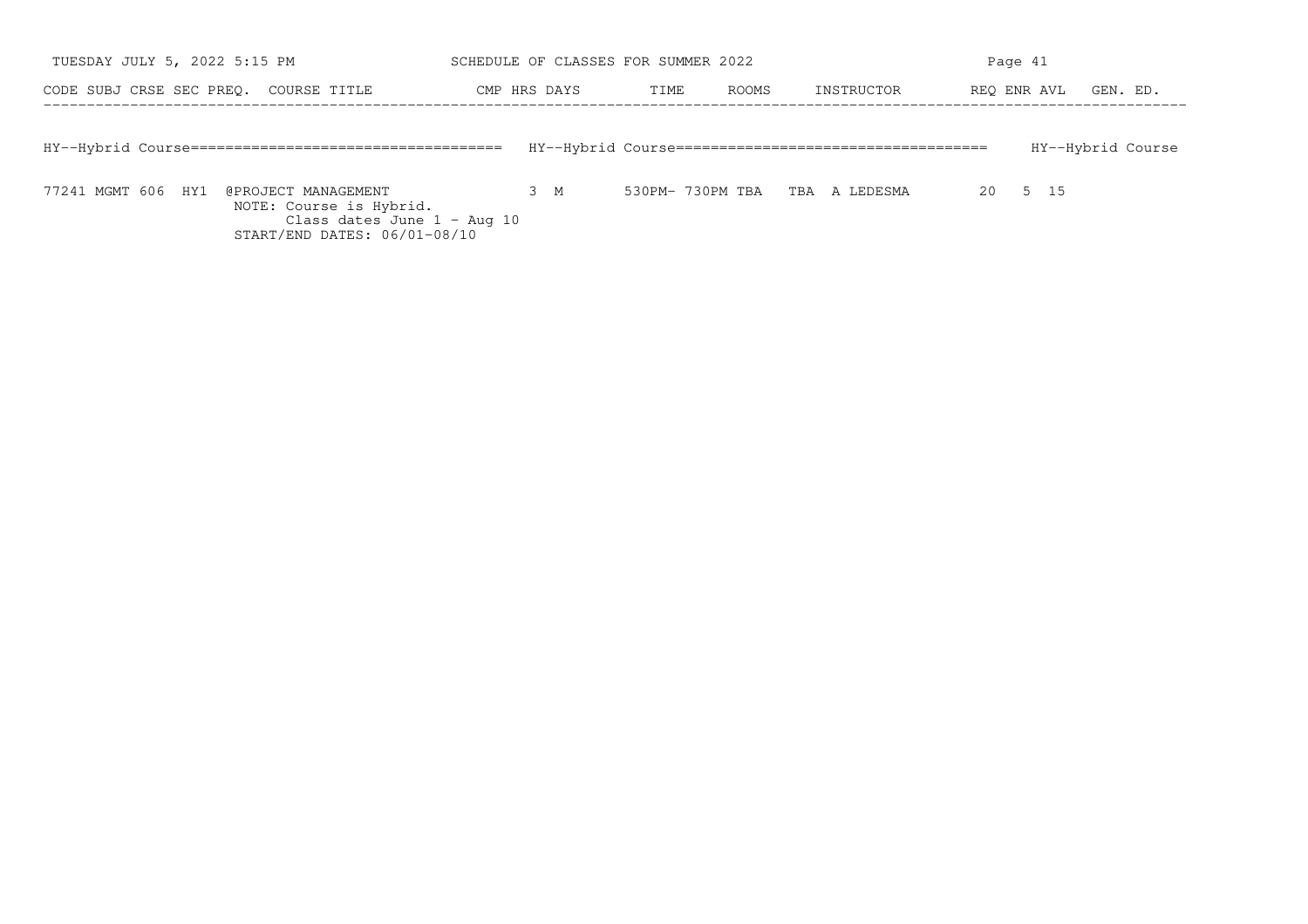| TUESDAY JULY 5, 2022 5:15 PM          | SCHEDULE OF CLASSES FOR SUMMER 2022 |      |              |            | Page 42     |          |
|---------------------------------------|-------------------------------------|------|--------------|------------|-------------|----------|
| CODE SUBJ CRSE SEC PREO. COURSE TITLE | CMP HRS DAYS                        | TIME | <b>ROOMS</b> | INSTRUCTOR | REO ENR AVL | GEN. ED. |

NS−−Native American Studies===================== NS−−Native American Studies===================== NS−−Native American Studies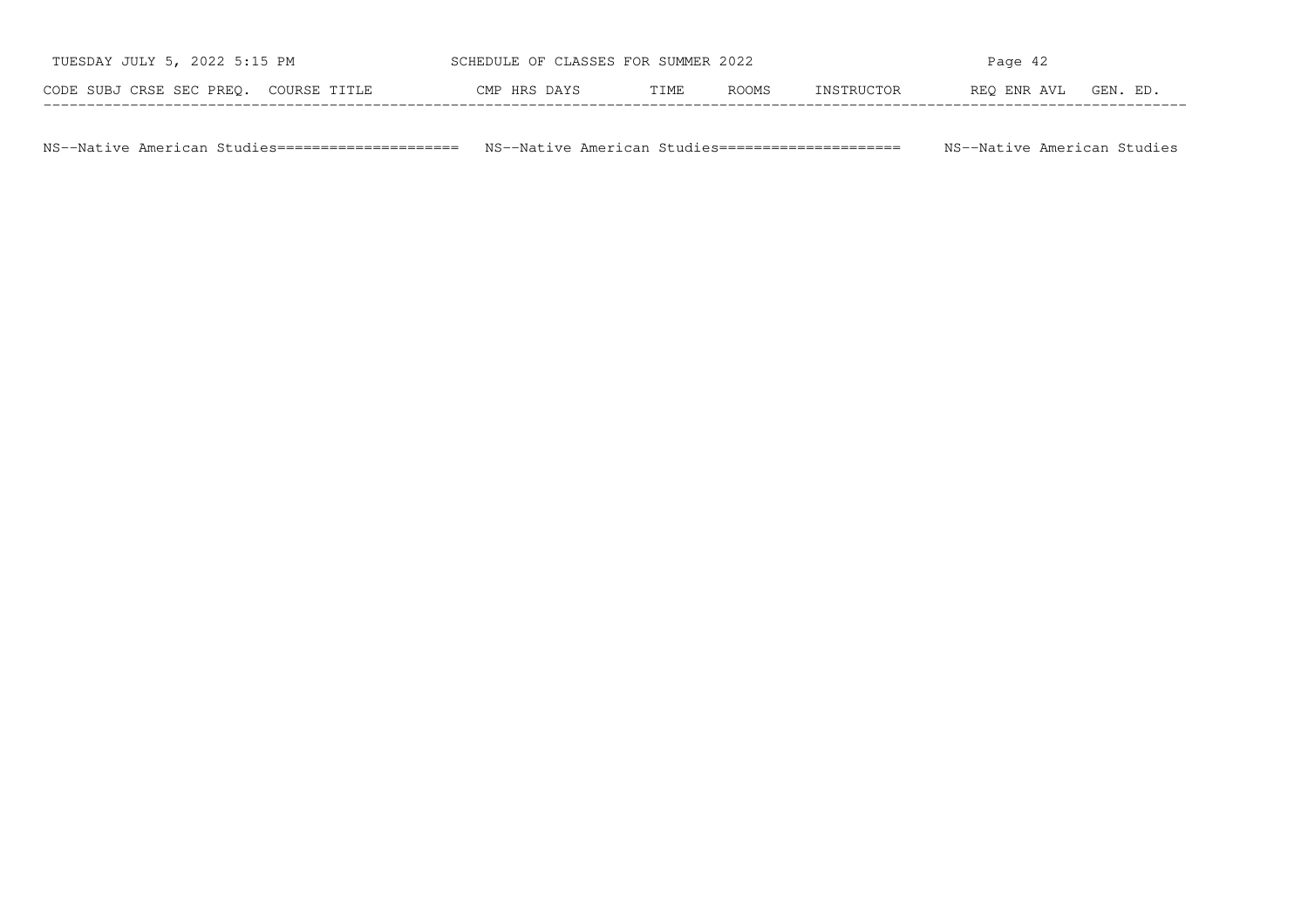| TUESDAY JULY 5, 2022 5:15 PM         |                                                                                                                                                                                                        | SCHEDULE OF CLASSES FOR SUMMER 2022                                                                                                                                                                                                                                                                                        |      |        |                                |             | Page 43  |                   |
|--------------------------------------|--------------------------------------------------------------------------------------------------------------------------------------------------------------------------------------------------------|----------------------------------------------------------------------------------------------------------------------------------------------------------------------------------------------------------------------------------------------------------------------------------------------------------------------------|------|--------|--------------------------------|-------------|----------|-------------------|
|                                      | CODE SUBJ CRSE SEC PREQ. COURSE TITLE THE CMP HRS DAYS                                                                                                                                                 |                                                                                                                                                                                                                                                                                                                            | TIME | ROOMS  | INSTRUCTOR                     | REQ ENR AVL |          | GEN. ED.          |
|                                      |                                                                                                                                                                                                        |                                                                                                                                                                                                                                                                                                                            |      |        |                                |             |          | OL--Online Course |
| 77088 ARTS 142 OL1 BASIC PHOTOGRAPHY | NOTE: Delivered online. Instruction and interaction occurs online<br>to the student.<br>Course dates July 26 - Aug 10<br>START/END DATES: 07/26-08/10                                                  | 4<br>within the Learning Management System, Moodle. There are no<br>requirements for face-to-face meetings, onsite instruction<br>or scheduled times to be online. However, proctored exams<br>may be required either on campus or at a location convenient                                                                |      | ONLINE | I BEERBOWER 20 20 CLOSED AE TA |             |          |                   |
|                                      | 77163 BIOL 151 OL1 GEN BIO: CELLS & GENETICS<br>NOTE: Delivered online. Instruction and interaction occurs online<br>to the student.<br>Class dates June 1 - July 6                                    | 3<br>within the Learning Management System, Moodle. There are no<br>requirements for face-to-face meetings, onsite instruction<br>or scheduled times to be online. However, proctored exams<br>may be required either on campus or at a location convenient                                                                |      | ONLINE | R EWY                          |             | 25 14 11 | SB                |
|                                      | 77328 BIOL 480 OL1 ADVANCED TOPICS IN BIOLOGY<br>NOTE: BIOLOGY OF PANDEMICS<br>to the student.<br>Class dates June $1 - July 6$                                                                        | 3<br>Delivered online. Instruction and interaction occurs online<br>within the Learning Management System, Moodle. There are no<br>requirements for face-to-face meetings, onsite instruction<br>or scheduled times to be online. However, proctored exams<br>may be required either on campus or at a location convenient |      | ONLINE | R EWY                          | 20          | 8 12     |                   |
| 77398 MGMT 511 OL1 @DATA MANAGEMENT  | NOTE: Delivered online. Instruction and interaction occurs online<br>convenient to the student.<br>Class dates June 1-Aug 10<br>START/END DATES: 06/01-08/10                                           | within the Learning Management System. There are no<br>requirements for face-to-face meetings, onsite instruction,<br>or scheduled times to be online. However, proctored exams<br>may be required, either on campus or at a location                                                                                      |      | TBA    | S LEVIUS                       | 20          | 7 13     |                   |
| 77400 ID                             | 654 OL1 PROGRAM EVALUATION<br>NOTE: Delivered online. Instruction and interaction occurs online<br>convenient to the student.<br>Class dates June $1 - \text{Aug } 10$<br>START/END DATES: 06/01-08/10 | 3<br>within the Learning Management System. There are no<br>requirement for face-to-face meetings, onsite instruction,<br>or scheduled times to be online. However proctored exams<br>may be required either on campus or at a location                                                                                    |      | TBA    | E MILLER                       | 20          | 5 15     |                   |
| 77399 IT                             | 549 OL1 @WEBPAGE DEVELOPMENT<br>NOTE: Delivered online. instruction and interaction occurs online                                                                                                      | 3<br>within the Learning Management System. There are no<br>requirements for face-to-face meetings, onsite instruction<br>or scheduled times to be online. However, proctored exams                                                                                                                                        |      | TBA    | S CANNING                      |             | 20 12 8  |                   |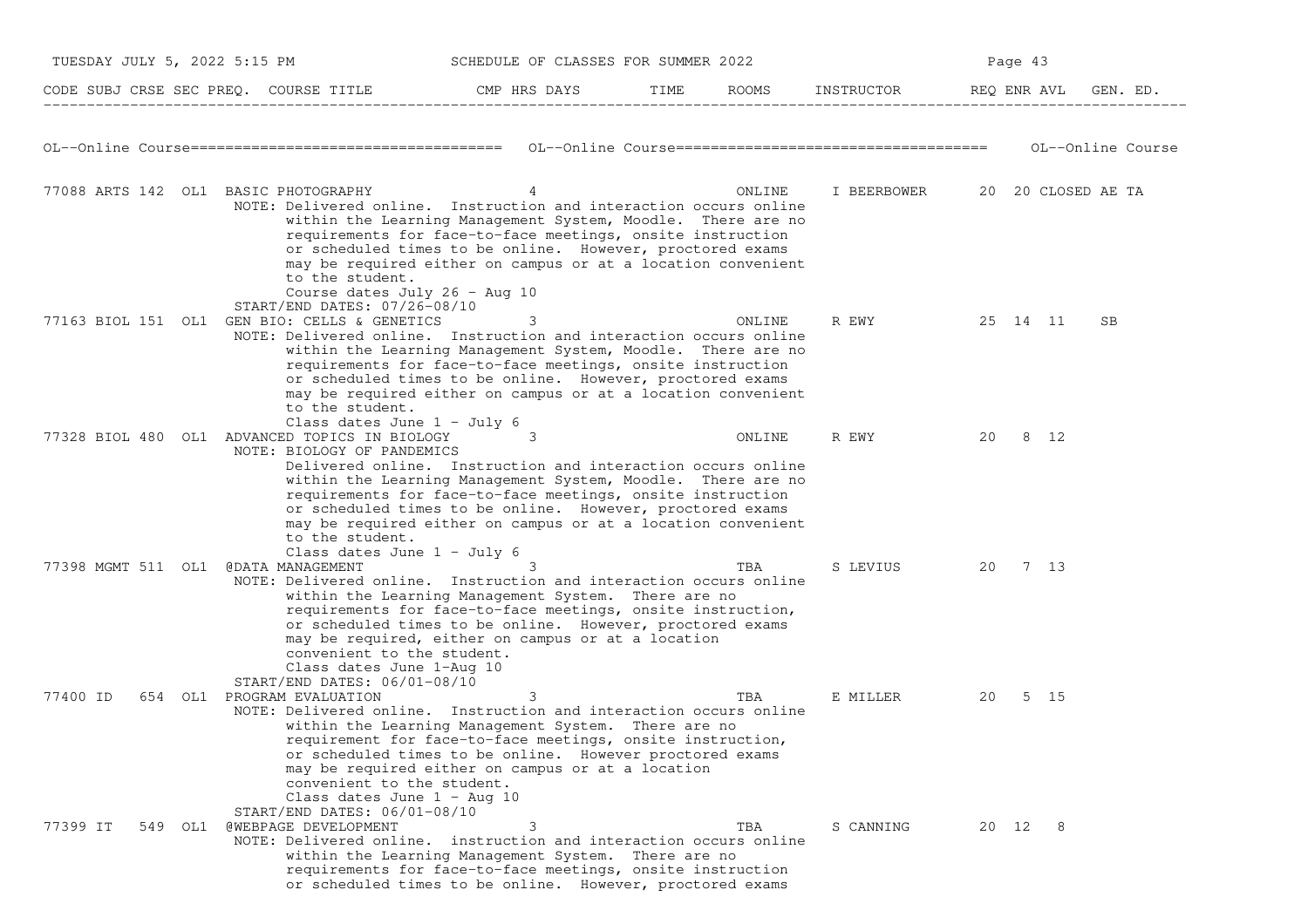| TUESDAY JULY 5, 2022 5:15 PM |                                                                                                                                                                                                                         | SCHEDULE OF CLASSES FOR SUMMER 2022                                                                                                                                                                                                                                                                                                                                                                                                                                                                                                                                                                                 |      |        |                        | Page 44     |      |          |
|------------------------------|-------------------------------------------------------------------------------------------------------------------------------------------------------------------------------------------------------------------------|---------------------------------------------------------------------------------------------------------------------------------------------------------------------------------------------------------------------------------------------------------------------------------------------------------------------------------------------------------------------------------------------------------------------------------------------------------------------------------------------------------------------------------------------------------------------------------------------------------------------|------|--------|------------------------|-------------|------|----------|
|                              | CODE SUBJ CRSE SEC PREQ. COURSE TITLE                                                                                                                                                                                   | CMP HRS DAYS                                                                                                                                                                                                                                                                                                                                                                                                                                                                                                                                                                                                        | TIME | ROOMS  | INSTRUCTOR             | REQ ENR AVL |      | GEN. ED. |
| 77126 IT                     | convenient to the student.<br>Class dates June 1-Aug 10<br>START/END DATES: 06/01-08/10<br>614 OL1 TECHNOLOGY IN EDUCATION<br>NOTE: For majors and non-majors. Intermediate level course.<br>convenient to the student. | may be required either on campus or at a location<br>$\sim$ 3<br>Delivered online. Instruction and interaction occurs online<br>within the Learning Management System, Moodle. There are no<br>requirements for face-to-face meetings, onsite instruction,<br>or scheduled times to be online. However, proctored exams<br>may be required, either on campus or at a location                                                                                                                                                                                                                                       |      | ONLINE | A BETRUS 20 13 7       |             |      |          |
| 77446 IT                     | Class dates June 1-July 6<br>614 OL2 TECHNOLOGY IN EDUCATION<br>NOTE: Delivered online. Instruction and interaction occurs online                                                                                       | 3<br>within the Learning Management System. there are no<br>requirements for face-to-face meetings, onsite instruction<br>or scheduled times to be online. However, proctored exams<br>may be required, either on campus or at a location                                                                                                                                                                                                                                                                                                                                                                           |      | TBA    | A BETRUS 20 12 8       |             |      |          |
| 77124 CHEM 101 OL2           | convenient to the student.<br>START/END DATES: 07/07-08/10<br>CHEMISTRY AND HUMAN HEALTH<br>NOTE: Delivered online. Instruction and interaction occurs online<br>or scheduled times to be online.                       | 3<br>within the Learning Management System. There are no<br>requirements for face-to-face meetings, onsite instruction,<br>Not a linked course. Can be taken separately from the lab.<br>The course will examine how chemistry is vitally involved in<br>almost every aspect of our life. It will explore several<br>topics as they relate to human health including the food we<br>eat and food additives and vitamins, fitness and health,<br>the drugs we might take, the air we breathe, toxins and<br>green-house emissions, nuclear energy, herbicides<br>and pesticides and global problems such as improper |      | ONLINE | F BOU-ABDALLAH 20 13 7 |             |      | NW SP    |
|                              | nutrition and diseases.<br>Class dates June $1 -$ June 16<br>$START/END$ DATES: $06/01-06/16$<br>77396 EDLS 201 OL1 PRINCIPLES OF EDUCATION<br>NOTE: Delivered online. Instruction and interaction occurs online        | 3<br>within the Learning Management System. There are no<br>requirements for face-to-face meetings, onsite instruction<br>or scheduled times to be online. However, proctored exams<br>may be required, either on campus or at a location                                                                                                                                                                                                                                                                                                                                                                           |      | TBA    | S SOLLEY               | 20          | 7 13 | TF       |
| 77075 SECD 356 OL1           | convenient to the student.<br>Class dates June $1 - July 6$<br>@READING IN MID/SEC SCHOOL<br>NOTE: Adolescence Ed students only. Taught with GRED 556.<br>convenient to the student.                                    | Delivered online. Instruction and interaction occurs online<br>within the Learning Management System. there are no<br>requirements for face-to-face meetings, onsite instruction<br>or scheduled times to be online. However, proctored exams<br>may be required either on campus or at a location                                                                                                                                                                                                                                                                                                                  |      | TBA    | L WELLS                | 20          | 2 18 |          |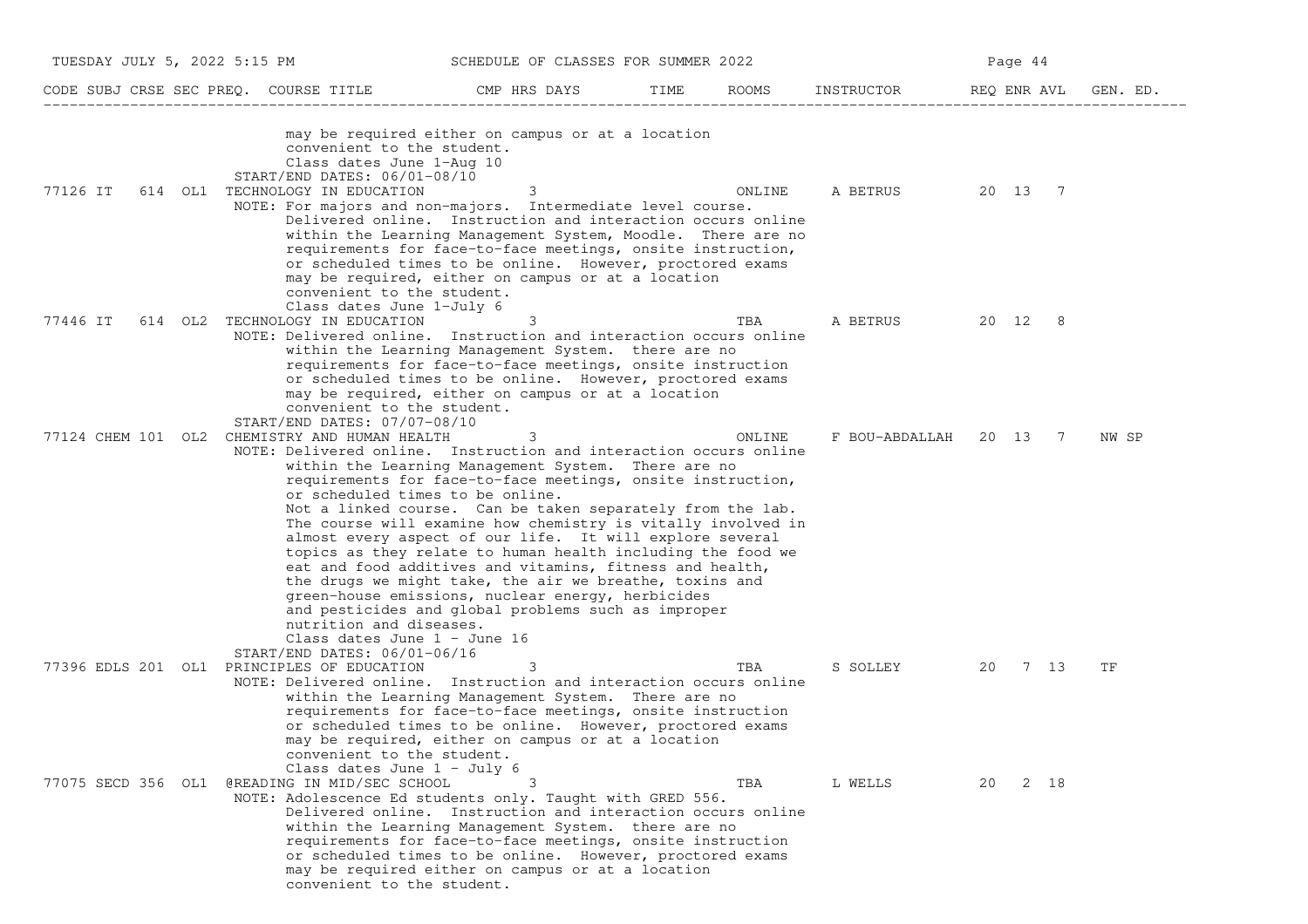| TUESDAY JULY 5, 2022 5:15 PM        |                                                                                                                                                                                                                                        | SCHEDULE OF CLASSES FOR SUMMER 2022                                                                                                                                                                                                                                                                                                                                                                                                                             |      |                                |                              | Page 45     |          |
|-------------------------------------|----------------------------------------------------------------------------------------------------------------------------------------------------------------------------------------------------------------------------------------|-----------------------------------------------------------------------------------------------------------------------------------------------------------------------------------------------------------------------------------------------------------------------------------------------------------------------------------------------------------------------------------------------------------------------------------------------------------------|------|--------------------------------|------------------------------|-------------|----------|
|                                     | CODE SUBJ CRSE SEC PREQ. COURSE TITLE                                                                                                                                                                                                  | CMP HRS DAYS                                                                                                                                                                                                                                                                                                                                                                                                                                                    | TIME | ROOMS                          | INSTRUCTOR                   | REQ ENR AVL | GEN. ED. |
|                                     | Class dates July 7-Aug 10<br>START/END DATES: 07/07-08/10<br>77048 SECD 357 OL1 @WRITING IN THE MID/SEC SCHOOL<br>NOTE: Adolescence Ed students only. Taught with GRED 557.<br>convenient to the student.<br>Class dates July 7-Aug 10 | 3<br>Delivered online. Instruction and interaction occurs online<br>within the Learning Management System, Moodle. There are no<br>requirements for face-to-face meetings, onsite instruction<br>or scheduled times to be online. However, proctored exams<br>may be required, either on campus or at a location                                                                                                                                                |      | ONLINE                         | L WELLS 15 4 11              |             |          |
|                                     | START/END DATES: 07/07-08/10<br>77246 GRED 500 OL1 @BEST PRAC COLLEGE PEDAGOGY<br>NOTE: Delivered online. Instruction and interaction occurs online<br>convenient to the student.<br>Class dates July $7 - \text{Aug } 10$             | 3<br>within the Learning Management System, Moodle. There are no<br>requirements for face-to-face meetings, onsite instruction,<br>or scheduled times to be online. However, proctored exams<br>may be required, either on campus or at a location                                                                                                                                                                                                              |      | ONLINE                         | K VALENTINE                  | 20 8 12     |          |
| 77007 GRED 503 OL1 @EDUCATIONAL LAW | START/END DATES: 07/07-08/10<br>NOTE: Undergraduate with permission of the instructor.<br>to the student.<br>Class dates June $1 - July 6$                                                                                             | 3<br>Delivered online. Instruction and interaction occurs online<br>within the Learning Management System, Moodle. There are no<br>requirements for face-to-face meetings, onsite instruction,<br>or scheduled times to be online. However, proctored exams<br>may be required either on campus or at a location convenient                                                                                                                                     |      | TBA                            | T HOOVER                     | 20 18 2     |          |
|                                     | 77099 GRED 517 OL1 @INTGRTNG ARTS INTO ELEM CLASS 3 M<br>NOTE: Open to any graduate student. Undergraduate students<br>System.<br>Class dates July $7 - \text{Aug } 10$                                                                | will need permission of the instructor.<br>Will meet Monday's from 6:30-7:30 via zoom.<br>Delivered online with both synchronous and asynchronous<br>components. Synchronous components require students to<br>attend class virtually using specified software (e.g. Zoom,<br>Skype, Collaborate, etc.) for live instruction at scheduled<br>times. Asynchronous components include instruction<br>and interaction occurring online with the Learning Mangement |      |                                | 630PM-730PM TBA TBA K GRAHAM | 20 19 1     |          |
|                                     | START/END DATES: 07/07-08/10<br>77012 GRED 530 OL1 @CLASSROOM MGMNT&DISCIPLINE<br>NOTE: Delivered online with both synchronous and asynchronous<br>Learning Management System.<br>Class meets June $1 - \text{Aug } 10$                | $3 \quad W$<br>components. Synchronous components require students to<br>attend class virtually using specified software (e.g. Zoom,<br>Skype, Collaborate, etc) for the live instruction at<br>scheduled times. Asynchronous components include<br>instruction and interaction occurring online with the<br>Meetings will be Wednesday's from 5-6 pm via Zoom.                                                                                                 |      | 500PM- 600PM ONLINETBA V HAYES |                              | 20 17<br>3  |          |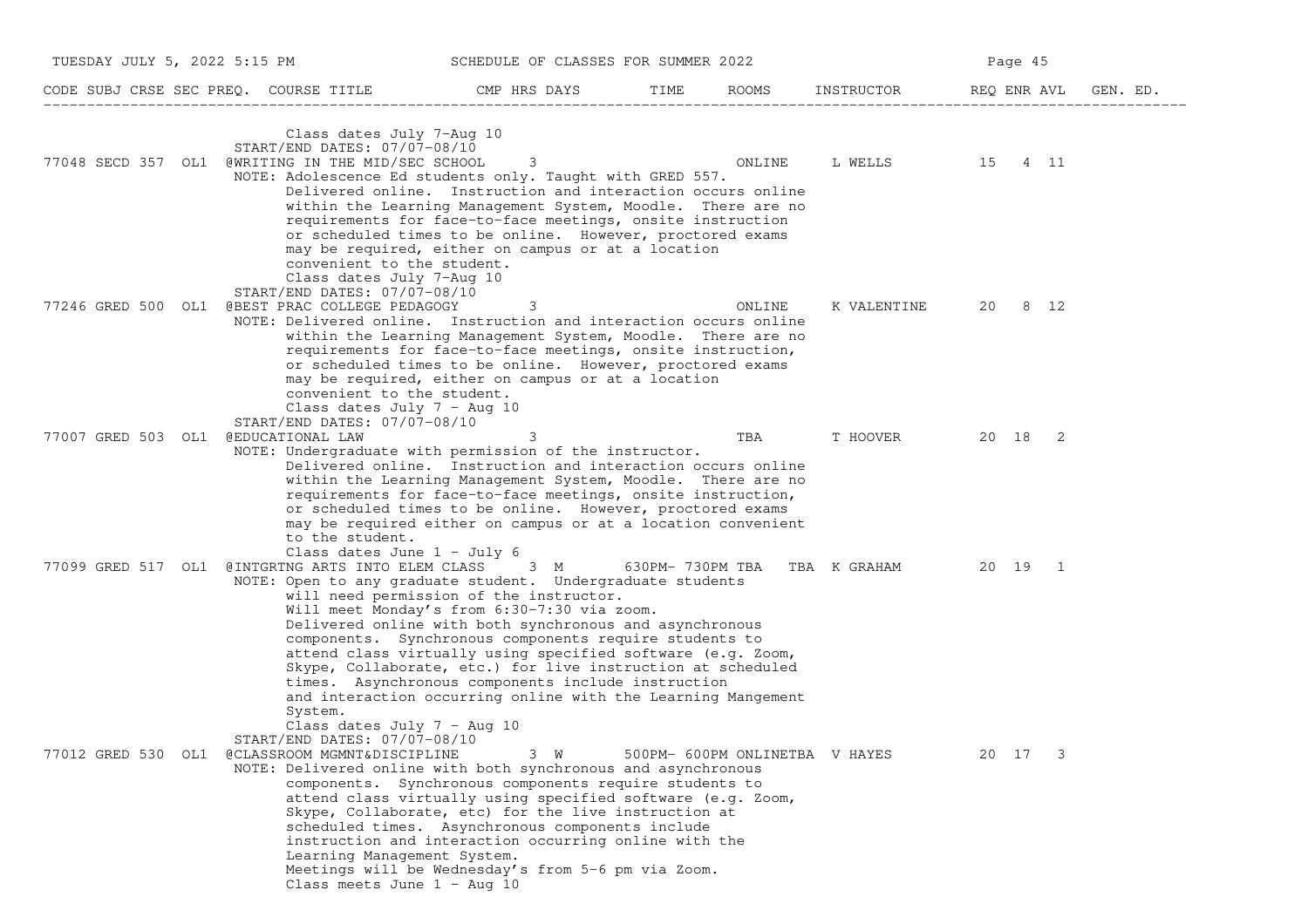|                    | TUESDAY JULY 5, 2022 5:15 PM                                                                                                                                                                                                                                   | SCHEDULE OF CLASSES FOR SUMMER 2022                                                                                                                                                                                                                                                                                       |        |                  | Page 46 |      |          |
|--------------------|----------------------------------------------------------------------------------------------------------------------------------------------------------------------------------------------------------------------------------------------------------------|---------------------------------------------------------------------------------------------------------------------------------------------------------------------------------------------------------------------------------------------------------------------------------------------------------------------------|--------|------------------|---------|------|----------|
|                    | CODE SUBJ CRSE SEC PREQ. COURSE TITLE THE ROOMS TIME ROOMS INSTRUCTOR REQ ENRAVL                                                                                                                                                                               |                                                                                                                                                                                                                                                                                                                           |        |                  |         |      | GEN. ED. |
|                    | $START/END$ DATES: $06/01-08/10$<br>77019 GRED 545 OL1 @TCH ENG LNG LRNR IN MASTRM CL 3<br>NOTE: Delivered online. Instruction and interaction occurs online                                                                                                   | within the Learning Management System, Moodle. There are no<br>requirements for face-to-face meetings, onsite instruction,<br>or scheduled times to be online. However, proctored exams                                                                                                                                   |        | J STILES 20 5 15 |         |      |          |
|                    | convenient to the student.<br>Class meets July $7 - \text{Aug } 10$<br>START/END DATES: 07/07-08/10<br>77076 GRED 548 OL1 @LITERACY & LIT-YOUNG CHILDREN 3 M 630PM-730PM TBA TBA K GRAHAM 20 13 7<br>NOTE: Class will meet via Zoom Mondays from 6:30-7:30 pm. | may be required, either on campus or at a location<br>Delivered online with both synchronous and asynchronous<br>components. Synchronous components require students to<br>attend class virtually using specified software (e.g. Zoom,<br>Skype, Collaborate, etc.) for live instruction at scheduled                     |        |                  |         |      |          |
|                    | System.<br>Class meets June $1 - July 6$<br>77051 GRED 549 OL1 @ADOL LIT&TCHNG OF RDG/LITERCY<br>NOTE: Delivered online. Instruction and interaction occurs online                                                                                             | times. Asynchronous components include instruction and<br>interaction occurring online with the Learning Management<br>3<br>within the Learning Management System, Moodle. There are no<br>requirements for face-to-face meetings, onsite instruction,<br>or scheduled times to be online. However, proctored exams       | ONLINE | J STILES 25      |         | 6 19 |          |
|                    | convenient to the student.<br>Class dates July $7 - \text{Aug } 10$<br>START/END DATES: 07/07-08/10<br>77059 GRED 556 OL1 @READING IN MID/SEC SCHOOL<br>NOTE: MST Adolescense Ed only.                                                                         | may be reugired, either on campus or at a location<br>3<br>Delivered online. Instruction and interaction occurs online                                                                                                                                                                                                    | ONLINE | L WELLS 20 8 12  |         |      |          |
|                    | to the student.<br>Class meets July $7 - \text{Aug } 10$<br>Course is taught with SECD 356<br>$START/END$ DATES: $07/07-08/10$                                                                                                                                 | within the Learning Management System, Moodle. There are no<br>requirements for face-to-face meetings, onsite instruction<br>or scheduled times to be online. However, proctored exams<br>may be required either on campus or at a location convenient                                                                    |        |                  |         |      |          |
| 77060 GRED 557 OL1 | @WRITING IN THE MID/SEC SCHL<br>NOTE: MST Adolescence Science Ed only. Taught<br>with SECD 357.<br>to the student.<br>Class dates July $7 - \text{Aug } 10$                                                                                                    | 3<br>Delivered online. Instruction and interaction occurs online<br>within the Learning Management System, Moodle. There are no<br>requirements for face-to-face meetings, onsite instruction,<br>or scheduled times to be online. However, proctored exams<br>may be required, either on campus or a location convenient | ONLINE | L WELLS          | 20      | 7 13 |          |
|                    | START/END DATES: 07/07-08/10<br>77034 GRED 558 OL1 @LITERACY I: METHODS-CHILDHOOD<br>NOTE: MST Childhood only                                                                                                                                                  | 3                                                                                                                                                                                                                                                                                                                         | ONLINE | K GRAHAM         | 20 19 1 |      |          |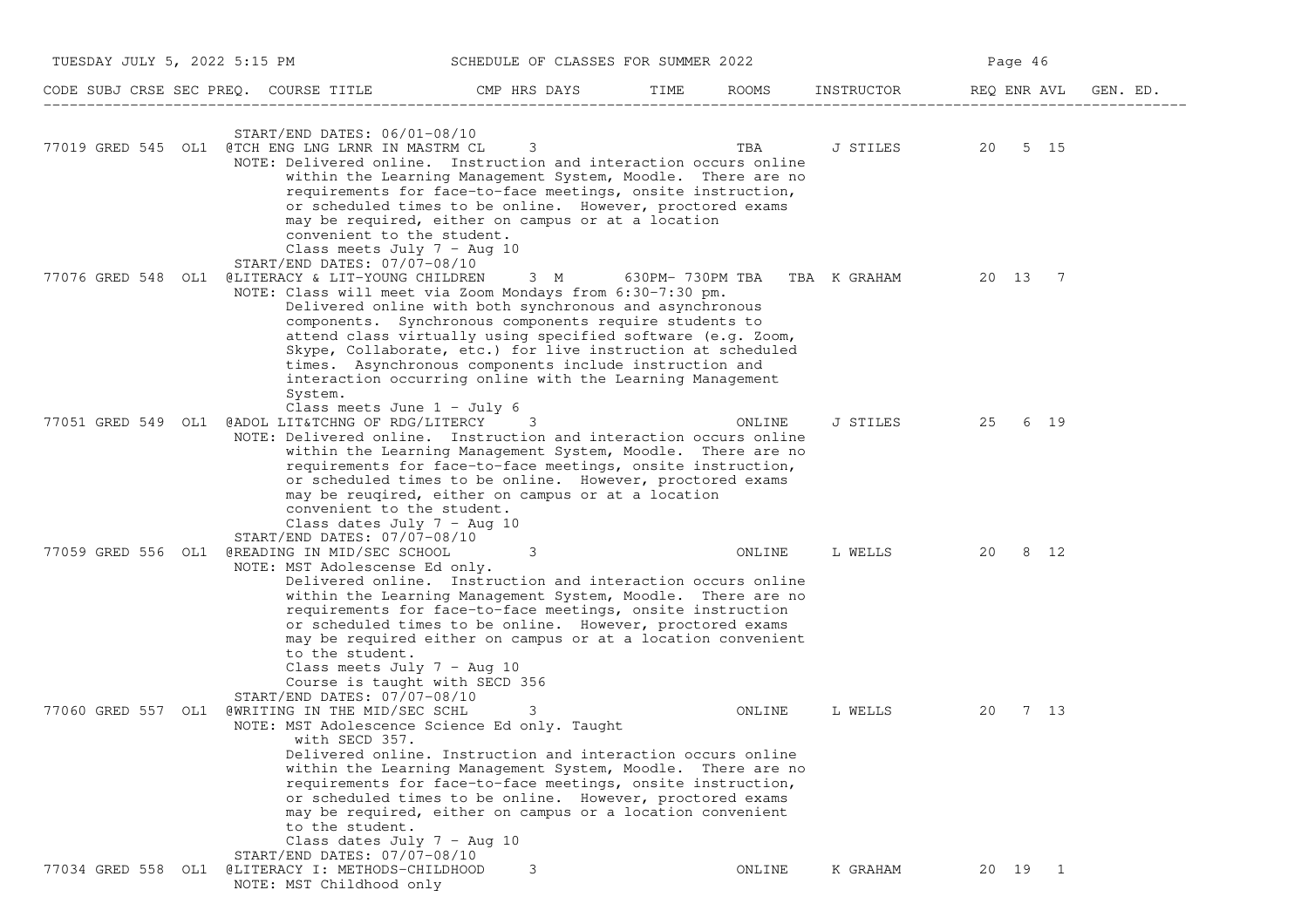| TUESDAY JULY 5, 2022 5:15 PM          |                                                                                                                                                                                                                                     | SCHEDULE OF CLASSES FOR SUMMER 2022                                                                                                                                                                                                                                                                                                                                              |      |       |                                 | Page 47                 |  |
|---------------------------------------|-------------------------------------------------------------------------------------------------------------------------------------------------------------------------------------------------------------------------------------|----------------------------------------------------------------------------------------------------------------------------------------------------------------------------------------------------------------------------------------------------------------------------------------------------------------------------------------------------------------------------------|------|-------|---------------------------------|-------------------------|--|
| CODE SUBJ CRSE SEC PREQ. COURSE TITLE |                                                                                                                                                                                                                                     | CMP HRS DAYS                                                                                                                                                                                                                                                                                                                                                                     | TIME | ROOMS | INSTRUCTOR                      | REQ ENR AVL<br>GEN. ED. |  |
|                                       | to the student.<br>Class meets June 1 - Aug 10                                                                                                                                                                                      | Delivered online. Instruction and interaction occurs online<br>within the Learning Management System, Moodle. There are no<br>requirements for face-to-face meetings, onsite instruction<br>or scheduled times to be online. However, proctored exams<br>may be required either on campus or at a location convenient                                                            |      |       |                                 |                         |  |
| 77337 GRED 558 OL2                    | $START/END$ DATES: $06/01-08/10$<br>@LITERACY I: METHODS-CHILDHOOD<br>NOTE: Delivered online. Instruction and interaction occurs online<br>to the student.<br>Class dates June $1 - \text{Aug } 10$<br>START/END DATES: 06/01-08/10 | 3<br>within the Learning Management System, Moodle. There are no<br>requirements for face-to-face meetings, onsite instruction<br>or scheduled times to be online. However, proctored exams<br>may be required either on campus or at a location convenient                                                                                                                      |      | TBA   | K GRAHAM                        | 20 1 19                 |  |
| 77202 GRED 559 OL1                    | @LITERACY II: METHOD-CHILDHOOD<br>NOTE: MST students only.<br>to the student.<br>Class dates June $1 - July 6$                                                                                                                      | 3<br>Delivered online. Instruction and interaction occurs online<br>within the Learning Management System. there are no<br>requirements for face-to-face meetings, onsite instruction<br>or scheduled times to be online. However, proctored exams<br>may be required either on campus or a location convenient                                                                  |      | TBA   | S SOLLEY                        | 20 15 5                 |  |
| 77354 GRED 562 OL1                    | CONTARIO EDUCATION<br>NOTE: Delivered online. Instruction and interaction occurs online<br>to the student.<br>Class dates July $7 - \text{Aug } 10$<br>START/END DATES: 07/07-08/10                                                 | within the Learning Management System. There are no<br>requirements for face-to-face meetings, onsite instruction<br>or scheduled times to be online. However, proctored exams<br>may be required either on campus or at a location convenient                                                                                                                                   |      | TBA   | S THOMAS                        | 20<br>3 17              |  |
| 77331 GRED 566 OL1                    | @ELEM SCIENCE: CONTENT & METHOD<br>NOTE: Delivered online. Instruction and interaction occurs online<br>to the student.<br>Class meets July $7 - \text{Aug } 10$<br>START/END DATES: 07/07-08/10                                    | 3<br>within the Learning Management System, Moodle. There are no<br>requirements for face-to-face meetings, onsite instruction<br>or scheduled times to be online. However, proctored exams<br>may be required either on campus or at a location convenient                                                                                                                      |      | TBA   | J REAGAN                        | 20 20 CLOSED            |  |
| 77013 GRED 567 OL1                    | @ELEM SOC STD: CONTENT & METHOD<br>NOTE: MST Childhood only.<br>System.                                                                                                                                                             | 3 Tu<br>Delivered online with both synchronous and asynchronous<br>components. Synchronous components require students to<br>attend class virtually using specified software (e.g. Zoom,<br>Skype, Collaborate, etc.) for live instruction at scheduled<br>times. Asynchronous components include instruction and<br>interaction occurring online within the Learning Management |      |       | 500PM- 600PM ONLINETBA K GRAHAM | 20 16<br>4              |  |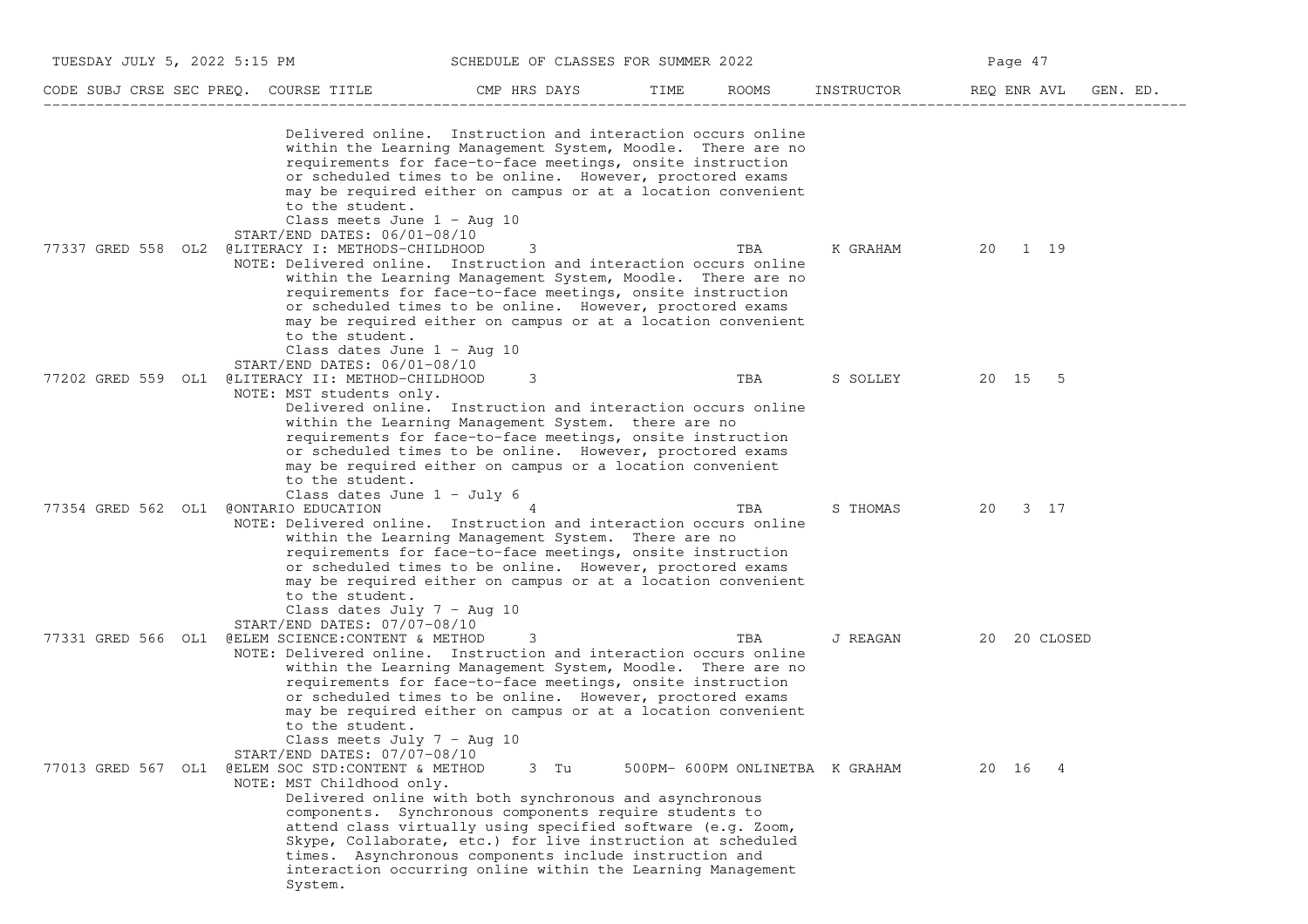| TUESDAY JULY 5, 2022 5:15 PM |                                                                                                                                                                                                      | SCHEDULE OF CLASSES FOR SUMMER 2022                                                                                                                                                                                                                                                                                                                                         |      |        |                                      | Page 48     |          |
|------------------------------|------------------------------------------------------------------------------------------------------------------------------------------------------------------------------------------------------|-----------------------------------------------------------------------------------------------------------------------------------------------------------------------------------------------------------------------------------------------------------------------------------------------------------------------------------------------------------------------------|------|--------|--------------------------------------|-------------|----------|
|                              | CODE SUBJ CRSE SEC PREQ. COURSE TITLE                                                                                                                                                                | CMP HRS DAYS                                                                                                                                                                                                                                                                                                                                                                | TIME | ROOMS  | INSTRUCTOR                           | REQ ENR AVL | GEN. ED. |
| 77338 GRED 567 OL2           | Class meets June $1 - \text{Aug } 10$<br>START/END DATES: 06/01-08/10<br>@ELEM SOC STD: CONTENT & METHOD<br>NOTE: Delivered online. Instruction and interaction occurs online                        | 3<br>within the Learning Management System, Moodle. There are no<br>requirements for face-to-face meetings, onsite instruction<br>or scheduled times to be online. However, proctored exams                                                                                                                                                                                 |      | TBA    | K GRAHAM 20 5 15                     |             |          |
|                              | to the student.<br>Class meets June $1 - July 6$<br>77255 GRED 575 OL1 ADULT LEARNING & DEVELOPMENT<br>NOTE: Delivered online. Instruction and interaction occurs online                             | may be required either on campus or at a location convenient<br>3<br>within the Learning Management System, Moodle. There are no<br>requirements for face-to-face meetings, onsite instruction,<br>or scheduled times to be online. However, proctored exams<br>may be required, either on campus or at a location                                                          |      | TBA    | K CALDWELL                           | 20 11       | 9        |
| 77014 GRED 607 OL1           | convenient to the student.<br>Class meets June $1 - July 6$<br>FOUNDATIONS OF ED (BIRTH-GR 6) 3 Th<br>NOTE: MST Childhood Ed only.                                                                   | Delivered online with both synchronous and asynchronous<br>components. Synchronous components require students to<br>attend class virtually using specified software (e.g. Zoom,<br>Skype, Collaborate, etc.) for live instruction at scheduled                                                                                                                             |      |        | 500PM- 600PM ONLINETBA V HAYES 20 15 |             | - 5      |
| 77171 GRED 607 OL2           | System.<br>Class meets June $1 - \text{Aug } 10$<br>START/END DATES: 06/01-08/10<br>FOUNDATIONS OF ED (BIRTH-GR 6)<br>NOTE: MST Childhood only.                                                      | times. Asynchronous components include instruction and<br>interaction occurring online within the Learning Management<br>3<br>Delivered online. Instruction and interaction occurs<br>online within the Learning Management System. There are no<br>requirements for face-to-face meetings, onsite instruction<br>or scheduled times to be online. However, proctored exams |      | TBA    | V HAYES                              | 20          | 2 18     |
|                              | student.<br>Class meets July $7 - \text{Aug } 10$<br>START/END DATES: 07/07-08/10<br>77038 GRED 616 OL1 CURRICULUM & EVALUATION<br>NOTE: Delivered online. Instruction and interaction occurs online | may be required on campus or at a location convenient to the<br>3<br>within the Learning Management System, Moodle. There are no<br>requirements for face-to-face meetings, onsite instruction,<br>or scheduled times to be online. However, proctored exams                                                                                                                |      | ONLINE | K VALENTINE                          | 20 11 9     |          |
|                              | convenient to the student.<br>Class meets June $1 - July 6$<br>77179 GRED 634 OL1 HIST/PHIL FND OF ED IN C & I<br>NOTE: Delivered online. Instruction and interaction occur within                   | may be required, either on campus or at a location<br>3<br>the Learning Management System, Moodle. There are no<br>requirements for face-to-face meetings, onsite instruction<br>or scheduled times to be online. However, proctored exams<br>may be required on campus or at a location convenient to the                                                                  |      | ONLINE | K VALENTINE                          | 20 16 4     |          |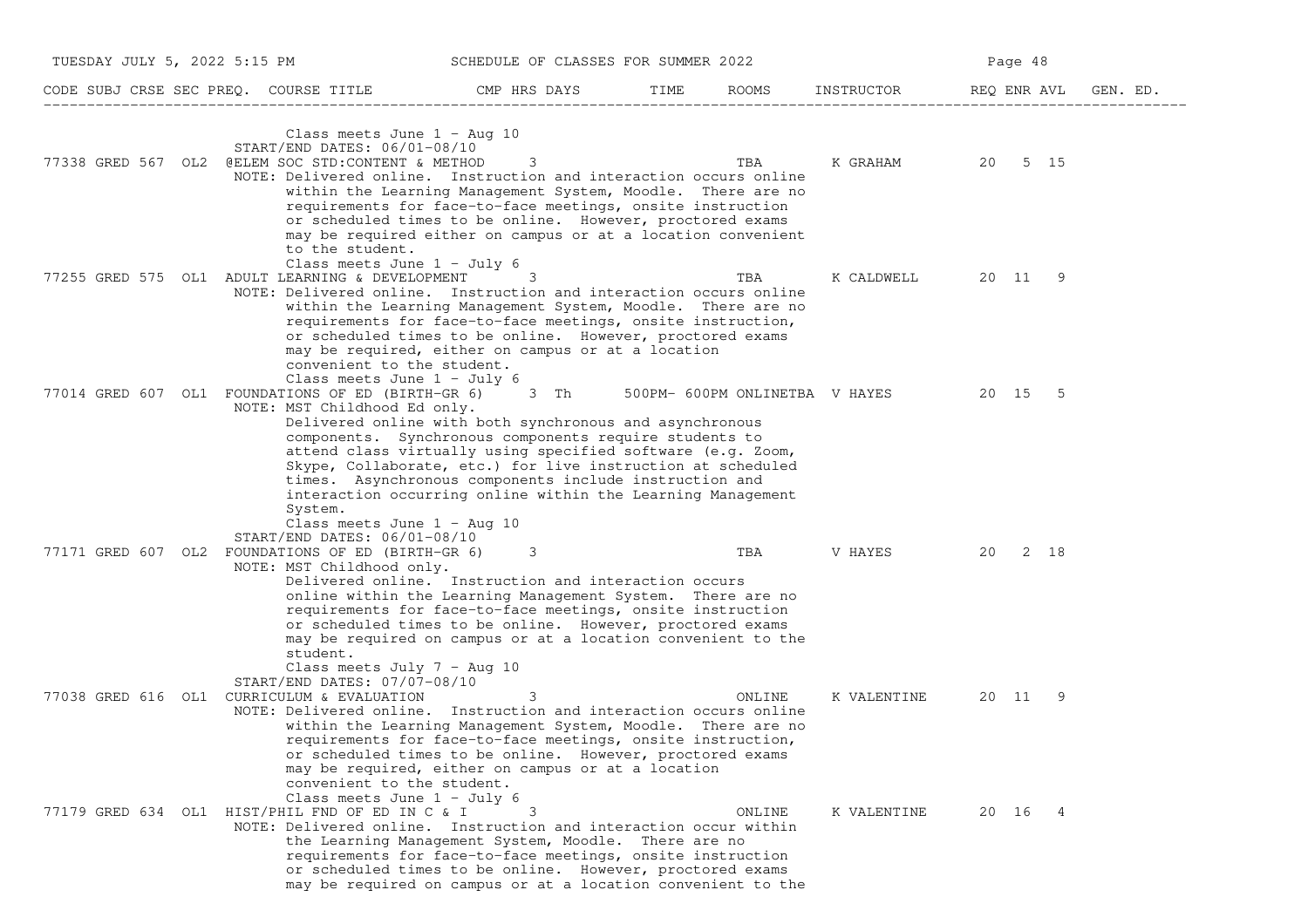| TUESDAY JULY 5, 2022 5:15 PM<br>SCHEDULE OF CLASSES FOR SUMMER 2022                                                                                     |                                                                                                                                                                                                                                                                                                                                   |        |                  | Page 49              |  |  |
|---------------------------------------------------------------------------------------------------------------------------------------------------------|-----------------------------------------------------------------------------------------------------------------------------------------------------------------------------------------------------------------------------------------------------------------------------------------------------------------------------------|--------|------------------|----------------------|--|--|
| CODE SUBJ CRSE SEC PREQ. COURSE TITLE THE CMP HRS DAYS                                                                                                  |                                                                                                                                                                                                                                                                                                                                   | TIME   | ROOMS INSTRUCTOR | REQ ENR AVL GEN. ED. |  |  |
| student.<br>Class meets June $1 - July 6$<br>77257 GRED 667 OL1 @TOPICS & RESEARCH IN MATH EDU                                                          | 3<br>NOTE: Delivered online. Instruction and interaction occurs within<br>the Learning Management System, Moodle. There are no<br>requirements for face-to-face meetings, onsite instruction<br>or scheduled times to be online. However, proctored exams                                                                         | ONLINE |                  | P BROUWER 20 1 19    |  |  |
| to the student.<br>Class meets June $1 -$ July 6<br>77314 GRDG 610 OL1 SEMINAR: LITERACY RESEARCH                                                       | may be required either on campus or at a location convenient<br>3<br>NOTE: Delivered online. Instruction and interaction occurs online<br>within the Learning Management System, Moodle. There are no<br>requirements for face-to-face meetings, onsite instruction<br>or scheduled times to be online. However, proctored exams  | ONLINE | K JEROR          | 20 8 12              |  |  |
| to the student.<br>Class dates June 1 - July 6<br>77315 GRDG 615 OL1 LIT: FAM/SCH/COMMUNITY COLLAB                                                      | may be required either on campus or at a location convenient<br>3<br>NOTE: Delivered online. Instruction and interaction occurs online<br>within the Learning Management System, Moodle. There are no<br>requirements for face-to-face meetings, onsite instruction,<br>or scheduled times to be online. However, proctored exams | ONLINE | M ALBERT         | 20 9 11              |  |  |
| Class dates June $1 - July 6$<br>77343 GRDG 691 OL1* LITERACY PRACTICUM 3-6<br>NOTE: Class dates May 23 - June 24                                       | may be required, either on campus or at a location or at a<br>location convenient to the student.<br>3<br>Pre-requisites: GRDG655 and GRDG605 and GRDG690                                                                                                                                                                         | TBA    | K JEROR          | 20 6 14              |  |  |
| START/END DATES: 05/23-06/24<br>77273 GRDG 697 OL1* LITERACY PRACTICUM 9-12                                                                             | 3<br>Pre-requisites: GRDG605 and GRDG656 and GRDG696<br>NOTE: Delivered online. Instruction and interaction occurs online<br>within the Learning Management System, Moodle. There are no                                                                                                                                          | TBA    | K JEROR          | $0\quad 20$<br>20    |  |  |
| to the student.<br>Class dates May 23 - June 24<br>START/END DATES: 05/23-06/24<br>77137 SPED 505 OL1 @INTRO TO SPECIAL EDUCATION                       | requirements for face-to-face meetings, onsite instruction,<br>or scheduled times to be online. However, proctored exams<br>may be required either on campus or at a location convenient<br>3<br>NOTE: Delivered online. Instruction and interaction occurs online<br>within the Learning Management System. There are no         | ONLINE | M SHEN           | 20 15 5              |  |  |
| to the student.<br>Class dates July 7-Aug 10<br>START/END DATES: 07/07-08/10<br>77320 SPED 612 OL1* TECHNOLOGY IN SPECIAL ED<br>Pre-requisites: SPED505 | requirements for face-to-face meetings, onsite instruction<br>or scheduled times to be online. However, proctored exams<br>may be required either on campus or at a location convenient<br>3<br>NOTE: Will meet via Zoom 6/22/22 from 5 to 6 pm<br>Delivered online. Instruction and interaction occurs within                    | ONLINE | L WELLS          | 20 4 16              |  |  |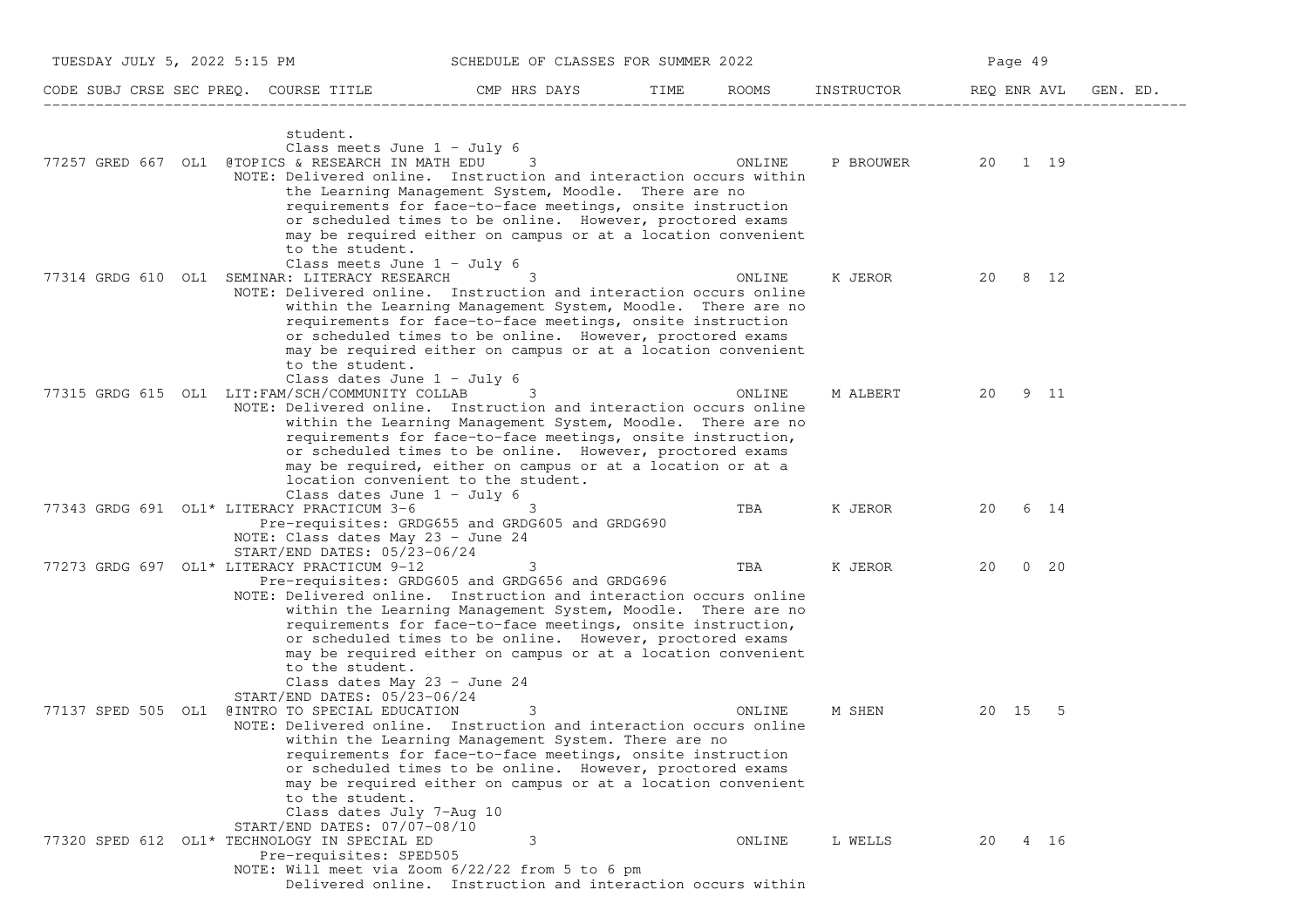| TUESDAY JULY 5, 2022 5:15 PM        |                                                                                                                                                                                                                                                                                                                    | SCHEDULE OF CLASSES FOR SUMMER 2022                                                                                                                                                                                                                                                                                     |      |        |                               |             | Page 50 |      |          |
|-------------------------------------|--------------------------------------------------------------------------------------------------------------------------------------------------------------------------------------------------------------------------------------------------------------------------------------------------------------------|-------------------------------------------------------------------------------------------------------------------------------------------------------------------------------------------------------------------------------------------------------------------------------------------------------------------------|------|--------|-------------------------------|-------------|---------|------|----------|
|                                     | CODE SUBJ CRSE SEC PREQ. COURSE TITLE                                                                                                                                                                                                                                                                              | CMP HRS DAYS                                                                                                                                                                                                                                                                                                            | TIME | ROOMS  | INSTRUCTOR                    | REQ ENR AVL |         |      | GEN. ED. |
|                                     | to the student.                                                                                                                                                                                                                                                                                                    | the Learning Management System. There are no<br>requirements for face-to-face meetings, onsite instruction<br>or scheduled times to be online. However, proctored exams<br>may be required either on campus or at a location convenient                                                                                 |      |        |                               |             |         |      |          |
|                                     | Class dates June 1-July 6<br>77199 SPED 637 OL1* DIAGN & ASSESS ED DISABILITIES<br>Pre-requisites: SPED601<br>NOTE: Delivered online.<br>Class dates June 1-Aug 10                                                                                                                                                 | 3                                                                                                                                                                                                                                                                                                                       |      | ONLINE | M SHEN                        |             | 20 14 6 |      |          |
|                                     | $START/END$ DATES: $06/01-08/10$<br>77310 SPED 640 OL1* BEHVR MNGMT FOR SPEC EDUCATOR<br>Pre-requisites: SPED609 and SPED650 and SPED637<br>NOTE: Delivered online with both synchronous and asynchronous<br>System.                                                                                               | 3 TuTh<br>components. Synchronous components require students to<br>attend class virtually using specified software (e.g. Zoom,<br>Skype, Collaborate, etc.) for live instruction at scheduled<br>times. Asynchronous components include instruction and<br>interaction occurring online within the Learning Management |      |        | 500PM-900PM TBA TBA L CARBONE |             | 20 11 9 |      |          |
|                                     | Class dates June 1-July 6<br>77196 SPED 646 OL1* STRAT TCH ELEM STD LRN/BEH DIS<br>Pre-requisites: SPED609<br>NOTE: Delivered online. Instruction and interaction occurs online<br>to the student.                                                                                                                 | 3<br>within the Learning Management System, Moodle. There are no<br>requirements for face-to-face meetings, onsite instruction<br>or scheduled times to be online. However, proctored exams<br>may be required either on campus or at a location convenient<br>Pre-reqs are for MsEd SPED students only.                |      | TBA    | J WELSH                       | 20          |         | 9 11 |          |
|                                     | Class dates June 1-July 6<br>77197 SPED 647 OL1* STRAT TCH SEC STD LRN/BEH DIS<br>Pre-requisites: SPED601 and SPED609 and SPED637 and SPED640 and SPED650<br>NOTE: Delivered online. Instruction and interaction occurs online<br>to the student.<br>Class dates June 1-Aug 10<br>$START/END$ DATES: $06/01-08/10$ | 3<br>within the Learning Management System. There are no<br>requirements for face-to-face meetings, onsite instruction<br>or scheduled times to be online. However, proctored exams<br>may be required either on campus or at a location convenient                                                                     |      | TBA    | L CARBONE                     |             | 20 3 17 |      |          |
| 77311 COMM 120 OL1 FILM FOUNDATIONS | NOTE: Online course. Instruction and interaction occur online<br>120<br>Class dates June 1 - July 6                                                                                                                                                                                                                | 3<br>within the Learning Management System (Moodle). There are<br>no requirements for face-to-face meetings, onsite<br>instruction or scheduled times to be online. However,<br>proctored exams may be required either on campus or at a<br>location convenient to the student. Cross listed with LITR                  |      | ONLINE | A BLANK                       | 25          |         | 7 18 | AС       |
|                                     | 77114 COMM 360 OL1 FOLKLORE AND COMMUNICATION<br>NOTE: Delivered online. Instruction and interaction occurs online                                                                                                                                                                                                 | 3<br>within the Learning Managment System, Moodle. There are no                                                                                                                                                                                                                                                         |      | TBA    | T BLANK                       |             | 26 21 5 |      |          |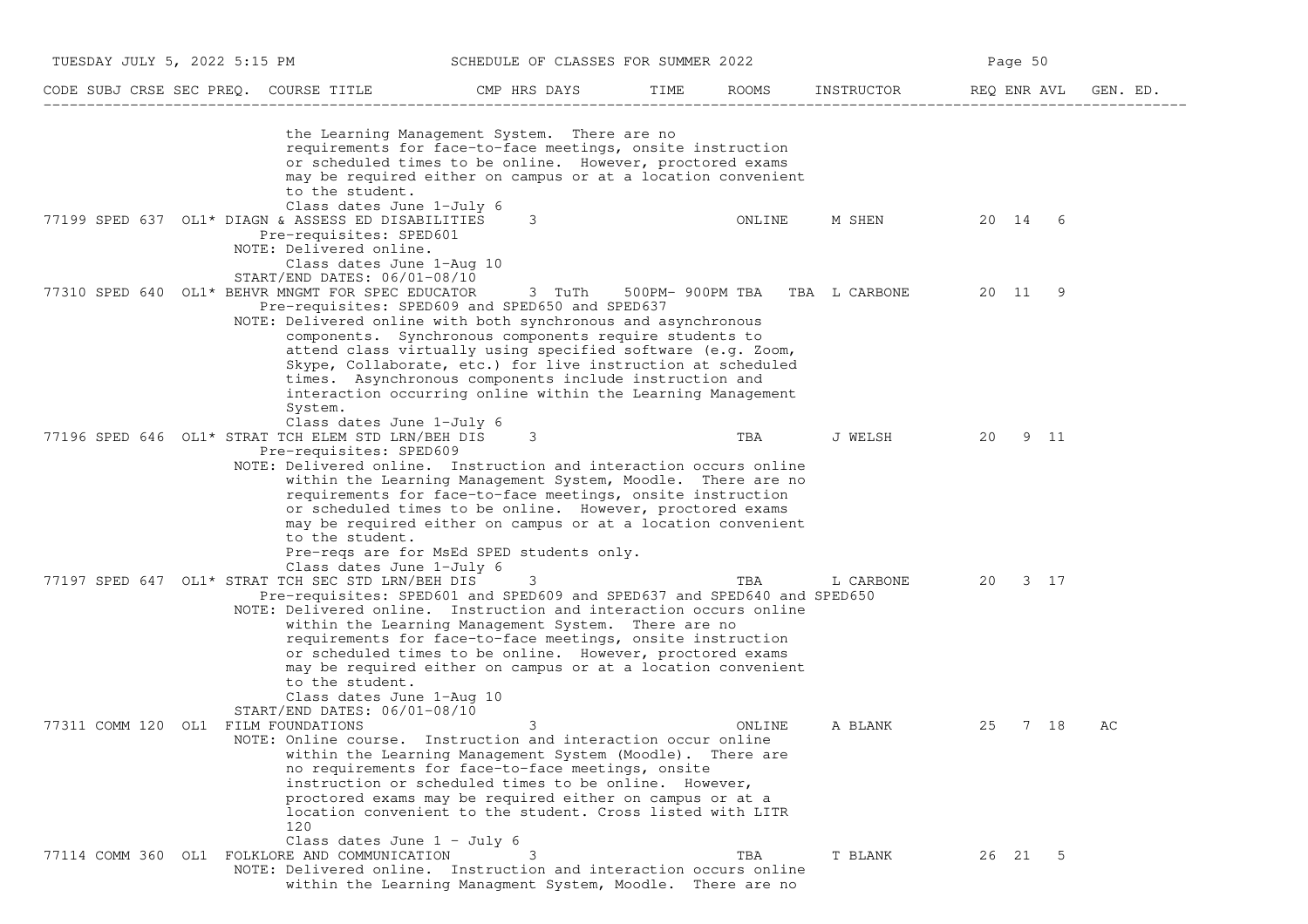| TUESDAY JULY 5, 2022 5:15 PM              |                                                                                                                                                                                                                    | SCHEDULE OF CLASSES FOR SUMMER 2022                                                                                                                                                                                                                                                                        |      |        |                                 | Page 51  |      |       |
|-------------------------------------------|--------------------------------------------------------------------------------------------------------------------------------------------------------------------------------------------------------------------|------------------------------------------------------------------------------------------------------------------------------------------------------------------------------------------------------------------------------------------------------------------------------------------------------------|------|--------|---------------------------------|----------|------|-------|
| CODE SUBJ CRSE SEC PREQ. COURSE TITLE     |                                                                                                                                                                                                                    | CMP HRS DAYS                                                                                                                                                                                                                                                                                               | TIME | ROOMS  | INSTRUCTOR REQ ENR AVL GEN. ED. |          |      |       |
|                                           | convenient to the student.<br>Class dates July 7 - Aug 10                                                                                                                                                          | requirements for face-to-face meetings, onsite instruction,<br>or scheduled times to be online. However, proctored exams<br>may be required, either on campus or at a location                                                                                                                             |      |        |                                 |          |      |       |
|                                           | START/END DATES: 07/07-08/10<br>77205 COMP 101 OL1 WRITING & CRITICAL THINKING<br>NOTE: Delivered online. Instruction and interaction occurs online<br>convenient to the student.<br>Class dates June $1 -$ July 6 | 4<br>within the Learning Management System, Moodle. There are no<br>requirements for face-to-face meetings, onsite instruction,<br>or scheduled times to be online. However proctored exams<br>may be required, either on campus or at a location                                                          |      | ONLINE | A BLANK                         | 22       | 7 15 | FW    |
| 77312 LITR 120 OL1 FILM FOUNDATIONS       | NOTE: Online course. Instruction and interaction occur online<br>Class dates June 1-July 6                                                                                                                         | 3<br>within the Learning Management System, Moodle. There are no<br>requirements for face-to-face meetings, onsite instruction<br>or scheduled times to be online. However, proctored exams<br>may be required either on campus or at a location convenient<br>to the student. Cross-listed with COMM 120. |      | ONLINE | A BLANK                         | 25 1 24  |      | AC    |
|                                           | 77207 MUCE 445 OL1* @MUSIC IN SPECIAL EDUCATION<br>Pre-requisites: MUCE306<br>NOTE: Delivered online. Instruction and interaction occurs online<br>convenient to the student.<br>Class dates June 1-July 6         | 3<br>within the Learning Management System, Moodle. There are no<br>requirements for face-to-face meetings, onsite instruction,<br>or scheduled times to be online. However, proctored exams<br>may be required, either on campus or at a location                                                         |      | ONLINE | T WANAMAKER                     | 20 14 6  |      |       |
|                                           | 77322 MUCE 595 OL1 PEACE BUILDING THROUGH MUSIC<br>NOTE: Delivered online. Instruction and interaction occurs online<br>convenient to the student.<br>Class dates June 1-July 6                                    | 3<br>within the Learning Management System, Moodle. There are no<br>requirements for face-to-face meetings, onsite instruction,<br>or scheduled times to be online. However, proctored exams<br>may be required, either on campus or at a location                                                         |      | ONLINE | C COLLINS 12 8 4                |          |      |       |
|                                           | 77332 MUCE 595 OL2 PEACE BUILDING THROUGH MUSIC<br>NOTE: Delivered online. Instruction and interaction occurs online<br>to the student.<br>Class dates June1-July 6                                                | 3<br>within the Learning Management System, Moodle. There are no<br>requirements for face-to-face meetings, onsite instruction<br>or scheduled times to be online. However, proctored exams<br>may be required either on campus or at a location convenient                                                |      | ONLINE | C COLLINS                       | 12 8 4   |      |       |
| 77117 MULH 110 OL1 MUSIC THROUGH THE AGES | NOTE: Delivered online. Instruction and interaction occurs online                                                                                                                                                  | 3<br>within the Learning Management System, Moodle. There are no<br>requirements for face-to-face meetings, onsite instruction,<br>or scheduled times to be online. However, proctored exams<br>may be required, either on campus or at a location                                                         |      | TBA    | C LOWE                          | 20 10 10 |      | AC TA |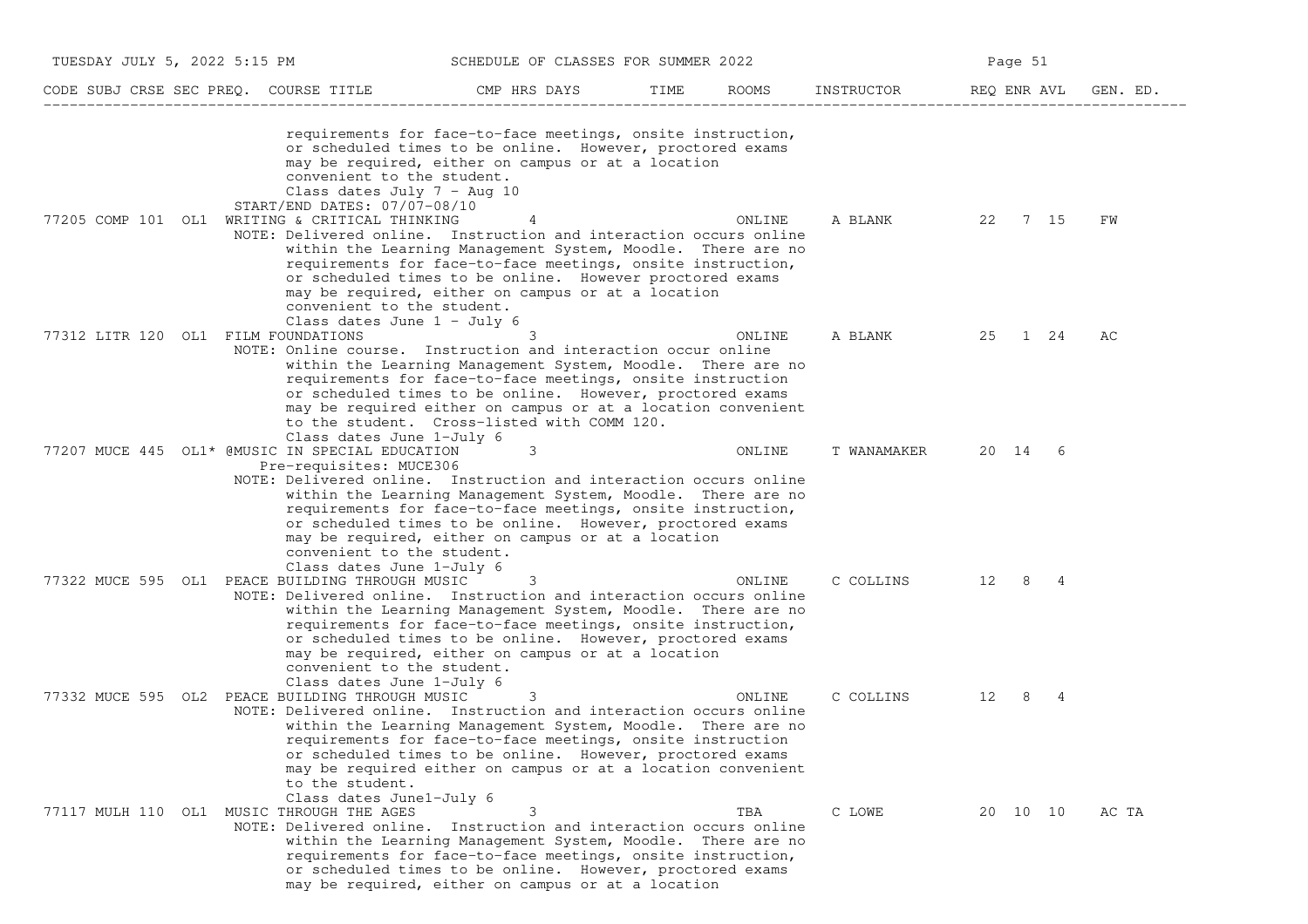| TUESDAY JULY 5, 2022 5:15 PM |                                                                                                                                                                                                                | SCHEDULE OF CLASSES FOR SUMMER 2022                                                                                                                                                                                                                                                                                                                                                |      |        |            |    | Page 52     |          |
|------------------------------|----------------------------------------------------------------------------------------------------------------------------------------------------------------------------------------------------------------|------------------------------------------------------------------------------------------------------------------------------------------------------------------------------------------------------------------------------------------------------------------------------------------------------------------------------------------------------------------------------------|------|--------|------------|----|-------------|----------|
|                              | CODE SUBJ CRSE SEC PREQ. COURSE TITLE THE CMP HRS DAYS                                                                                                                                                         |                                                                                                                                                                                                                                                                                                                                                                                    | TIME | ROOMS  | INSTRUCTOR |    | REQ ENR AVL | GEN. ED. |
|                              | convenient to the student.<br>Class dates July 7-Aug 10<br>START/END DATES: 07/07-08/10<br>77188 PHIL 102 OL1 EDUCATION AND THE GOOD LIFE<br>NOTE: Delivered online. Instruction and interaction occurs online | 3<br>within the Learning Management System, Moodle. There are no<br>requirements for face-to-face meetings, onsite instruction,<br>or scheduled times to be online. However, proctored exams<br>may be required, either on campus or at a location                                                                                                                                 |      | ONLINE | T MURPHY   |    | 20 12 8     | FC PI TF |
|                              | convenient to the student.<br>Class dates June $1 -$ July 6<br>77081 PHYS 202 OL1 COLLEGE PHYSICS 2 - LAB<br>NOTE: Must take with PHYS 202 Lecture                                                             | -1<br>Delivered online. Instruction and interaction occurs online<br>within the Learning Management System, Moodle. There are no<br>requirements for face-to-face meetings, onsite instruction                                                                                                                                                                                     |      | TBA    | A ADHIKARI | 20 | $0\quad 20$ | LB SP    |
|                              | to the student.<br>Class dates July 26-Aug 10<br>START/END DATES: 07/26-08/10<br>77080 PHYS 202 OL2 COLLEGE PHYSICS 2 - LEC<br>NOTE: Must take with PHYS 202 Lab                                               | or scheduled times to be online. However, proctored exams<br>may be required either on campus or at a location convenient<br>Delivered online. Instruction and interaction occurs online<br>within the Learning Management System, Moodle. There are no<br>requirements for face-to-face meetings, onsite instruction<br>or scheduled times to be online. However, proctored exams |      | TBA    | A ADHIKARI |    | 20 0 20     | SP       |
|                              | to the student.<br>Class dates July 26-Aug 10<br>$START/END$ DATES: $07/26-08/10$<br>77052 POLS 110 OL1 INTRO TO US POLITICS<br>NOTE: Delivered online. Instruction and interaction occurs online              | may be required either on campus or at a location convenient<br>within the Learning Management System. There are no<br>requirements for face-to-face meetings, onsite instruction,<br>or scheduled times to be online. However, proctored exams                                                                                                                                    |      | TBA    | J MCGUIRE  |    | 20 7 13     | SA       |
|                              | Public Policy minors.<br>Class dates June 1-July 6<br>77015 POLS 432 OL1 POLITICS OF GLOBAL INEQUALITY<br>NOTE: Minimum requirement of sophomore standing.                                                     | may be required, either on campus or at a location<br>convenient to the student. Required for all Political<br>Science majors. Required for all Pre-Law minors and<br>4<br>International Relations politics or Comparative Politics<br>course. Counts as elective for the International Studies maj<br>Delivered online. Instruction and interaction occurs online                 |      | ONLINE | R HINCKLEY | 25 | 9 16        | XC       |
|                              | convenient to the student.<br>Class dates June 1-July 6<br>77327 PSYC 220 OL1 CHILD DEVELOPMENT                                                                                                                | within the Learning Management System. There are no<br>requirements for face-to-face meetings, onsite instruction,<br>or scheduled times to be online. However, proctored exams<br>may be required, either on campus or at a location<br>3                                                                                                                                         |      | ONLINE | M TISSAW   |    | 30  29  1   | SA       |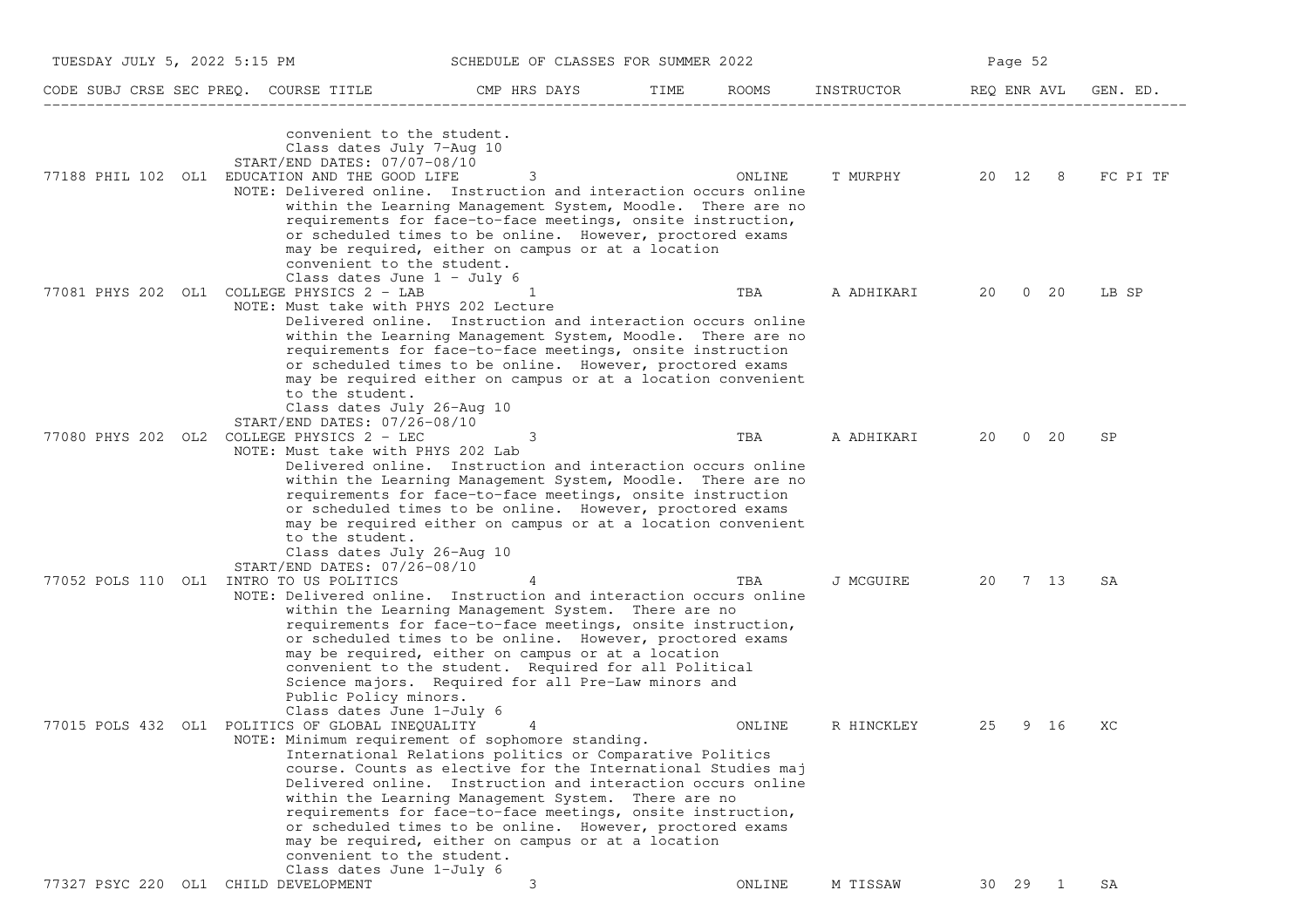| TUESDAY JULY 5, 2022 5:15 PM          | SCHEDULE OF CLASSES FOR SUMMER 2022                                                                                                                                                    |                                                                                                                                                                                                                                                                                                      |      |        | Page 53                         |  |              |       |
|---------------------------------------|----------------------------------------------------------------------------------------------------------------------------------------------------------------------------------------|------------------------------------------------------------------------------------------------------------------------------------------------------------------------------------------------------------------------------------------------------------------------------------------------------|------|--------|---------------------------------|--|--------------|-------|
| CODE SUBJ CRSE SEC PREQ. COURSE TITLE |                                                                                                                                                                                        | CMP HRS DAYS                                                                                                                                                                                                                                                                                         | TIME | ROOMS  | INSTRUCTOR REQ ENR AVL GEN. ED. |  |              |       |
|                                       | NOTE: Delivered online. Instruction and interaction occurs online<br>convenient to the student.<br>Class dates June 1-July 6                                                           | within the Learning Management System, Moodle. There are no<br>requirements for face-to-face meetings, onsite instruction,<br>or scheduled times to be online. However, proctored exams<br>may be required, either on campus or at a location                                                        |      |        |                                 |  |              |       |
| 77317 HLTH 325 OL1 ALCOHOL STUDIES    | NOTE: Delivered online. Instruction and interaction occurs online<br>to the student.<br>Class dates June $1 -$ June 16                                                                 | 3<br>within the Learning Management System, Moodle. There are no<br>requirements for face-to-face meetings, onsite instruction<br>or scheduled times to be online. However, proctored exams<br>may be required either on campus or at a location convenient                                          |      | ONLINE | C CORRIVEAU                     |  | 20 19 1      | SA SI |
| 77333 HLTH 325 OL2 ALCOHOL STUDIES    | START/END DATES: 06/01-06/16<br>NOTE: Delivered online. Instruction and interaction occurs online<br>to the student.<br>Class dates June $17 - July 6$<br>START/END DATES: 06/17-07/06 | 3<br>within the Learning Management System, Moodle. There are no<br>requirements for face-to-face meetings, onsite instruction<br>or scheduled times to be online. However, proctored exams<br>may be required either on campus or at a location convenient                                          |      | ONLINE | C CORRIVEAU                     |  | 20 18 2      | SA SI |
| 77122 HLTH 530 OL1                    | @SCHOOL HEALTH-CA, SAVE, DASA<br>NOTE: Must be an Education Major. Delivered online. Instruction<br>Class dates June $1 -$ June 16<br>START/END DATES: 06/01-06/16                     | 3<br>and interaction occurs within the Learning Management System<br>Moodle. There are no requirements for face-to-face meetings<br>onsite instruction, or scheduled times to be online.<br>However, proctored exams may be required either on campus or<br>at a location convenient to the student. |      | ONLINE | C CORRIVEAU                     |  | 20 20 CLOSED |       |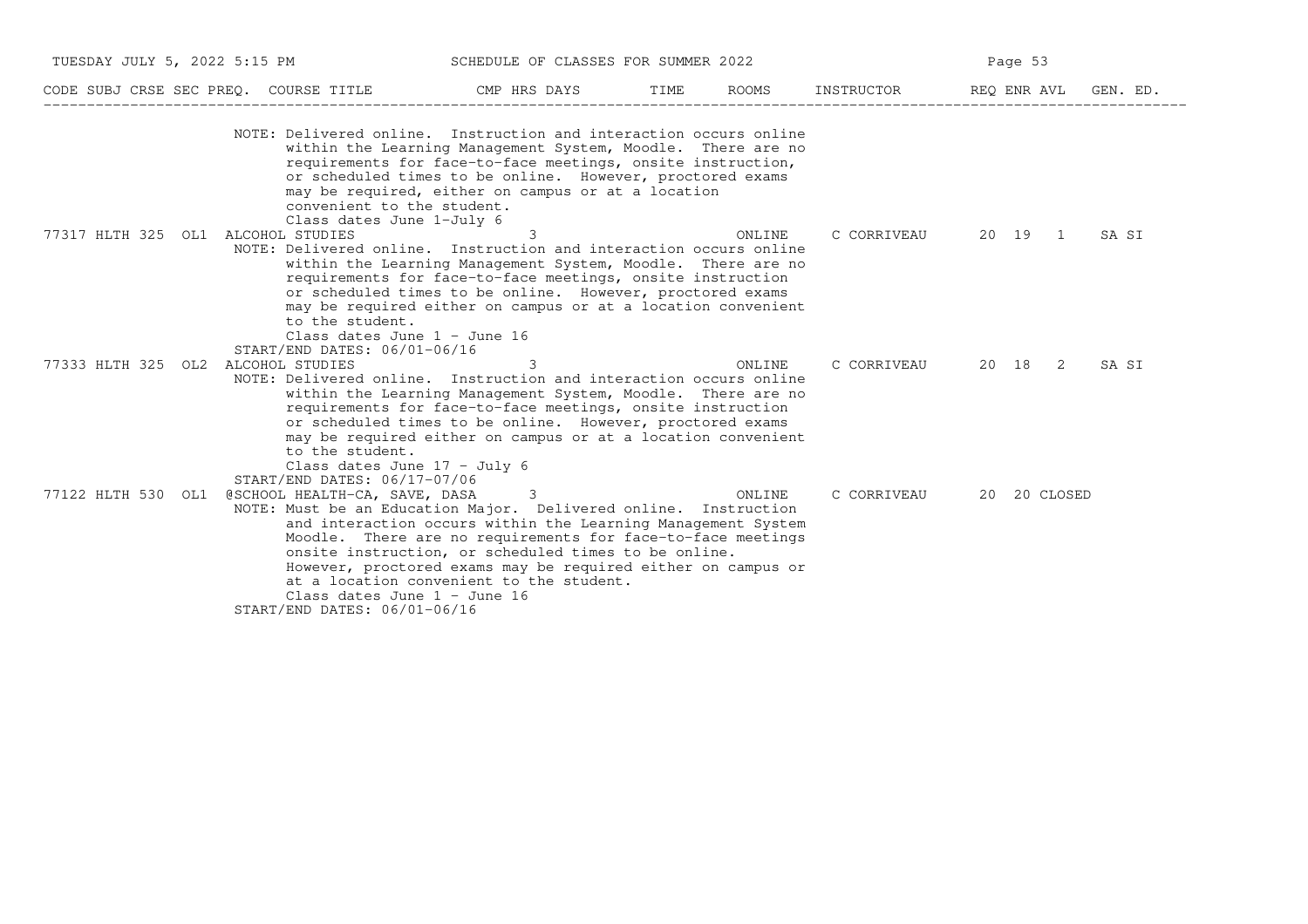|                                   | TUESDAY JULY 5, 2022 5:15 PM SCHEDULE OF CLASSES FOR SUMMER 2022                                                                                                                                                                                                                                                                                                                                                       |         |                    |            |                  | Page 54                 |          |  |  |
|-----------------------------------|------------------------------------------------------------------------------------------------------------------------------------------------------------------------------------------------------------------------------------------------------------------------------------------------------------------------------------------------------------------------------------------------------------------------|---------|--------------------|------------|------------------|-------------------------|----------|--|--|
|                                   | CODE SUBJ CRSE SEC PREQ. COURSE TITLE THE CMP HRS DAYS                                                                                                                                                                                                                                                                                                                                                                 |         |                    | TIME ROOMS | INSTRUCTOR       | REQ ENR AVL             | GEN. ED. |  |  |
|                                   |                                                                                                                                                                                                                                                                                                                                                                                                                        |         |                    |            |                  |                         |          |  |  |
|                                   | SL--Service Learning================================ SL--Service Learning================================= SL--Service Learning                                                                                                                                                                                                                                                                                        |         |                    |            |                  |                         |          |  |  |
|                                   | 77396 EDLS 201 OL1 PRINCIPLES OF EDUCATION<br>NOTE: Delivered online. Instruction and interaction occurs online<br>within the Learning Management System. There are no<br>requirements for face-to-face meetings, onsite instruction<br>or scheduled times to be online. However, proctored exams<br>may be required, either on campus or at a location<br>convenient to the student.<br>Class dates June $1 -$ July 6 | 3       |                    | TBA        | S SOLLEY         | 20 7 13                 | TF       |  |  |
| 77415 ENVR 391 001* FIELD PROJECT | Pre-requisites: ENVR210                                                                                                                                                                                                                                                                                                                                                                                                | $1 - 6$ | TBA <b>TRA</b>     |            | TBA TBA J ROGERS | 0 CLOSED CT             |          |  |  |
|                                   | NOTE: Variable credit hours $(1-6)$ . Instructor permission required.<br>77416 ENVR 391 002* FIELD PROJECT<br>Pre-requisites: ENVR210                                                                                                                                                                                                                                                                                  | $1 - 6$ | TBA                |            | TBA TBA J ROGERS | 0 CLOSED CT<br>$\Omega$ |          |  |  |
| 77432 ENVR 391 003* FIELD PROJECT | NOTE: Variable credit hours $(1-6)$ . Instructor permission required.<br>Pre-requisites: ENVR210<br>START/END DATES: 07/07-08/10                                                                                                                                                                                                                                                                                       | $1 - 6$ | TBA <b>TRANGER</b> |            | TBA TBA J ROGERS | 1 CLOSED CT             |          |  |  |
| 77453 ENVR 391 004* FIELD PROJECT | Pre-requisites: ENVR210<br>START/END DATES: 06/01-08/10                                                                                                                                                                                                                                                                                                                                                                | $1 - 6$ | TBA                | TBA        | TBA J ROGERS     | 4 CLOSED CT<br>$\Omega$ |          |  |  |
| 77455 ENVR 391 005* FIELD PROJECT | Pre-requisites: ENVR210<br>START/END DATES: 05/23-08/28                                                                                                                                                                                                                                                                                                                                                                | $1 - 6$ | TBA                | TBA        | TBA J ROGERS     | 2 CLOSED CT<br>$\Omega$ |          |  |  |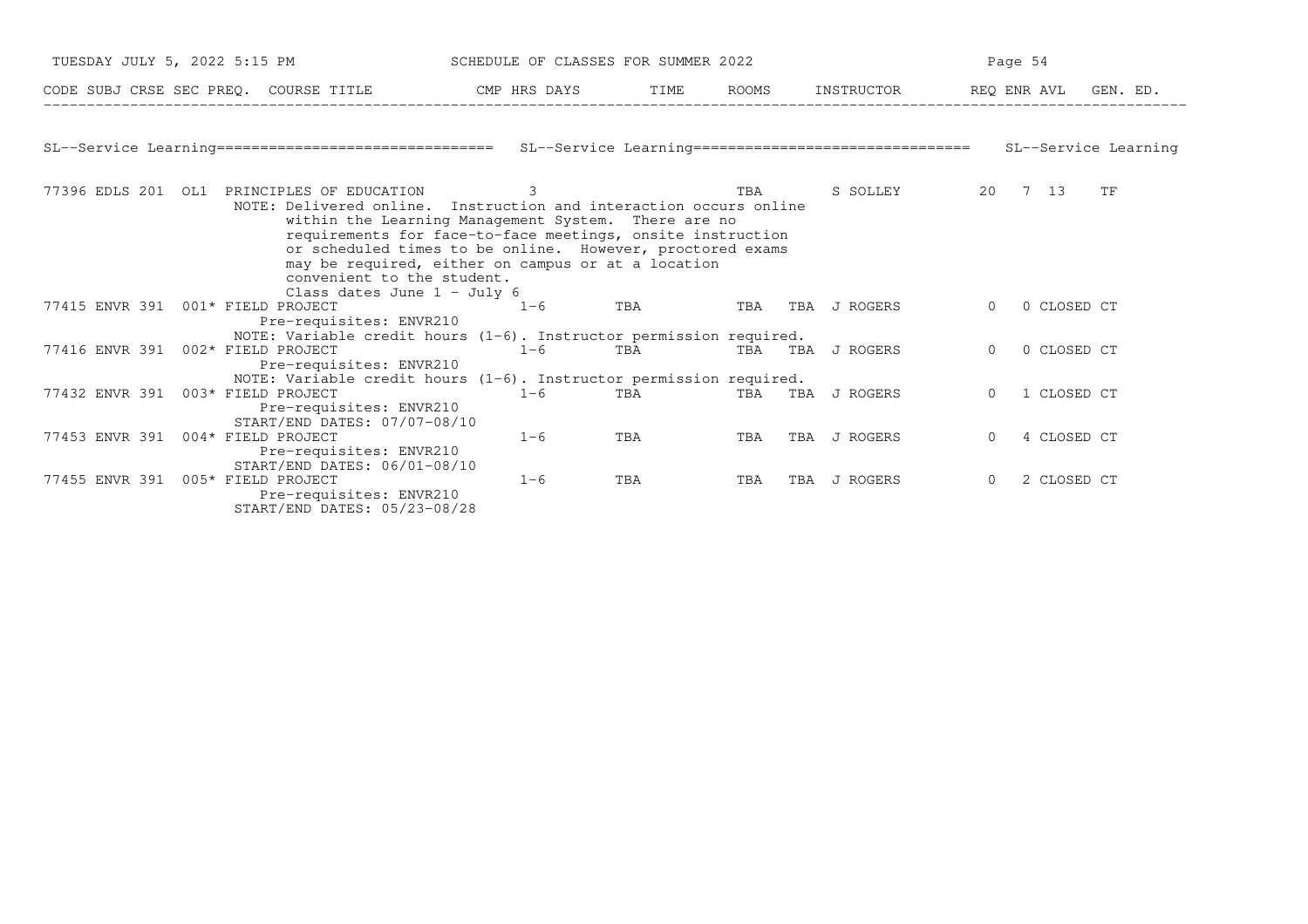| TUESDAY JULY 5, 2022 5:15 PM          | SCHEDULE OF CLASSES FOR SUMMER 2022 |      |              | Page 55           |             |         |  |
|---------------------------------------|-------------------------------------|------|--------------|-------------------|-------------|---------|--|
| CODE SUBJ CRSE SEC PREO. COURSE TITLE | CMP HRS DAYS                        | TIME | <b>ROOMS</b> | <b>TNSTRHCTOR</b> | REO ENR AVL | GEN. ED |  |

WE−−Wilderness Education========================== WE−−Wilderness Education========================== WE−−Wilderness Education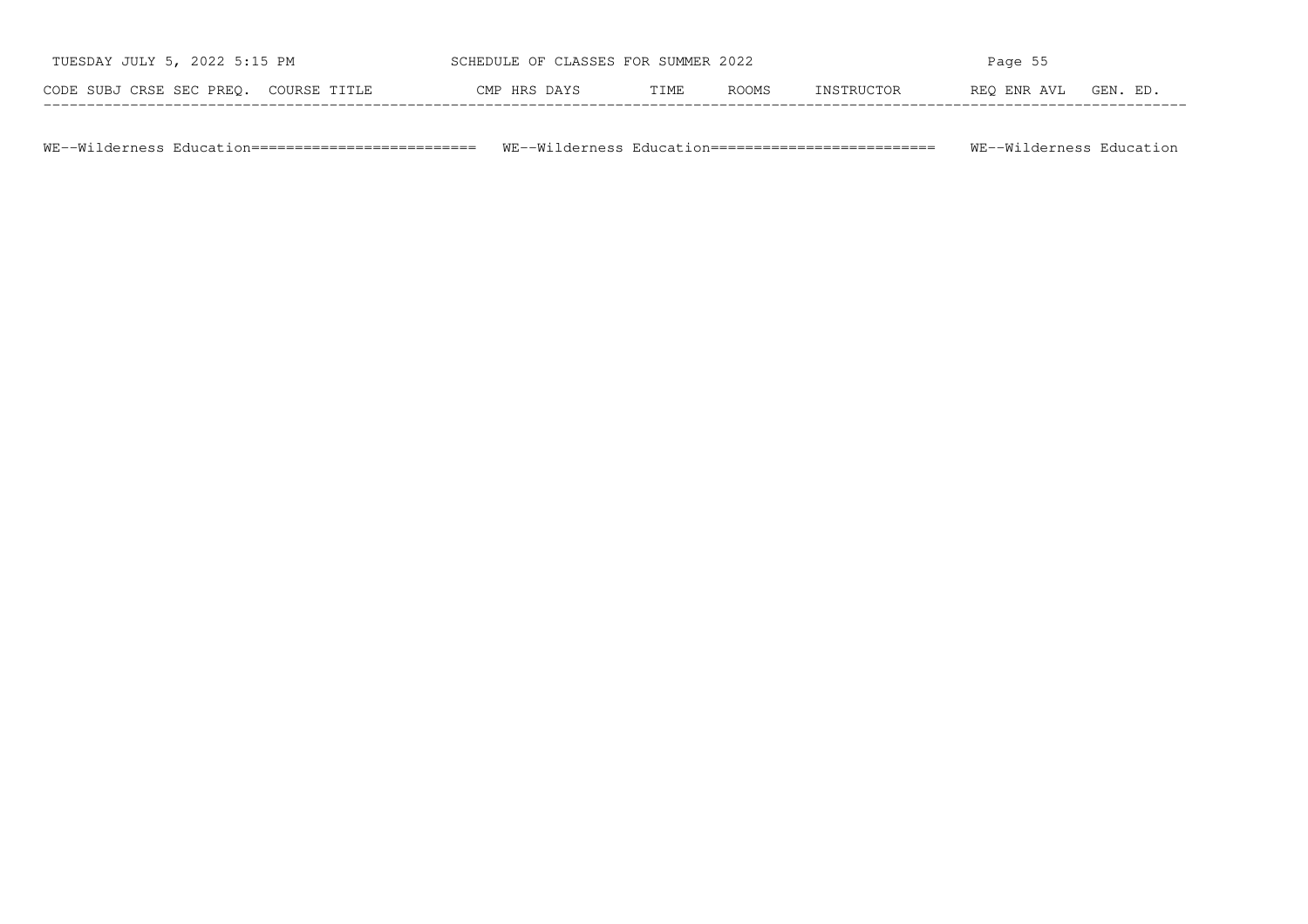| TUESDAY JULY 5, 2022 5:15 PM          | SCHEDULE OF CLASSES FOR SUMMER 2022 |      |              | Page 56    |             |          |  |
|---------------------------------------|-------------------------------------|------|--------------|------------|-------------|----------|--|
| CODE SUBJ CRSE SEC PREO. COURSE TITLE | CMP HRS DAYS                        | TIME | <b>ROOMS</b> | INSTRUCTOR | REO ENR AVL | GEN. ED. |  |

WS−−Women's and Gender Studies================= WS−−Women's and Gender Studies================= WS−−Women's and Gender Studies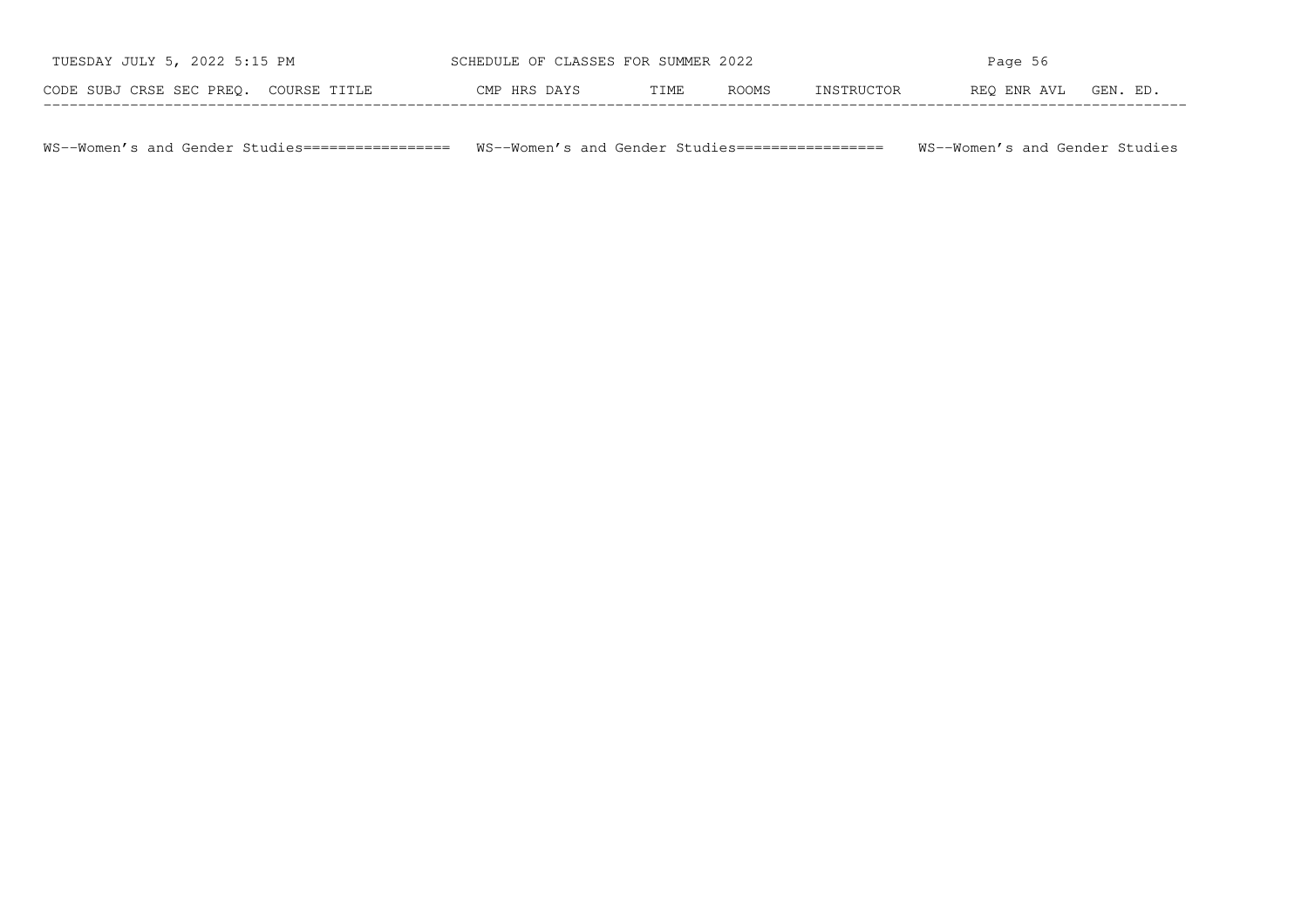| TUESDAY JULY 5, 2022 5:15 PM          | SCHEDULE OF CLASSES FOR SUMMER 2022 |      |       | Page 57    |             |          |  |
|---------------------------------------|-------------------------------------|------|-------|------------|-------------|----------|--|
| CODE SUBJ CRSE SEC PREO. COURSE TITLE | CMP HRS DAYS                        | TIME | ROOMS | INSTRUCTOR | REO ENR AVL | GEN. ED. |  |

XR−−Cross−Registration Courses================= XR−−Cross−Registration Courses================= XR−−Cross−Registration Courses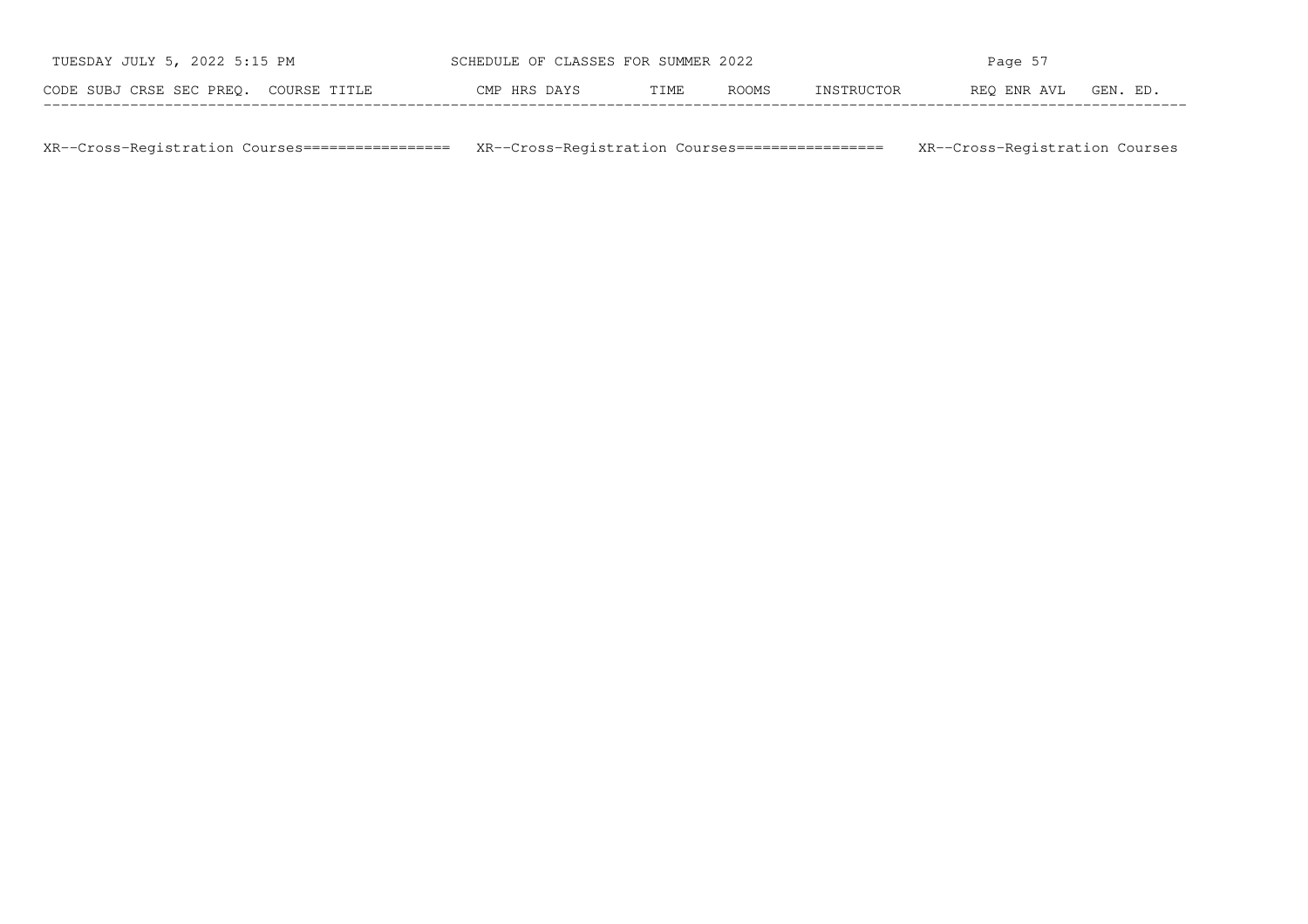|                                                                                                                                   | TUESDAY JULY 5, 2022 5:15 PM                                                                                                                                                                                                                                                                                                                                                                                                            |   | SCHEDULE OF CLASSES FOR SUMMER 2022       |        |            | Page 58 |             |          |
|-----------------------------------------------------------------------------------------------------------------------------------|-----------------------------------------------------------------------------------------------------------------------------------------------------------------------------------------------------------------------------------------------------------------------------------------------------------------------------------------------------------------------------------------------------------------------------------------|---|-------------------------------------------|--------|------------|---------|-------------|----------|
| CODE SUBJ CRSE SEC PREQ. COURSE TITLE THE CMP HRS DAYS                                                                            |                                                                                                                                                                                                                                                                                                                                                                                                                                         |   | TIME                                      | ROOMS  | INSTRUCTOR |         | REQ ENR AVL | GEN. ED. |
| AC--Aesthetic-Critical-Discrim==================AC--Aesthetic-Critical-Discrim==================== AC--Aesthetic-Critical-Discrim |                                                                                                                                                                                                                                                                                                                                                                                                                                         |   |                                           |        |            |         |             |          |
| 77311 COMM 120 OL1 FILM FOUNDATIONS                                                                                               | NOTE: Online course. Instruction and interaction occur online<br>within the Learning Management System (Moodle). There are<br>no requirements for face-to-face meetings, onsite<br>instruction or scheduled times to be online. However,<br>proctored exams may be required either on campus or at a<br>location convenient to the student. Cross listed with LITR<br>120<br>Class dates June $1 - July 6$                              | 3 |                                           | ONLINE | A BLANK    |         | 25 7 18     | AC       |
| 77312 LITR 120 OL1                                                                                                                | FILM FOUNDATIONS<br>NOTE: Online course. Instruction and interaction occur online<br>within the Learning Management System, Moodle. There are no<br>requirements for face-to-face meetings, onsite instruction<br>or scheduled times to be online. However, proctored exams<br>may be required either on campus or at a location convenient<br>to the student. Cross-listed with COMM 120.<br>Class dates June 1-July 6                 |   |                                           | ONLINE | A BLANK    |         | 25 1 24     | АC       |
| 77236 LITR 330 1A1                                                                                                                | ZOMBIES IN FILM FOLKLORE LIT<br>NOTE: Class dates June 1-June 16<br>START/END DATES: 06/01-06/16                                                                                                                                                                                                                                                                                                                                        |   | 4 MTuWThF1000AM- 400PM MRY-HL0253 T BLANK |        |            |         | 25 4 21     | АC       |
| 77117 MULH 110 OL1                                                                                                                | MUSIC THROUGH THE AGES<br>NOTE: Delivered online. Instruction and interaction occurs online<br>within the Learning Management System, Moodle. There are no<br>requirements for face-to-face meetings, onsite instruction,<br>or scheduled times to be online. However, proctored exams<br>may be required, either on campus or at a location<br>convenient to the student.<br>Class dates July 7-Aug 10<br>START/END DATES: 07/07-08/10 | 3 |                                           | TBA    | C LOWE     |         | 20 10 10    | AC TA    |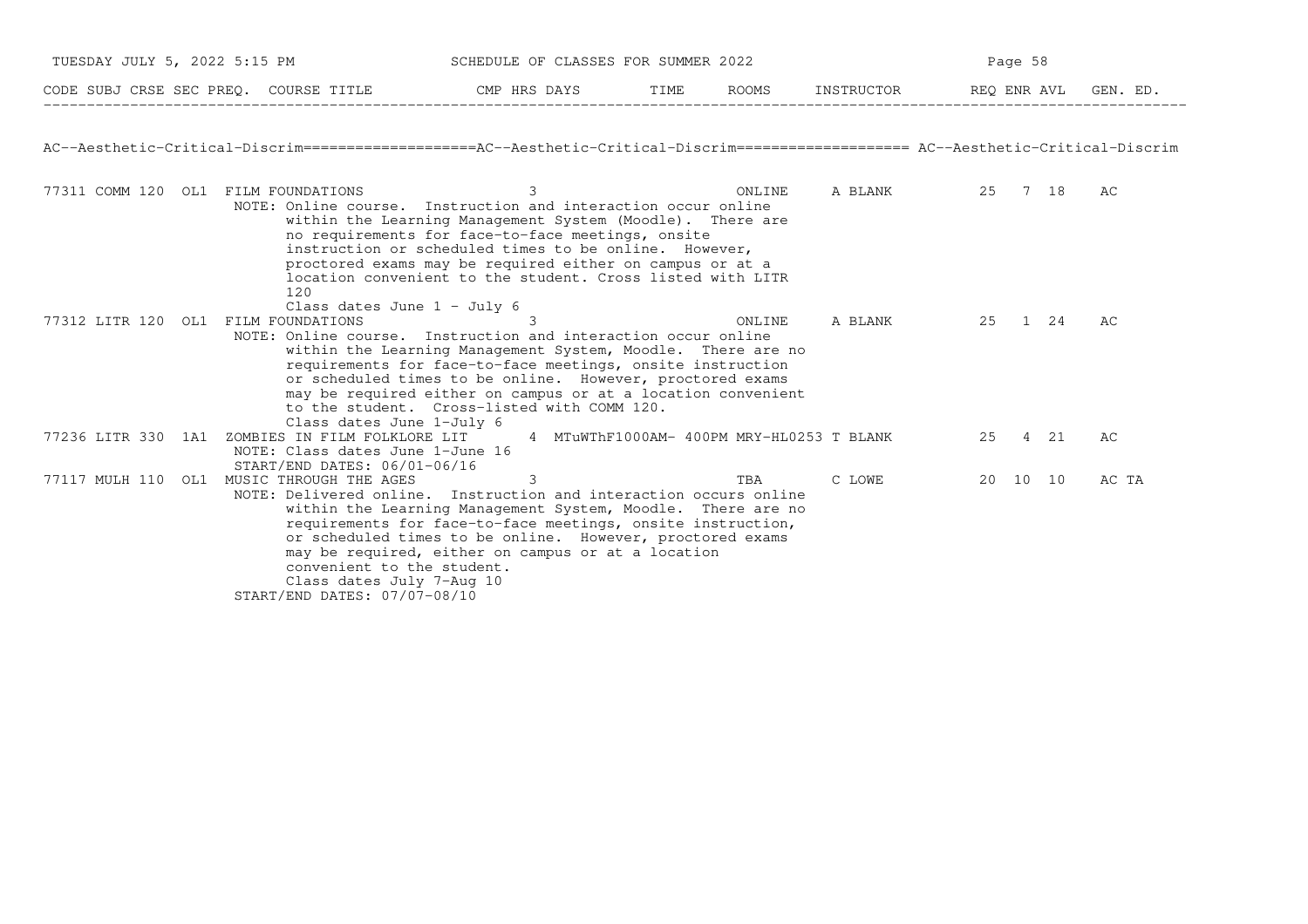| TUESDAY JULY 5, 2022 5:15 PM                                                                                                                                                                     | SCHEDULE OF CLASSES FOR SUMMER 2022                                                                                                                                                                                                                    |        | Page 59                          |                      |  |  |
|--------------------------------------------------------------------------------------------------------------------------------------------------------------------------------------------------|--------------------------------------------------------------------------------------------------------------------------------------------------------------------------------------------------------------------------------------------------------|--------|----------------------------------|----------------------|--|--|
| CODE SUBJ CRSE SEC PREQ. COURSE TITLE THE ROOMS CODE SUBJ CRSE SEC PREQ. COURSE TITLE                                                                                                            |                                                                                                                                                                                                                                                        |        | INSTRUCTOR                       | REQ ENR AVL GEN. ED. |  |  |
| AE--Aesthetic-Experiential========================AE--Aesthetic-Experiential======================== AE--Aesthetic-Experiential                                                                  |                                                                                                                                                                                                                                                        |        |                                  |                      |  |  |
| 77200 ARTS 110 R01<br>FOUNDATIONS OF DRAWING I R R 4 TuTh<br>NOTE: This course is taught at Riverview Correctional Facility and<br>Course dates June $1 -$ July 6                                | is not open to SUNY Potsdam Students.                                                                                                                                                                                                                  |        | 900AM-1230PM TBA  TBA  N INFANTE | 22 23 CLOSED AE TA   |  |  |
| 77088 ARTS 142 OL1<br>BASIC PHOTOGRAPHY<br>NOTE: Delivered online. Instruction and interaction occurs online<br>to the student.<br>Course dates July 26 - Aug 10<br>START/END DATES: 07/26-08/10 | within the Learning Management System, Moodle. There are no<br>requirements for face-to-face meetings, onsite instruction<br>or scheduled times to be online. However, proctored exams<br>may be required either on campus or at a location convenient | ONLINE | I BEERBOWER                      | 20 20 CLOSED AE TA   |  |  |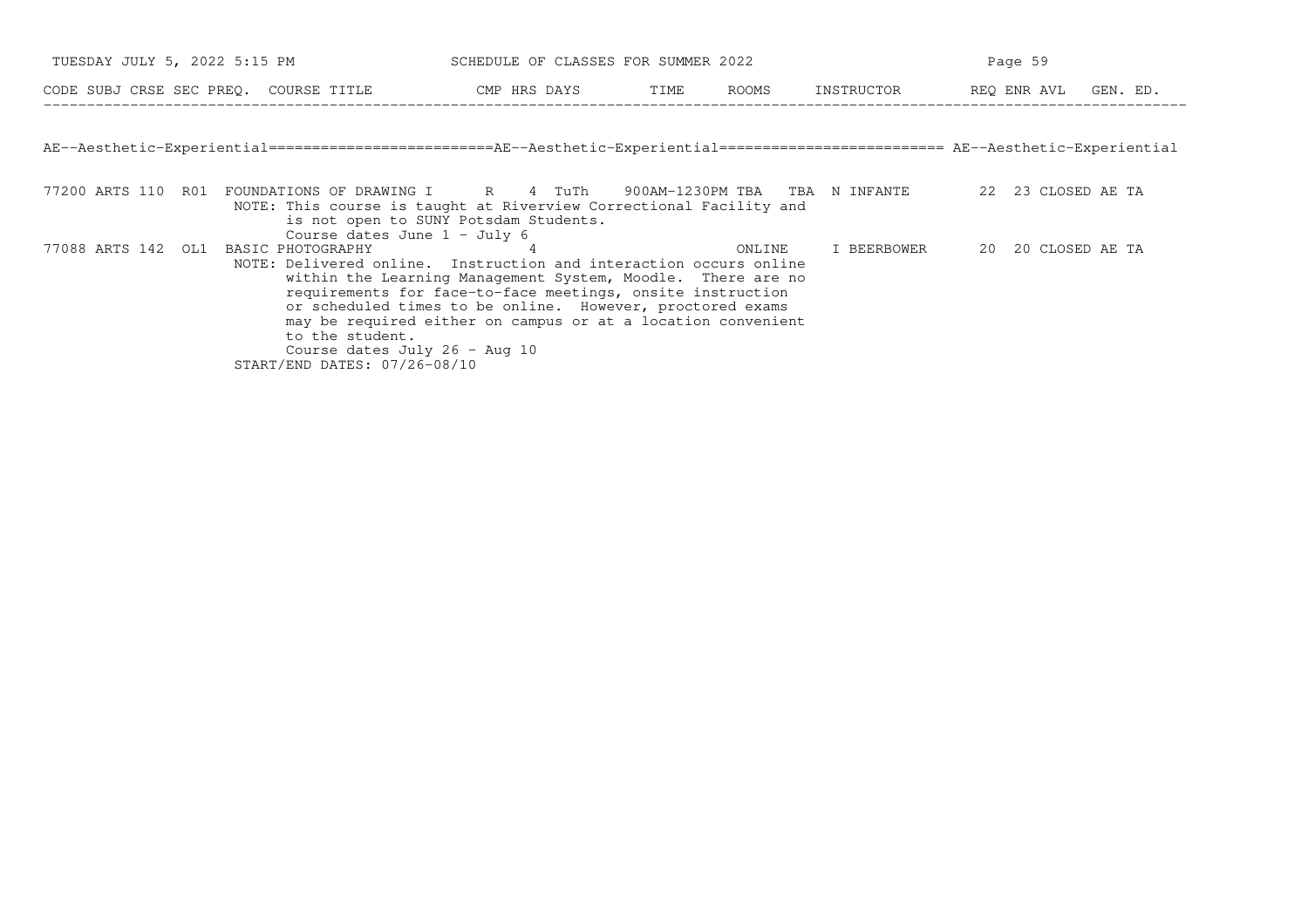| TUESDAY JULY 5, 2022 5:15 PM          | SCHEDULE OF CLASSES FOR SUMMER 2022 |      |              | Page 60    |             |          |  |
|---------------------------------------|-------------------------------------|------|--------------|------------|-------------|----------|--|
| CODE SUBJ CRSE SEC PREO. COURSE TITLE | CMP HRS DAYS                        | TIME | <b>ROOMS</b> | INSTRUCTOR | REO ENR AVL | GEN. ED. |  |

AH−−American History===================================AH−−American History=================================== AH−−American History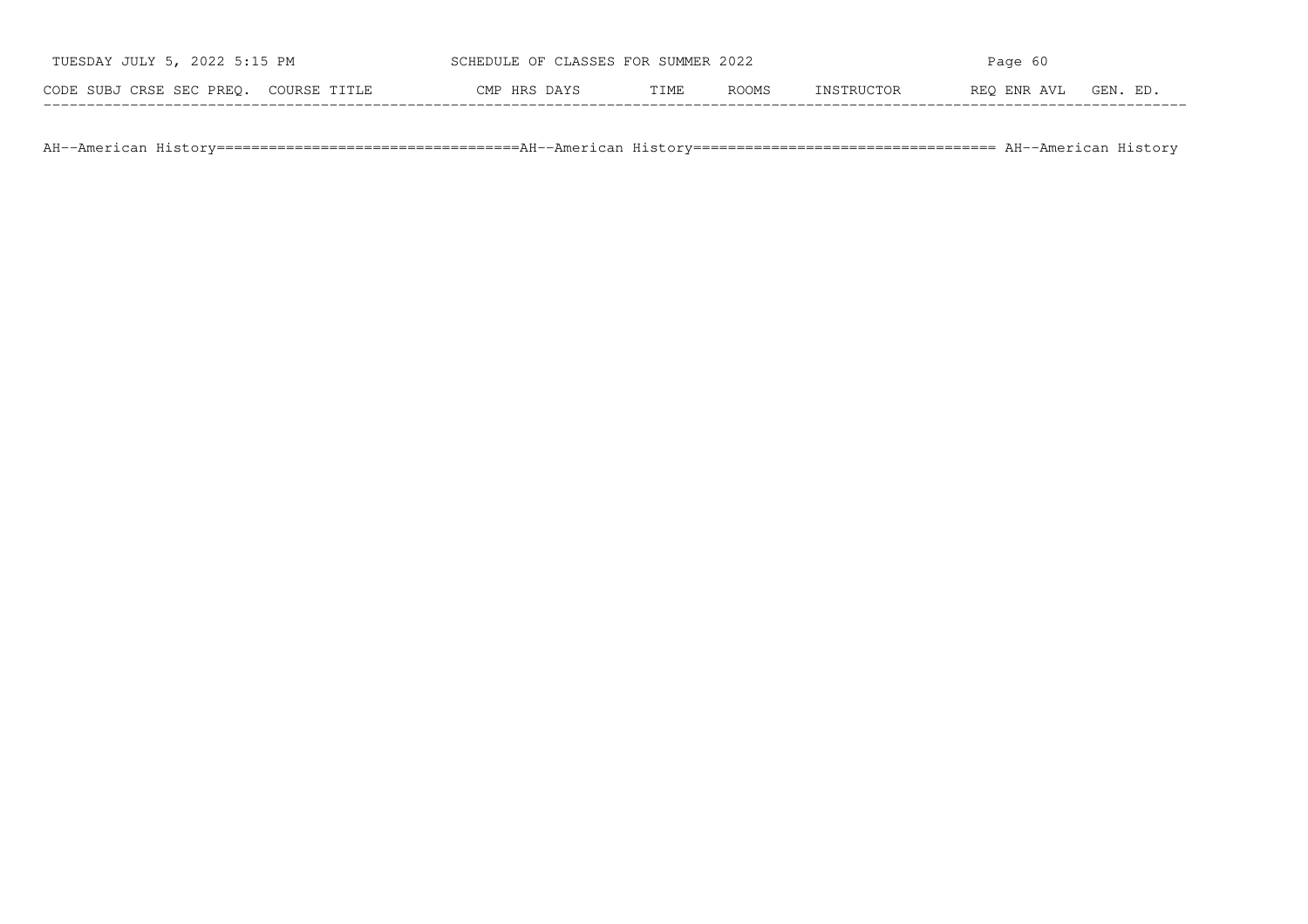| TUESDAY JULY 5, 2022 5:15 PM          | SCHEDULE OF CLASSES FOR SUMMER 2022 |      |       | Page 61    |             |          |  |
|---------------------------------------|-------------------------------------|------|-------|------------|-------------|----------|--|
| CODE SUBJ CRSE SEC PREO. COURSE TITLE | CMP HRS DAYS                        | TIME | ROOMS | INSTRUCTOR | REO ENR AVL | GEN. ED. |  |

ALCE−−Applied Learning Civic Engage============ALCE−−Applied Learning Civic Engage============ ALCE−−Applied Learning Civic Engage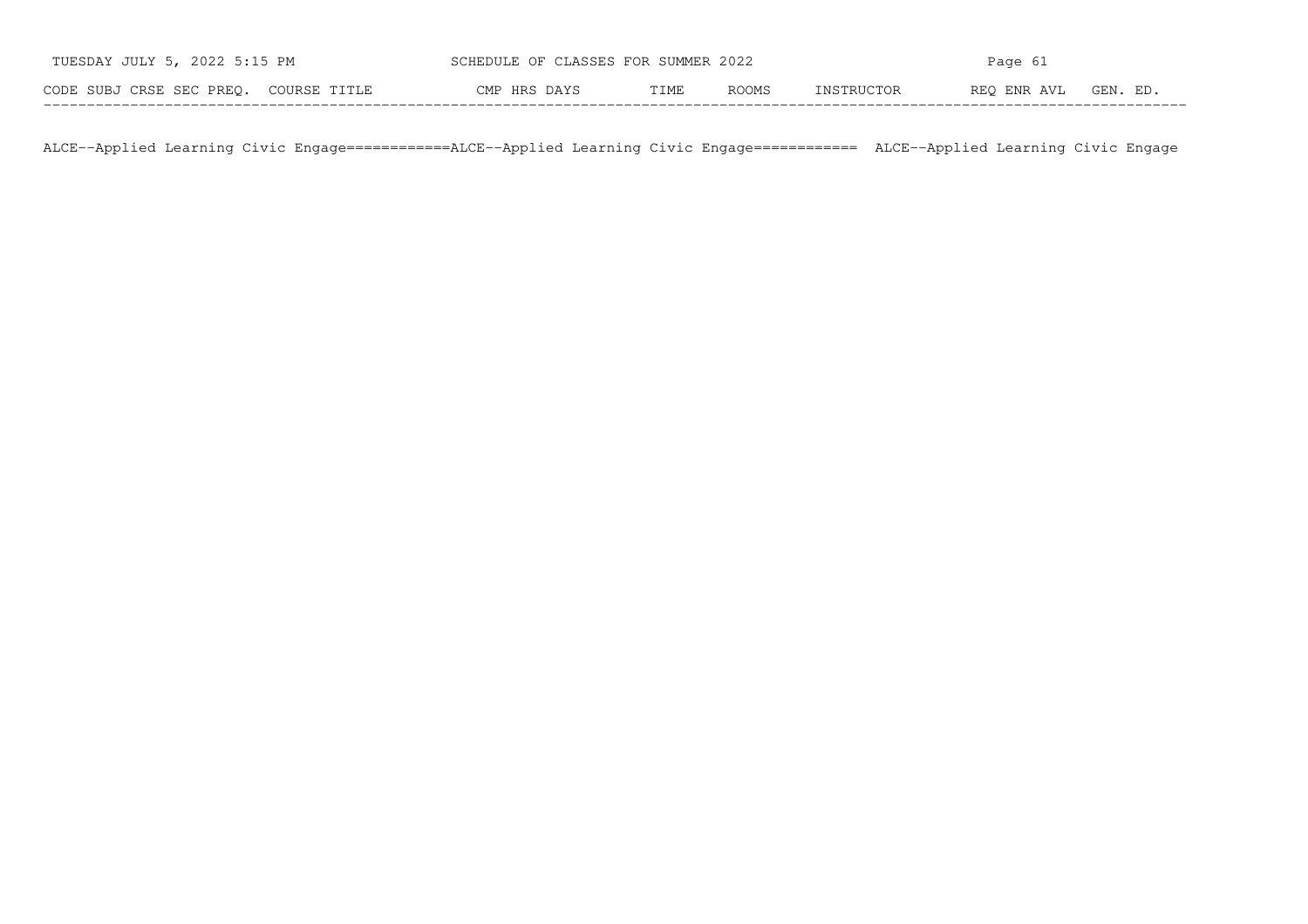| TUESDAY JULY 5, 2022 5:15 PM          | SCHEDULE OF CLASSES FOR SUMMER 2022 |       | Page 62      |            |             |         |
|---------------------------------------|-------------------------------------|-------|--------------|------------|-------------|---------|
| CODE SUBJ CRSE SEC PREQ. COURSE TITLE | CMP HRS DAYS                        | TTME. | <b>ROOMS</b> | INSTRUCTOR | REO ENR AVL | GEN. ED |

ALCW−−Applied Learning Creative Work===========ALCW−−Applied Learning Creative Work=========== ALCW−−Applied Learning Creative Work

|          |         | 77088 ARTS 142 OL1 BASIC PHOTOGRAPHY                              |                                                              | ONLINE     |     | I BEERBOWER |  | 20 20 CLOSED AE TA |  |
|----------|---------|-------------------------------------------------------------------|--------------------------------------------------------------|------------|-----|-------------|--|--------------------|--|
|          |         | NOTE: Delivered online. Instruction and interaction occurs online |                                                              |            |     |             |  |                    |  |
|          |         |                                                                   | within the Learning Management System, Moodle. There are no  |            |     |             |  |                    |  |
|          |         |                                                                   | requirements for face-to-face meetings, onsite instruction   |            |     |             |  |                    |  |
|          |         |                                                                   | or scheduled times to be online. However, proctored exams    |            |     |             |  |                    |  |
|          |         |                                                                   | may be required either on campus or at a location convenient |            |     |             |  |                    |  |
|          |         | to the student.                                                   |                                                              |            |     |             |  |                    |  |
|          |         | Course dates July 26 - Aug 10                                     |                                                              |            |     |             |  |                    |  |
|          |         | START/END DATES: 07/26-08/10                                      |                                                              |            |     |             |  |                    |  |
| 77238 ID | 659 031 | TECHONOLOGY PRODUCT DEVELOP                                       |                                                              | TBA<br>TBA | TBA | A BETRUS    |  |                    |  |
|          |         | NOTE: Class dates June 1-Aug 10                                   |                                                              |            |     |             |  |                    |  |
|          |         | START/END DATES: 06/01-08/10                                      |                                                              |            |     |             |  |                    |  |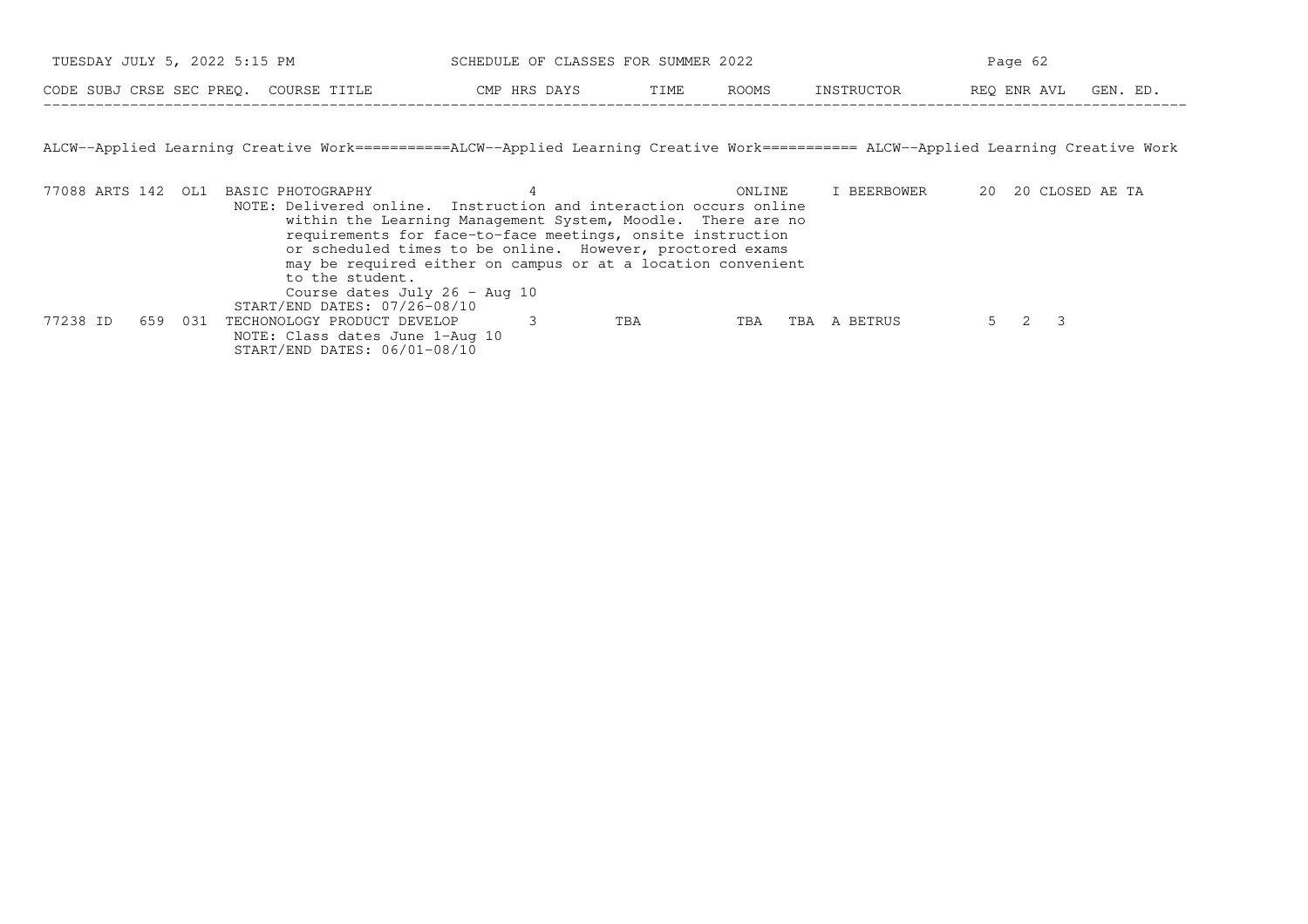| TUESDAY JULY 5, 2022 5:15 PM          | SCHEDULE OF CLASSES FOR SUMMER 2022 |      |       | Page 63    |             |          |  |
|---------------------------------------|-------------------------------------|------|-------|------------|-------------|----------|--|
| CODE SUBJ CRSE SEC PREO. COURSE TITLE | CMP HRS DAYS                        | TIME | ROOMS | INSTRUCTOR | REO ENR AVL | GEN. ED. |  |

ALEN−−Applied Learning Entrepreneur============ALEN−−Applied Learning Entrepreneur============ ALEN−−Applied Learning Entrepreneur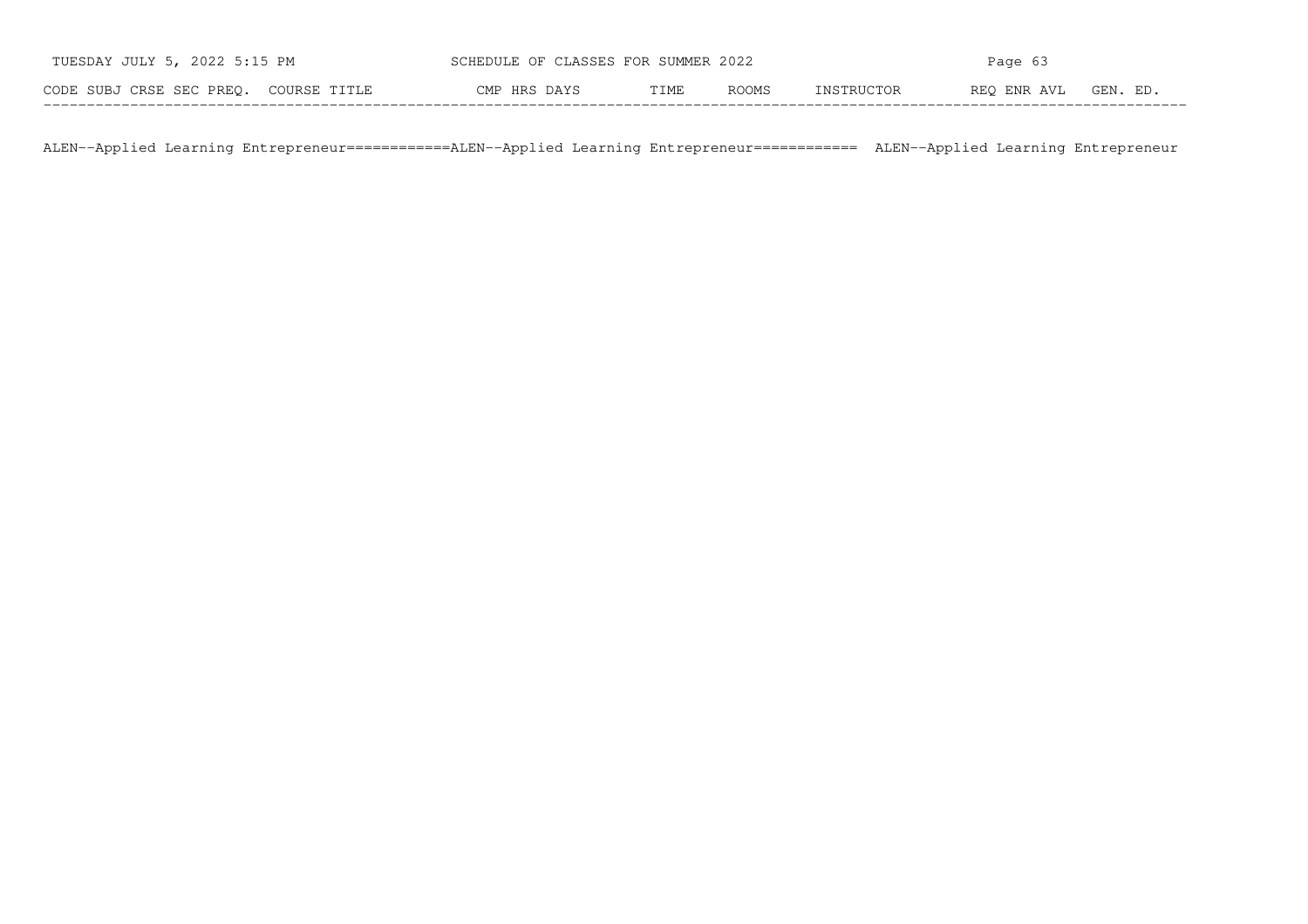| TUESDAY JULY 5, 2022 5:15 PM          |                                                                                                                                    | SCHEDULE OF CLASSES FOR SUMMER 2022 |      |       | Page 64    |                              |          |  |  |
|---------------------------------------|------------------------------------------------------------------------------------------------------------------------------------|-------------------------------------|------|-------|------------|------------------------------|----------|--|--|
| CODE SUBJ CRSE SEC PREO. COURSE TITLE |                                                                                                                                    | CMP HRS DAYS                        | TIME | ROOMS | INSTRUCTOR | REO ENR AVL                  | GEN. ED. |  |  |
|                                       |                                                                                                                                    |                                     |      |       |            |                              |          |  |  |
|                                       | ALFS--Applied Learning Field Study=============ALFS--Applied Learning Field Study============== ALFS--Applied Learning Field Study |                                     |      |       |            |                              |          |  |  |
| 77402 ANTH 315 031                    | FIELD ARCHAEOLOGY                                                                                                                  |                                     | TBA  | TBA   | TBA        | H KRUCZEK-AARON 11 13 CLOSED |          |  |  |
|                                       | NOTE: Course dates June 13 - July 10<br>START/END DATES: 06/13-07/10                                                               | 6                                   |      |       |            |                              |          |  |  |

77445 ANTH 315 032 FIELD ARCHAEOLOGY 6 TBA TBA TBA H KRUCZEK−AARON 1 1 CLOSED

77445 ANTH 315 032 FIELD ARCHAEOLOGY

START/END DATES: 06/13−07/10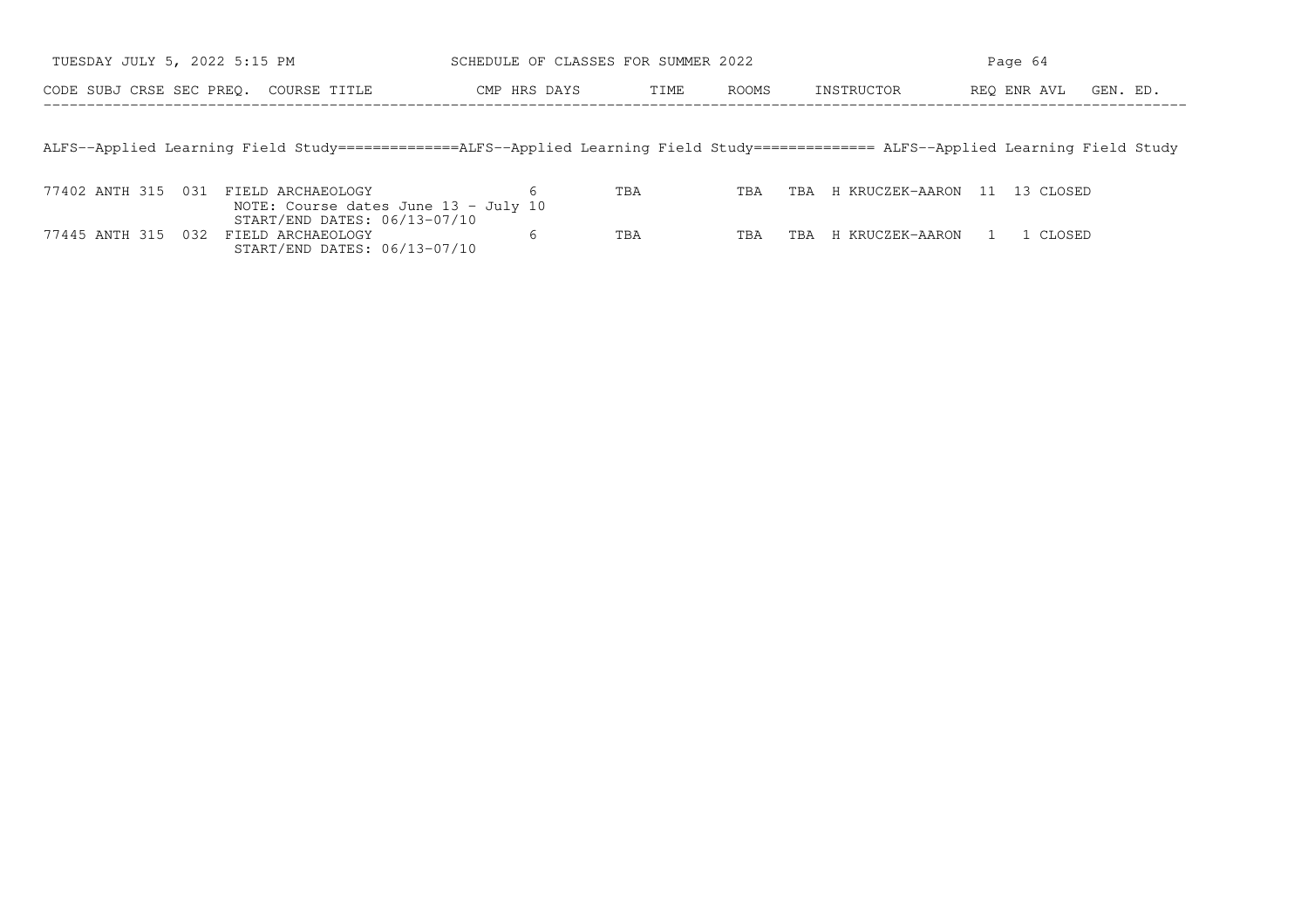| TUESDAY JULY 5, 2022 5:15 PM          | SCHEDULE OF CLASSES FOR SUMMER 2022 | Page 65                              |  |  |  |
|---------------------------------------|-------------------------------------|--------------------------------------|--|--|--|
| CODE SUBJ CRSE SEC PREO. COURSE TITLE | CMP HRS DAYS<br>ROOMS<br>TIME       | REO ENR AVL<br>INSTRUCTOR<br>GEN. ED |  |  |  |

ALIN−−Applied Learning Internship===============ALIN−−Applied Learning Internship=============== ALIN−−Applied Learning Internship

|                    |     | 77452 ARTM 470 001* MUSEUM INTERNSHIP<br>Pre-requisites: ARTM370 or ANTH370 and ARTM420 or ANTH420 | $1 - 12$ | TBA | TBA |     | TBA M PERKINS   | $\Omega$ | 1 CLOSED |
|--------------------|-----|----------------------------------------------------------------------------------------------------|----------|-----|-----|-----|-----------------|----------|----------|
| 77409 MGMT 667     |     | START/END DATES: 06/01-08/10<br>001 @MANAGEMENT INTERNSHIP<br>START/END DATES: 06/01-08/10         | 3        | TBA | TBA |     | TBA K CALDWELL  | 0        | 3 CLOSED |
| 77417 MKTG 491     | 001 | <b>@MARKETING INTERNSHIP</b><br>START/END DATES: 06/01-08/10                                       | $1 - 12$ | TBA | TBA | TBA | S HANSPAL       | $\Omega$ | 2 CLOSED |
| 77469 MKTG 491     | 002 | <b>@MARKETING INTERNSHIP</b><br>START/END DATES: 06/01-08/10                                       | $1 - 12$ | TBA | TBA | TBA | S WUNNAVA       | 0        | 1 CLOSED |
| 77406 APLE 491     | 001 | @FAMILY SERVICES INTERNSHIP<br>START/END DATES: 06/01-08/10                                        | 12       | TBA | TBA |     | TBA A STILLWELL | $\Omega$ | 1 CLOSED |
| 77412 APLE 491     | 002 | @GLOBAL VIRTUAL INTERNSHIP<br>START/END DATES: 06/01-08/10                                         | $0 - 12$ | TBA | TBA | TBA | A STILLWELL     | 0        | 0 CLOSED |
| 77413 APLE 491     | 003 | @ARTS MANAGEMENT CAPSTONE<br>START/END DATES: 06/01-08/10                                          | $0 - 12$ | TBA | TBA |     | TBA J VINK      | $\Omega$ | 1 CLOSED |
| 77418 APLE 491     | 004 | @GLOBAL VIRTUAL INTERNSHIP<br>START/END DATES: 06/01-08/10                                         | $0 - 12$ | TBA | TBA | TBA | M POPOVIC       | $\Omega$ | 1 CLOSED |
| 77422 APLE 491     | 005 | @SOCIAL SERVICES INTERNSHIP<br>START/END DATES: 06/01-08/10                                        | $0 - 12$ | TBA | TBA |     | TBA N LEWIS     | $\Omega$ | 1 CLOSED |
| 77429 APLE 491     | 006 | <b>@MUSEUM INTERNSHIP</b><br>START/END DATES: 06/01-08/10                                          | $0 - 12$ | TBA | TBA | TBA | T BAKER         | 0        | 1 CLOSED |
| 77430 APLE 491     | 007 | @RADIO BROADCASTING INTERN<br>START/END DATES: 06/01-08/10                                         | $0 - 12$ | TBA | TBA |     | TBA D MCNUTT    | 0        | 1 CLOSED |
| 77434 APLE 491     | 008 | @BROCKPORT WASH DC INTERNSHIP<br>START/END DATES: 06/01-08/10                                      | $0 - 12$ | TBA | TBA |     | TBA D LEMPERT   | 0        | 1 CLOSED |
| 77435 APLE 491     | 009 | @GLOBAL VIRTUAL INTERNSHIP<br>START/END DATES: 06/01-08/10                                         | $0 - 12$ | TBA | TBA |     | TBA K MAHONEY   | $\Omega$ | 1 CLOSED |
| 77461 APLE 491     | 010 | @GRAPHIC DESIGN INTERNSHIP<br>START/END DATES: 06/01-08/10                                         | $0 - 12$ | TBA | TBA | TBA | S NEAL          | $\Omega$ | 1 CLOSED |
|                    |     | 77441 APLE 491 011 @SCHOOL COUNSELING INTERNSHIP<br>START/END DATES: 05/23-06/24                   | $0 - 12$ | TBA | TBA |     | TBA J FRYER     | $\Omega$ | 1 CLOSED |
| 77443 APLE 491 012 |     | @ART STUDIO INTERNSHIP<br>START/END DATES: 06/01-08/10                                             | $0 - 12$ | TBA | TBA |     | TBA R LOCY      | $\Omega$ | 1 CLOSED |
| 77448 APLE 491 013 |     | @ART THERAPY INTERNSHIP<br>START/END DATES: 06/01-08/10                                            | $0 - 12$ | TBA | TBA |     | TBA C DOWNING   | $\Omega$ | 1 CLOSED |
| 77451 APLE 491 014 |     | @BIO ANIMAL ROOM INTERNSHIP<br>START/END DATES: 06/01-08/10                                        | $0 - 12$ | TBA | TBA | TBA | G JOHNSON       | $\Omega$ | 0 CLOSED |
| 77454 APLE 491 015 |     | @OFFICE ASSISTANT INTERNSHIP<br>START/END DATES: 06/01-08/10                                       | $0 - 12$ | TBA | TBA |     | TBA J ROGERS    | $\Omega$ | 1 CLOSED |
| 77456 APLE 491 016 |     | <b>@WRITING INTERNSHIP</b><br>START/END DATES: 05/23-08/28                                         | $0 - 12$ | TBA | TBA | TBA | J HEFFNER       | $\Omega$ | 1 CLOSED |
| 77457 APLE 491     | 017 | @MILITARY INTERPRETER INTERN<br>START/END DATES: 05/23-08/28                                       | $0 - 12$ | TBA | TBA |     | TBA S IMAI      | 0        | 1 CLOSED |
| 77462 APLE 491 018 |     | <b>@MENTAL HEALTH SUPPORT INTERN</b><br>START/END DATES: 06/13-08/19                               | $0 - 12$ | TBA | TBA |     | TBA J FRYER     | 0        | 1 CLOSED |
| 77463 APLE 491     | 019 | @THEATER INTERNSHIP<br>START/END DATES: 06/27-07/28                                                | $0 - 12$ | TBA | TBA | TBA | C DOWNING       | 0        | 1 CLOSED |
| 77466 APLE 491 020 |     | @GEOLOGY INTERNSHIP<br>START/END DATES: 06/01-08/10                                                | $0 - 12$ | TBA | TBA |     | TBA A PEARSON   | $\Omega$ | 1 CLOSED |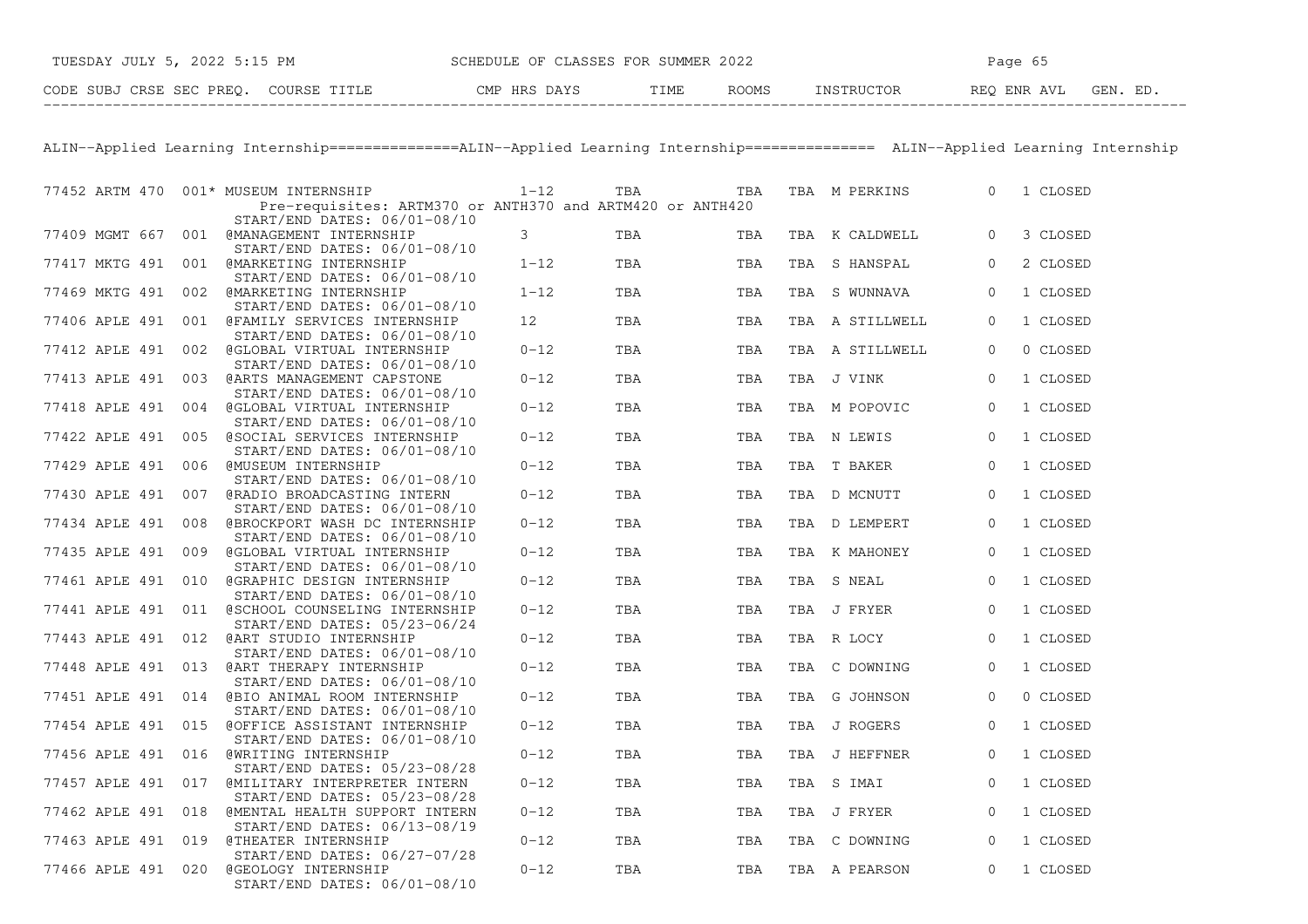| TUESDAY JULY 5, 2022 5:15 PM SCHEDULE OF CLASSES FOR SUMMER 2022                                                                                              |                |            |     |                     | Page 66                               |
|---------------------------------------------------------------------------------------------------------------------------------------------------------------|----------------|------------|-----|---------------------|---------------------------------------|
| CODE SUBJ CRSE SEC PREQ. COURSE TITLE THE CMP HRS DAYS                                                                                                        |                | TIME       |     |                     | ROOMS INSTRUCTOR REQ ENR AVL GEN. ED. |
| 77449 APLE 491 021 @ARTS MANAGEMENT CAPSTONE<br>START/END DATES: 05/23-08/28                                                                                  | $0 - 12$       | TBA        | TBA | TBA J VINK          | 2 CLOSED<br>$\overline{0}$            |
| 77470 APLE 491 022 @ES FIELD RESEARCH INTERNSHIP<br>START/END DATES: 06/01-08/10                                                                              | $0 - 12$       | TBA        | TBA | TBA J ROGERS        | 0 1 CLOSED                            |
| 77471 APLE 491 023 @ENGINEERING INTERNSHIP                                                                                                                    | $0 - 12$       | TBA        | TBA | TBA L LI            | $\overline{0}$<br>1 CLOSED            |
| START/END DATES: 06/13-08/19<br>77474 APLE 491 024 @EXERCISE TRAINING INTERNSHIP<br>START/END DATES: 06/01-08/10                                              | $0 - 12$       | TBA        | TBA | TBA T HEWITT        | $\overline{0}$<br>1 CLOSED            |
| 77464 APLE 491 031 THEORY/DELEUZE AND GUATTARI<br>START/END DATES: 06/01-08/10                                                                                | 3 <sup>7</sup> | TBA        | TBA | TBA S VAN BLOMMESTE | 1 CLOSED<br>1                         |
| 77431 ECON 491 001 ECONOMICS INTERNSHIP                                                                                                                       | $1 - 12$       | TBA        | TBA | TBA S HANSPAL       | 2 CLOSED<br>$\circ$                   |
| START/END DATES: 06/01-08/10<br>77440 ECON 491 002 ECONOMICS INTERNSHIP<br>START/END DATES: 06/01-08/10                                                       | $1 - 12$       | TBA        | TBA | TBA S WUNNAVA       | 2 CLOSED<br>$\overline{0}$            |
| 77450 ECON 491 003 ECONOMICS INTERNSHIP<br>START/END DATES: 05/23-08/28                                                                                       | $1 - 12$       | TBA        | TBA | TBA K CALDWELL      | $\circ$<br>1 CLOSED                   |
| 77468 ECON 491 004 ECONOMICS INTERNSHIP<br>START/END DATES: 06/01-08/10                                                                                       | $1 - 12$       | TBA        | TBA | TBA C HAIFLEY       | 2 CLOSED<br>$\overline{0}$            |
| 77415 ENVR 391 001* FIELD PROJECT                                                                                                                             | $1 - 6$        | <b>TBA</b> |     | TBA TBA J ROGERS    | $\overline{0}$<br>0 CLOSED CT         |
| Pre-requisites: ENVR210<br>NOTE: Variable credit hours (1-6). Instructor permission required.<br>77416 ENVR 391 002* FIELD PROJECT<br>Pre-requisites: ENVR210 | $1-6$ TBA      |            |     | TBA TBA J ROGERS    | 0 CLOSED CT<br>$\overline{0}$         |
| NOTE: Variable credit hours (1-6). Instructor permission required.<br>77432 ENVR 391 003* FIELD PROJECT<br>Pre-requisites: ENVR210                            | $1-6$          | TBA        |     | TBA TBA J ROGERS    | $\overline{0}$<br>1 CLOSED CT         |
| START/END DATES: 07/07-08/10<br>77453 ENVR 391 004* FIELD PROJECT<br>Pre-requisites: ENVR210                                                                  | $1 - 6$        | TBA        | TBA | TBA J ROGERS        | $\Omega$<br>4 CLOSED CT               |
| START/END DATES: 06/01-08/10<br>77455 ENVR 391 005* FIELD PROJECT<br>Pre-requisites: ENVR210                                                                  | $1 - 6$        | TBA        | TBA | TBA J ROGERS        | 2 CLOSED CT<br>$\overline{0}$         |
| START/END DATES: 05/23-08/28<br>77388 MUAI 470 031* @MUSIC BUSINESS INTERNSHIP<br>Pre-requisites: MUAI460 or MUAI329                                          | 12             | TBA        | TBA | TBA D VIA           | 3 CLOSED<br>$\circ$                   |
| NOTE: Class dates June 1-Aug 10<br>START/END DATES: 06/01-08/10<br>77407 PSYC 444 001 @INTERNSHIP IN PSYCHOLOGY                                               | $1 - 12$       | TBA        | TBA | TBA J FRYER         | 2 CLOSED<br>$\overline{0}$            |
| START/END DATES: 06/01-08/10<br>77411 PSYC 444 002 @INTERNSHIP IN PSYCHOLOGY                                                                                  | $1 - 12$       | TBA        | TBA | TBA A STILLWELL     | 2 CLOSED<br>$\overline{0}$            |
| START/END DATES: 06/01-08/10<br>77419 HLTH 490 001* @ COMMUNITY HEALTH INTERN #1<br>Pre-requisites: HLTH470 and HLTH480                                       | $1 - 12$       | TBA        | TBA | TBA S LISTER        | $\overline{0}$<br>1 CLOSED CT         |
| START/END DATES: 06/01-08/10<br>77420 HLTH 490 002* @COMMUNITY HEALTH INTERN #2<br>Pre-requisites: HLTH470 and HLTH480<br>START/END DATES: 06/01-08/10        | $1 - 12$       | TBA        | TBA | TBA S LISTER        | 1 CLOSED CT<br>$\circ$                |
| 77442 HLTH 490<br>003* @COMMUNITY HEALTH INTERN #1                                                                                                            | $1 - 12$       | TBA        | TBA | TBA S LISTER        | 1 CLOSED CT<br>0                      |
| Pre-requisites: HLTH470 and HLTH480<br>004* @COMMUNITY HEALTH INTERNSHIP<br>77444 HLTH 490<br>Pre-requisites: HLTH470 and HLTH480                             | $1 - 12$       | TBA        | TBA | TBA S LISTER        | 1 CLOSED CT<br>0                      |
| START/END DATES: 06/13-09/16<br>77458 HLTH 490<br>005* @COMMUNITY HEALTH INTERN #1                                                                            | $1 - 12$       | TBA        | TBA | TBA S LISTER        | 1 CLOSED CT<br>$\circ$                |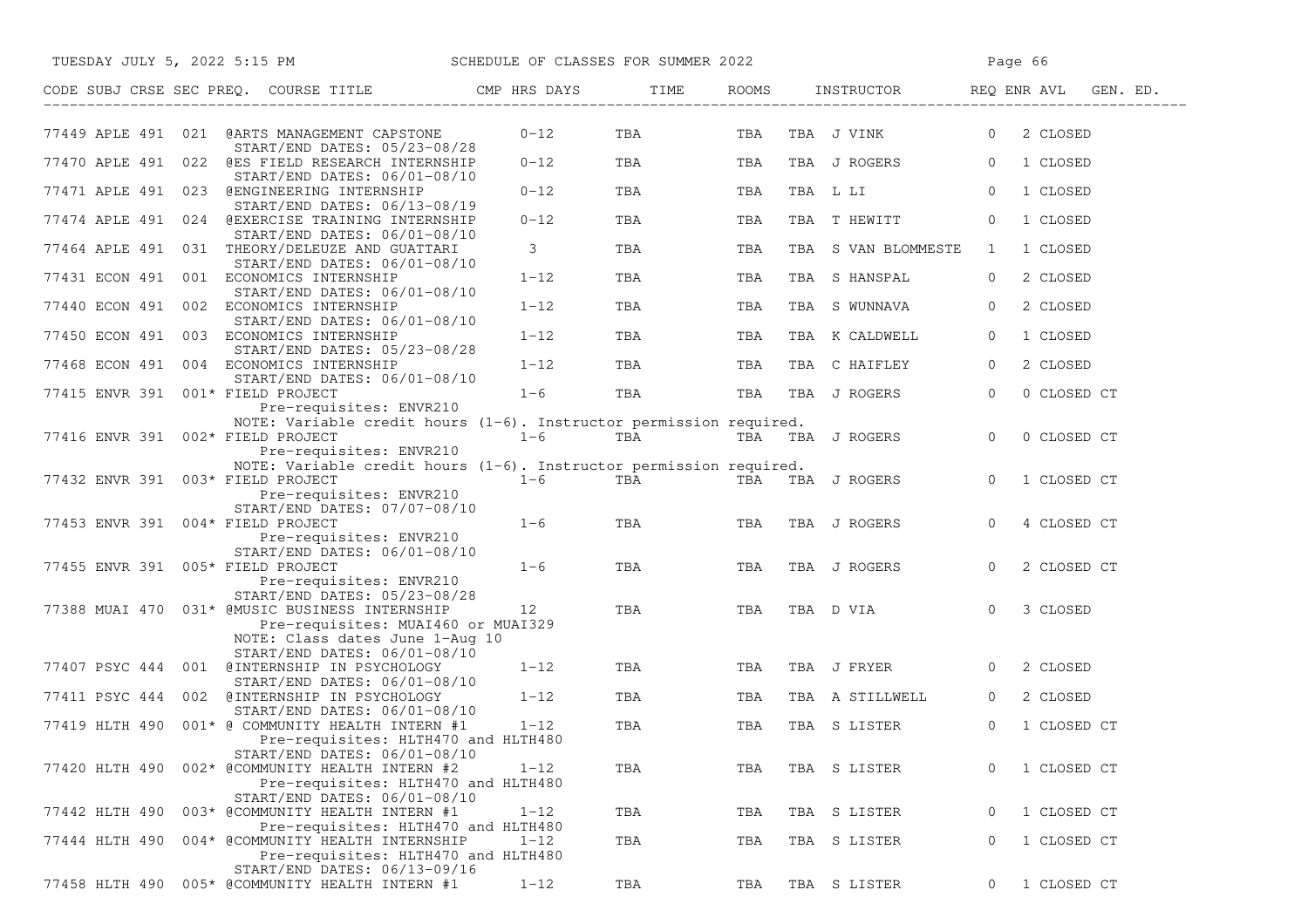| TUESDAY JULY 5, 2022 5:15 PM                                                                | SCHEDULE OF CLASSES FOR SUMMER 2022 |      |       |                 | Page 67                 |
|---------------------------------------------------------------------------------------------|-------------------------------------|------|-------|-----------------|-------------------------|
| CODE SUBJ CRSE SEC PREQ. COURSE TITLE                                                       | CMP HRS DAYS                        | TIME | ROOMS | INSTRUCTOR      | REQ ENR AVL<br>GEN. ED. |
| Pre-requisites: HLTH470 and HLTH480<br>START/END DATES: 05/23-08/28                         |                                     |      |       |                 |                         |
| 006* @COMMUNITY HEALTH INTERN #2<br>77459 HLTH 490<br>Pre-requisites: HLTH470 and HLTH480   | $1 - 12$                            | TBA  | TBA   | S LISTER<br>TBA | CLOSED CT               |
| START/END DATES: 05/23-08/28<br>77436 EXSC 490<br>@INTERNSHIP IN EXERCISE SCI<br>001        | $1 - 3$                             | TBA  | TBA   | T HEWITT<br>TBA | 1 CLOSED CT             |
| START/END DATES: 06/01-08/10                                                                |                                     |      |       |                 |                         |
| 002* FIELD RESEARCH/PRACTICUM<br>77421 SOCI 470                                             | $1 - 12$                            | TBA  | TBA   | TBA<br>N LEWIS  | 1 CLOSED                |
| Pre-requisites: SOCI101 and SOCI103 and SOCI300 and SOCI345<br>START/END DATES: 06/01-08/10 |                                     |      |       |                 |                         |
| 77467 ARMA 207<br>@ARTS MANAGEMENT PRACTICUM I<br>001                                       | $1 - 2$                             | TBA  | TBA   | J VINK<br>TBA   | CLOSED                  |
| START/END DATES: 06/13-08/19<br>001* @ARTS MANAGEMENT PRACTICUM II<br>77408 ARMA<br>- 307   | $1 - 2$                             | TBA  | TBA   | J VINK<br>TBA   | CLOSED                  |
| Pre-requisites: ARMA207<br>START/END DATES: 06/01-08/10                                     |                                     |      |       |                 |                         |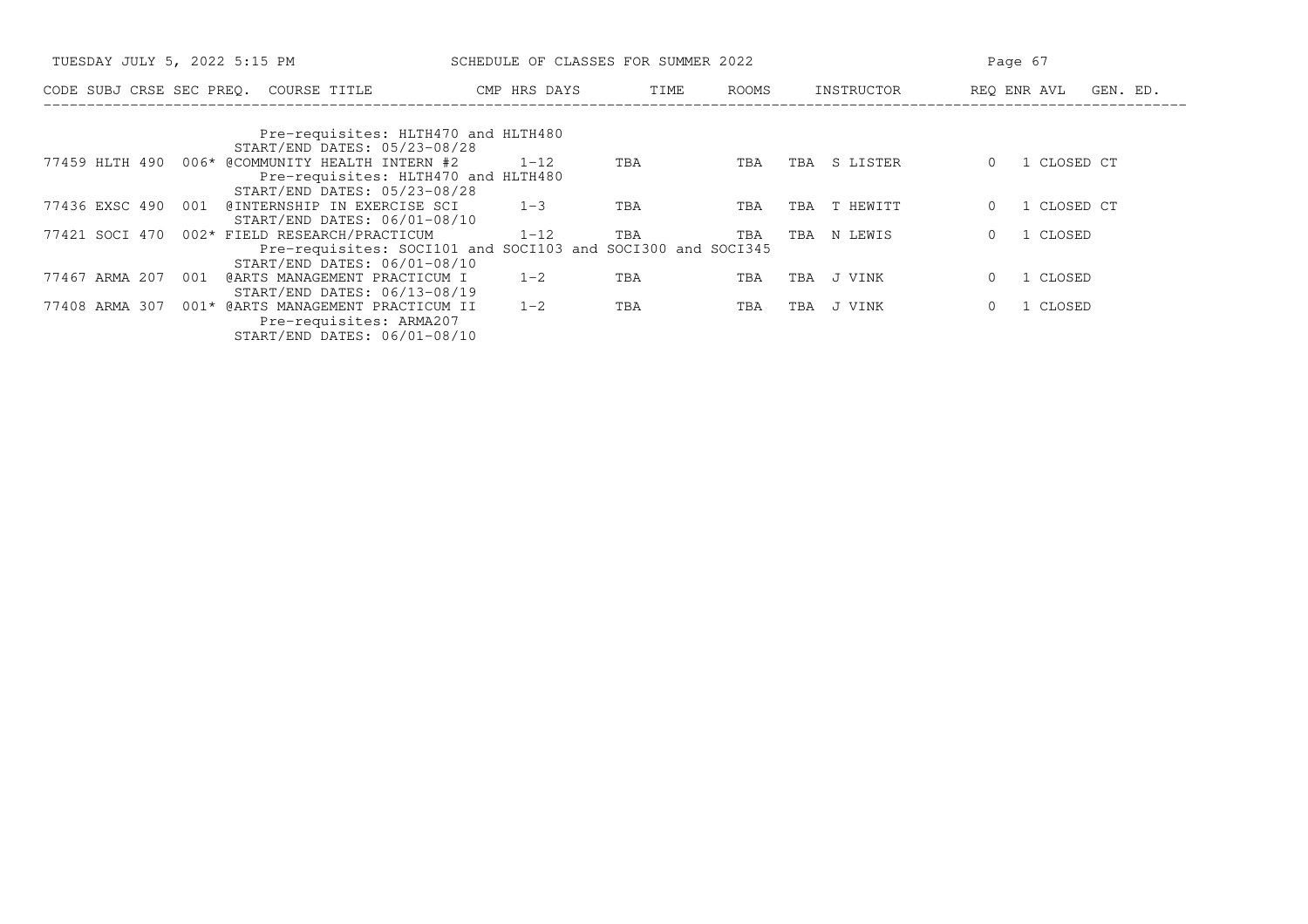| TUESDAY JULY 5, 2022 5:15 PM |         |                                                                                                                                   | SCHEDULE OF CLASSES FOR SUMMER 2022                                                                                                                                                                                                                                                                                                                                              |        |                   | Page 68 |  |
|------------------------------|---------|-----------------------------------------------------------------------------------------------------------------------------------|----------------------------------------------------------------------------------------------------------------------------------------------------------------------------------------------------------------------------------------------------------------------------------------------------------------------------------------------------------------------------------|--------|-------------------|---------|--|
|                              |         |                                                                                                                                   | CODE SUBJ CRSE SEC PREQ. COURSE TITLE TO THE ROOMS INSTRUCTOR THE ROOMS ENGLAVI GEN. ED.                                                                                                                                                                                                                                                                                         |        |                   |         |  |
|                              |         |                                                                                                                                   | ALOT--Applied Learning Other=======================ALOT--Applied Learning Other====================== ALOT--Applied Learning Other                                                                                                                                                                                                                                               |        |                   |         |  |
| 77400 ID                     |         | 654 OL1 PROGRAM EVALUATION<br>convenient to the student.<br>Class dates June $1 - \text{Aug } 10$<br>START/END DATES: 06/01-08/10 | 3<br>NOTE: Delivered online. Instruction and interaction occurs online<br>within the Learning Management System. There are no<br>requirement for face-to-face meetings, onsite instruction,<br>or scheduled times to be online. However proctored exams<br>may be required either on campus or at a location                                                                     | TBA    | E MILLER 20 5 15  |         |  |
| 77399 IT                     | 549 OL1 | @WEBPAGE DEVELOPMENT<br>convenient to the student.<br>Class dates June 1-Aug 10<br>START/END DATES: 06/01-08/10                   | 3<br>NOTE: Delivered online. instruction and interaction occurs online<br>within the Learning Management System. There are no<br>requirements for face-to-face meetings, onsite instruction<br>or scheduled times to be online. However, proctored exams<br>may be required either on campus or at a location                                                                    | TBA    | S CANNING 20 12 8 |         |  |
| 77126 IT                     |         | 614 OL1 TECHNOLOGY IN EDUCATION<br>convenient to the student.<br>Class dates June 1-July 6                                        | 3<br>NOTE: For majors and non-majors. Intermediate level course.<br>Delivered online. Instruction and interaction occurs online<br>within the Learning Management System, Moodle. There are no<br>requirements for face-to-face meetings, onsite instruction,<br>or scheduled times to be online. However, proctored exams<br>may be required, either on campus or at a location | ONLINE | A BETRUS 20 13 7  |         |  |
| 77446 IT                     |         | 614 OL2 TECHNOLOGY IN EDUCATION<br>convenient to the student.<br>START/END DATES: 07/07-08/10                                     | 3<br>NOTE: Delivered online. Instruction and interaction occurs online<br>within the Learning Management System. there are no<br>requirements for face-to-face meetings, onsite instruction<br>or scheduled times to be online. However, proctored exams<br>may be required, either on campus or at a location                                                                   | TBA    | A BETRUS 20 12 8  |         |  |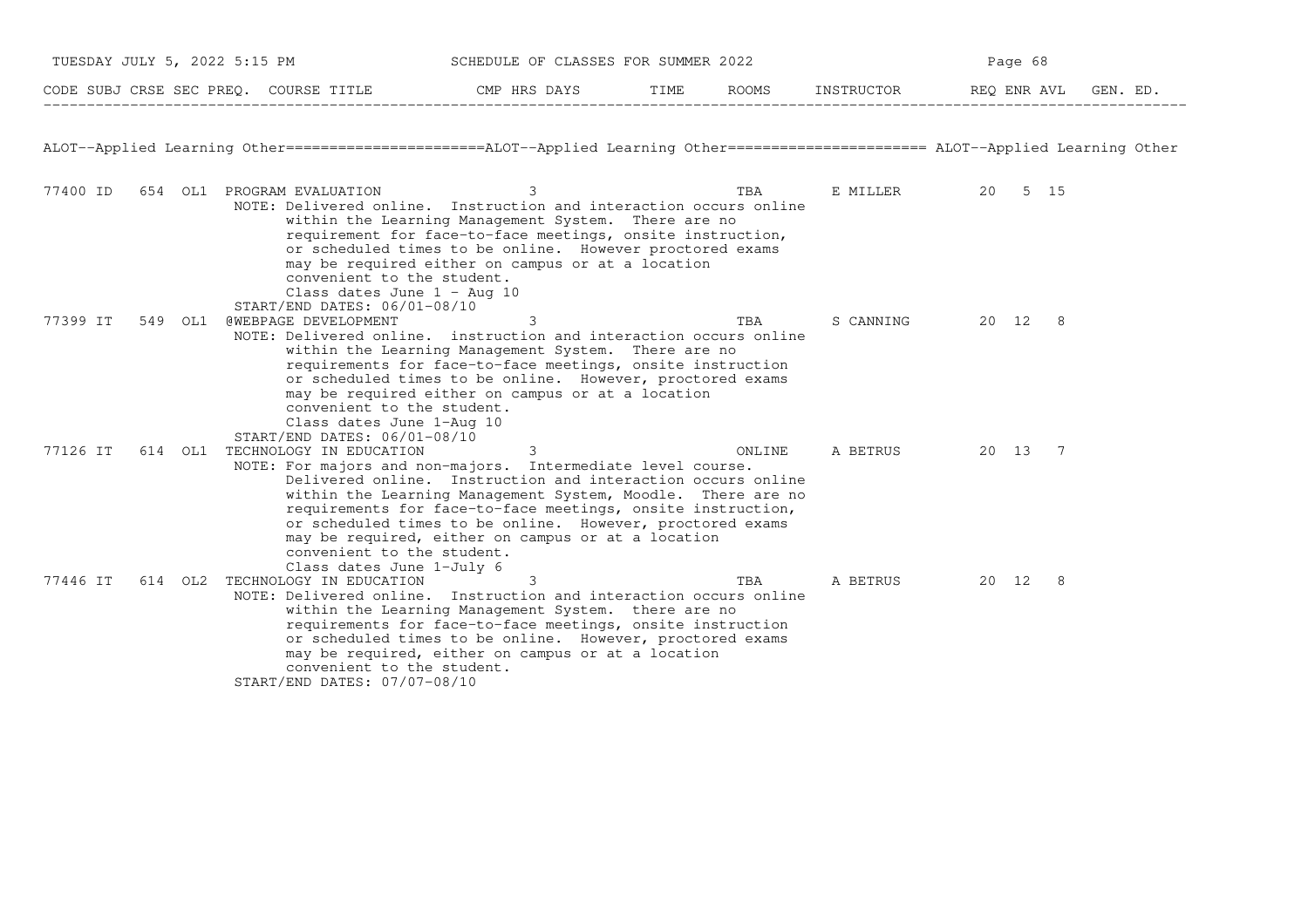|          | TUESDAY JULY 5, 2022 5:15 PM                                                                                                                                                                                                                                                                                                                                                                                    | SCHEDULE OF CLASSES FOR SUMMER 2022 |     |     |                  | Page 69 |  |
|----------|-----------------------------------------------------------------------------------------------------------------------------------------------------------------------------------------------------------------------------------------------------------------------------------------------------------------------------------------------------------------------------------------------------------------|-------------------------------------|-----|-----|------------------|---------|--|
|          | CODE SUBJ CRSE SEC PREQ. COURSE TITLE CMP HRS DAYS TIME ROOMS INSTRUCTOR BEQ ENR AVL GEN. ED.                                                                                                                                                                                                                                                                                                                   |                                     |     |     |                  |         |  |
|          |                                                                                                                                                                                                                                                                                                                                                                                                                 |                                     |     |     |                  |         |  |
|          | ALPR--Applied Learning Practicum================ALPR--Applied Learning Practicum================= ALPR--Applied Learning Practicum                                                                                                                                                                                                                                                                              |                                     |     |     |                  |         |  |
| 77239 ID | 657 031 @PRACTICUM IN TECHNOLOGY 3<br>NOTE: Class dates June 1-Aug 10                                                                                                                                                                                                                                                                                                                                           |                                     | TBA |     | TBA TBA A BETRUS | 20 1 19 |  |
|          | $START/END$ DATES: $06/01-08/10$<br>77343 GRDG 691 OL1* LITERACY PRACTICUM 3-6<br>Pre-requisites: GRDG655 and GRDG605 and GRDG690                                                                                                                                                                                                                                                                               | 3                                   |     | TBA | K JEROR          | 20 6 14 |  |
|          | NOTE: Class dates May 23 - June 24<br>START/END DATES: 05/23-06/24<br>77273 GRDG 697 OL1* LITERACY PRACTICUM 9-12<br>Pre-requisites: GRDG605 and GRDG656 and GRDG696                                                                                                                                                                                                                                            | -3                                  |     | TBA | K JEROR          | 20 0 20 |  |
|          | NOTE: Delivered online. Instruction and interaction occurs online<br>within the Learning Management System, Moodle. There are no<br>requirements for face-to-face meetings, onsite instruction,<br>or scheduled times to be online. However, proctored exams<br>may be required either on campus or at a location convenient<br>to the student.<br>Class dates May 23 - June 24<br>START/END DATES: 05/23-06/24 |                                     |     |     |                  |         |  |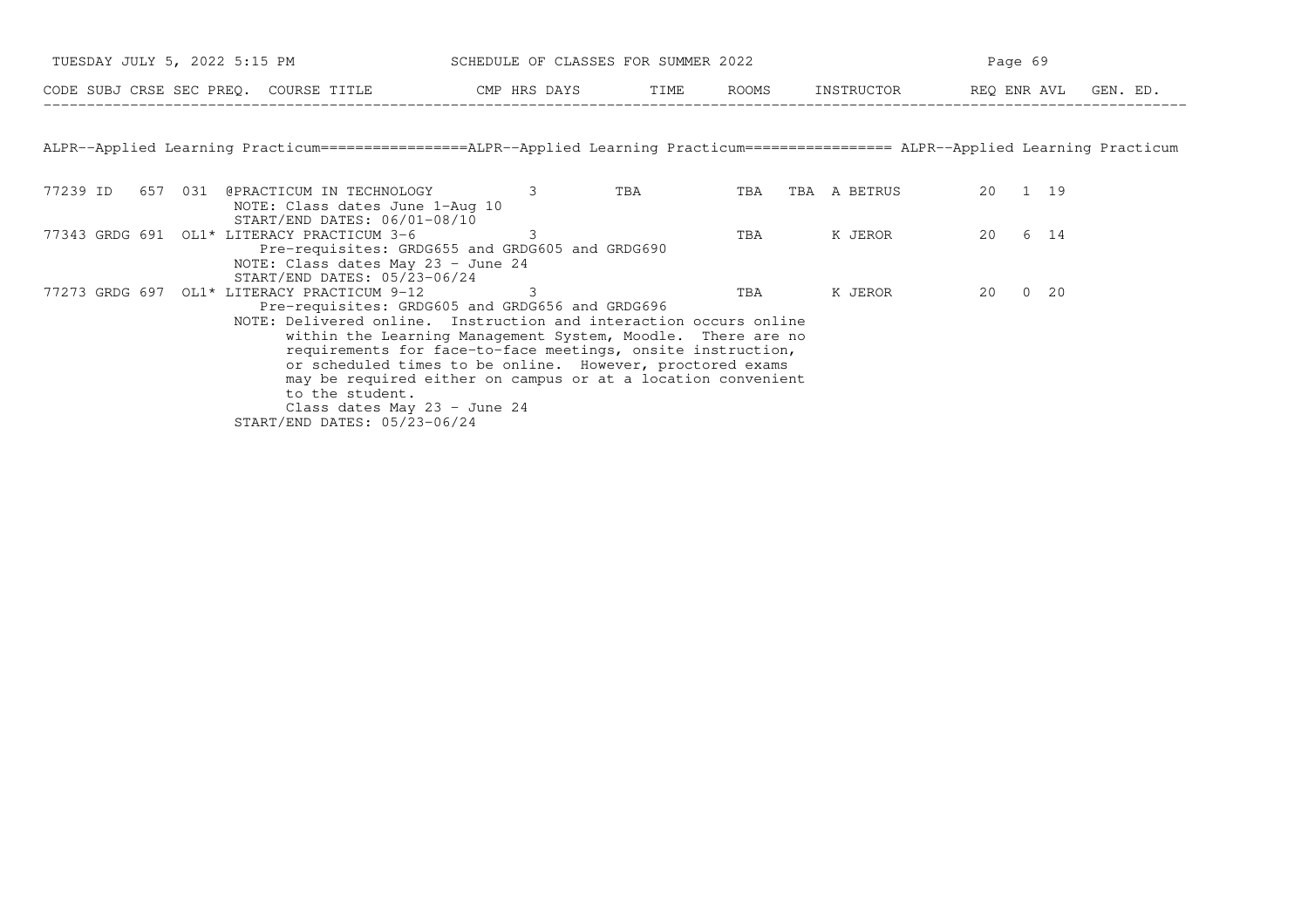| TUESDAY JULY 5, 2022 5:15 PM          | SCHEDULE OF CLASSES FOR SUMMER 2022 |      | Page 70 |            |                      |  |
|---------------------------------------|-------------------------------------|------|---------|------------|----------------------|--|
| CODE SUBJ CRSE SEC PREO. COURSE TITLE | CMP HRS DAYS                        | TIME | ROOMS   | INSTRUCTOR | REO ENR AVL GEN. ED. |  |
|                                       |                                     |      |         |            |                      |  |

ALRE−−Applied Learning Research==================ALRE−−Applied Learning Research================== ALRE−−Applied Learning Research

77460 BIOL 485 001 RESEARCH IN BIOLOGY 1−3 TBA TBA TBA G JOHNSON 0 1 CLOSEDSTART/END DATES: 06/01−08/10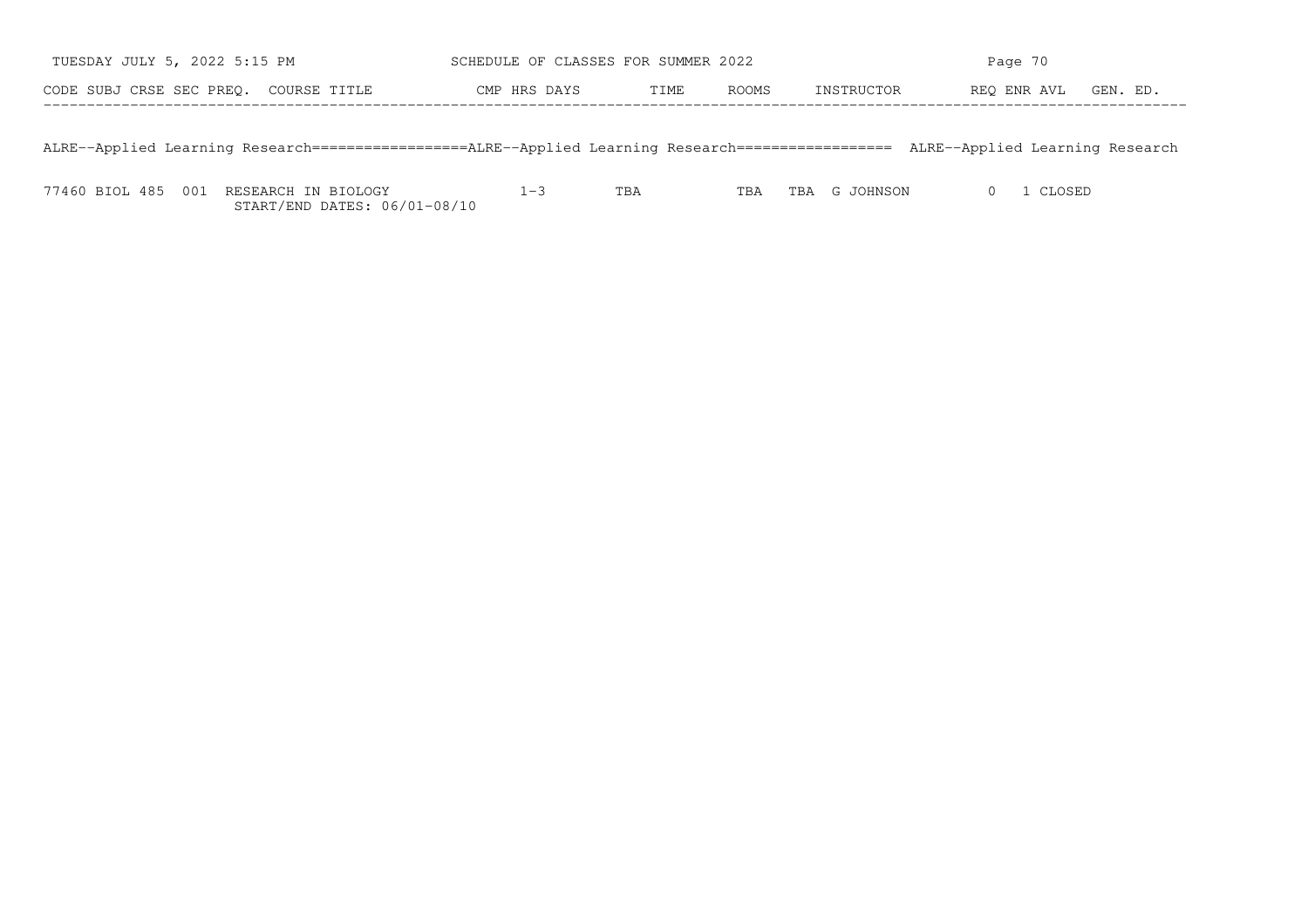| TUESDAY JULY 5, 2022 5:15 PM             | SCHEDULE OF CLASSES FOR SUMMER 2022 |                     | Page                   |
|------------------------------------------|-------------------------------------|---------------------|------------------------|
| CODE SUBJ CRSE SEC PREQ.<br>COURSE TITLE | CMP HRS DAYS<br>T T ME.             | ROOMS<br>INSTRUCTOR | GEN. ED<br>REO ENR AVL |

ALSL−−Applied Learning Service Learn===========ALSL−−Applied Learning Service Learn=========== ALSL−−Applied Learning Service Learn

| 77415 ENVR 391 | 001* FIELD PROJECT                                                    | $1 - 6$ | TBA | TBA | TBA | J ROGERS | 0 CLOSED CT |
|----------------|-----------------------------------------------------------------------|---------|-----|-----|-----|----------|-------------|
|                | Pre-requisites: ENVR210                                               |         |     |     |     |          |             |
|                | NOTE: Variable credit hours $(1-6)$ . Instructor permission required. |         |     |     |     |          |             |
| 77416 ENVR 391 | 002* FIELD PROJECT                                                    | 1-6     | TBA | TBA | TBA | J ROGERS | 0 CLOSED CT |
|                | Pre-requisites: ENVR210                                               |         |     |     |     |          |             |
|                | NOTE: Variable credit hours $(1-6)$ . Instructor permission required. |         |     |     |     |          |             |
| 77432 ENVR 391 | 003* FIELD PROJECT                                                    | 1-6     | TBA | TBA | TBA | J ROGERS | 1 CLOSED CT |
|                | Pre-requisites: ENVR210                                               |         |     |     |     |          |             |
|                | START/END DATES: 07/07-08/10                                          |         |     |     |     |          |             |
| 77453 ENVR 391 | 004* FIELD PROJECT                                                    | 1-6     | TBA | TBA | TBA | J ROGERS | 4 CLOSED CT |
|                | Pre-requisites: ENVR210                                               |         |     |     |     |          |             |
|                | START/END DATES: 06/01-08/10                                          |         |     |     |     |          |             |
| 77455 ENVR 391 | 005* FIELD PROJECT                                                    | $1 - 6$ | TBA | TBA | TBA | J ROGERS | 2 CLOSED CT |
|                | Pre-requisites: ENVR210                                               |         |     |     |     |          |             |
|                | START/END DATES: 05/23-08/28                                          |         |     |     |     |          |             |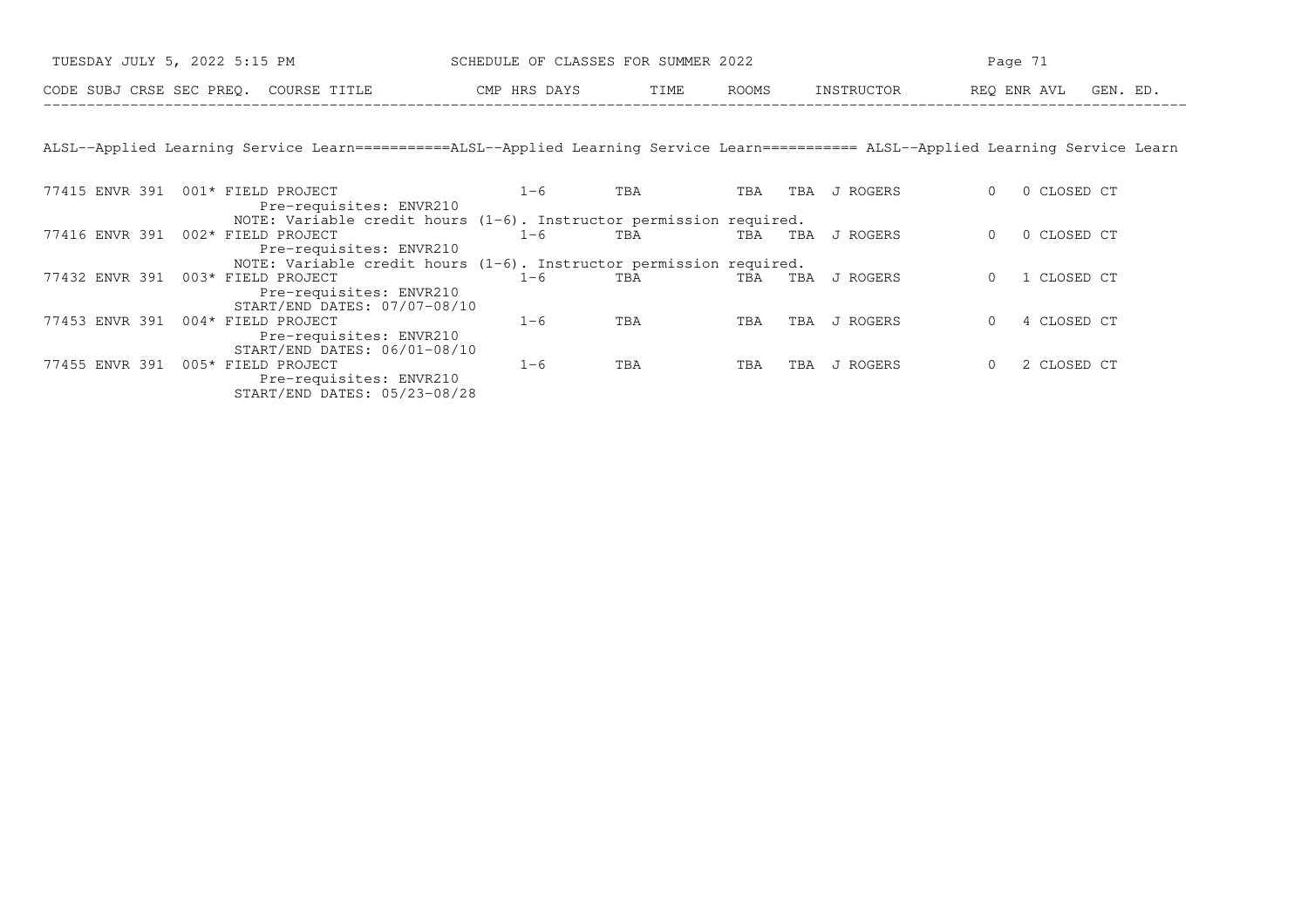| TUESDAY JULY 5, 2022 5:15 PM          | SCHEDULE OF CLASSES FOR SUMMER 2022 |      |       | Page $72$  |             |          |  |
|---------------------------------------|-------------------------------------|------|-------|------------|-------------|----------|--|
| CODE SUBJ CRSE SEC PREO. COURSE TITLE | CMP HRS DAYS                        | TIME | ROOMS | INSTRUCTOR | REO ENR AVL | GEN. ED. |  |

ALTR−−Applied Learning Travel=====================ALTR−−Applied Learning Travel===================== ALTR−−Applied Learning Travel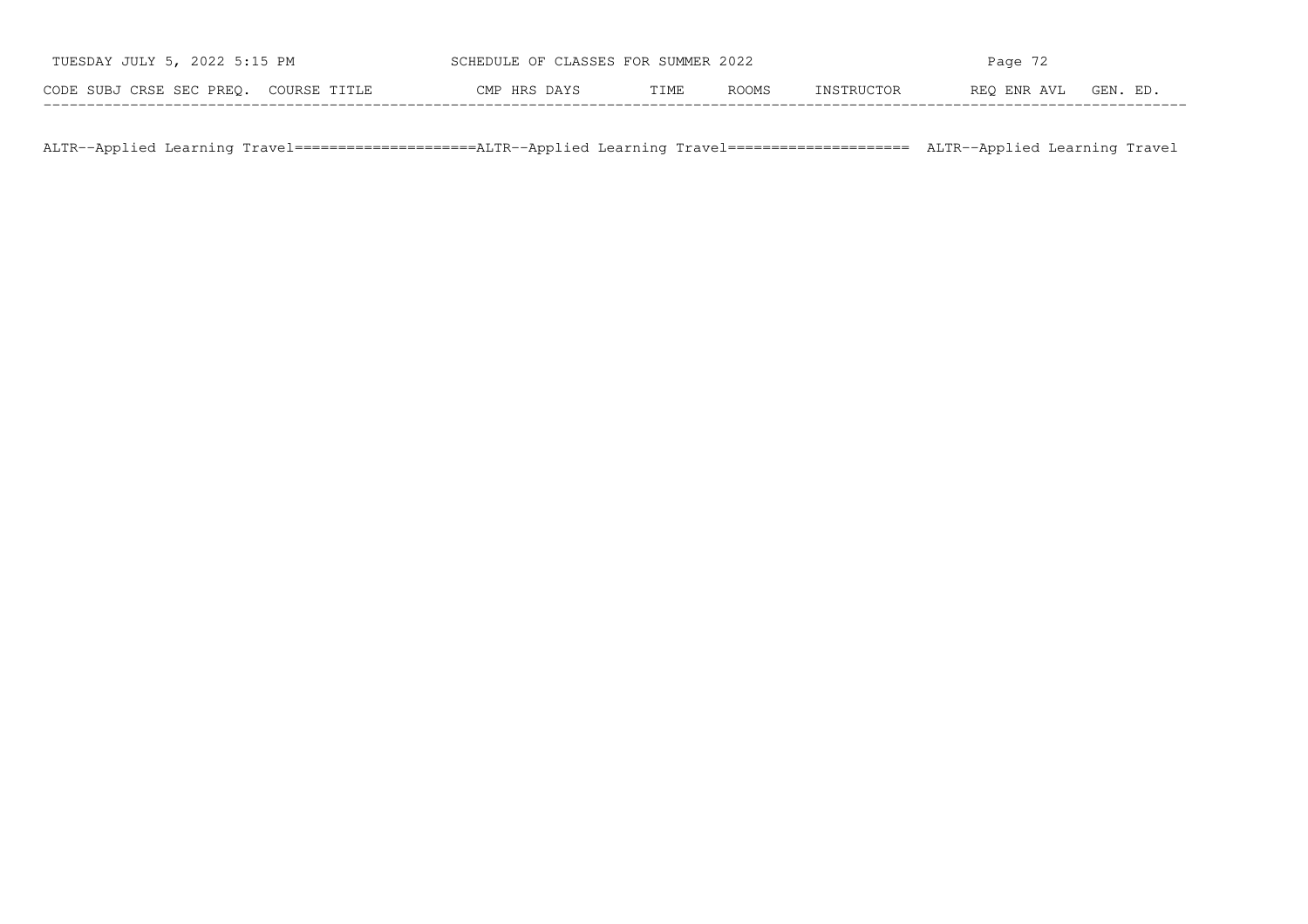| TUESDAY JULY 5, 2022 5:15 PM                                                                                                      | SCHEDULE OF CLASSES FOR SUMMER 2022                                                                                                                          |            | Page 73                 |  |  |  |
|-----------------------------------------------------------------------------------------------------------------------------------|--------------------------------------------------------------------------------------------------------------------------------------------------------------|------------|-------------------------|--|--|--|
| CODE SUBJ CRSE SEC PREO.<br>COURSE TITLE                                                                                          | ROOMS<br>CMP HRS DAYS<br>TIME                                                                                                                                | INSTRUCTOR | REO ENR AVL<br>GEN. ED. |  |  |  |
|                                                                                                                                   |                                                                                                                                                              |            |                         |  |  |  |
| CG--Connecting Globally=============================CG--Connecting Globally============================== CG--Connecting Globally |                                                                                                                                                              |            |                         |  |  |  |
|                                                                                                                                   |                                                                                                                                                              |            |                         |  |  |  |
| 77395 ANTH 107 R01<br>WORLD CULTURES                                                                                              | 100PM-445PM TBA TBA A HERSKER<br>R 3 M<br>recommendation and the contract of the contract of the contract of the contract of the contract of the contract of |            | 25 23<br>CG XC<br>2     |  |  |  |

NOTE: This course is taught at Riverview Correctional Facility and is not open to on campus students. Course dates June 1 − Aug 10 START/END DATES: 06/01−08/10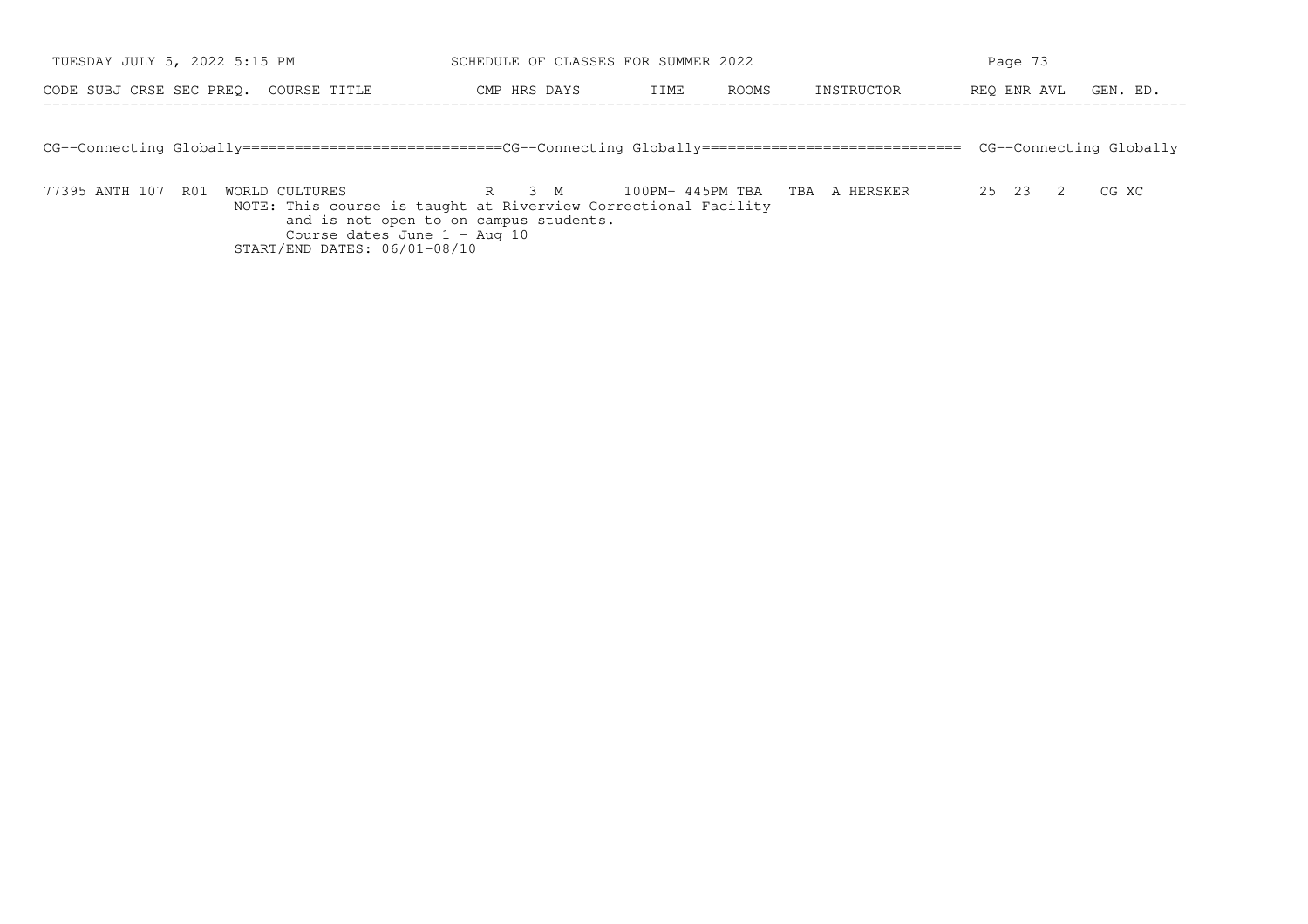| TUESDAY JULY 5, 2022 5:15 PM                           |                                                                                                                                                                                                                                                                                                                                                                                                                  | SCHEDULE OF CLASSES FOR SUMMER 2022 | Page 74 |                |                     |             |          |          |
|--------------------------------------------------------|------------------------------------------------------------------------------------------------------------------------------------------------------------------------------------------------------------------------------------------------------------------------------------------------------------------------------------------------------------------------------------------------------------------|-------------------------------------|---------|----------------|---------------------|-------------|----------|----------|
| CODE SUBJ CRSE SEC PREQ. COURSE TITLE THE CMP HRS DAYS |                                                                                                                                                                                                                                                                                                                                                                                                                  |                                     | TIME    | ROOMS          | INSTRUCTOR          | REQ ENR AVL |          | GEN. ED. |
|                                                        |                                                                                                                                                                                                                                                                                                                                                                                                                  |                                     |         |                |                     |             |          |          |
| 77317 HLTH 325 OL1 ALCOHOL STUDIES                     | NOTE: Delivered online. Instruction and interaction occurs online<br>within the Learning Management System, Moodle. There are no<br>requirements for face-to-face meetings, onsite instruction<br>or scheduled times to be online. However, proctored exams<br>may be required either on campus or at a location convenient<br>to the student.<br>Class dates June $1 -$ June 16<br>START/END DATES: 06/01-06/16 | 3                                   |         | ONLINE         | C CORRIVEAU 20 19 1 |             |          | SA SI    |
| 77333 HLTH 325 OL2 ALCOHOL STUDIES                     | NOTE: Delivered online. Instruction and interaction occurs online<br>within the Learning Management System, Moodle. There are no<br>requirements for face-to-face meetings, onsite instruction<br>or scheduled times to be online. However, proctored exams<br>may be required either on campus or at a location convenient<br>to the student.<br>Class dates June $17 - July 6$                                 | 3                                   |         | ONLINE         | C CORRIVEAU 20 18 2 |             |          | SA SI    |
| 77259 SOCI 470 001* FIELD RESEARCH/PRACTICUM           | START/END DATES: 06/17-07/06<br>Pre-requisites: SOCI101 and SOCI300 and SOCI315<br>NOTE: Class dates June 1-June 16<br>START/END DATES: 06/01-06/16                                                                                                                                                                                                                                                              | 3                                   | TBA     | TBA TBA D BUGG |                     |             | 1 CLOSED |          |
| 77421 SOCI 470 002* FIELD RESEARCH/PRACTICUM           | Pre-requisites: SOCI101 and SOCI103 and SOCI300 and SOCI345<br>START/END DATES: 06/01-08/10                                                                                                                                                                                                                                                                                                                      | $1-12$ TBA                          |         |                | TBA TBA N LEWIS     |             | 1 CLOSED |          |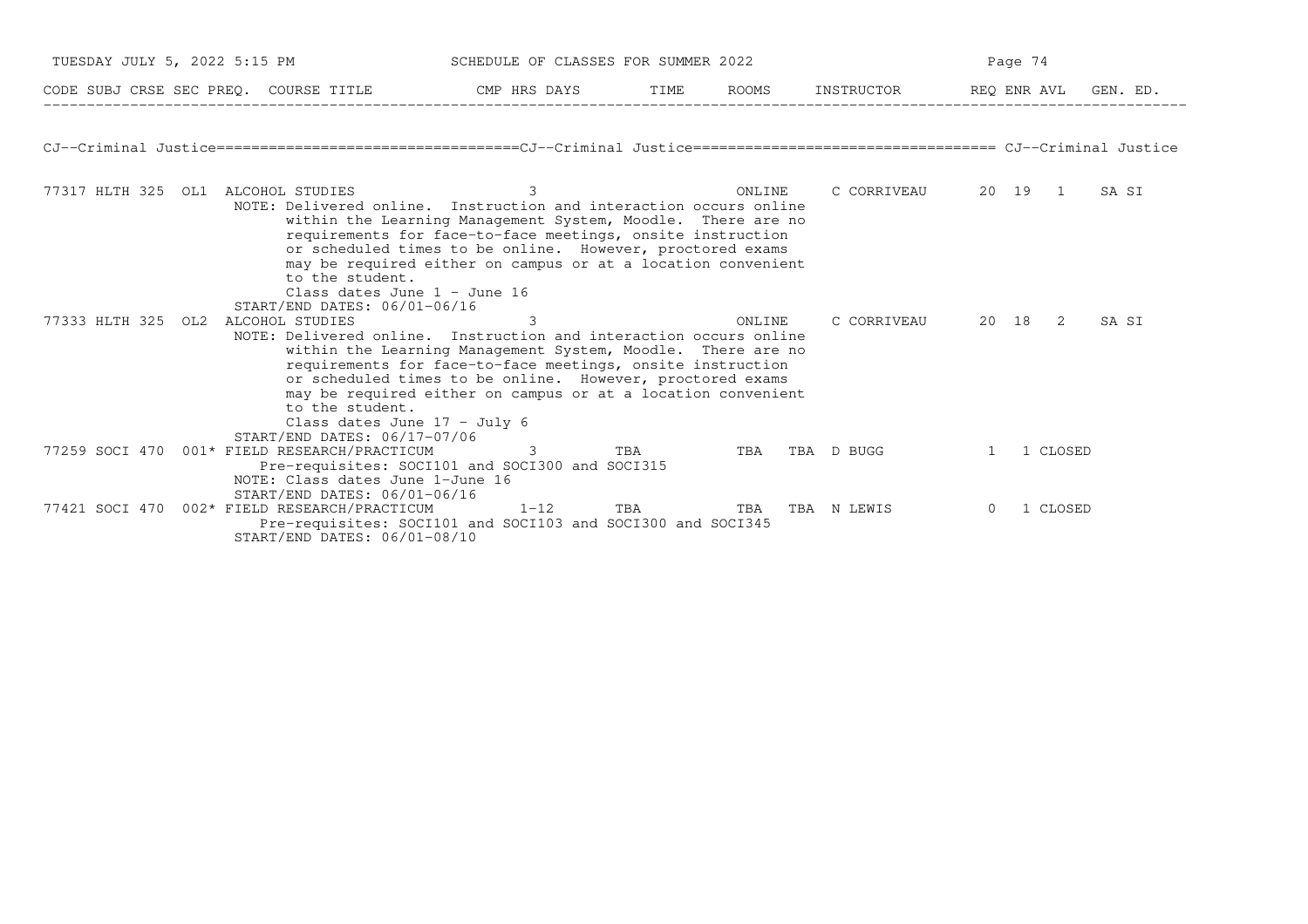| TUESDAY JULY 5, 2022 5:15 PM          | SCHEDULE OF CLASSES FOR SUMMER 2022 |      |              | Page 75    |             |          |  |
|---------------------------------------|-------------------------------------|------|--------------|------------|-------------|----------|--|
| CODE SUBJ CRSE SEC PREO. COURSE TITLE | CMP HRS DAYS                        | TIME | <b>ROOMS</b> | INSTRUCTOR | REO ENR AVL | GEN. ED. |  |

CL−Connecting Through Language====================CL−Connecting Through Language==================== CL−Connecting Through Language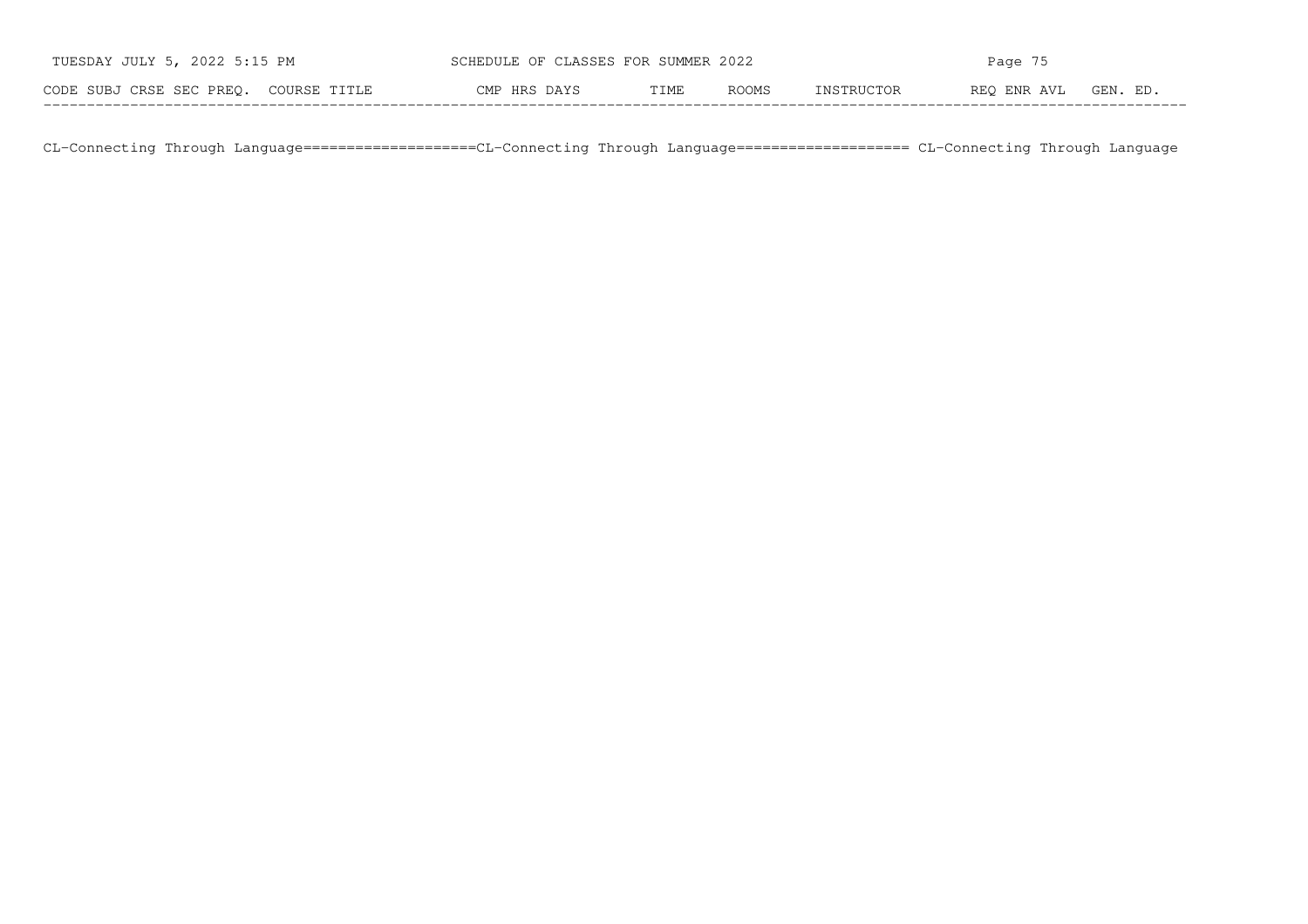| TUESDAY JULY 5, 2022 5:15 PM          | SCHEDULE OF CLASSES FOR SUMMER 2022 |      |       | Page 76    |             |          |  |
|---------------------------------------|-------------------------------------|------|-------|------------|-------------|----------|--|
| CODE SUBJ CRSE SEC PREO. COURSE TITLE | CMP HRS DAYS                        | TIME | ROOMS | INSTRUCTOR | REO ENR AVL | GEN. ED. |  |

CM−−Connecting Clearly in Majr====================CM−−Connecting Clearly in Majr==================== CM−−Connecting Clearly in Majr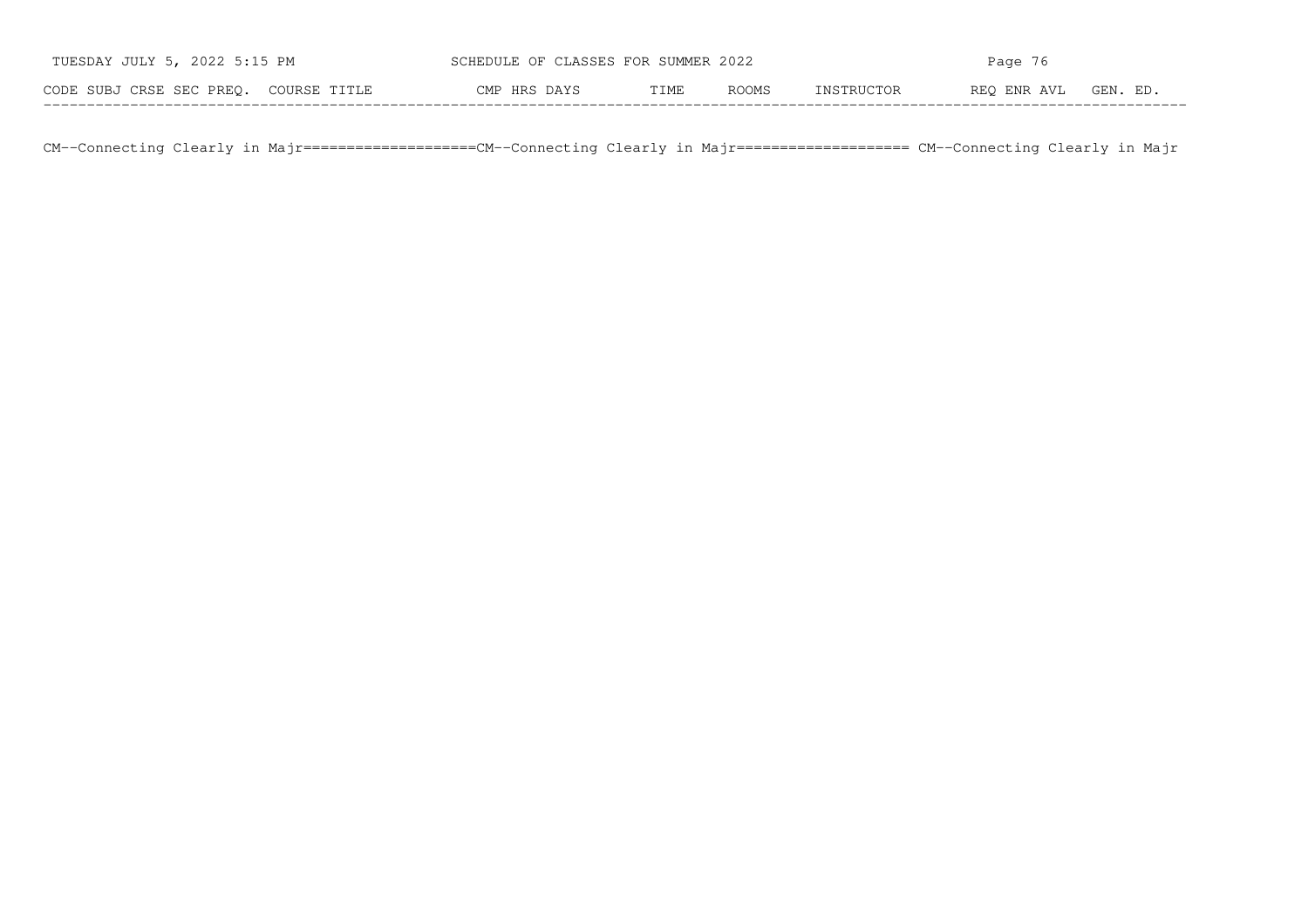| TUESDAY JULY 5, 2022 5:15 PM          | SCHEDULE OF CLASSES FOR SUMMER 2022 |      |       | Page 77    |             |          |  |
|---------------------------------------|-------------------------------------|------|-------|------------|-------------|----------|--|
| CODE SUBJ CRSE SEC PREO. COURSE TITLE | CMP HRS DAYS                        | TIME | ROOMS | INSTRUCTOR | REO ENR AVL | GEN. ED. |  |

COIL−−Collaborative Intl. Learning==============COIL−−Collaborative Intl. Learning============== COIL−−Collaborative Intl. Learning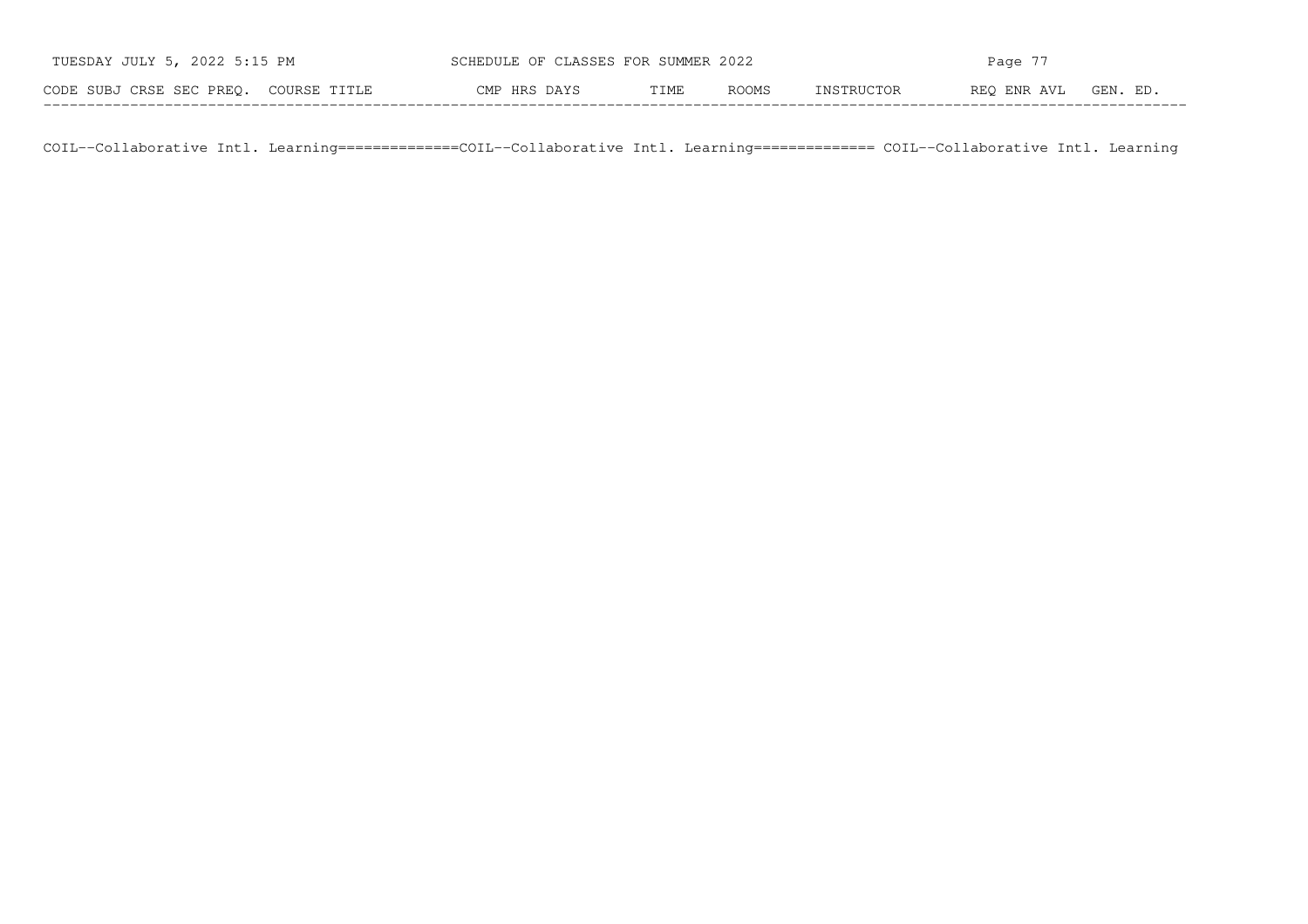| TUESDAY JULY 5, 2022 5:15 PM |  |                                                                                               | SCHEDULE OF CLASSES FOR SUMMER 2022 |     |            | Page 78      |                                                                                                                                     |  |  |
|------------------------------|--|-----------------------------------------------------------------------------------------------|-------------------------------------|-----|------------|--------------|-------------------------------------------------------------------------------------------------------------------------------------|--|--|
|                              |  | CODE SUBJ CRSE SEC PREQ. COURSE TITLE THE CMP HRS DAYS                                        |                                     |     | TIME ROOMS | INSTRUCTOR   | GEN. ED.<br>REQ ENR AVL                                                                                                             |  |  |
|                              |  |                                                                                               |                                     |     |            |              |                                                                                                                                     |  |  |
|                              |  |                                                                                               |                                     |     |            |              | CT--Connecting Theory to Pract===================CT--Connecting Theory to Pract===================== CT--Connecting Theory to Pract |  |  |
|                              |  | 77415 ENVR 391 001* FIELD PROJECT<br>Pre-requisites: ENVR210                                  | $1-6$                               | TBA | TBA        | TBA J ROGERS | 0 CLOSED CT<br>$\Omega$                                                                                                             |  |  |
|                              |  | NOTE: Variable credit hours $(1-6)$ . Instructor permission required.                         |                                     |     |            |              |                                                                                                                                     |  |  |
|                              |  | 77416 ENVR 391 002* FIELD PROJECT                                                             | $1 - 6$                             | TBA | TBA        | TBA J ROGERS | 0 CLOSED CT<br>$\Omega$                                                                                                             |  |  |
|                              |  | Pre-requisites: ENVR210<br>NOTE: Variable credit hours (1-6). Instructor permission required. |                                     |     |            |              |                                                                                                                                     |  |  |
|                              |  | 77432 ENVR 391 003* FIELD PROJECT                                                             | $1 - 6$                             | TBA | TBA        | TBA J ROGERS | 1 CLOSED CT<br>$\Omega$                                                                                                             |  |  |
|                              |  | Pre-requisites: ENVR210<br>START/END DATES: 07/07-08/10                                       |                                     |     |            |              |                                                                                                                                     |  |  |
|                              |  | 77453 ENVR 391 004* FIELD PROJECT                                                             | $1 - 6$                             | TBA | TBA        | TBA J ROGERS | 4 CLOSED CT<br>$\Omega$                                                                                                             |  |  |
|                              |  | Pre-requisites: ENVR210<br>START/END DATES: 06/01-08/10                                       |                                     |     |            |              |                                                                                                                                     |  |  |
| 77455 ENVR 391               |  | 005* FIELD PROJECT                                                                            | $1 - 6$                             | TBA | TBA        | TBA J ROGERS | 2 CLOSED CT<br>$\Omega$                                                                                                             |  |  |
|                              |  | Pre-requisites: ENVR210<br>START/END DATES: 05/23-08/28                                       |                                     |     |            |              |                                                                                                                                     |  |  |
|                              |  | 77419 HLTH 490 001* @ COMMUNITY HEALTH INTERN #1                                              | $1 - 12$                            | TBA | TBA        | TBA S LISTER | 1 CLOSED CT<br>$\Omega$                                                                                                             |  |  |
|                              |  | Pre-requisites: HLTH470 and HLTH480<br>START/END DATES: 06/01-08/10                           |                                     |     |            |              |                                                                                                                                     |  |  |
| 77420 HLTH 490               |  | 002* @COMMUNITY HEALTH INTERN #2                                                              | $1 - 12$                            | TBA | TBA        | TBA S LISTER | 1 CLOSED CT<br>$\Omega$                                                                                                             |  |  |
|                              |  | Pre-requisites: HLTH470 and HLTH480                                                           |                                     |     |            |              |                                                                                                                                     |  |  |
|                              |  | START/END DATES: 06/01-08/10                                                                  |                                     |     |            |              |                                                                                                                                     |  |  |
| 77442 HLTH 490               |  | 003* @COMMUNITY HEALTH INTERN #1<br>Pre-requisites: HLTH470 and HLTH480                       | $1 - 12$                            | TBA | TBA        | TBA S LISTER | 1 CLOSED CT<br>$\Omega$                                                                                                             |  |  |
| 77444 HLTH 490               |  | 004* @COMMUNITY HEALTH INTERNSHIP                                                             | $1 - 12$                            | TBA | TBA        | TBA S LISTER | 1 CLOSED CT<br>$\Omega$                                                                                                             |  |  |
|                              |  | Pre-requisites: HLTH470 and HLTH480                                                           |                                     |     |            |              |                                                                                                                                     |  |  |
|                              |  | START/END DATES: 06/13-09/16                                                                  |                                     |     |            |              |                                                                                                                                     |  |  |
| 77458 HLTH 490               |  | 005* @COMMUNITY HEALTH INTERN #1                                                              | $1 - 12$                            | TBA | TBA        | TBA S LISTER | 1 CLOSED CT<br>$\Omega$                                                                                                             |  |  |
|                              |  | Pre-requisites: HLTH470 and HLTH480                                                           |                                     |     |            |              |                                                                                                                                     |  |  |
|                              |  | START/END DATES: 05/23-08/28                                                                  |                                     |     |            |              |                                                                                                                                     |  |  |
|                              |  | 77459 HLTH 490 006* @COMMUNITY HEALTH INTERN #2                                               | $1 - 12$                            | TBA | TBA        | TBA S LISTER | $\Omega$<br>1 CLOSED CT                                                                                                             |  |  |
|                              |  | Pre-requisites: HLTH470 and HLTH480                                                           |                                     |     |            |              |                                                                                                                                     |  |  |
|                              |  | START/END DATES: 05/23-08/28                                                                  |                                     |     |            |              |                                                                                                                                     |  |  |
|                              |  | 77436 EXSC 490 001 @INTERNSHIP IN EXERCISE SCI                                                | $1 - 3$                             | TBA | TBA        | TBA T HEWITT | 1 CLOSED CT<br>$\circ$                                                                                                              |  |  |

START/END DATES: 06/01−08/10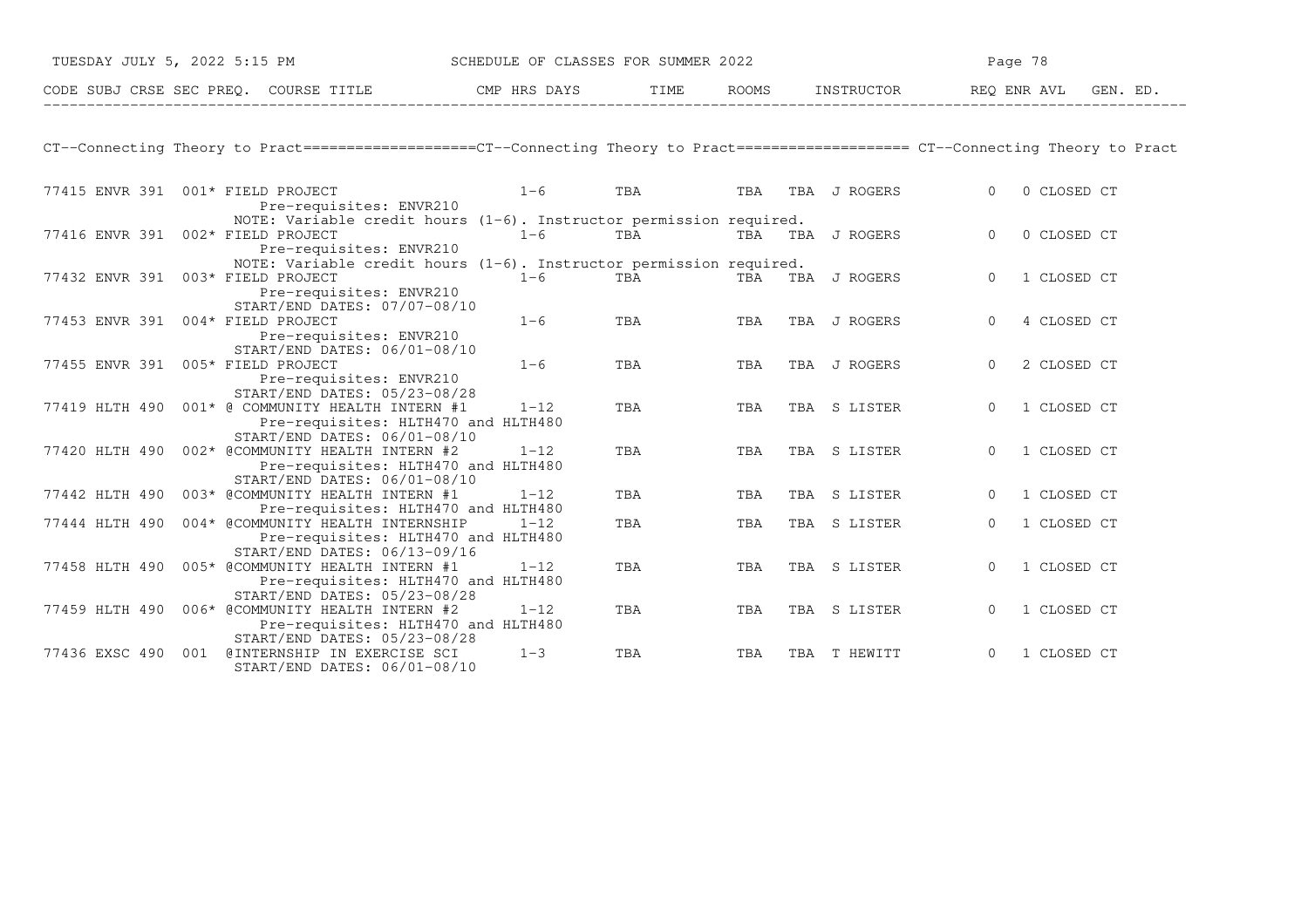| TUESDAY JULY 5, 2022 5:15 PM          | SCHEDULE OF CLASSES FOR SUMMER 2022 |      |       | Page $79$  |             |          |  |
|---------------------------------------|-------------------------------------|------|-------|------------|-------------|----------|--|
| CODE SUBJ CRSE SEC PREO. COURSE TITLE | CMP HRS DAYS                        | TIME | ROOMS | INSTRUCTOR | REO ENR AVL | GEN. ED. |  |

CV31−−No Emergency Mode Change====================CV31−−No Emergency Mode Change==================== CV31−−No Emergency Mode Change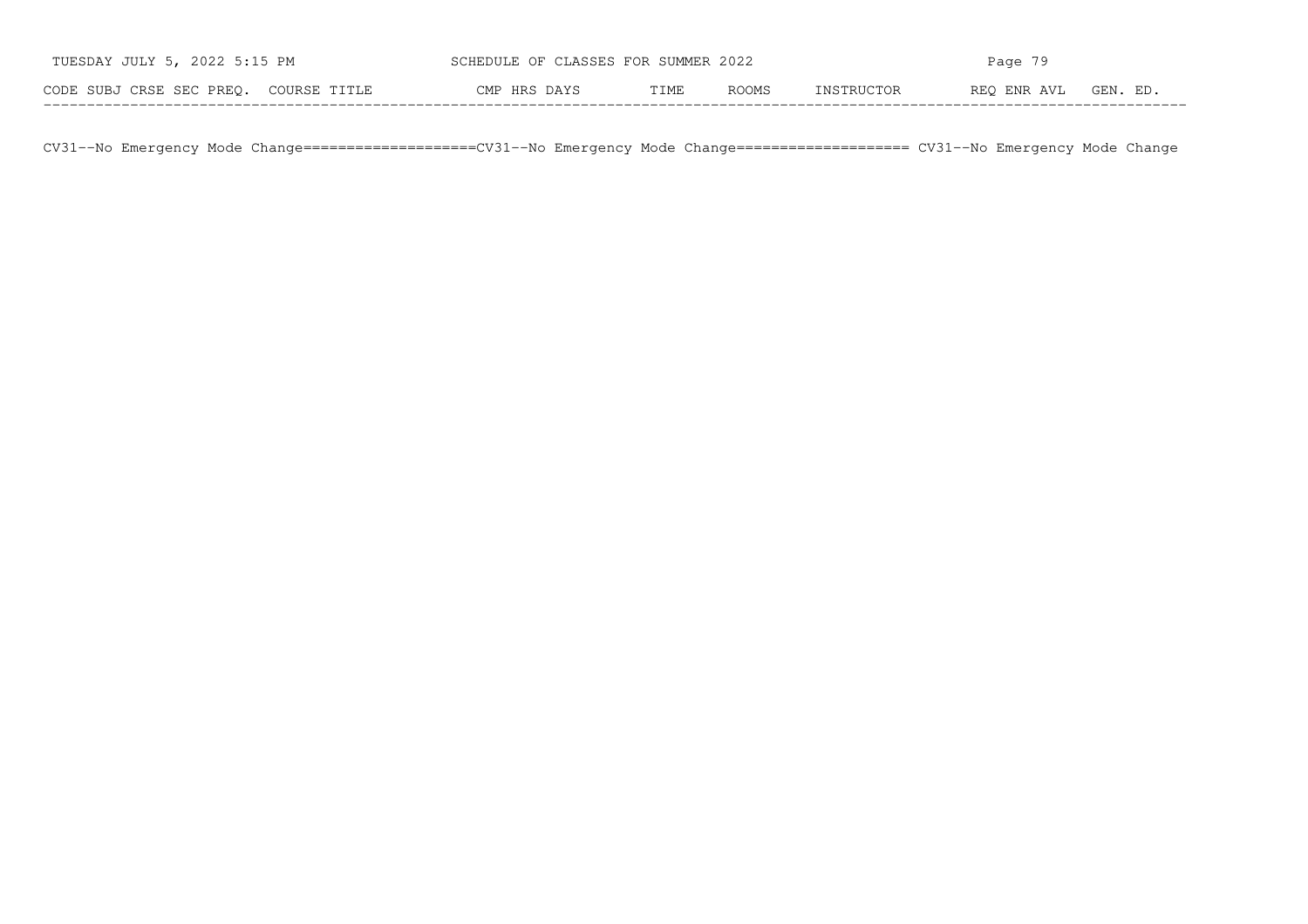| TUESDAY JULY 5, 2022 5:15 PM             | SCHEDULE OF CLASSES FOR SUMMER 2022 |      |              | Page 80     |             |         |  |
|------------------------------------------|-------------------------------------|------|--------------|-------------|-------------|---------|--|
| CODE SUBJ CRSE SEC PREO.<br>COURSE TITLE | CMP HRS DAYS                        | TIME | <b>ROOMS</b> | TNSTRIICTOR | REO ENR AVL | GEN. ED |  |

CW−−Core Writing=========================================CW−−Core Writing========================================= CW−−Core Writing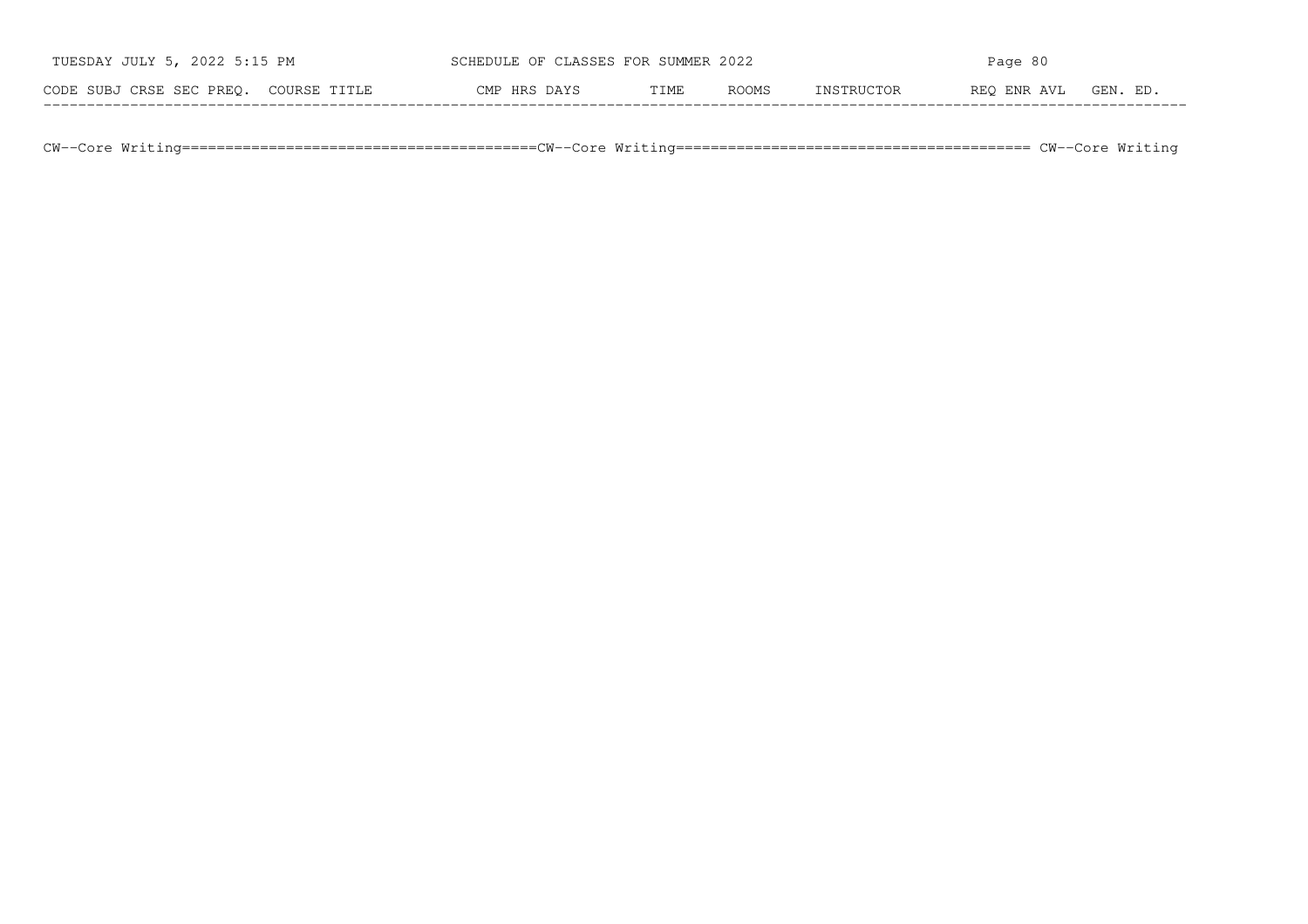| TUESDAY JULY 5, 2022 5:15 PM          | SCHEDULE OF CLASSES FOR SUMMER 2022 |      |              | Page 81    |             |          |  |
|---------------------------------------|-------------------------------------|------|--------------|------------|-------------|----------|--|
| CODE SUBJ CRSE SEC PREO. COURSE TITLE | CMP HRS DAYS                        | TIME | <b>ROOMS</b> | INSTRUCTOR | REO ENR AVL | GEN. ED. |  |

DEI−−Diversity−Rich Course==========================DEI−−Diversity−Rich Course========================== DEI−−Diversity−Rich Course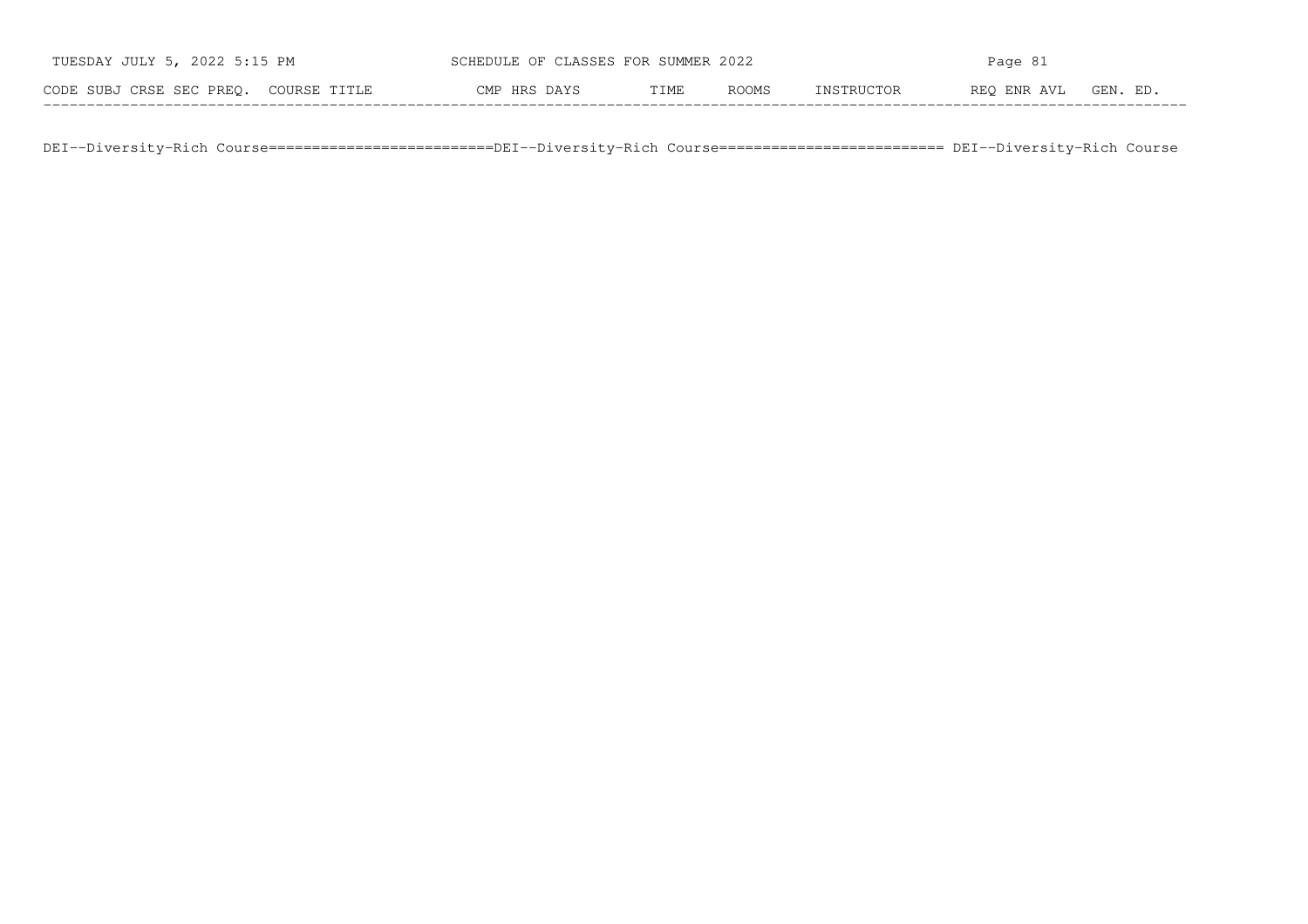| TUESDAY JULY 5, 2022 5:15 PM                                                                                                                            | SCHEDULE OF CLASSES FOR SUMMER 2022 |      |       | Page 82                             |                         |  |  |
|---------------------------------------------------------------------------------------------------------------------------------------------------------|-------------------------------------|------|-------|-------------------------------------|-------------------------|--|--|
| CODE SUBJ CRSE SEC PREQ. COURSE TITLE                                                                                                                   | CMP HRS DAYS                        | TIME | ROOMS | INSTRUCTOR                          | REQ ENR AVL<br>GEN. ED. |  |  |
|                                                                                                                                                         |                                     |      |       |                                     |                         |  |  |
|                                                                                                                                                         |                                     |      |       |                                     | ENT--Entrepreneurship   |  |  |
| 77402 ANTH 315 031<br>FIELD ARCHAEOLOGY<br>NOTE: Course dates June 13 - July 10<br>START/END DATES: 06/13-07/10                                         | 6                                   | TBA  | TBA   | H KRUCZEK-AARON 11 13 CLOSED<br>TBA |                         |  |  |
| 77445 ANTH 315 032<br>FIELD ARCHAEOLOGY<br>START/END DATES: 06/13-07/10                                                                                 | 6                                   | TBA  | TBA   | H KRUCZEK-AARON<br>TBA              | 1 CLOSED                |  |  |
| 001* @COMPUTER SCIENCE INTERNSHIP<br>77465 CIS 490<br>Pre-requisites: CIS327<br>START/END DATES: 06/13-08/19                                            | $1 - 6$                             | TBA  | TBA   | L GRABOWSKI<br>TBA                  | 1 CLOSED<br>$\circ$     |  |  |
| 77388 MUAI 470 031* @MUSIC BUSINESS INTERNSHIP<br>Pre-requisites: MUAI460 or MUAI329<br>NOTE: Class dates June 1-Aug 10<br>START/END DATES: 06/01-08/10 | 12                                  | TBA  | TBA   | D VIA<br>TBA                        | 3 CLOSED<br>$\circ$     |  |  |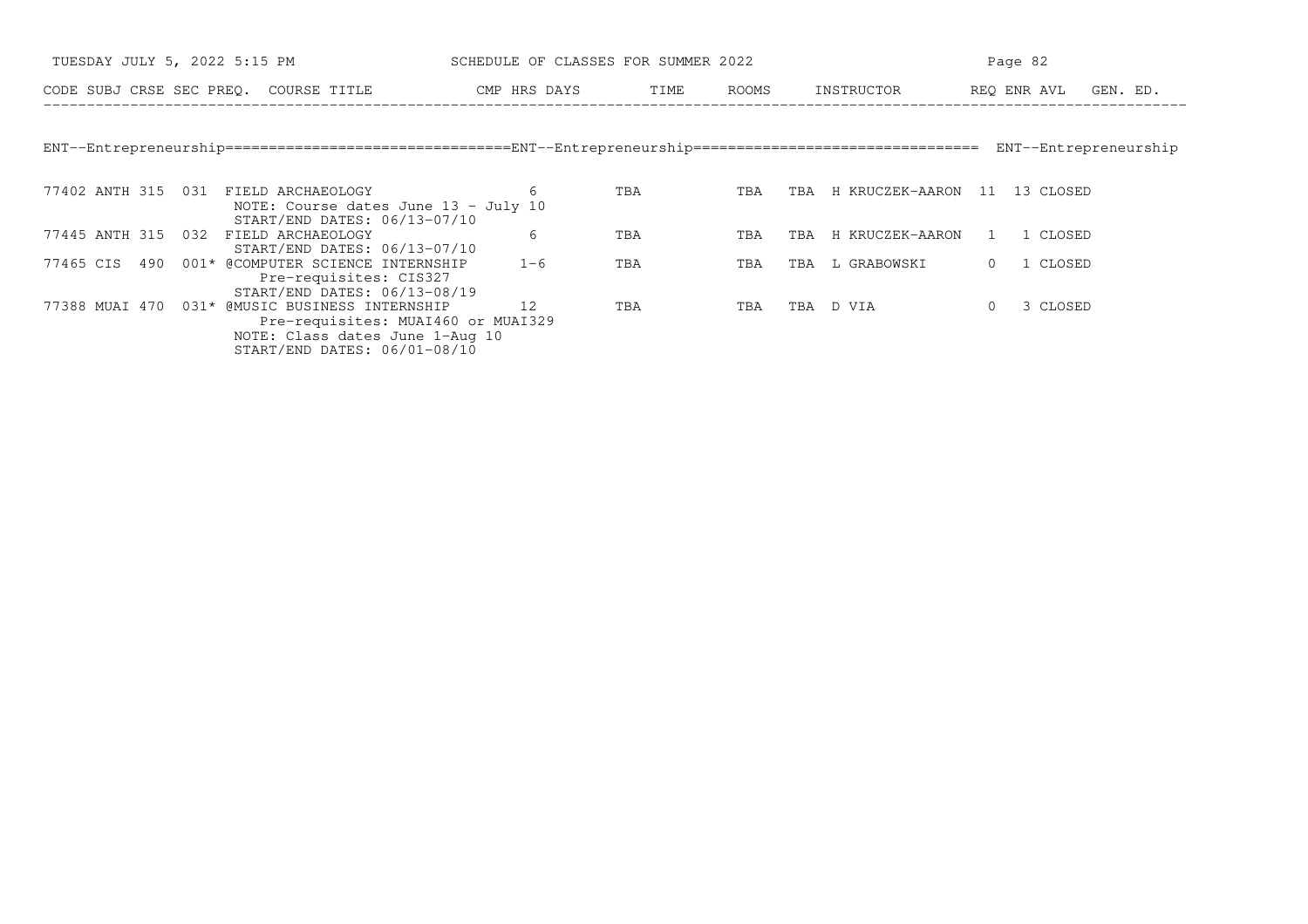| TUESDAY JULY 5, 2022 5:15 PM          | SCHEDULE OF CLASSES FOR SUMMER 2022 |      |       | Page 83    |             |          |  |
|---------------------------------------|-------------------------------------|------|-------|------------|-------------|----------|--|
| CODE SUBJ CRSE SEC PREO. COURSE TITLE | CMP HRS DAYS                        | TIME | ROOMS | INSTRUCTOR | REO ENR AVL | GEN. ED. |  |

FC−−GEF Critical Thinking===========================FC−−GEF Critical Thinking=========================== FC−−GEF Critical Thinking

77188 PHIL 102 OL1 EDUCATION AND THE GOOD LIFE 3 ONLINE T MURPHY 20 12 8 FC PI TF NOTE: Delivered online. Instruction and interaction occurs online within the Learning Management System, Moodle. There are no requirements for face−to−face meetings, onsite instruction,or scheduled times to be online. However, proctored exams may be required, either on campus or at a locationconvenient to the student. Class dates June 1 − July 6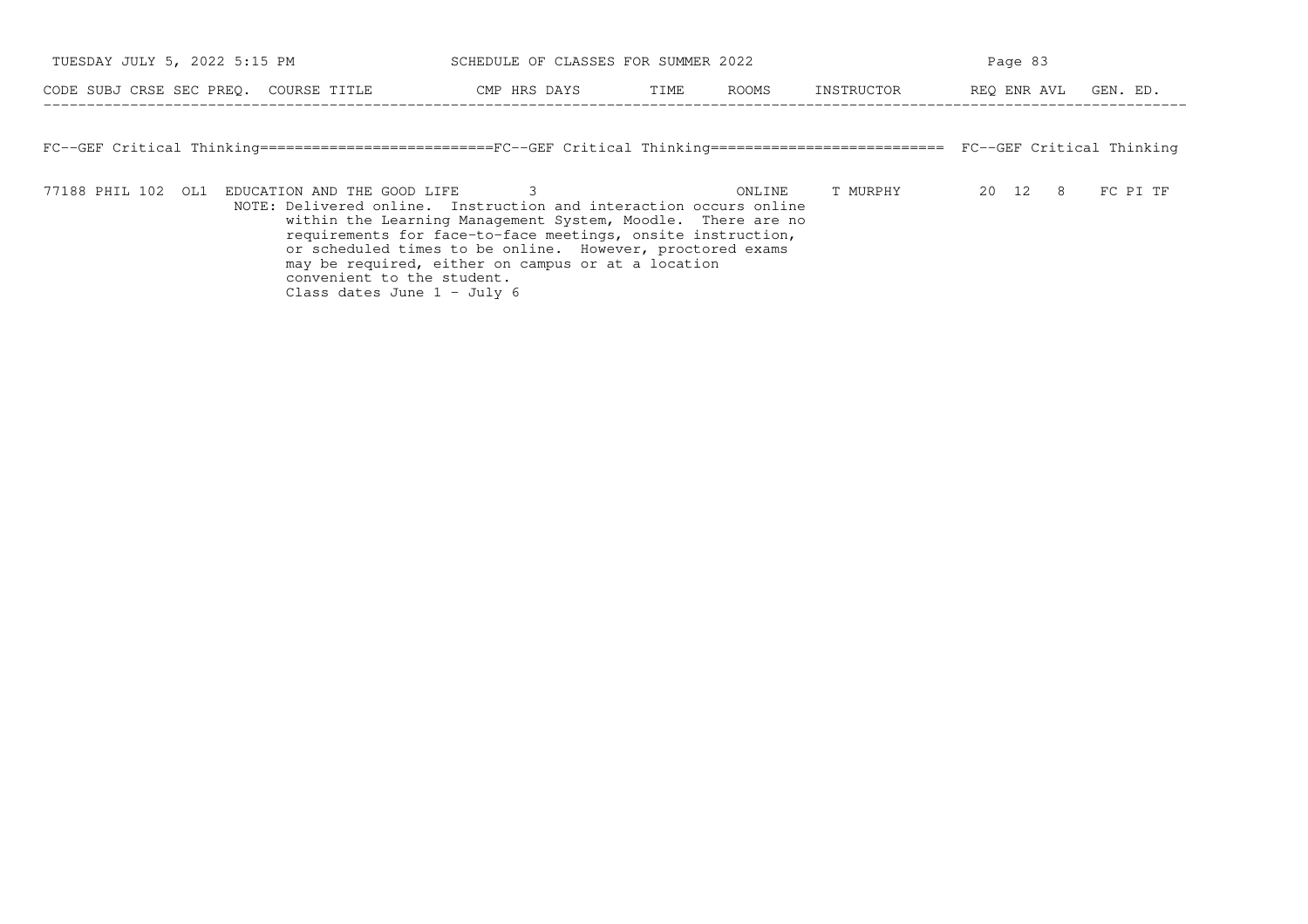| TUESDAY JULY 5, 2022 5:15 PM          |  |              |  | SCHEDULE OF CLASSES FOR SUMMER 2022 |       |            |  |  | Page 84              |  |  |  |
|---------------------------------------|--|--------------|--|-------------------------------------|-------|------------|--|--|----------------------|--|--|--|
| CODE SUBJ CRSE SEC PREO. COURSE TITLE |  | CMP HRS DAYS |  | TIME                                | ROOMS | INSTRUCTOR |  |  | REO ENR AVL GEN. ED. |  |  |  |
|                                       |  |              |  |                                     |       |            |  |  |                      |  |  |  |
|                                       |  |              |  |                                     |       |            |  |  | FM--GEF Mathematics  |  |  |  |

77067 MATH 100 R01 EXCURSIONS IN MATHEMATICS R 3 MWF 900AM−1200PM TBA TBA B MADORE 20 21 CLOSED FM TM NOTE: Class meets at Riverview Correctional Facility and isnot open to on campus students. Class dates June 1− July 6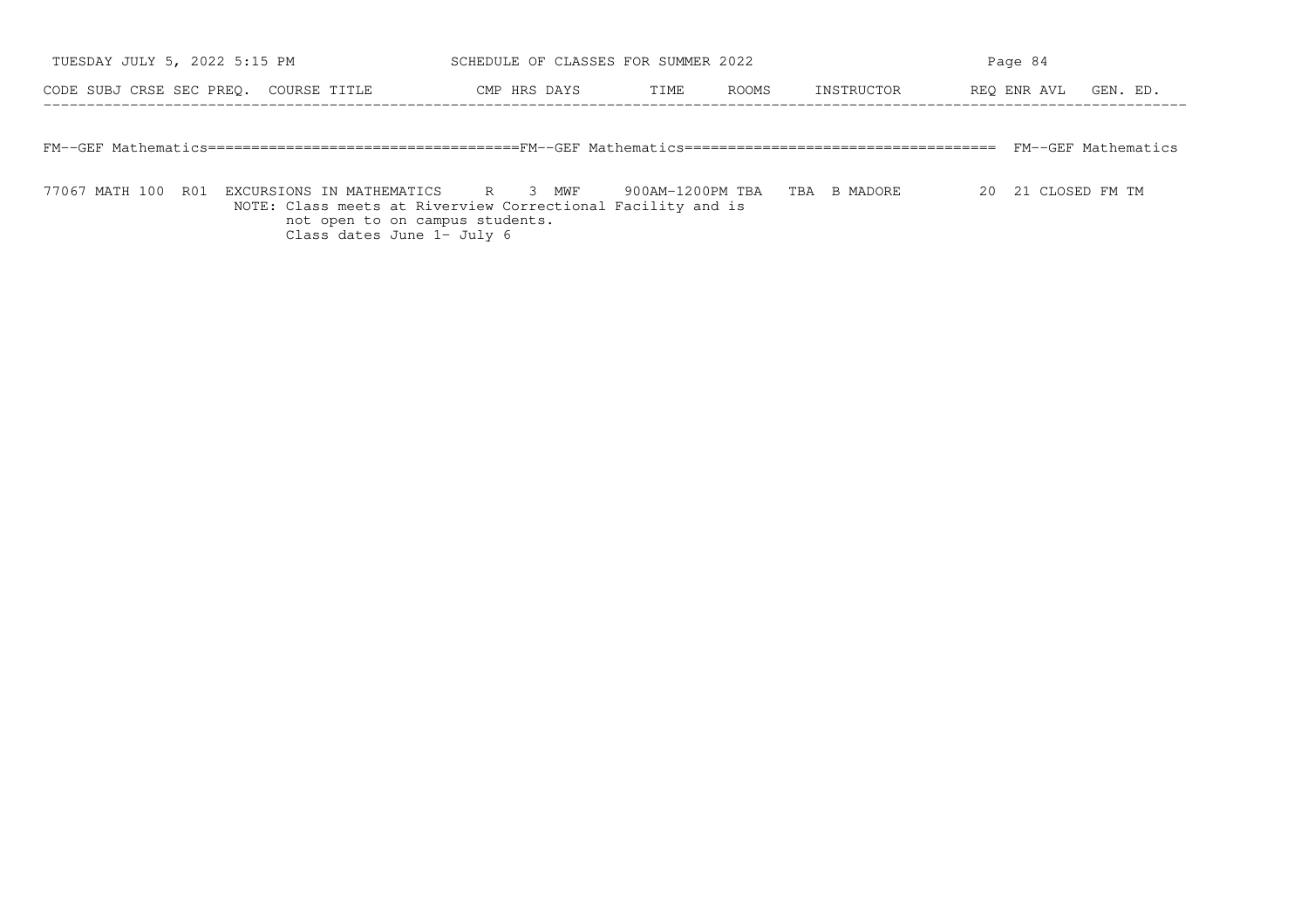| TUESDAY JULY 5, 2022 5:15 PM             |              | SCHEDULE OF CLASSES FOR SUMMER 2022<br>Page 85 |              |                   |             |          |
|------------------------------------------|--------------|------------------------------------------------|--------------|-------------------|-------------|----------|
| CODE SUBJ CRSE SEC PREO.<br>COURSE TITLE | CMP HRS DAYS | TIME                                           | <b>ROOMS</b> | <b>TNSTRHCTOR</b> | REO ENR AVL | GEN. ED. |

FS−−GEF Speaking=========================================FS−−GEF Speaking========================================= FS−−GEF Speaking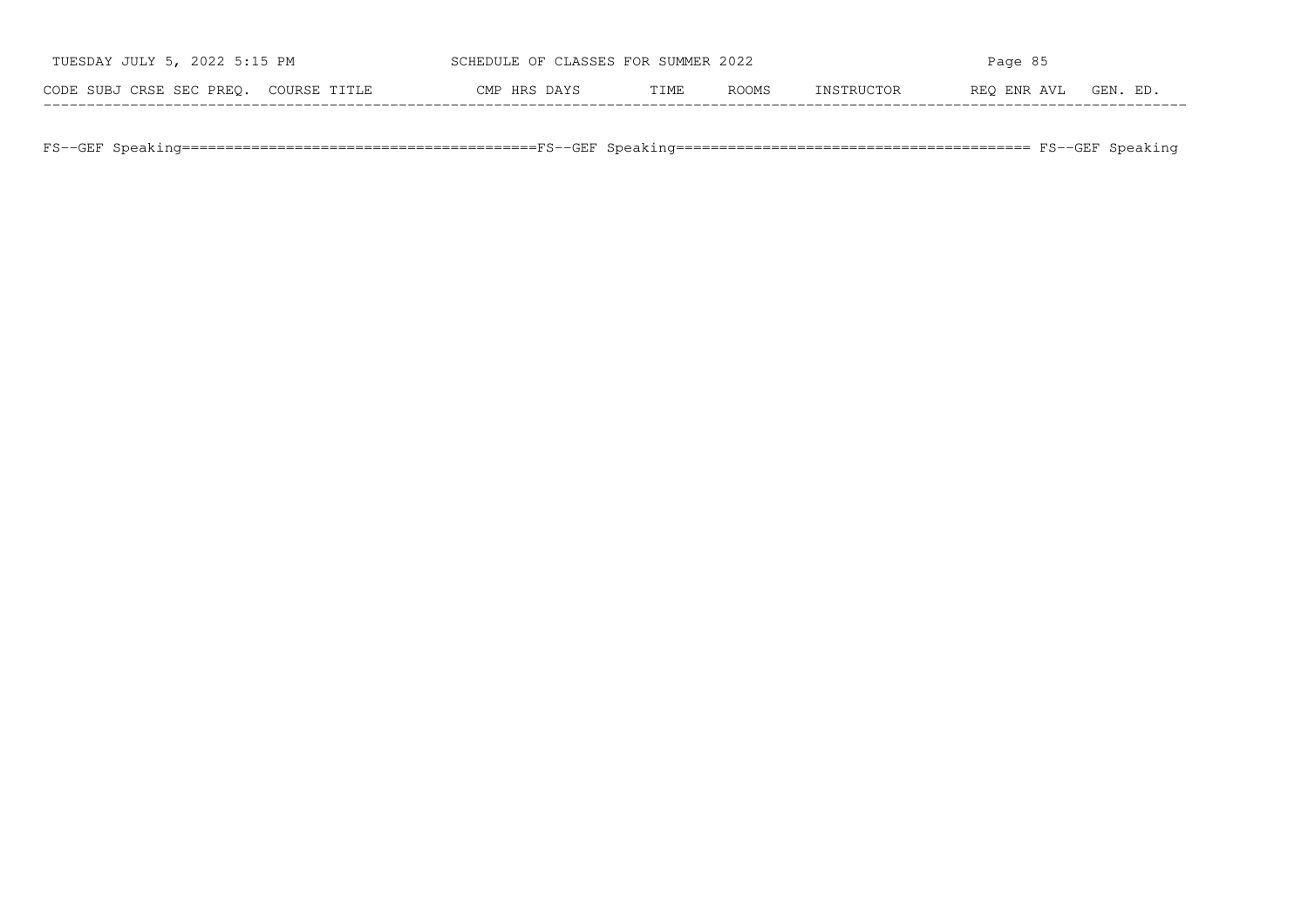| TUESDAY JULY 5, 2022 5:15 PM                      | SCHEDULE OF CLASSES FOR SUMMER 2022                                                                                                                                                                                                                                                                                                 |               |                   | Page 86                 |
|---------------------------------------------------|-------------------------------------------------------------------------------------------------------------------------------------------------------------------------------------------------------------------------------------------------------------------------------------------------------------------------------------|---------------|-------------------|-------------------------|
| CODE SUBJ CRSE SEC PREO. COURSE TITLE             | CMP HRS DAYS                                                                                                                                                                                                                                                                                                                        | ROOMS<br>TIME | INSTRUCTOR        | REO ENR AVL<br>GEN. ED. |
|                                                   |                                                                                                                                                                                                                                                                                                                                     |               |                   | FW--GEF Writing         |
| 77205 COMP 101 OL1<br>WRITING & CRITICAL THINKING | $\overline{4}$<br>NOTE: Delivered online. Instruction and interaction occurs online<br>within the Learning Management System, Moodle. There are no<br>requirements for face-to-face meetings, onsite instruction,<br>or scheduled times to be online. However proctored exams<br>may be required, either on campus or at a location |               | A BLANK<br>ONLINE | 22 7 15<br>FW           |

convenient to the student. Class dates June 1 − July 6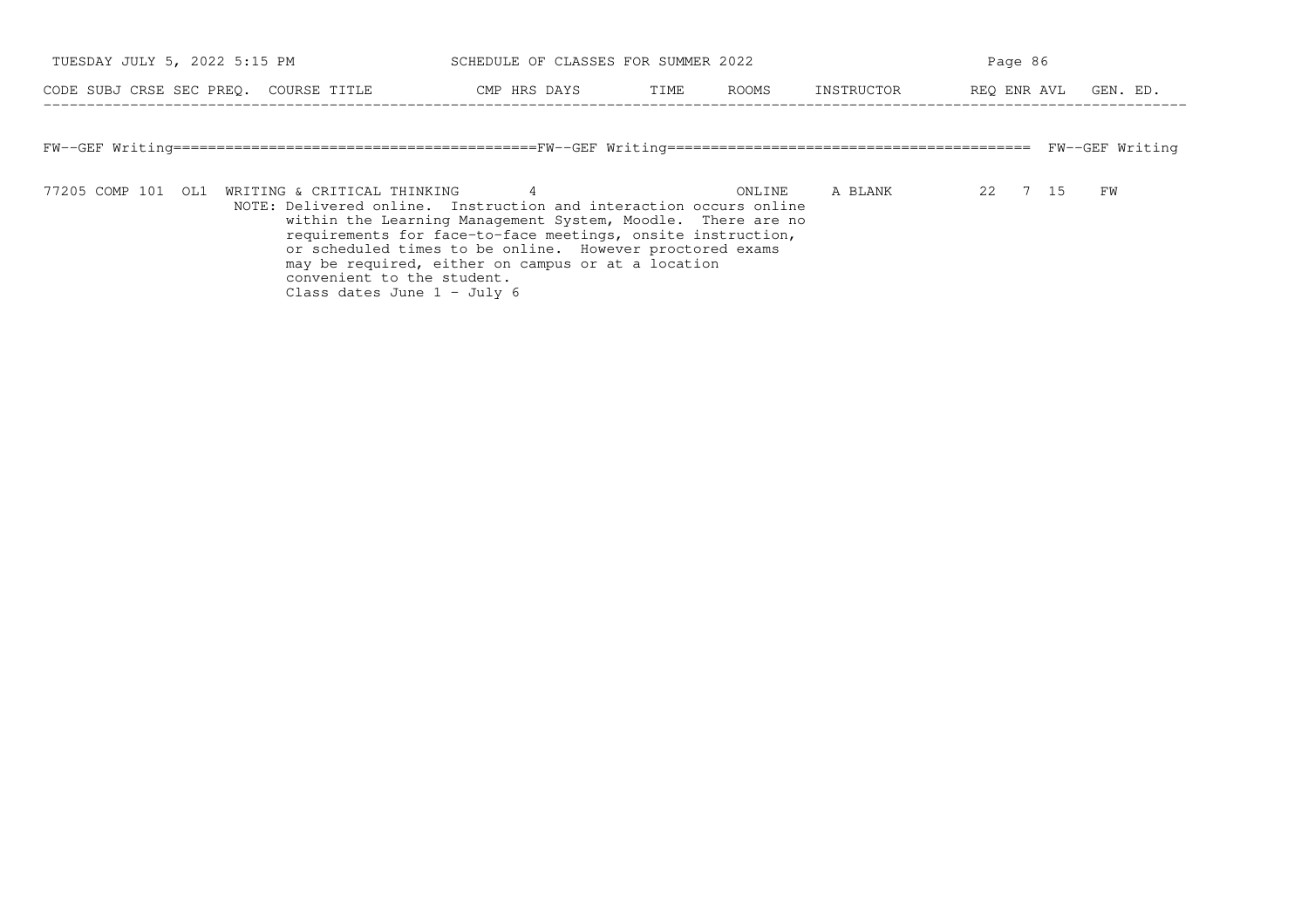| TUESDAY JULY 5, 2022 5:15 PM          | SCHEDULE OF CLASSES FOR SUMMER 2022 |      | Page 87 |            |             |          |
|---------------------------------------|-------------------------------------|------|---------|------------|-------------|----------|
| CODE SUBJ CRSE SEC PREO. COURSE TITLE | CMP HRS DAYS                        | TIME | ROOMS   | INSTRUCTOR | REO ENR AVL | GEN. ED. |

GTC−−Guaranteed Sum/Winter Course===============GTC−−Guaranteed Sum/Winter Course=============== GTC−−Guaranteed Sum/Winter Course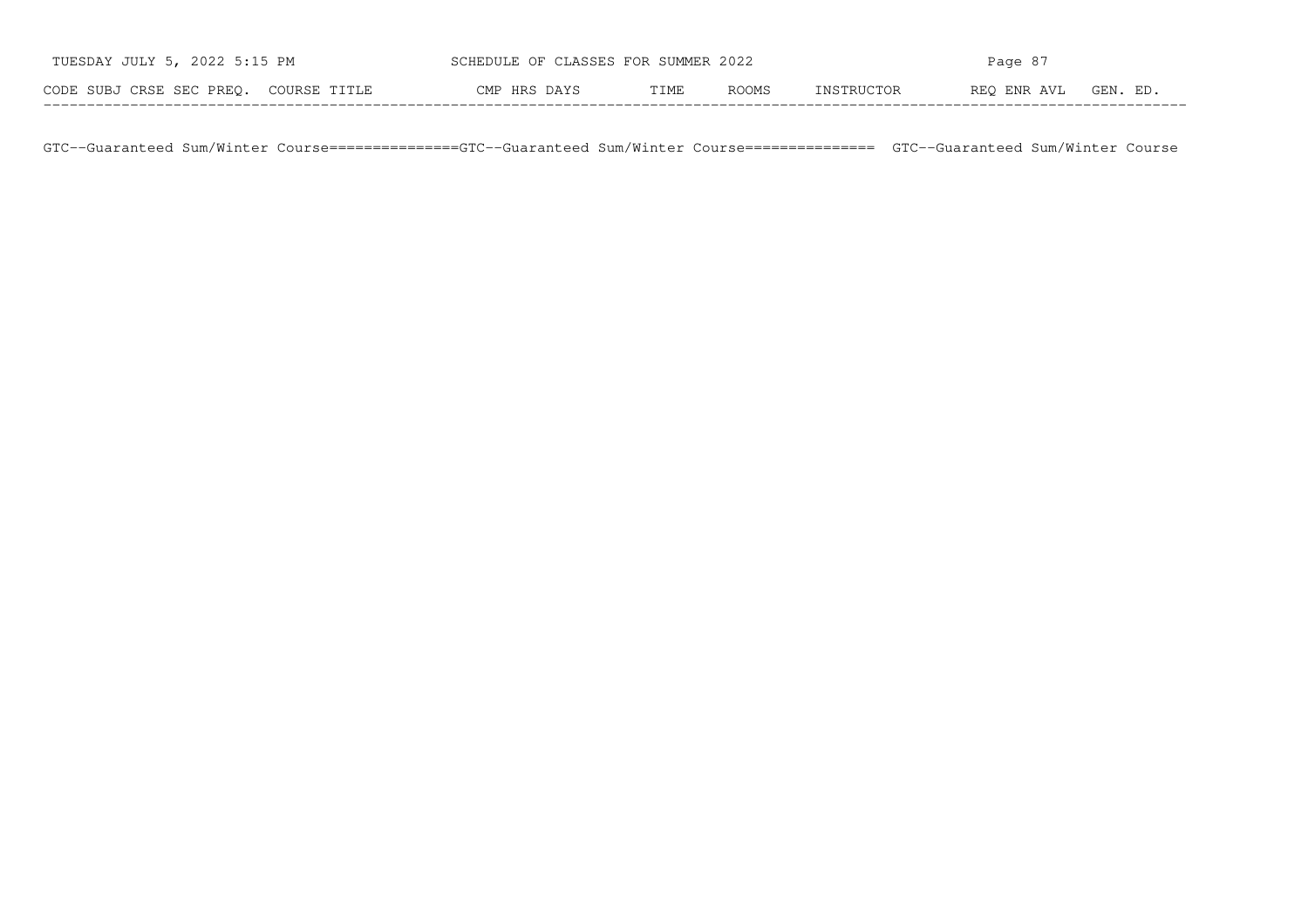| TUESDAY JULY 5, 2022 5:15 PM          | SCHEDULE OF CLASSES FOR SUMMER 2022 |      |              | Page 88    |             |          |
|---------------------------------------|-------------------------------------|------|--------------|------------|-------------|----------|
| CODE SUBJ CRSE SEC PREO. COURSE TITLE | CMP HRS DAYS                        | TIME | <b>ROOMS</b> | INSTRUCTOR | REO ENR AVL | GEN. ED. |

HW−−Health and Wellness==============================HW−−Health and Wellness============================== HW−−Health and Wellness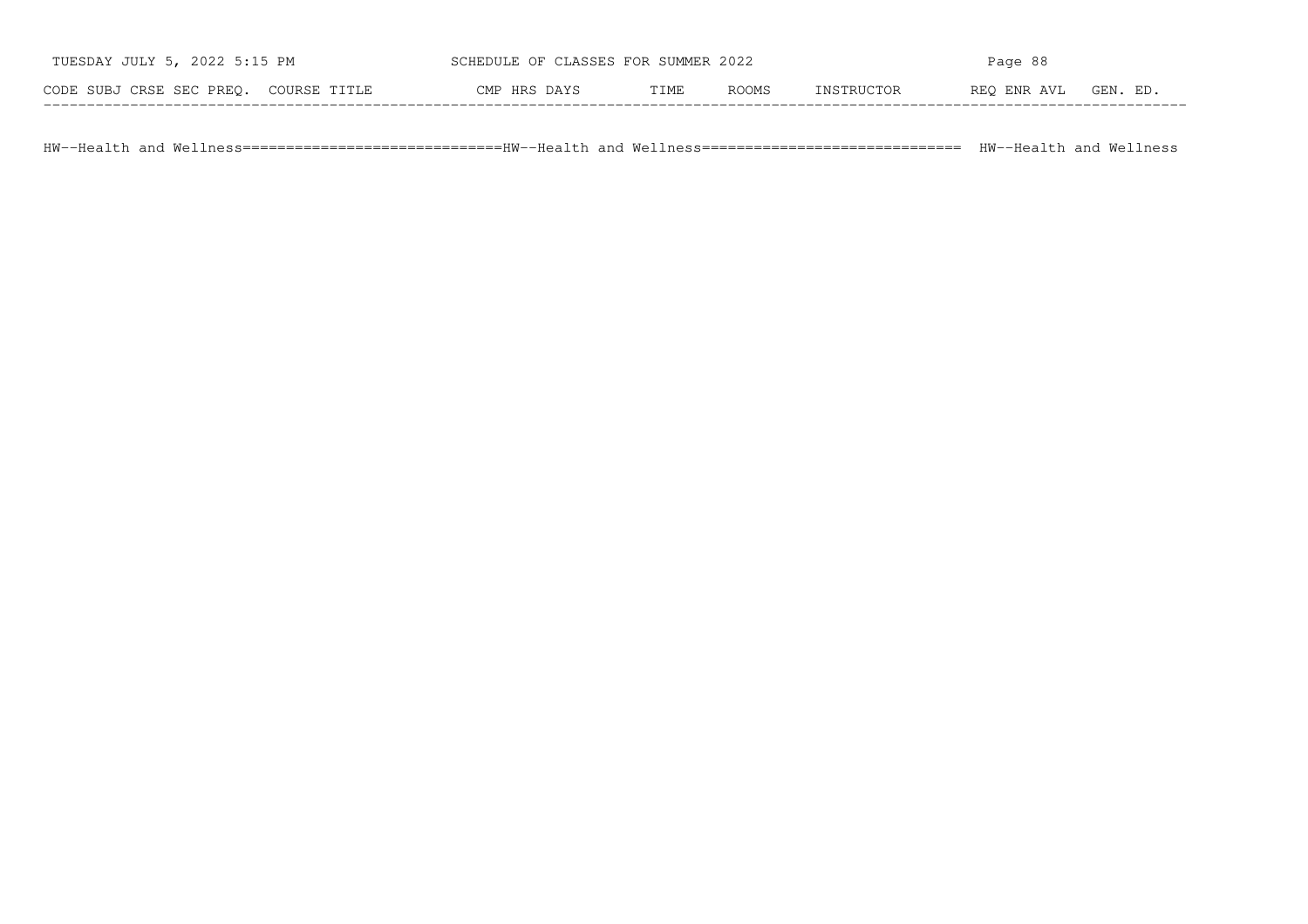| TUESDAY JULY 5, 2022 5:15 PM             | SCHEDULE OF CLASSES FOR SUMMER 2022 |      |              | Page 89    |             |         |
|------------------------------------------|-------------------------------------|------|--------------|------------|-------------|---------|
| CODE SUBJ CRSE SEC PREO.<br>COURSE TITLE | CMP HRS DAYS                        | TIME | <b>ROOMS</b> | INSTRUCTOR | REO ENR AVL | GEN. ED |

ISE−−Int'l Studies Economy==========================ISE−−Int'l Studies Economy========================== ISE−−Int'l Studies Economy

−−−−−−−−−−−−−−−−−−−−−−−−−−−−−−−−−−−−−−−−−−−−−−−−−−−−−−−−−−−−−−−−−−−−−−−−−−−−−−−−−−−−−−−−−−−−−−−−−−−−−−−−−−−−−−−−−−−−−−−−−−−−−−−−−−−−

77015 POLS 432 OL1 POLITICS OF GLOBAL INEQUALITY 4 ONLINE R HINCKLEY 25 9 16 XC

 NOTE: Minimum requirement of sophomore standing. International Relations politics or Comparative Politics course. Counts as elective for the International Studies maj Delivered online. Instruction and interaction occurs online within the Learning Management System. There are no requirements for face−to−face meetings, onsite instruction,or scheduled times to be online. However, proctored exams may be required, either on campus or at a location convenient to the student.Class dates June 1−July 6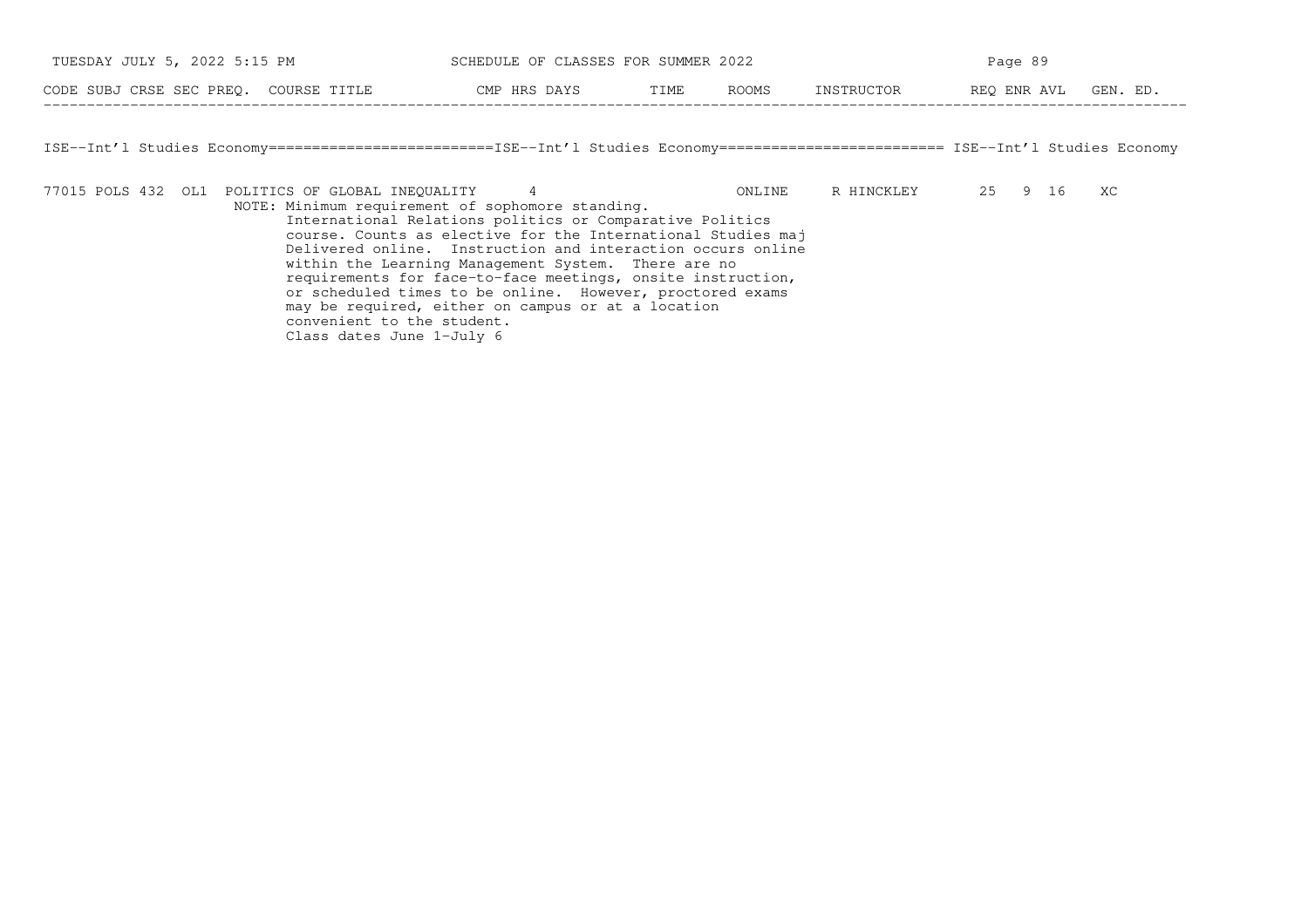| TUESDAY JULY 5, 2022 5:15 PM          | SCHEDULE OF CLASSES FOR SUMMER 2022 |      |       | Page 90    |             |          |
|---------------------------------------|-------------------------------------|------|-------|------------|-------------|----------|
| CODE SUBJ CRSE SEC PREO. COURSE TITLE | CMP HRS DAYS                        | TIME | ROOMS | INSTRUCTOR | REO ENR AVL | GEN. ED. |

ISG−−Int'l Studies Governance=====================ISG−−Int'l Studies Governance===================== ISG−−Int'l Studies Governance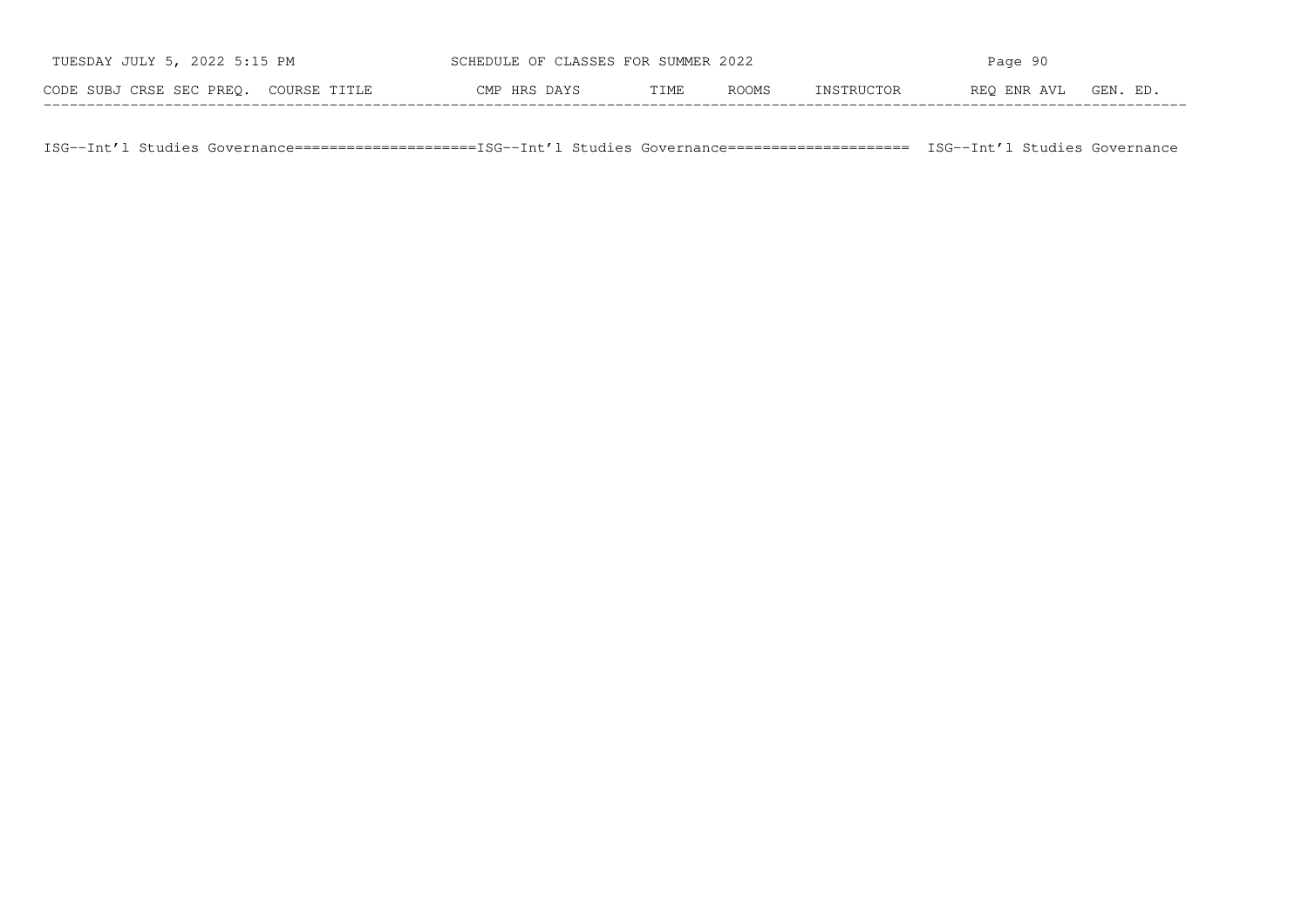| TUESDAY JULY 5, 2022 5:15 PM          |              | SCHEDULE OF CLASSES FOR SUMMER 2022<br>Page 91 |       |            |             |          |
|---------------------------------------|--------------|------------------------------------------------|-------|------------|-------------|----------|
| CODE SUBJ CRSE SEC PREO. COURSE TITLE | CMP HRS DAYS | TIME                                           | ROOMS | INSTRUCTOR | REO ENR AVL | GEN. ED. |

ISH−−Int'l Studies History&Society==============ISH−−Int'l Studies History&Society============== ISH−−Int'l Studies History&Society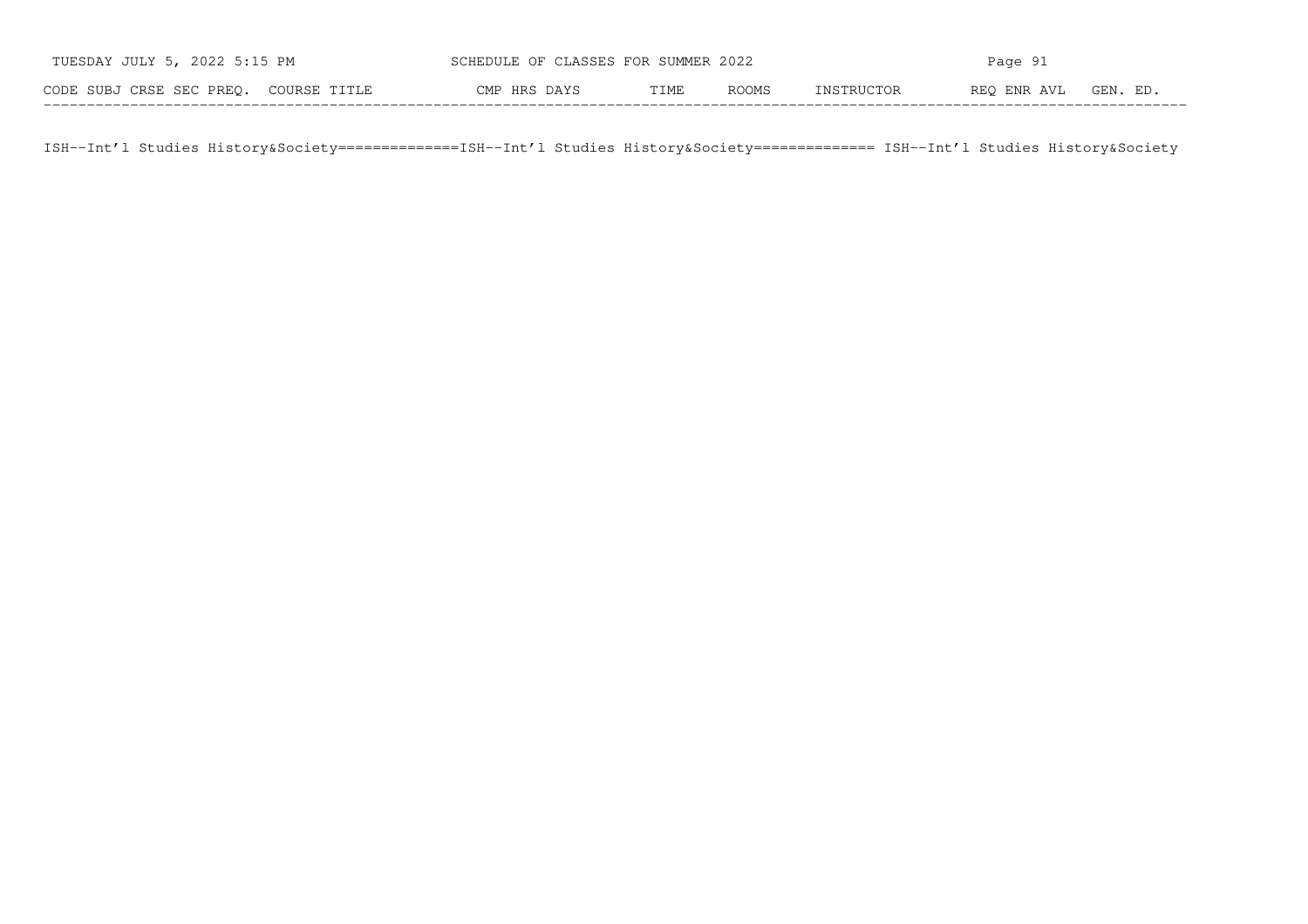| つハつつ                                     | CI N C C LI C<br>∩F        | いいか   | 2022  | Parre |                    |               |
|------------------------------------------|----------------------------|-------|-------|-------|--------------------|---------------|
| CODE SUBJ CRSE SEC PREQ.<br>COURSE TITLE | HRS<br>ヿヹ゙゙゚゚゚゚゚゚ヷ゙<br>∩™∩ | [ IME | ROOMS |       | AVT<br>ENR<br>REO. | ותים<br>. F.D |

JCC−−JCC Course==========================================JCC−−JCC Course========================================== JCC−−JCC Course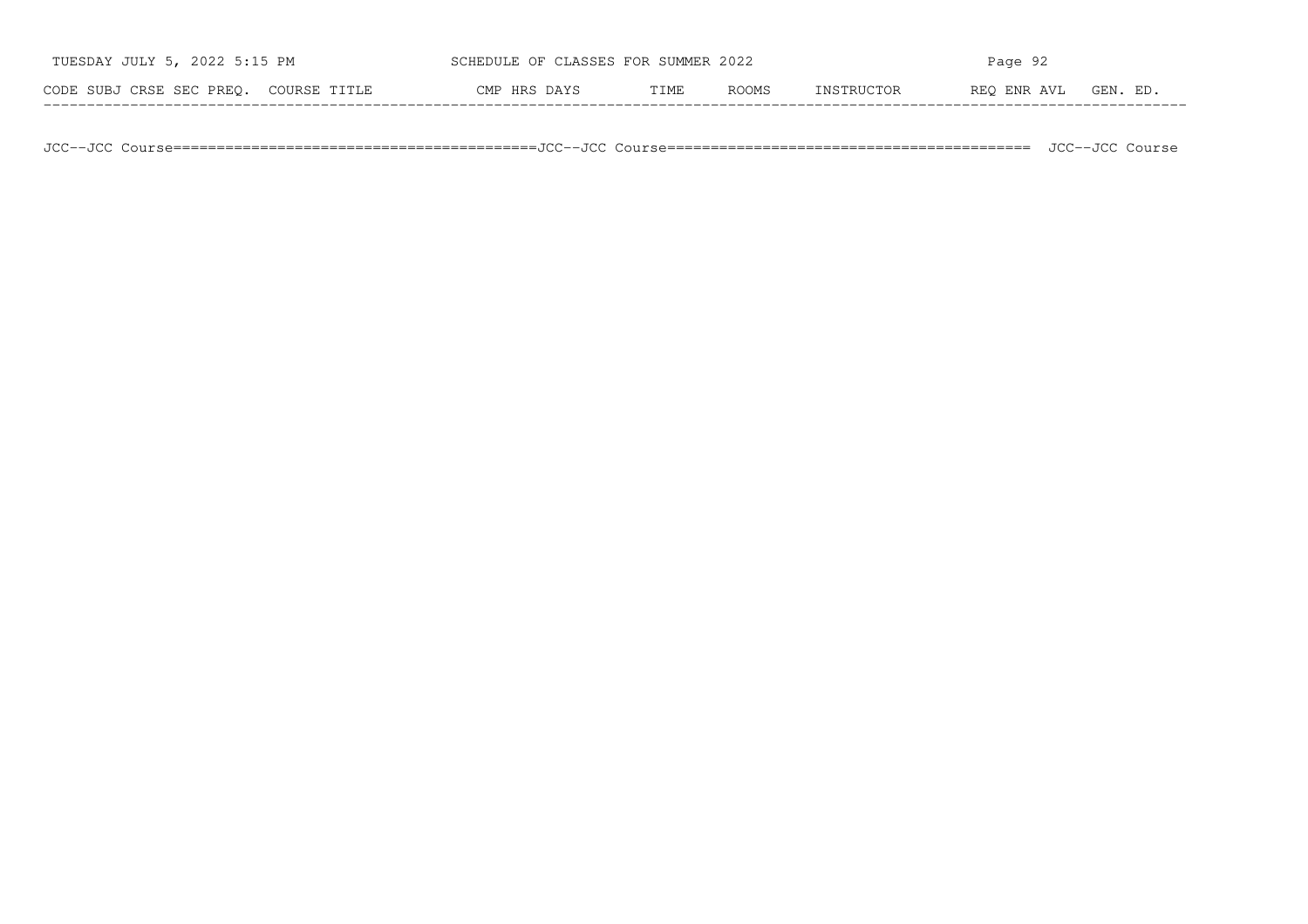| TUESDAY JULY 5, 2022 5:15 PM             | SCHEDULE OF CLASSES FOR SUMMER 2022 |      |       | Page 93    |             |         |
|------------------------------------------|-------------------------------------|------|-------|------------|-------------|---------|
| CODE SUBJ CRSE SEC PREO.<br>COURSE TITLE | CMP HRS DAYS                        | TIME | ROOMS | TNSTRHCTOR | REO ENR AVL | GEN. ED |

LAW−−Pre−Law===============================================LAW−−Pre−Law=============================================== LAW−−Pre−Law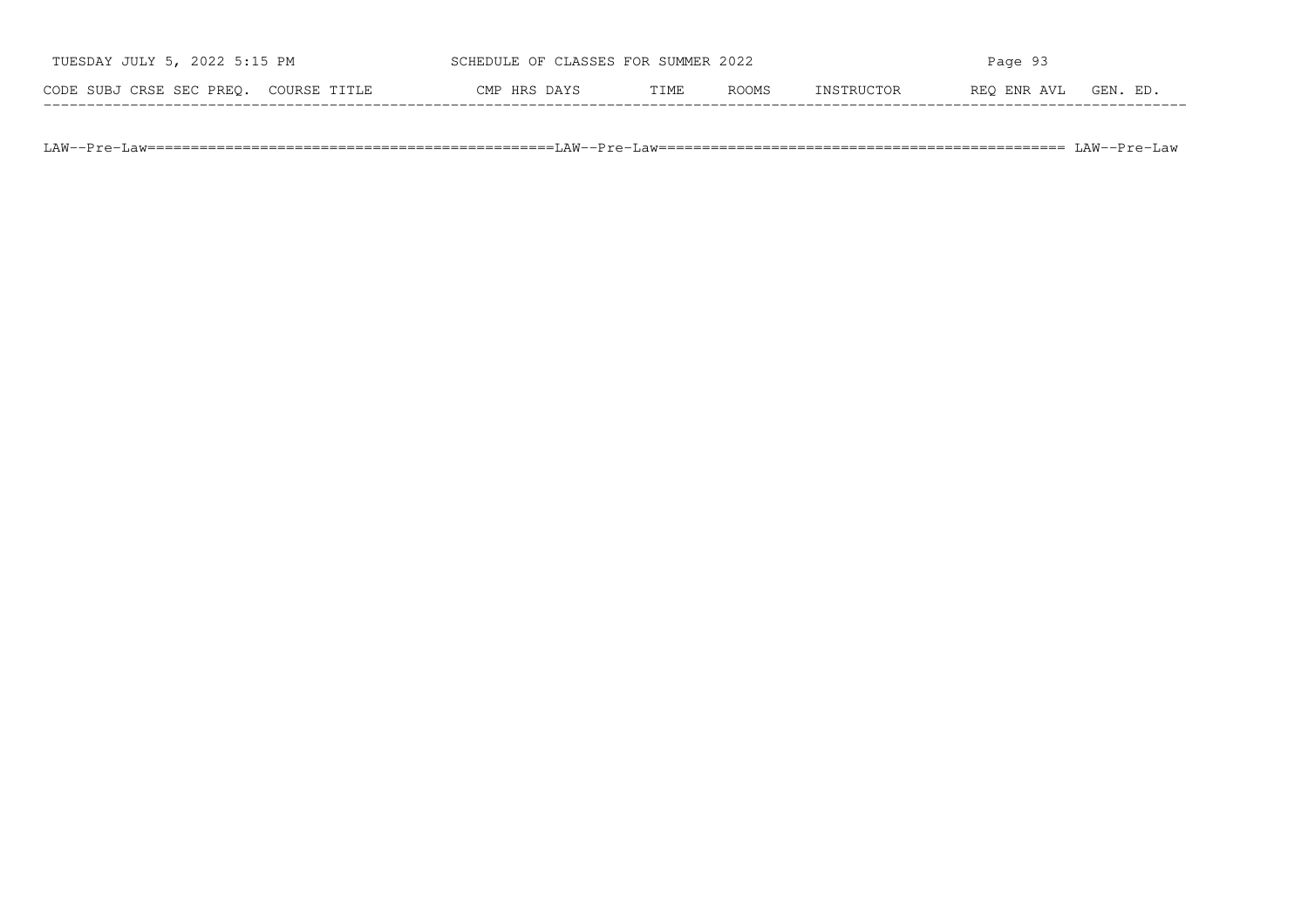| TUESDAY JULY 5, 2022 5:15 PM                                                                                                         | SCHEDULE OF CLASSES FOR SUMMER 2022                                                                                                                                                                                                                                                                                   |               |            | Page 94              |       |  |
|--------------------------------------------------------------------------------------------------------------------------------------|-----------------------------------------------------------------------------------------------------------------------------------------------------------------------------------------------------------------------------------------------------------------------------------------------------------------------|---------------|------------|----------------------|-------|--|
| CODE SUBJ CRSE SEC PREO. COURSE TITLE                                                                                                | CMP HRS DAYS                                                                                                                                                                                                                                                                                                          | ROOMS<br>TIME | INSTRUCTOR | REO ENR AVL GEN. ED. |       |  |
| LB--Scientific Inquiry--Lab=======================LB--Scientific Inquiry--Lab======================= LB--Scientific Inquiry--Lab     |                                                                                                                                                                                                                                                                                                                       |               |            |                      |       |  |
| 77081 PHYS 202 OL1 COLLEGE PHYSICS 2 - LAB<br>NOTE: Must take with PHYS 202 Lecture<br>to the student.<br>Class dates July 26-Aug 10 | Delivered online. Instruction and interaction occurs online<br>within the Learning Management System, Moodle. There are no<br>requirements for face-to-face meetings, onsite instruction<br>or scheduled times to be online. However, proctored exams<br>may be required either on campus or at a location convenient | TBA           | A ADHIKARI | 20<br>$0\quad 20$    | LB SP |  |

START/END DATES: 07/26−08/10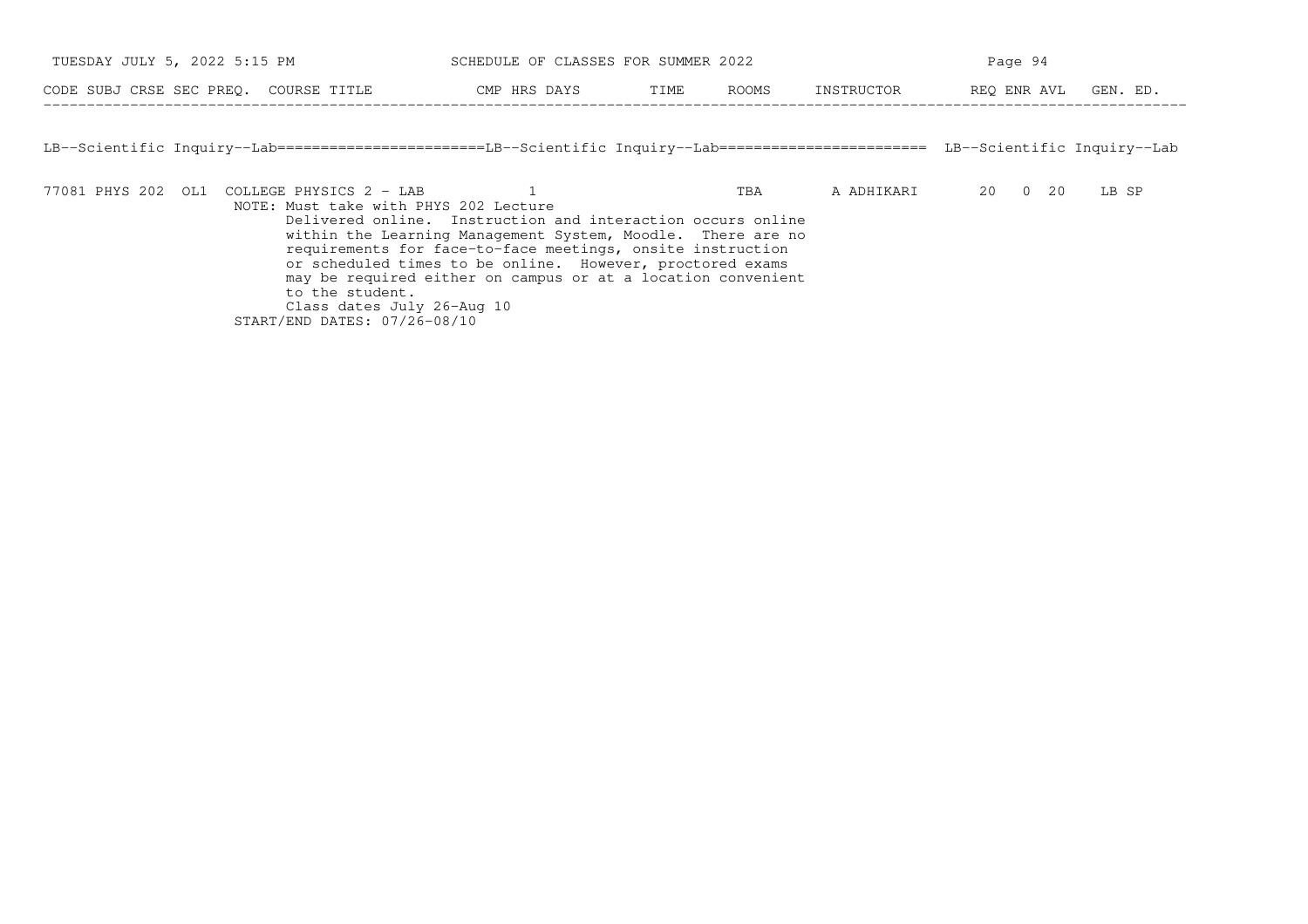| TUESDAY JULY 5, 2022 5:15 PM<br>SCHEDULE OF CLASSES FOR SUMMER 2022                                                                   |                                                                                                                                                                                                                                                                                                                         |     | Page 95 |                                                          |                     |  |
|---------------------------------------------------------------------------------------------------------------------------------------|-------------------------------------------------------------------------------------------------------------------------------------------------------------------------------------------------------------------------------------------------------------------------------------------------------------------------|-----|---------|----------------------------------------------------------|---------------------|--|
| CODE SUBJ CRSE SEC PREQ. COURSE TITLE THE ROATS TIME ROOMS INSTRUCTOR THE REQ ENRAVL GEN. ED.                                         |                                                                                                                                                                                                                                                                                                                         |     |         |                                                          |                     |  |
|                                                                                                                                       |                                                                                                                                                                                                                                                                                                                         |     |         |                                                          |                     |  |
|                                                                                                                                       |                                                                                                                                                                                                                                                                                                                         |     |         |                                                          |                     |  |
| 77239 ID<br>657 031<br>@PRACTICUM IN TECHNOLOGY<br>NOTE: Class dates June 1-Aug 10<br>START/END DATES: 06/01-08/10                    | 3                                                                                                                                                                                                                                                                                                                       | TBA | TBA     | TBA A BETRUS                                             | 20 1 19             |  |
| 77238 ID<br>659 031<br>TECHONOLOGY PRODUCT DEVELOP<br>NOTE: Class dates June 1-Aug 10<br>START/END DATES: 06/01-08/10                 | 3                                                                                                                                                                                                                                                                                                                       | TBA | TBA     | TBA A BETRUS                                             | $5 \quad 2 \quad 3$ |  |
| 77207 MUCE 445 OL1* @MUSIC IN SPECIAL EDUCATION<br>Pre-requisites: MUCE306<br>convenient to the student.<br>Class dates June 1-July 6 | 3<br>NOTE: Delivered online. Instruction and interaction occurs online<br>within the Learning Management System, Moodle. There are no<br>requirements for face-to-face meetings, onsite instruction,<br>or scheduled times to be online. However, proctored exams<br>may be required, either on campus or at a location |     | ONLINE  | T WANAMAKER                                              | 20 14 6             |  |
| 77390 MUCE 608 031<br>CURRICULUM DEVELOPMENT:MUSIC<br>NOTE: Class dates June 27-July 28<br>START/END DATES: 06/27-07/28               |                                                                                                                                                                                                                                                                                                                         |     |         | 3 MTuWTh 800AM-1000AM SCH-HLA311 M CAMPBELL 12 14 CLOSED |                     |  |
| CURRICULUM DEVELOPMENT: MUSIC<br>77391 MUCE 608 032<br>NOTE: Class dates June 27-July 28<br>START/END DATES: 06/27-07/28              |                                                                                                                                                                                                                                                                                                                         |     |         | 3 MTuWTh 1030AM-1230PM SCH-HLA311 M CAMPBELL             | 12 24 CLOSED        |  |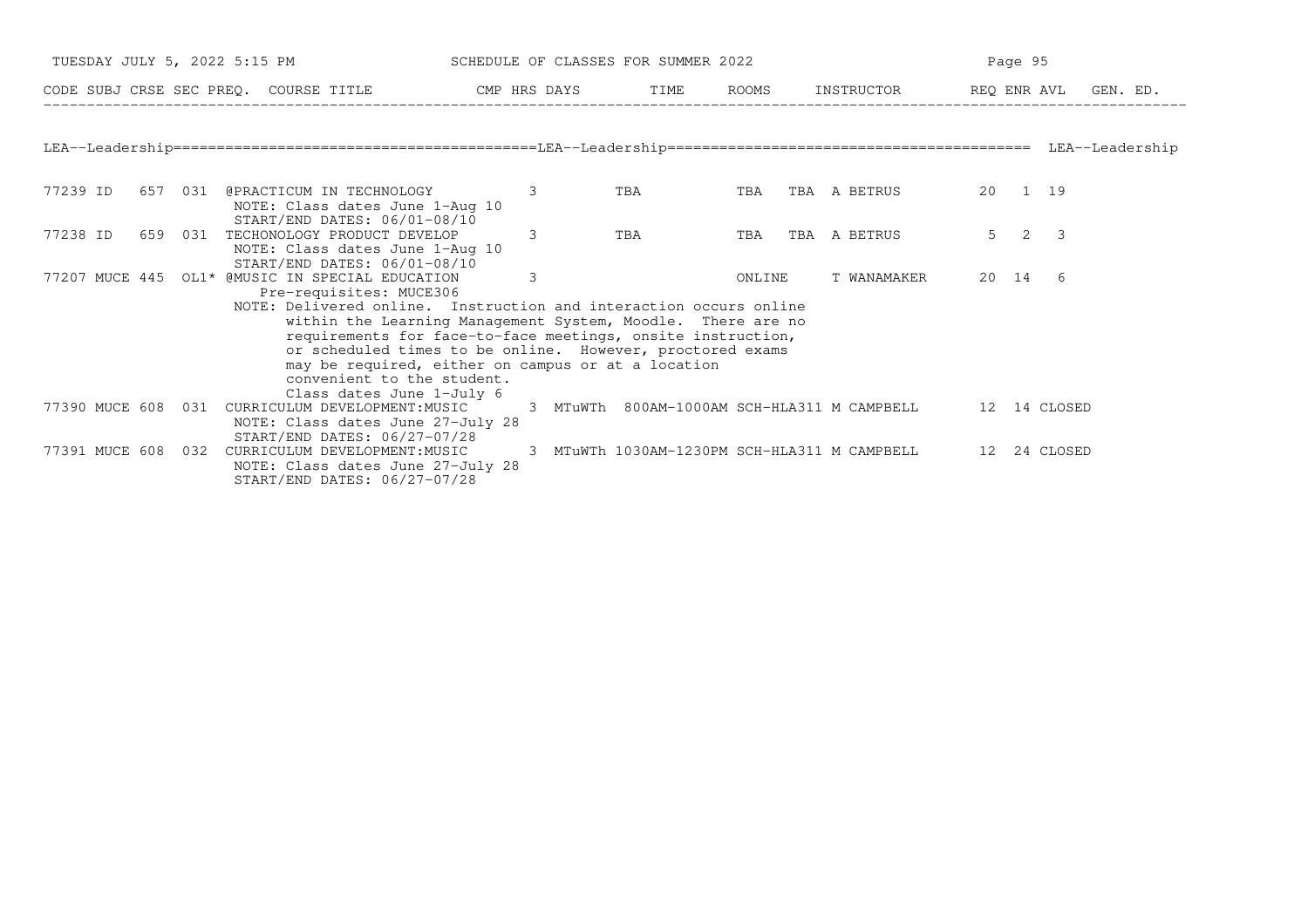| TUESDAY JULY 5, 2022 5:15 PM          | SCHEDULE OF CLASSES FOR SUMMER 2022 |      |       | Page 96    |             |          |
|---------------------------------------|-------------------------------------|------|-------|------------|-------------|----------|
| CODE SUBJ CRSE SEC PREO. COURSE TITLE | CMP HRS DAYS                        | TIME | ROOMS | INSTRUCTOR | REO ENR AVL | GEN. ED. |

ML−Modern Language Proficiency====================ML−Modern Language Proficiency==================== ML−Modern Language Proficiency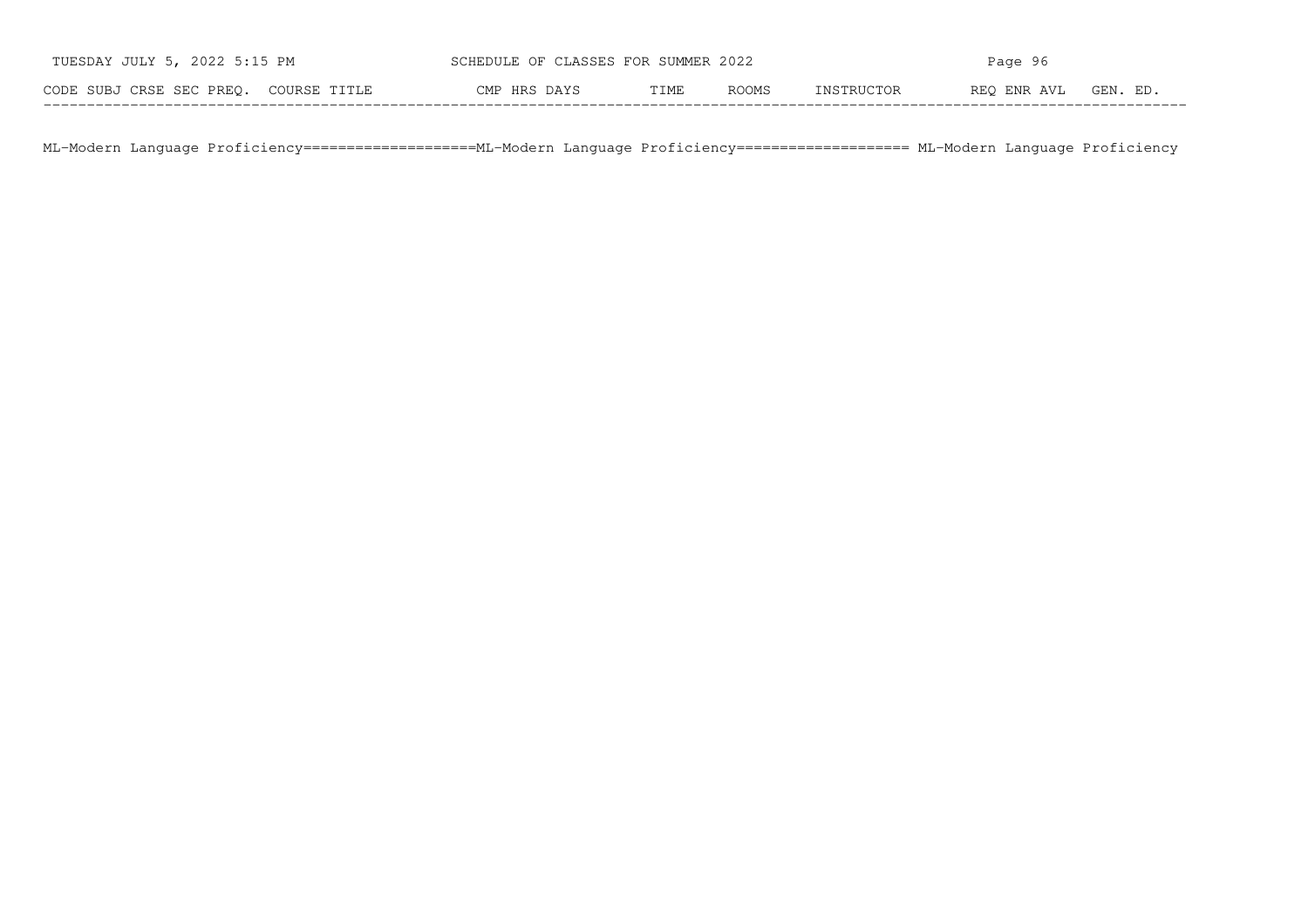| TUESDAY JULY 5, 2022 5:15 PM                                                                                 | SCHEDULE OF CLASSES FOR SUMMER 2022                                                                                                                                                                                                                                                                                                                                                                                                                                                                                                                                                                                                                                                      |        | Page 97                |                      |       |  |
|--------------------------------------------------------------------------------------------------------------|------------------------------------------------------------------------------------------------------------------------------------------------------------------------------------------------------------------------------------------------------------------------------------------------------------------------------------------------------------------------------------------------------------------------------------------------------------------------------------------------------------------------------------------------------------------------------------------------------------------------------------------------------------------------------------------|--------|------------------------|----------------------|-------|--|
| CODE SUBJ CRSE SEC PREQ. COURSE TITLE THE CMP HRS DAYS TIME ROOMS                                            |                                                                                                                                                                                                                                                                                                                                                                                                                                                                                                                                                                                                                                                                                          |        | INSTRUCTOR             | REQ ENR AVL GEN. ED. |       |  |
|                                                                                                              |                                                                                                                                                                                                                                                                                                                                                                                                                                                                                                                                                                                                                                                                                          |        |                        |                      |       |  |
| 77124 CHEM 101 OL2 CHEMISTRY AND HUMAN HEALTH<br>or scheduled times to be online.<br>nutrition and diseases. | 3<br>NOTE: Delivered online. Instruction and interaction occurs online<br>within the Learning Management System. There are no<br>requirements for face-to-face meetings, onsite instruction,<br>Not a linked course. Can be taken separately from the lab.<br>The course will examine how chemistry is vitally involved in<br>almost every aspect of our life. It will explore several<br>topics as they relate to human health including the food we<br>eat and food additives and vitamins, fitness and health,<br>the drugs we might take, the air we breathe, toxins and<br>green-house emissions, nuclear energy, herbicides<br>and pesticides and global problems such as improper | ONLINE | F BOU-ABDALLAH 20 13 7 |                      | NW SP |  |

Class dates June 1 − June 16 START/END DATES: 06/01−06/16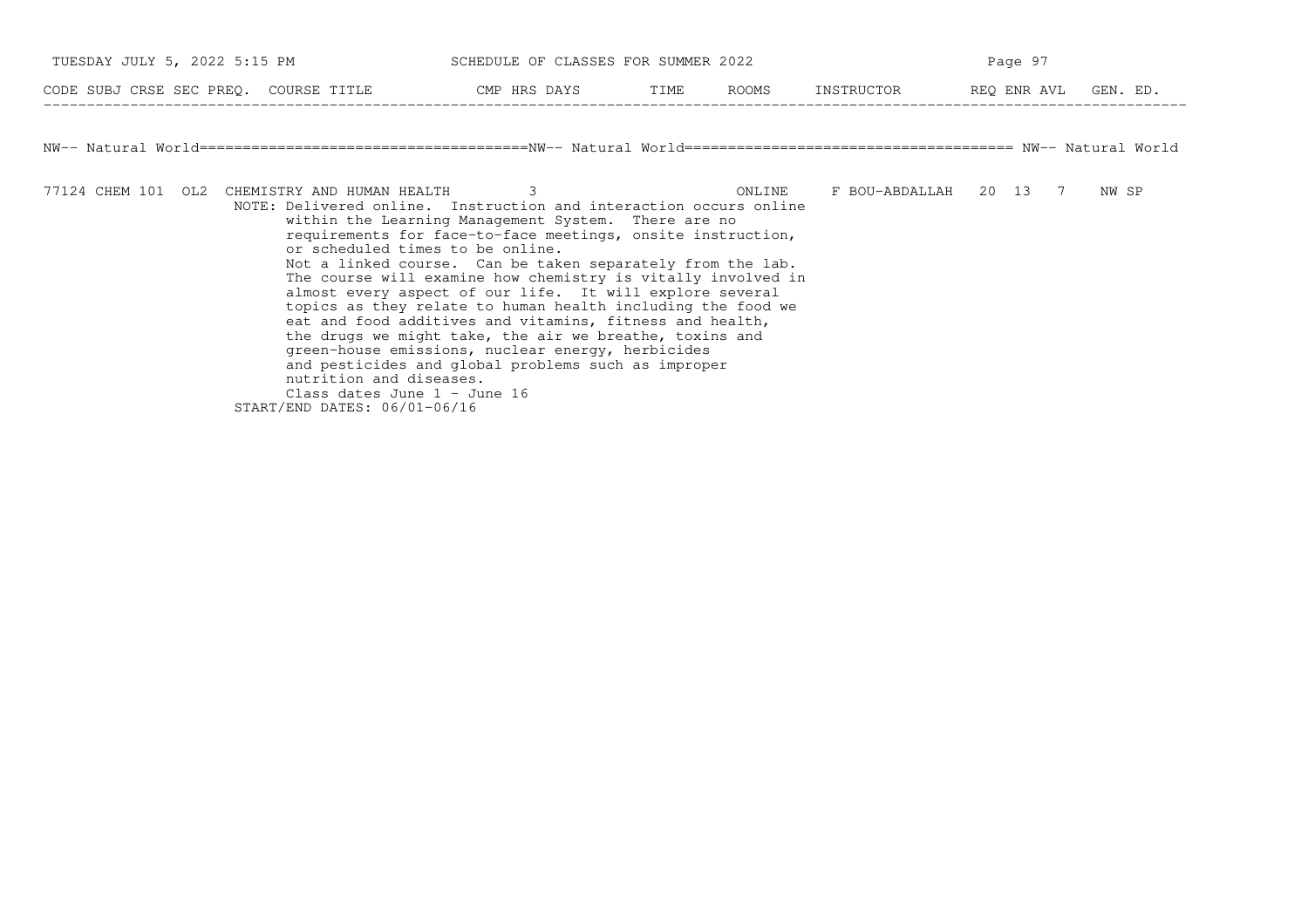| TUESDAY JULY 5, 2022 5:15 PM          | SCHEDULE OF CLASSES FOR SUMMER 2022 |      |       | Page 98    |             |          |  |  |
|---------------------------------------|-------------------------------------|------|-------|------------|-------------|----------|--|--|
| CODE SUBJ CRSE SEC PREO. COURSE TITLE | CMP HRS DAYS                        | TIME | ROOMS | INSTRUCTOR | REO ENR AVL | GEN. ED. |  |  |

OER−−Open Education Resources=====================OER−−Open Education Resources===================== OER−−Open Education Resources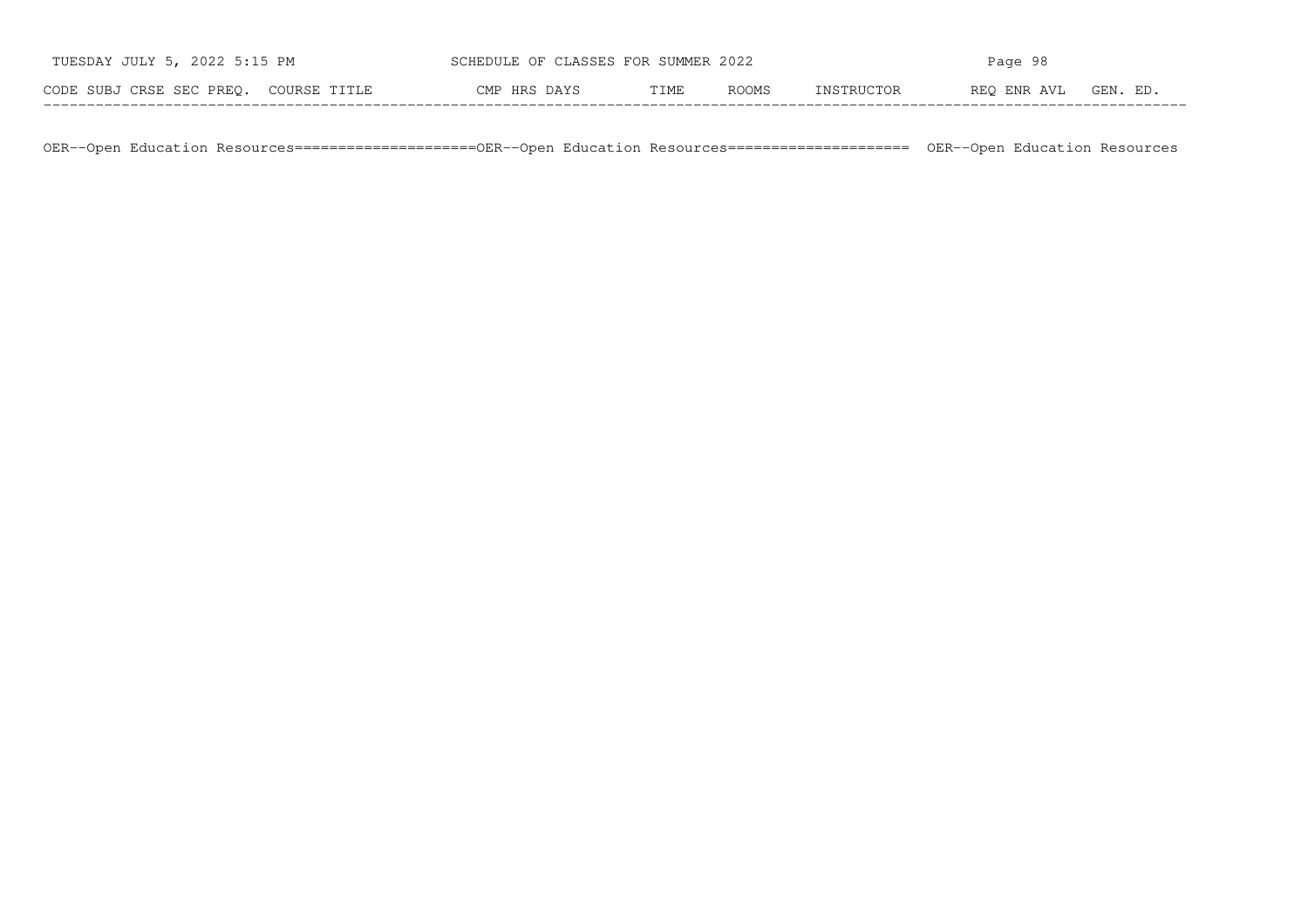| TUESDAY JULY 5, 2022 5:15 PM          | SCHEDULE OF CLASSES FOR SUMMER 2022 |      |              | Page 99    |             |          |
|---------------------------------------|-------------------------------------|------|--------------|------------|-------------|----------|
| CODE SUBJ CRSE SEC PREO. COURSE TITLE | CMP HRS DAYS                        | TIME | <b>ROOMS</b> | INSTRUCTOR | REO ENR AVL | GEN. ED. |

OVS−−Overseas=============================================OVS−−Overseas============================================= OVS−−Overseas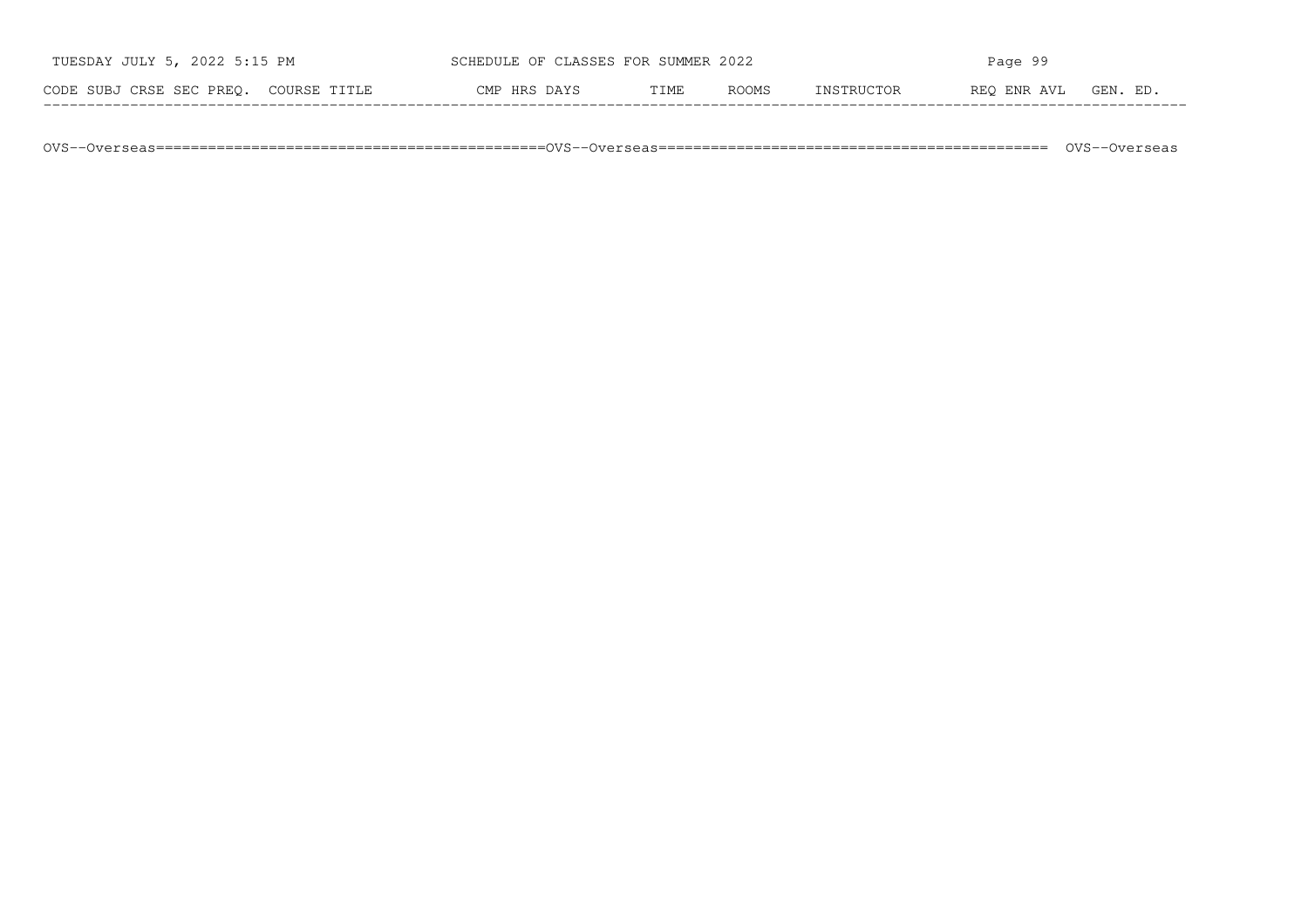| TUESDAY JULY 5, 2022 5:15 PM |         |                                                                                                                                   |              |      | SCHEDULE OF CLASSES FOR SUMMER 2022 |       |     |            |             | Page 100 |             |          |
|------------------------------|---------|-----------------------------------------------------------------------------------------------------------------------------------|--------------|------|-------------------------------------|-------|-----|------------|-------------|----------|-------------|----------|
| CODE SUBJ CRSE SEC PREO.     |         | COURSE TITLE                                                                                                                      | CMP HRS DAYS |      | TIME                                | ROOMS |     | INSTRUCTOR | REO ENR AVL |          |             | GEN. ED. |
|                              |         |                                                                                                                                   |              |      |                                     |       |     |            |             |          |             |          |
|                              |         | PE--Physical Education================================PE--Physical Education============================== PE--Physical Education |              |      |                                     |       |     |            |             |          |             |          |
| 77405 PE                     | 195 EP1 |                                                                                                                                   |              | TuTh | 1000AM-1150AM MAX-HLG104 J BECHTEL  |       |     |            |             | 20 12    | - 8         |          |
|                              |         | HEALTH AND WELLNESS<br>NOTE: Class dates July 6-July 29                                                                           |              |      |                                     |       |     |            |             |          |             | PE       |
| 77447 PE<br>198              | - 031   | START/END DATES: 07/06-07/29<br>CONDITION PE                                                                                      |              |      | TBA                                 | TBA   | TBA | T HEWITT   | $\Omega$    |          | 2 CLOSED PE |          |
|                              |         | START/END DATES: 06/01-06/16                                                                                                      |              |      |                                     |       |     |            |             |          |             |          |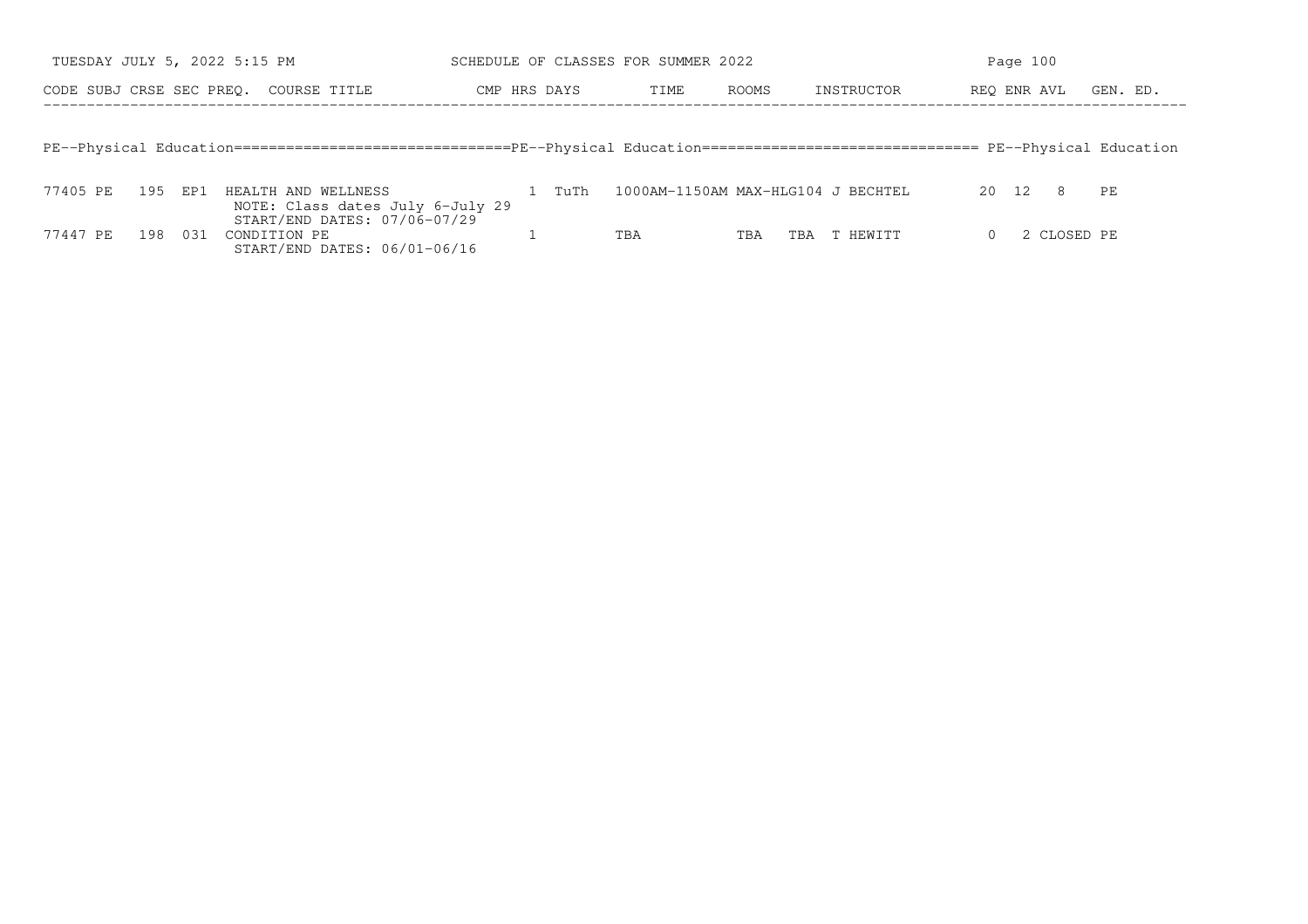| TUESDAY JULY 5, 2022 5:15 PM          | SCHEDULE OF CLASSES FOR SUMMER 2022 |      |              | Page 101   |             |          |  |
|---------------------------------------|-------------------------------------|------|--------------|------------|-------------|----------|--|
| CODE SUBJ CRSE SEC PREO. COURSE TITLE | CMP HRS DAYS                        | TIME | <b>ROOMS</b> | INSTRUCTOR | REO ENR AVL | GEN. ED. |  |

PI−−Philosophical Inquiry===========================PI−−Philosophical Inquiry=========================== PI−−Philosophical Inquiry

77188 PHIL 102 OL1 EDUCATION AND THE GOOD LIFE 3 ONLINE T MURPHY 20 12 8 FC PI TF NOTE: Delivered online. Instruction and interaction occurs online within the Learning Management System, Moodle. There are no requirements for face−to−face meetings, onsite instruction,or scheduled times to be online. However, proctored exams may be required, either on campus or at a locationconvenient to the student. Class dates June 1 − July 6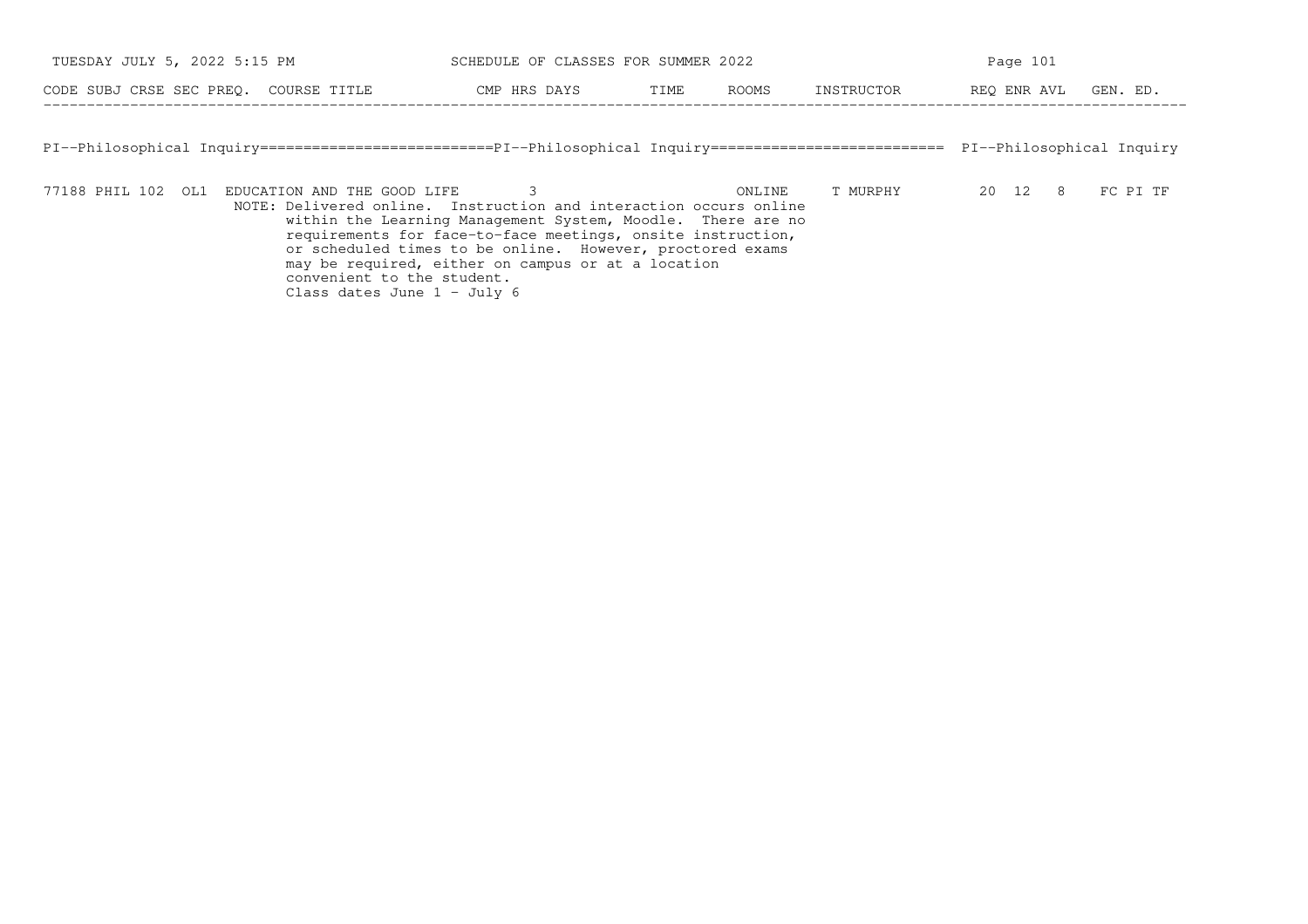| TUESDAY JULY 5, 2022 5:15 PM          | SCHEDULE OF CLASSES FOR SUMMER 2022 |      |              | Page $102$ |             |          |  |
|---------------------------------------|-------------------------------------|------|--------------|------------|-------------|----------|--|
| CODE SUBJ CRSE SEC PREO. COURSE TITLE | CMP HRS DAYS                        | TIME | <b>ROOMS</b> | INSTRUCTOR | REO ENR AVL | GEN. ED. |  |

REC--Recitation Section===========================REC--Recitation Section============================= REC--Recitation Section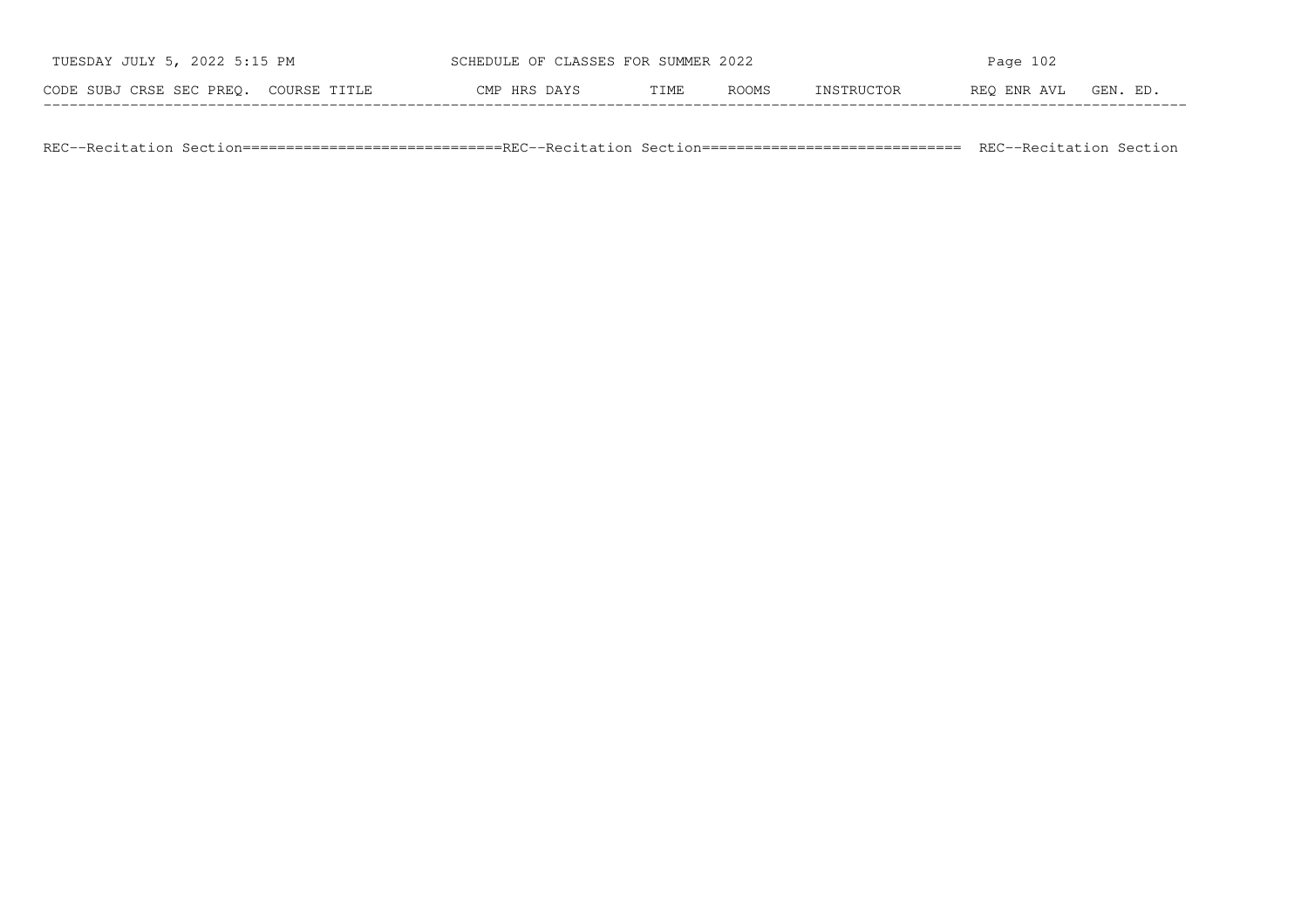| TUESDAY JULY 5, 2022 5:15 PM |                                                                                                                                                                          | SCHEDULE OF CLASSES FOR SUMMER 2022                                                                                                                                                                                                                                                                                   |     |        |                    | Page 103                |
|------------------------------|--------------------------------------------------------------------------------------------------------------------------------------------------------------------------|-----------------------------------------------------------------------------------------------------------------------------------------------------------------------------------------------------------------------------------------------------------------------------------------------------------------------|-----|--------|--------------------|-------------------------|
|                              | CODE SUBJ CRSE SEC PREQ. COURSE TITLE THE ROOMS INSTRUCTOR                                                                                                               |                                                                                                                                                                                                                                                                                                                       |     |        |                    | REQ ENR AVL<br>GEN. ED. |
|                              |                                                                                                                                                                          |                                                                                                                                                                                                                                                                                                                       |     |        |                    |                         |
|                              |                                                                                                                                                                          |                                                                                                                                                                                                                                                                                                                       |     |        |                    |                         |
|                              | 77328 BIOL 480 OL1 ADVANCED TOPICS IN BIOLOGY<br>NOTE: BIOLOGY OF PANDEMICS                                                                                              | 3                                                                                                                                                                                                                                                                                                                     |     | ONLINE | R EWY              | 20 8 12                 |
|                              | to the student.<br>Class dates June $1 - July 6$                                                                                                                         | Delivered online. Instruction and interaction occurs online<br>within the Learning Management System, Moodle. There are no<br>requirements for face-to-face meetings, onsite instruction<br>or scheduled times to be online. However, proctored exams<br>may be required either on campus or at a location convenient |     |        |                    |                         |
|                              | 77460 BIOL 485 001 RESEARCH IN BIOLOGY                                                                                                                                   | $1 - 3$                                                                                                                                                                                                                                                                                                               | TBA | TBA    | TBA G JOHNSON      | 1 CLOSED<br>0           |
|                              | START/END DATES: 06/01-08/10                                                                                                                                             |                                                                                                                                                                                                                                                                                                                       |     |        |                    |                         |
|                              | 77323 MGMT 669 031 @PROJECT DEVELOPMENT<br>NOTE: Class dates June 1-Aug 10<br>START/END DATES: 06/01-08/10                                                               | 3                                                                                                                                                                                                                                                                                                                     | TBA | TBA    | TBA S LEVIUS       | 5<br>$5^{\circ}$<br>10  |
| 77400 ID                     | 654 OL1 PROGRAM EVALUATION                                                                                                                                               | 3                                                                                                                                                                                                                                                                                                                     |     | TBA    | E MILLER           | 5 15<br>20              |
|                              | NOTE: Delivered online. Instruction and interaction occurs online<br>convenient to the student.<br>Class dates June $1 - \text{Aug } 10$<br>START/END DATES: 06/01-08/10 | within the Learning Management System. There are no<br>requirement for face-to-face meetings, onsite instruction,<br>or scheduled times to be online. However proctored exams<br>may be required either on campus or at a location                                                                                    |     |        |                    |                         |
| 77446 IT                     | 614 OL2 TECHNOLOGY IN EDUCATION<br>NOTE: Delivered online. Instruction and interaction occurs online<br>convenient to the student.<br>$START/END$ DATES: $07/07-08/10$   | 3<br>within the Learning Management System. there are no<br>requirements for face-to-face meetings, onsite instruction<br>or scheduled times to be online. However, proctored exams<br>may be required, either on campus or at a location                                                                             |     | TBA    | A BETRUS           | 20 12 8                 |
|                              | 77258 GRED 670 001 CULMINATING EXPERIENCE<br>NOTE: Class meets June $1 -$ July 6                                                                                         | 3                                                                                                                                                                                                                                                                                                                     | TBA |        | TBA TBA D STRAIGHT | 1 CLOSED<br>0           |
|                              | 77314 GRDG 610 OL1 SEMINAR: LITERACY RESEARCH                                                                                                                            | 3                                                                                                                                                                                                                                                                                                                     |     | ONLINE | K JEROR            | 8 12<br>20              |
|                              | NOTE: Delivered online. Instruction and interaction occurs online<br>to the student.<br>Class dates June $1 - July 6$                                                    | within the Learning Management System, Moodle. There are no<br>requirements for face-to-face meetings, onsite instruction<br>or scheduled times to be online. However, proctored exams<br>may be required either on campus or at a location convenient                                                                |     |        |                    |                         |
| 77289 COMM 398               | 031 DEMOGRAPHICS IN ADVERTISING<br>START/END DATES: 06/01-08/10                                                                                                          | 3                                                                                                                                                                                                                                                                                                                     | TBA | TBA    | TBA K WILSON       | 1 CLOSED<br>Τ.          |
|                              | 77207 MUCE 445 OL1* @MUSIC IN SPECIAL EDUCATION<br>Pre-requisites: MUCE306<br>NOTE: Delivered online. Instruction and interaction occurs online                          | 3<br>within the Learning Management System, Moodle. There are no<br>requirements for face-to-face meetings, onsite instruction,<br>or scheduled times to be online. However, proctored exams                                                                                                                          |     | ONLINE | T WANAMAKER        | -6<br>20 14             |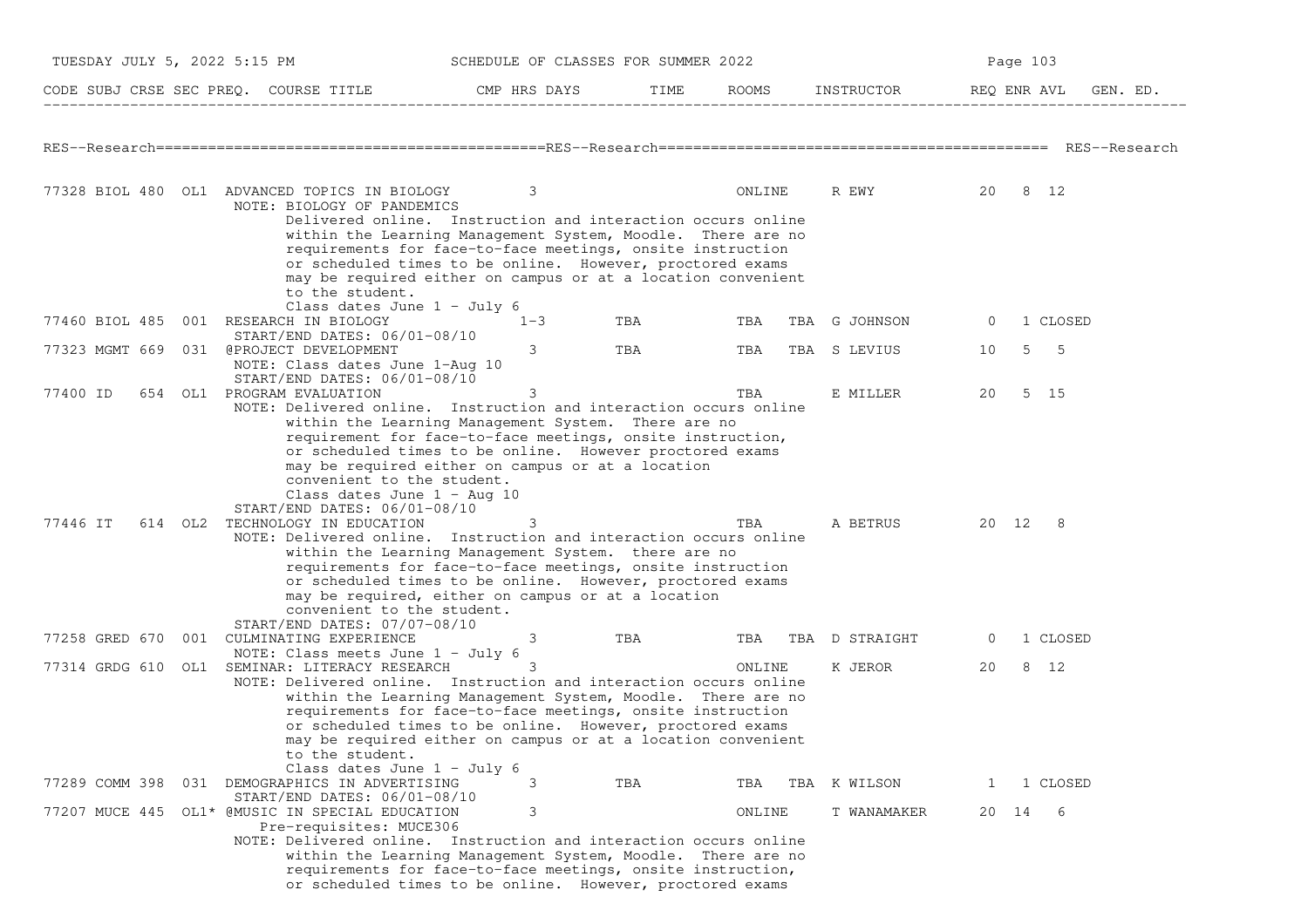| TUESDAY JULY 5, 2022 5:15 PM                |                                                                                                                                                                                                                                                                                                                          | SCHEDULE OF CLASSES FOR SUMMER 2022         |      |       |                                            | Page 104                  |          |
|---------------------------------------------|--------------------------------------------------------------------------------------------------------------------------------------------------------------------------------------------------------------------------------------------------------------------------------------------------------------------------|---------------------------------------------|------|-------|--------------------------------------------|---------------------------|----------|
| CODE SUBJ CRSE SEC PREO. COURSE TITLE       | CMP HRS DAYS                                                                                                                                                                                                                                                                                                             |                                             | TIME | ROOMS | INSTRUCTOR                                 | REO ENR AVL               | GEN. ED. |
| 77390 MUCE 608 031<br>77391 MUCE 608<br>032 | may be required, either on campus or at a location<br>convenient to the student.<br>Class dates June 1-July 6<br>CURRICULUM DEVELOPMENT:MUSIC<br>NOTE: Class dates June 27-July 28<br>START/END DATES: 06/27-07/28<br>CURRICULUM DEVELOPMENT: MUSIC<br>NOTE: Class dates June 27-July 28<br>START/END DATES: 06/27-07/28 | 3 MTuWTh 800AM-1000AM SCH-HLA311 M CAMPBELL |      |       | MTuWTh 1030AM-1230PM SCH-HLA311 M CAMPBELL | 12 14 CLOSED<br>24 CLOSED |          |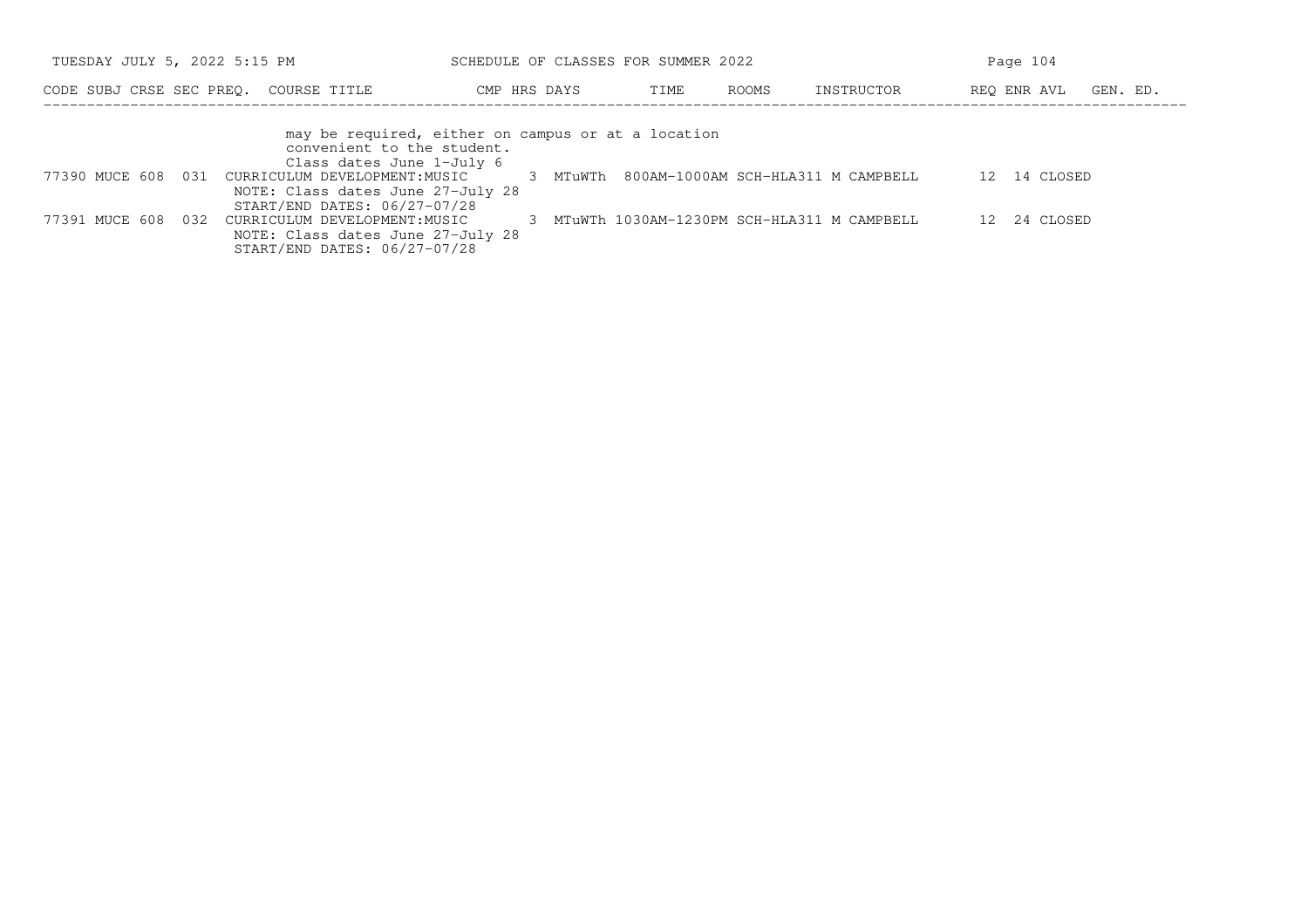| TUESDAY JULY 5, 2022 5:15 PM         |                                                                                                                                                                    | SCHEDULE OF CLASSES FOR SUMMER 2022                                                                                                                                                                                                                                                                                                                        |        |                     | Page 105 |                |          |
|--------------------------------------|--------------------------------------------------------------------------------------------------------------------------------------------------------------------|------------------------------------------------------------------------------------------------------------------------------------------------------------------------------------------------------------------------------------------------------------------------------------------------------------------------------------------------------------|--------|---------------------|----------|----------------|----------|
|                                      | CODE SUBJ CRSE SEC PREQ. COURSE TITLE THE CMP HRS DAYS TIME ROOMS INSTRUCTOR THE REQ ENR AVL<br>______________________________                                     |                                                                                                                                                                                                                                                                                                                                                            |        |                     |          |                | GEN. ED. |
|                                      |                                                                                                                                                                    |                                                                                                                                                                                                                                                                                                                                                            |        |                     |          |                |          |
|                                      | 77052 POLS 110 OL1 INTRO TO US POLITICS<br>NOTE: Delivered online. Instruction and interaction occurs online<br>Public Policy minors.<br>Class dates June 1-July 6 | 4<br>within the Learning Management System. There are no<br>requirements for face-to-face meetings, onsite instruction,<br>or scheduled times to be online. However, proctored exams<br>may be required, either on campus or at a location<br>convenient to the student. Required for all Political<br>Science majors. Required for all Pre-Law minors and | TBA    | J MCGUIRE 20 7 13   |          |                | SA       |
| 77327 PSYC 220 OL1 CHILD DEVELOPMENT | NOTE: Delivered online. Instruction and interaction occurs online<br>convenient to the student.<br>Class dates June 1-July 6                                       | 3<br>within the Learning Management System, Moodle. There are no<br>requirements for face-to-face meetings, onsite instruction,<br>or scheduled times to be online. However, proctored exams<br>may be required, either on campus or at a location                                                                                                         | ONLINE | M TISSAW 30 29      |          | $\overline{1}$ | SA       |
| 77317 HLTH 325 OL1 ALCOHOL STUDIES   | NOTE: Delivered online. Instruction and interaction occurs online<br>to the student.<br>Class dates June $1 -$ June 16<br>START/END DATES: 06/01-06/16             | 3<br>within the Learning Management System, Moodle. There are no<br>requirements for face-to-face meetings, onsite instruction<br>or scheduled times to be online. However, proctored exams<br>may be required either on campus or at a location convenient                                                                                                | ONLINE | C CORRIVEAU 20 19 1 |          |                | SA SI    |
| 77333 HLTH 325 OL2 ALCOHOL STUDIES   | NOTE: Delivered online. Instruction and interaction occurs online<br>to the student.<br>Class dates June $17 - July 6$<br>START/END DATES: 06/17-07/06             | 3<br>within the Learning Management System, Moodle. There are no<br>requirements for face-to-face meetings, onsite instruction<br>or scheduled times to be online. However, proctored exams<br>may be required either on campus or at a location convenient                                                                                                | ONLINE | C CORRIVEAU         | 20 18 2  |                | SA SI    |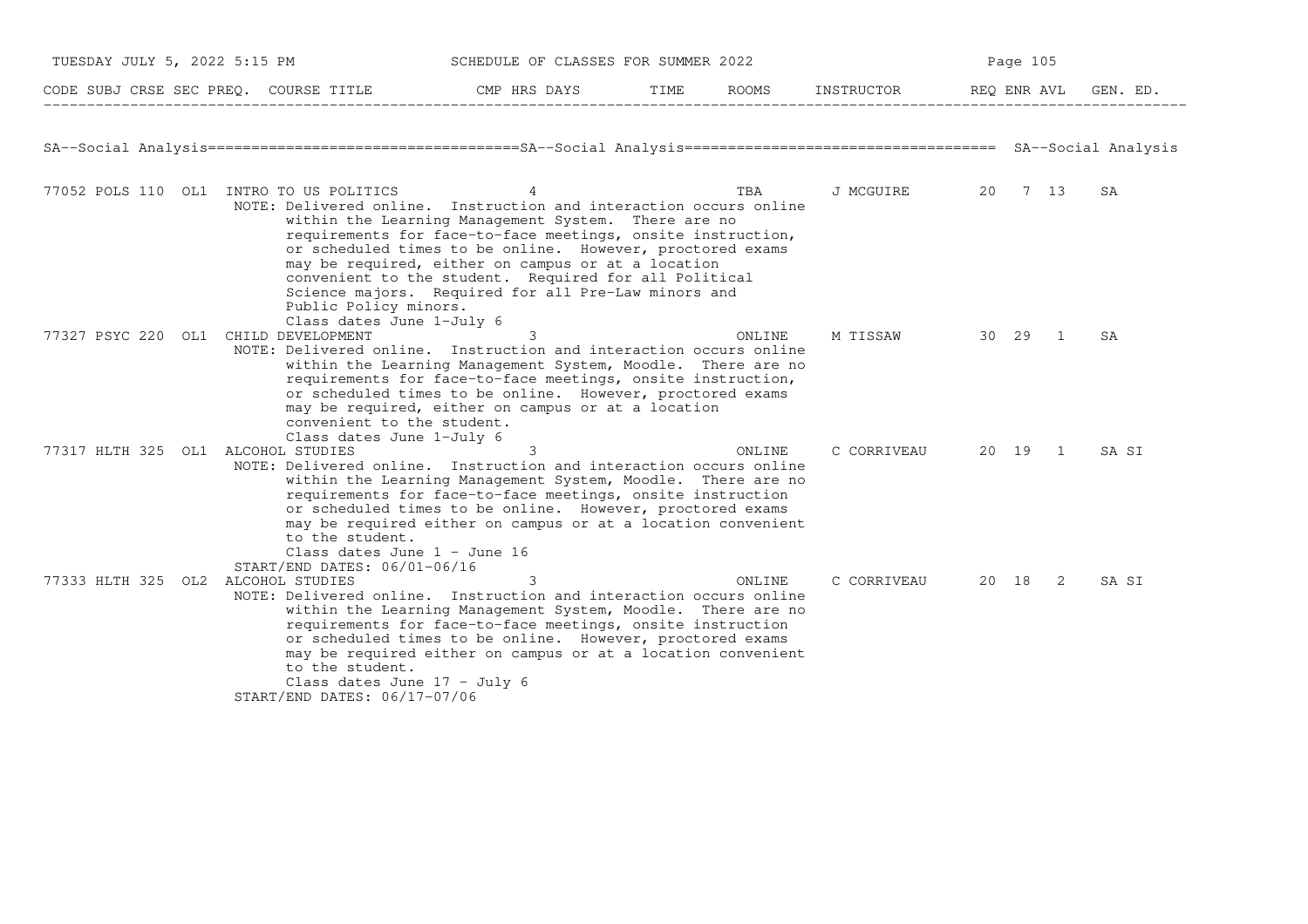| TUESDAY JULY 5, 2022 5:15 PM          | SCHEDULE OF CLASSES FOR SUMMER 2022 |                      |            | Page 106    |          |  |
|---------------------------------------|-------------------------------------|----------------------|------------|-------------|----------|--|
| CODE SUBJ CRSE SEC PREO. COURSE TITLE | CMP HRS DAYS                        | <b>ROOMS</b><br>TIME | INSTRUCTOR | REO ENR AVL | GEN. ED. |  |

SB−Scientific Inq−Biol Science====================SB−Scientific Inq−Biol Science==================== SB−Scientific Inq−Biol Science

−−−−−−−−−−−−−−−−−−−−−−−−−−−−−−−−−−−−−−−−−−−−−−−−−−−−−−−−−−−−−−−−−−−−−−−−−−−−−−−−−−−−−−−−−−−−−−−−−−−−−−−−−−−−−−−−−−−−−−−−−−−−−−−−−−−−

77163 BIOL 151 OL1 GEN BIO: CELLS & GENETICS 3 ONLINE R EWY 25 14 11 SB NOTE: Delivered online. Instruction and interaction occurs online within the Learning Management System, Moodle. There are no requirements for face−to−face meetings, onsite instruction or scheduled times to be online. However, proctored exams may be required either on campus or at a location convenient to the student.Class dates June 1 − July 6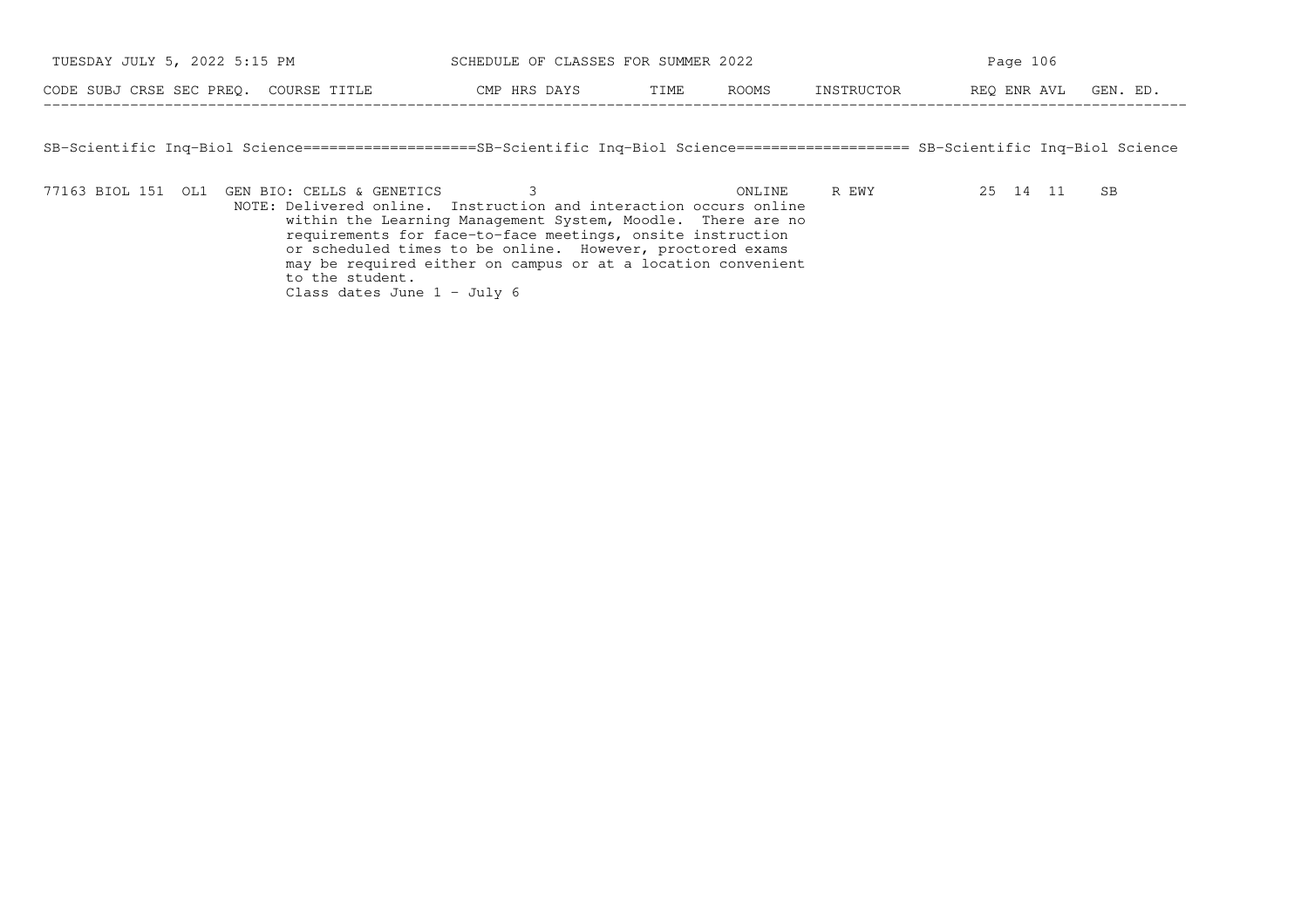| TUESDAY JULY 5, 2022 5:15 PM |                                                                                                                                   | SCHEDULE OF CLASSES FOR SUMMER 2022                                                                                                                                                                                                                                                                                              |        | Page 107                  |       |
|------------------------------|-----------------------------------------------------------------------------------------------------------------------------------|----------------------------------------------------------------------------------------------------------------------------------------------------------------------------------------------------------------------------------------------------------------------------------------------------------------------------------|--------|---------------------------|-------|
|                              | CODE SUBJ CRSE SEC PREQ. COURSE TITLE TO THE ROOMS INSTRUCTOR THE ROOMS ENGLAVIL GEN. ED.                                         |                                                                                                                                                                                                                                                                                                                                  |        |                           |       |
|                              | SI--Speaking Intensive==============================SI--Speaking Intensive================================ SI--Speaking Intensive |                                                                                                                                                                                                                                                                                                                                  |        |                           |       |
|                              | 77317 HLTH 325 OL1 ALCOHOL STUDIES<br>to the student.<br>Class dates June $1 -$ June 16<br>START/END DATES: 06/01-06/16           | 3<br>NOTE: Delivered online. Instruction and interaction occurs online<br>within the Learning Management System, Moodle. There are no<br>requirements for face-to-face meetings, onsite instruction<br>or scheduled times to be online. However, proctored exams<br>may be required either on campus or at a location convenient | ONLINE | C CORRIVEAU 20 19 1 SA SI |       |
| 77333 HLTH 325 OL2           | ALCOHOL STUDIES<br>to the student.<br>Class dates June $17 - July 6$<br>START/END DATES: 06/17-07/06                              | 3<br>NOTE: Delivered online. Instruction and interaction occurs online<br>within the Learning Management System, Moodle. There are no<br>requirements for face-to-face meetings, onsite instruction<br>or scheduled times to be online. However, proctored exams<br>may be required either on campus or at a location convenient | ONLINE | C CORRIVEAU 20 18 2       | SA SI |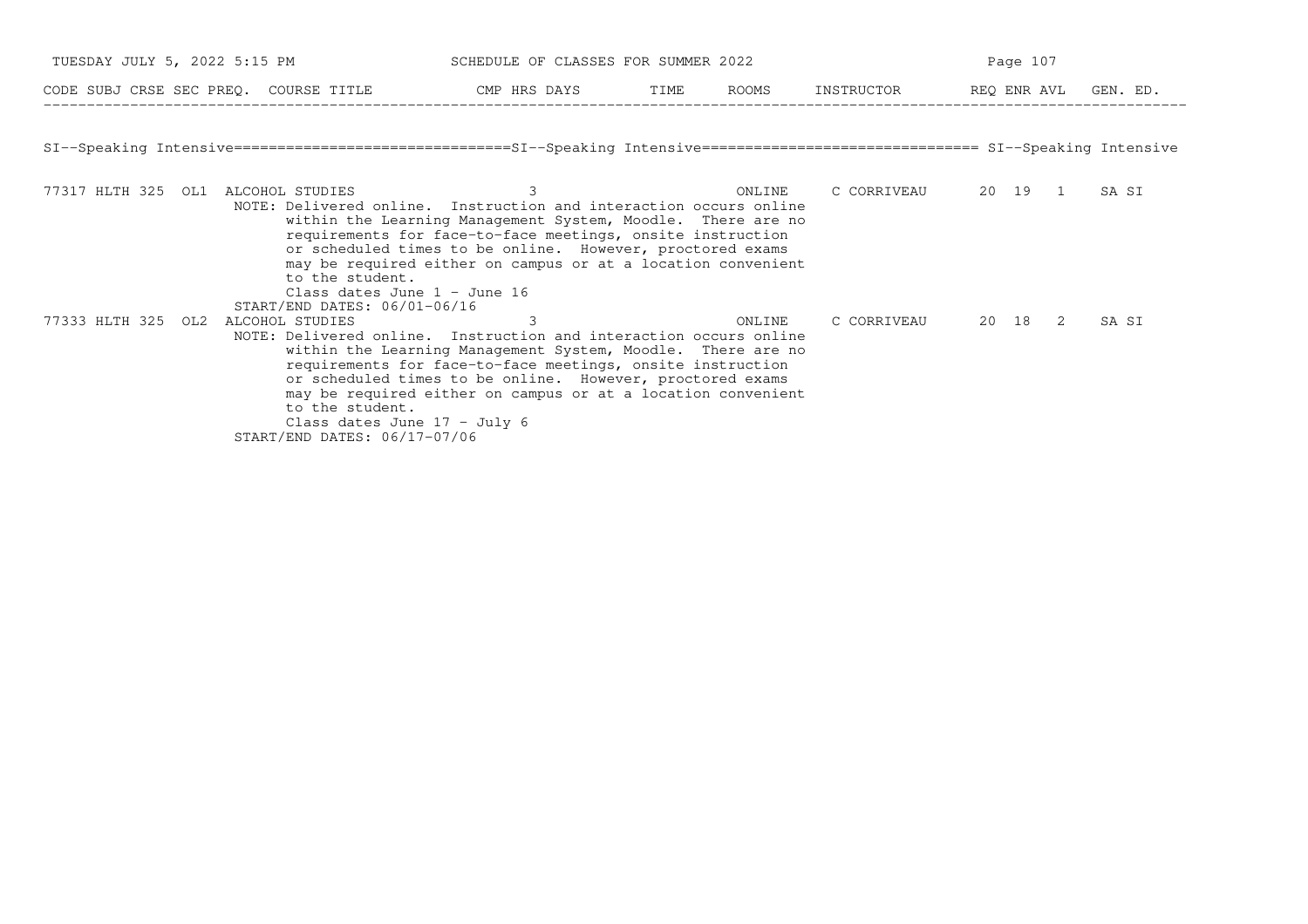| TUESDAY JULY 5, 2022 5:15 PM          | SCHEDULE OF CLASSES FOR SUMMER 2022 |      |              | Page $108$ |             |          |
|---------------------------------------|-------------------------------------|------|--------------|------------|-------------|----------|
| CODE SUBJ CRSE SEC PREO. COURSE TITLE | CMP HRS DAYS                        | TIME | <b>ROOMS</b> | INSTRUCTOR | REO ENR AVL | GEN. ED. |

SJ−−Social Justice======================================SJ−−Social Justice====================================== SJ−−Social Justice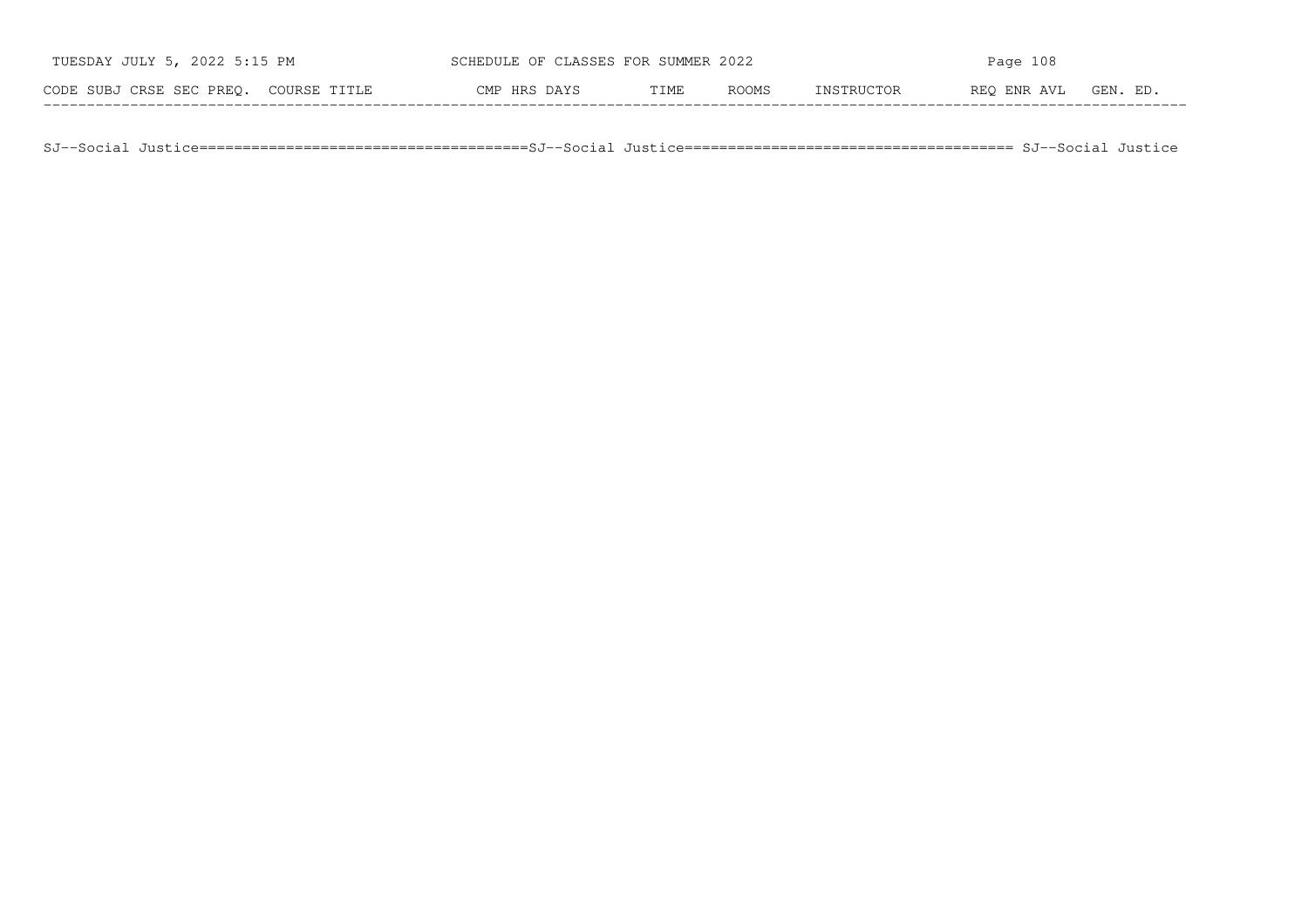| TUESDAY JULY 5, 2022 5:15 PM<br>SCHEDULE OF CLASSES FOR SUMMER 2022 |  | Page 109                                                                                                                                                             |                                                                                                                                                                                                                                                                                                                                                                                                                                                                                                                                                                                                                                                                                                                              |      |        |                        |  |             |          |
|---------------------------------------------------------------------|--|----------------------------------------------------------------------------------------------------------------------------------------------------------------------|------------------------------------------------------------------------------------------------------------------------------------------------------------------------------------------------------------------------------------------------------------------------------------------------------------------------------------------------------------------------------------------------------------------------------------------------------------------------------------------------------------------------------------------------------------------------------------------------------------------------------------------------------------------------------------------------------------------------------|------|--------|------------------------|--|-------------|----------|
|                                                                     |  | CODE SUBJ CRSE SEC PREO. COURSE TITLE                                                                                                                                | CMP HRS DAYS                                                                                                                                                                                                                                                                                                                                                                                                                                                                                                                                                                                                                                                                                                                 | TIME |        | ROOMS INSTRUCTOR       |  | REO ENR AVL | GEN. ED. |
|                                                                     |  |                                                                                                                                                                      | SP-Scientific Ing-Phys Science===================SP-Scientific Ing-Phys Science==================== SP-Scientific Ing-Phys Science                                                                                                                                                                                                                                                                                                                                                                                                                                                                                                                                                                                           |      |        |                        |  |             |          |
|                                                                     |  | 77124 CHEM 101 OL2 CHEMISTRY AND HUMAN HEALTH<br>nutrition and diseases.<br>Class dates June 1 - June 16<br>START/END DATES: 06/01-06/16                             | 3<br>NOTE: Delivered online. Instruction and interaction occurs online<br>within the Learning Management System. There are no<br>requirements for face-to-face meetings, onsite instruction,<br>or scheduled times to be online.<br>Not a linked course. Can be taken separately from the lab.<br>The course will examine how chemistry is vitally involved in<br>almost every aspect of our life. It will explore several<br>topics as they relate to human health including the food we<br>eat and food additives and vitamins, fitness and health,<br>the drugs we might take, the air we breathe, toxins and<br>green-house emissions, nuclear energy, herbicides<br>and pesticides and global problems such as improper |      | ONLINE | F BOU-ABDALLAH 20 13 7 |  |             | NW SP    |
|                                                                     |  | 77081 PHYS 202 OL1 COLLEGE PHYSICS 2 - LAB<br>NOTE: Must take with PHYS 202 Lecture<br>to the student.<br>Class dates July 26-Aug 10<br>START/END DATES: 07/26-08/10 | Delivered online. Instruction and interaction occurs online<br>within the Learning Management System, Moodle. There are no<br>requirements for face-to-face meetings, onsite instruction<br>or scheduled times to be online. However, proctored exams<br>may be required either on campus or at a location convenient                                                                                                                                                                                                                                                                                                                                                                                                        |      | TBA    | A ADHIKARI             |  | 20 0 20     | LB SP    |
| 77080 PHYS 202 OL2                                                  |  | COLLEGE PHYSICS 2 - LEC<br>NOTE: Must take with PHYS 202 Lab<br>to the student.<br>Class dates July 26-Aug 10<br>START/END DATES: 07/26-08/10                        | 3<br>Delivered online. Instruction and interaction occurs online<br>within the Learning Management System, Moodle. There are no<br>requirements for face-to-face meetings, onsite instruction<br>or scheduled times to be online. However, proctored exams<br>may be required either on campus or at a location convenient                                                                                                                                                                                                                                                                                                                                                                                                   |      | TBA    | A ADHIKARI             |  | 20 0 20     | SP       |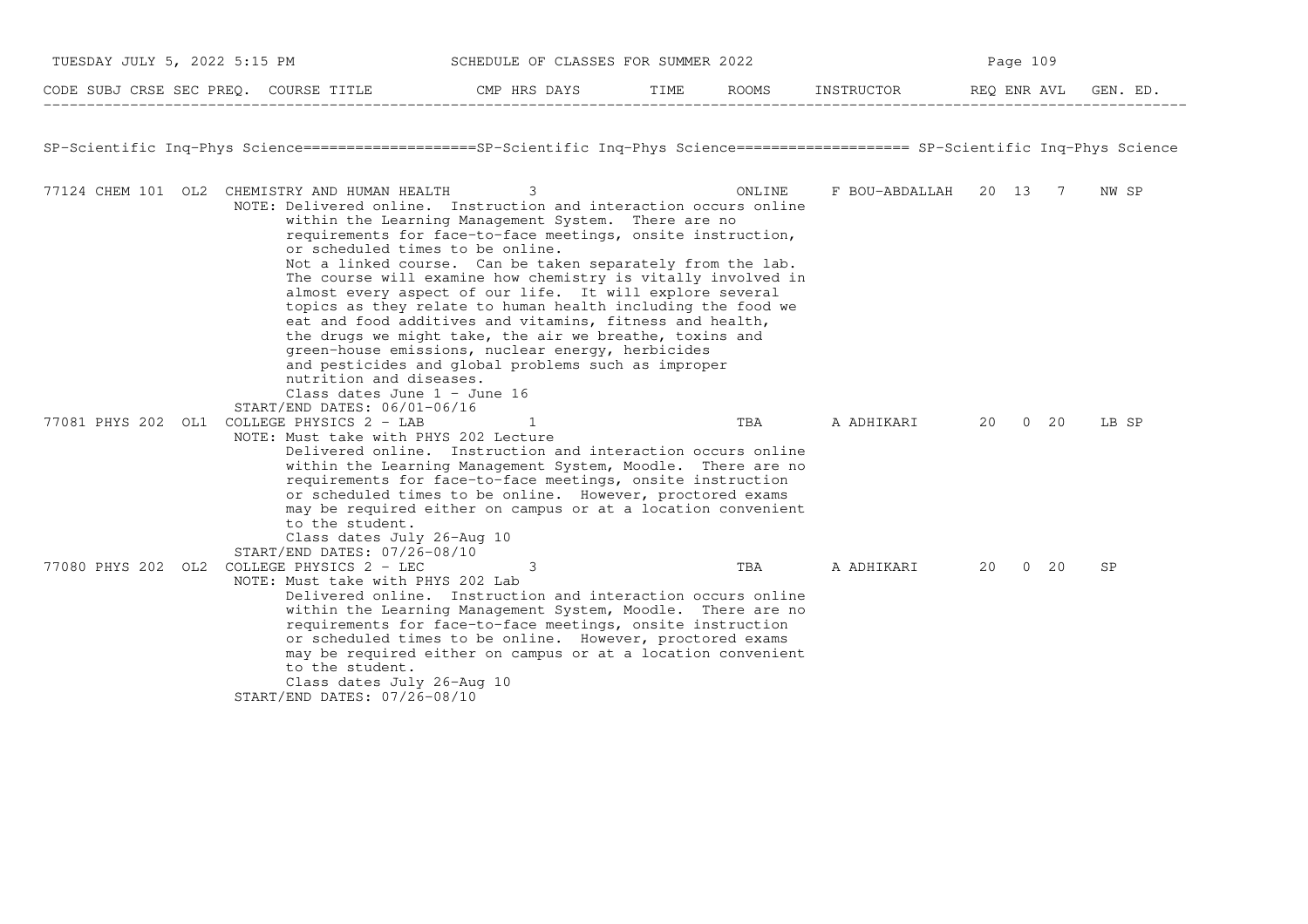| TUESDAY JULY 5, 2022 5:15 PM             | SCHEDULE OF CLASSES FOR SUMMER 2022 |      |              | Page $110$  |             |          |
|------------------------------------------|-------------------------------------|------|--------------|-------------|-------------|----------|
| CODE SUBJ CRSE SEC PREO.<br>COURSE TITLE | CMP HRS DAYS                        | TIME | <b>ROOMS</b> | INSTRIICTOR | REO ENR AVL | GEN. ED. |

SW−−Social World=========================================SW−−Social World========================================= SW−−Social World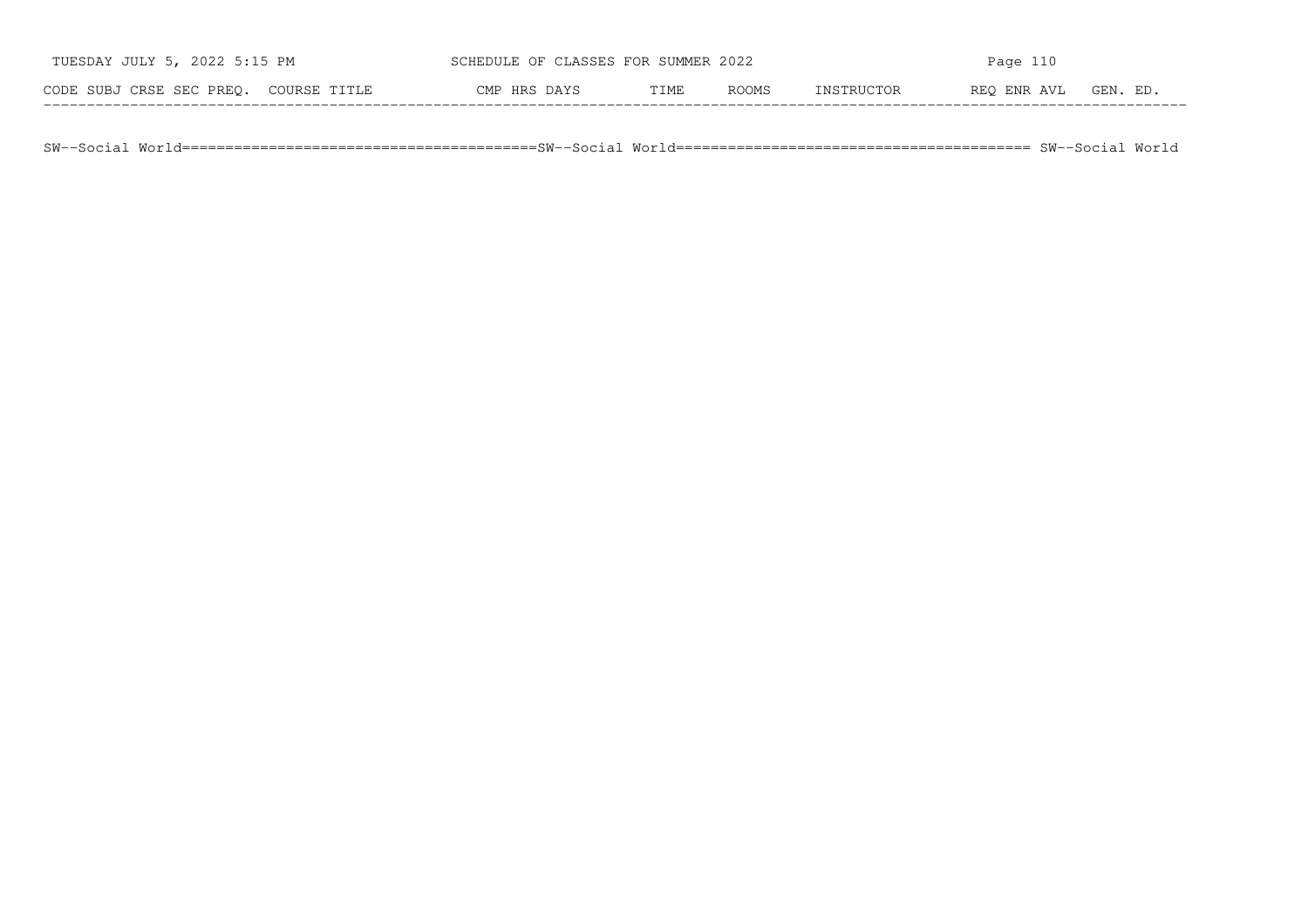| TUESDAY JULY 5, 2022 5:15 PM |                                                                                        | SCHEDULE OF CLASSES FOR SUMMER 2022                                                                                                                                                                                                                                                                                                                                                |                                  | Page 111    |                    |       |
|------------------------------|----------------------------------------------------------------------------------------|------------------------------------------------------------------------------------------------------------------------------------------------------------------------------------------------------------------------------------------------------------------------------------------------------------------------------------------------------------------------------------|----------------------------------|-------------|--------------------|-------|
|                              |                                                                                        |                                                                                                                                                                                                                                                                                                                                                                                    |                                  |             |                    |       |
|                              |                                                                                        | TA--Thinking Aesthetically=========================TA--Thinking Aesthetically========================= TA--Thinking Aesthetically                                                                                                                                                                                                                                                  |                                  |             |                    |       |
| 77200 ARTS 110 R01           |                                                                                        | FOUNDATIONS OF DRAWING I R 4 TuTh<br>NOTE: This course is taught at Riverview Correctional Facility and<br>is not open to SUNY Potsdam Students.<br>Course dates June $1 - July 6$                                                                                                                                                                                                 | 900AM-1230PM TBA  TBA  N INFANTE |             | 22 23 CLOSED AE TA |       |
| 77088 ARTS 142 OL1           | BASIC PHOTOGRAPHY<br>to the student.                                                   | 4<br>NOTE: Delivered online. Instruction and interaction occurs online<br>within the Learning Management System, Moodle. There are no<br>requirements for face-to-face meetings, onsite instruction<br>or scheduled times to be online. However, proctored exams<br>may be required either on campus or at a location convenient<br>Course dates July 26 - Aug 10                  | ONLINE                           | I BEERBOWER | 20 20 CLOSED AE TA |       |
| 77117 MULH 110 OL1           | START/END DATES: 07/26-08/10<br>MUSIC THROUGH THE AGES<br>START/END DATES: 07/07-08/10 | 3<br>NOTE: Delivered online. Instruction and interaction occurs online<br>within the Learning Management System, Moodle. There are no<br>requirements for face-to-face meetings, onsite instruction,<br>or scheduled times to be online. However, proctored exams<br>may be required, either on campus or at a location<br>convenient to the student.<br>Class dates July 7-Aug 10 | TBA                              | C LOWE      | 20 10 10           | AC TA |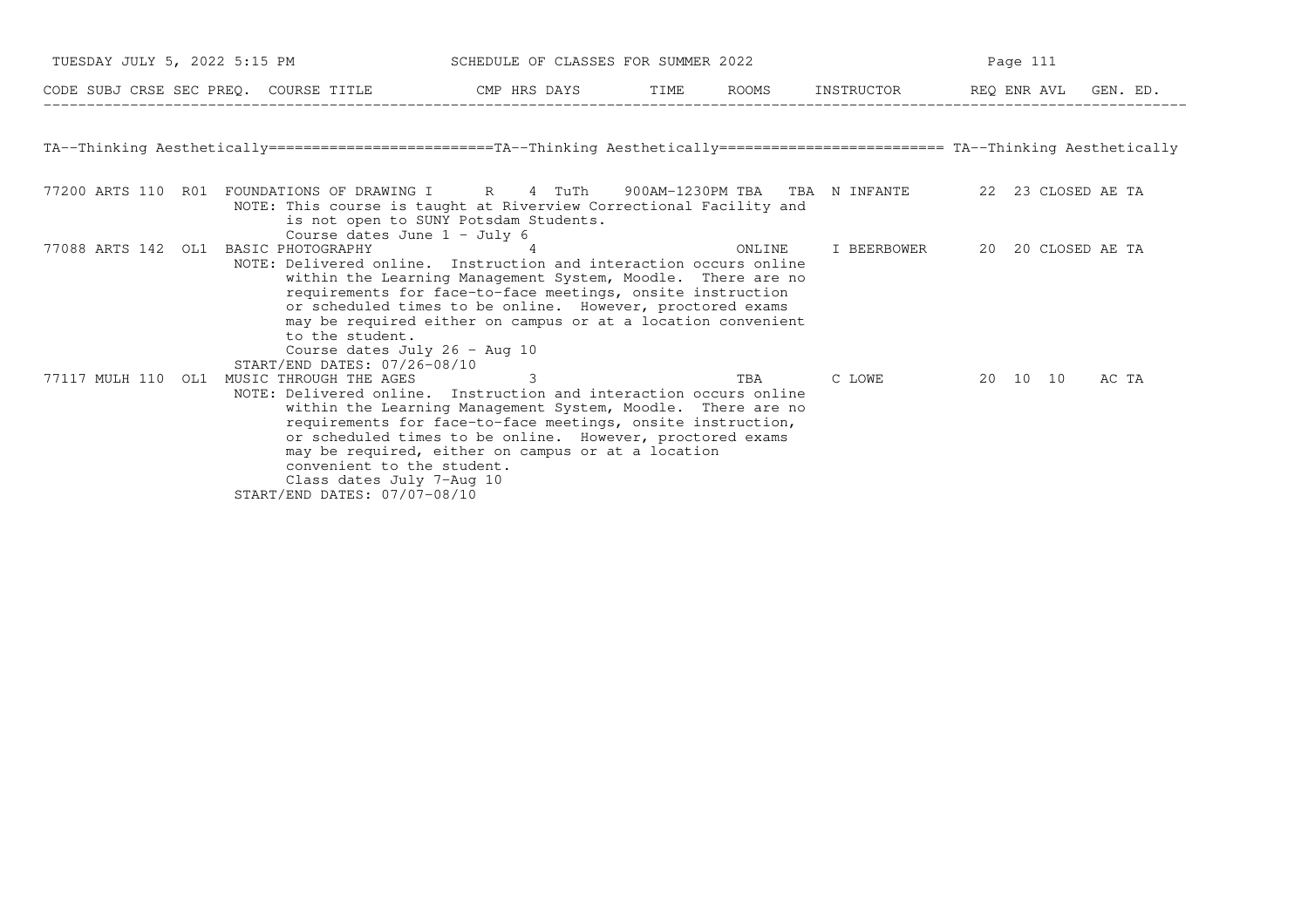| TUESDAY JULY 5, 2022 5:15 PM |                                                                                            | SCHEDULE OF CLASSES FOR SUMMER 2022                                                                                                                                                                                                                                                                                     |      |        | Page 112   |                      |          |  |
|------------------------------|--------------------------------------------------------------------------------------------|-------------------------------------------------------------------------------------------------------------------------------------------------------------------------------------------------------------------------------------------------------------------------------------------------------------------------|------|--------|------------|----------------------|----------|--|
|                              | CODE SUBJ CRSE SEC PREQ. COURSE TITLE THE CMP HRS DAYS                                     |                                                                                                                                                                                                                                                                                                                         | TIME | ROOMS  | INSTRUCTOR | REQ ENR AVL GEN. ED. |          |  |
|                              |                                                                                            | TF--Thinking Foundationally======================TF--Thinking Foundationally======================== TF--Thinking Foundationally                                                                                                                                                                                        |      |        |            |                      |          |  |
| 77396 EDLS 201 OL1           | PRINCIPLES OF EDUCATION<br>convenient to the student.<br>Class dates June $1 -$ July 6     | 3<br>NOTE: Delivered online. Instruction and interaction occurs online<br>within the Learning Management System. There are no<br>requirements for face-to-face meetings, onsite instruction<br>or scheduled times to be online. However, proctored exams<br>may be required, either on campus or at a location          |      | TBA    | S SOLLEY   | 20 7 13              | TF       |  |
| 77188 PHIL 102<br>OL1        | EDUCATION AND THE GOOD LIFE<br>convenient to the student.<br>Class dates June $1 -$ July 6 | 3<br>NOTE: Delivered online. Instruction and interaction occurs online<br>within the Learning Management System, Moodle. There are no<br>requirements for face-to-face meetings, onsite instruction,<br>or scheduled times to be online. However, proctored exams<br>may be required, either on campus or at a location |      | ONLINE | T MURPHY   | 20 12 8              | FC PI TF |  |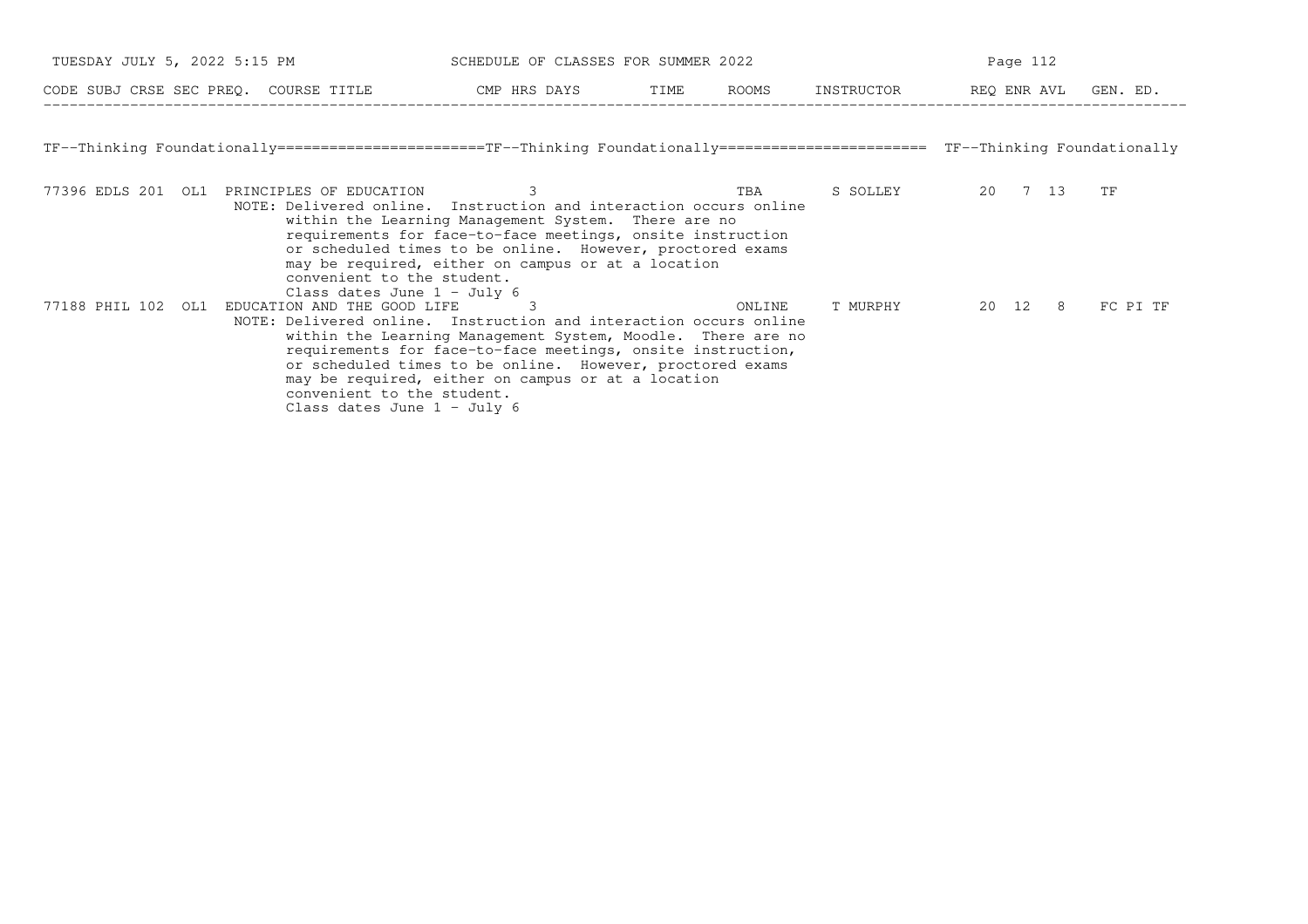| TUESDAY JULY 5, 2022 5:15 PM          | SCHEDULE OF CLASSES FOR SUMMER 2022 |      |              | Page $113$ |             |          |
|---------------------------------------|-------------------------------------|------|--------------|------------|-------------|----------|
| CODE SUBJ CRSE SEC PREO. COURSE TITLE | CMP HRS DAYS                        | TIME | <b>ROOMS</b> | INSTRUCTOR | REO ENR AVL | GEN. ED. |

TH−−Thinking Historically===========================TH−−Thinking Historically=========================== TH−−Thinking Historically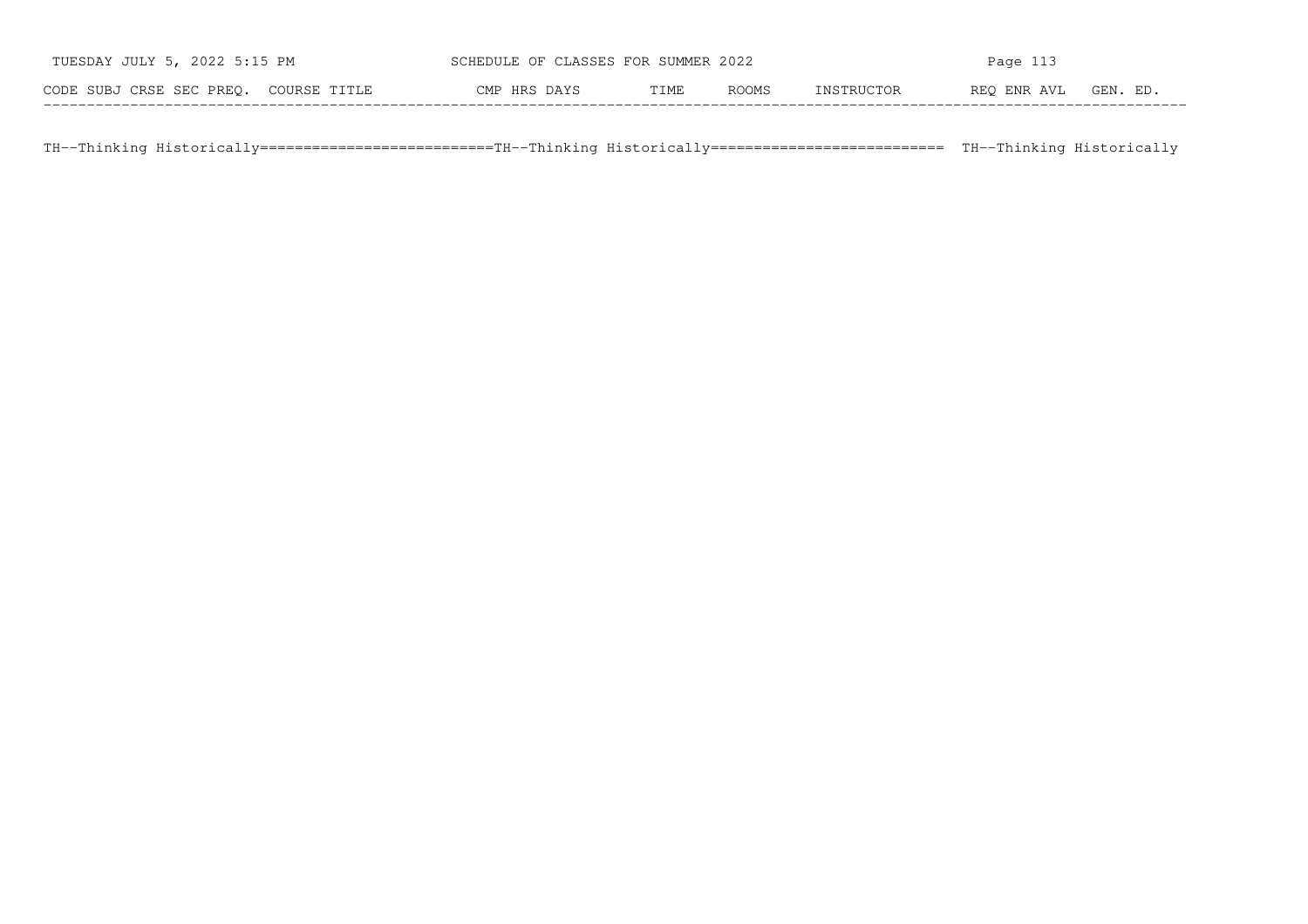| JULY 5, 2022 5:15 PM                     | OF CLASSES FOR SUMMER 2022 |             |              |             |             |                     |
|------------------------------------------|----------------------------|-------------|--------------|-------------|-------------|---------------------|
| CODE SUBJ CRSE SEC PREQ.<br>COURSE TITLE | CMP HRS DAYS               | T TME.<br>. | <b>ROOMS</b> | TNSTRHCTOR. | REO ENR AVL | <b>CFN</b><br>. F.D |

TM−−Thinking Mathematically========================TM−−Thinking Mathematically======================== TM−−Thinking Mathematically

77067 MATH 100 R01 EXCURSIONS IN MATHEMATICS R 3 MWF 900AM−1200PM TBA TBA B MADORE 20 21 CLOSED FM TM NOTE: Class meets at Riverview Correctional Facility and isnot open to on campus students. Class dates June 1− July 6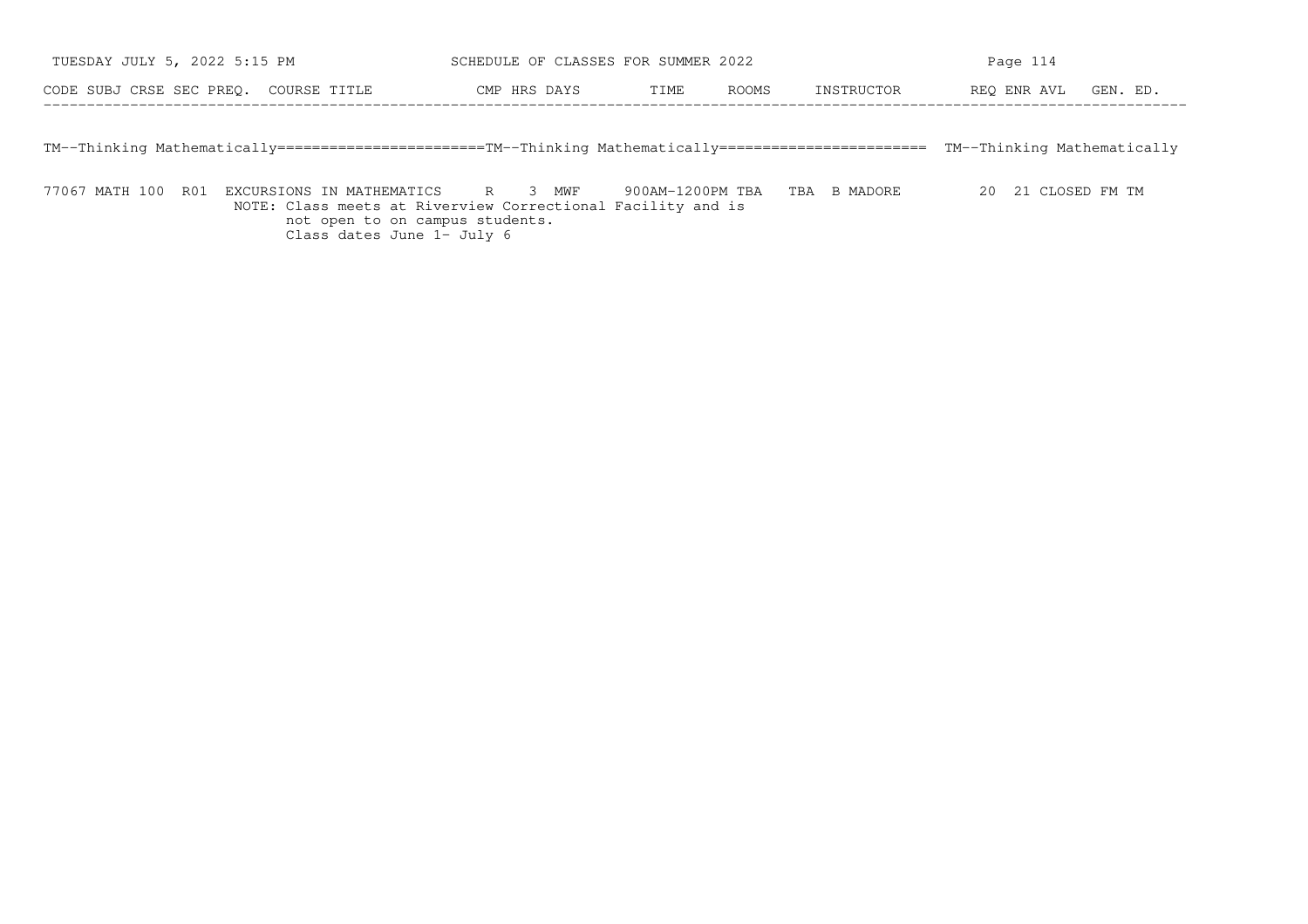| TUESDAY JULY 5, 2022 5:15 PM          | SCHEDULE OF CLASSES FOR SUMMER 2022 |      |       | Page $115$ |             |          |  |
|---------------------------------------|-------------------------------------|------|-------|------------|-------------|----------|--|
| CODE SUBJ CRSE SEC PREO. COURSE TITLE | CMP HRS DAYS                        | TIME | ROOMS | INSTRUCTOR | REO ENR AVL | GEN. ED. |  |

VACC−−Vaccine Required================================VACC−−Vaccine Required================================ VACC−−Vaccine Required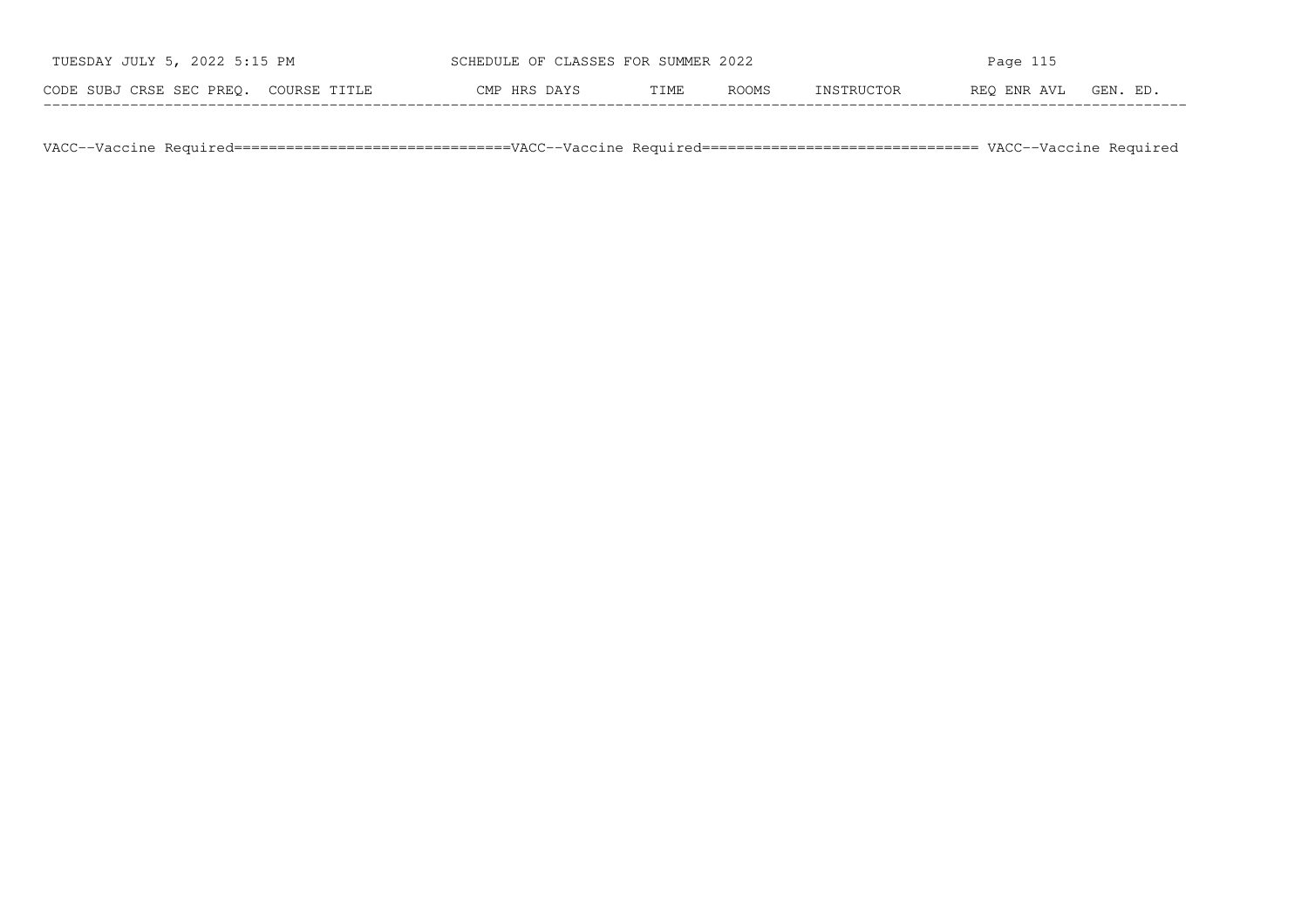| TUESDAY JULY 5, 2022 5:15 PM                                                                                                                                      | SCHEDULE OF CLASSES FOR SUMMER 2022                                                                                                                                                                                                                                                                                                                                                              |                                                                |     |                                  | Page 116    |          |  |
|-------------------------------------------------------------------------------------------------------------------------------------------------------------------|--------------------------------------------------------------------------------------------------------------------------------------------------------------------------------------------------------------------------------------------------------------------------------------------------------------------------------------------------------------------------------------------------|----------------------------------------------------------------|-----|----------------------------------|-------------|----------|--|
| CODE SUBJ CRSE SEC PREQ. COURSE TITLE THE CMP HRS DAYS TIME ROOMS INSTRUCTOR REQ ENR AVL GE THE LOODE SUBJ CRSE SEC PREQ. THE COURSE TITLE                        |                                                                                                                                                                                                                                                                                                                                                                                                  |                                                                |     |                                  |             | GEN. ED. |  |
| VIR--Virtual Instruction==============================VIR--Virtual Instruction============================ VIR--Virtual Instruction                               |                                                                                                                                                                                                                                                                                                                                                                                                  |                                                                |     |                                  |             |          |  |
| 77202 GRED 559 OL1 @LITERACY II: METHOD-CHILDHOOD                                                                                                                 | 3                                                                                                                                                                                                                                                                                                                                                                                                |                                                                | TBA | S SOLLEY 20 15 5                 |             |          |  |
| NOTE: MST students only.<br>to the student.<br>Class dates June $1 -$ July 6                                                                                      | Delivered online. Instruction and interaction occurs online<br>within the Learning Management System. there are no<br>requirements for face-to-face meetings, onsite instruction<br>or scheduled times to be online. However, proctored exams<br>may be required either on campus or a location convenient                                                                                       |                                                                |     |                                  |             |          |  |
| 77342 GRED 680A 020 ED LEADERSHIP INSTITUTE I 3 Sa 800AM-1100AM TBA                                                                                               | Sa<br>Sa<br>MWF                                                                                                                                                                                                                                                                                                                                                                                  | 900AM-1100AM TBA<br>900AM- 200PM TBA<br>430PM- 730PM TBA       |     | TBA J WELSH<br>TBA<br>TBA<br>TBA |             |          |  |
|                                                                                                                                                                   | MWMWF                                                                                                                                                                                                                                                                                                                                                                                            | 430PM- 830PM TBA                                               |     | TBA                              | 20<br>9 11  |          |  |
| NOTE: Opening Day will meet Face-to-Face on Potsdam Campus                                                                                                        | Opening Day Saturday July 9th 9 am to 2 pm on Potsdam Campus<br>MWF $7/11-7/15$ will meet remote from $4:30-8:30$ pm<br>Saturday July 16th 8 am will meet remote from 8 am to 11 am<br>MW 7/18-7/20 will meet remote from 4:30-8:30pm<br>Saturday 7/23 will meet remote from 9-11 am<br>MWF 7/25-7/29 will meet 4:30-7:30 pm                                                                     |                                                                |     |                                  |             |          |  |
| START/END DATES: 07/07-08/10<br>77403 GRED 680B 020 ED LEADERSHIP INSTITUTE II 3 Sa 30AM-1230PM TBA TBA R STEWART                                                 |                                                                                                                                                                                                                                                                                                                                                                                                  |                                                                |     |                                  |             |          |  |
|                                                                                                                                                                   | Sa                                                                                                                                                                                                                                                                                                                                                                                               | 900AM- 200PM SAT-HL0222<br>MTuWThFMTuWThF 730PM TBA TBA<br>TBA | TBA | TBA                              | 20 15 5     |          |  |
| NOTE: Summer SDL Schedule 680B Bob Stewart<br>from 9 am to 2 pm<br>July 23 8:30-12:30 virtual meeting<br>START/END DATES: 07/07-08/10                             | July 9th will meet face-to-face on SUNY Potsdam Campus<br>July 11-15 4:30-7:30 pm virtual meetings<br>July 18-22 4:30-7:30 pm virtual meetings                                                                                                                                                                                                                                                   |                                                                |     |                                  |             |          |  |
| 77360 SPED 648 020* STRATEGIES EARLY CHILD SPEC ED<br>NOTE: Delivered online with both synchronous and asynchronous<br>System.<br>Class dates July 7-Aug 10       | 3 MW<br>Pre-requisites: SPED601 and SPED609 and SPED637 and SPED640 and SPED650<br>components. Synchronous components require students to<br>attend class virtually using specified software (e.g. Zoom,<br>Skype, Collaborate, etc.) for live instruction at scheduled<br>times. Asynchronous components include instruction and<br>interaction occurring online within the Learning Management |                                                                |     | 400PM-700PM TBA TBA P CHARLESON  | 20<br>2 18  |          |  |
| START/END DATES: 07/07-08/10<br>77092 SPED 650 001* COLLAB CONSULT PROF & PARENTS<br>Pre-requisites: SPED601 and SPED637<br>NOTE: Pre-req: SPED 601 and SPED 637. | 3 MW<br>CAS Ed Leadership Program has no pre-req's.<br>Class will meet virtually on MW from 4:30-8:30 pm.                                                                                                                                                                                                                                                                                        |                                                                |     | 430PM-830PM TBA TBA L CARBONE    | 0 15 CLOSED |          |  |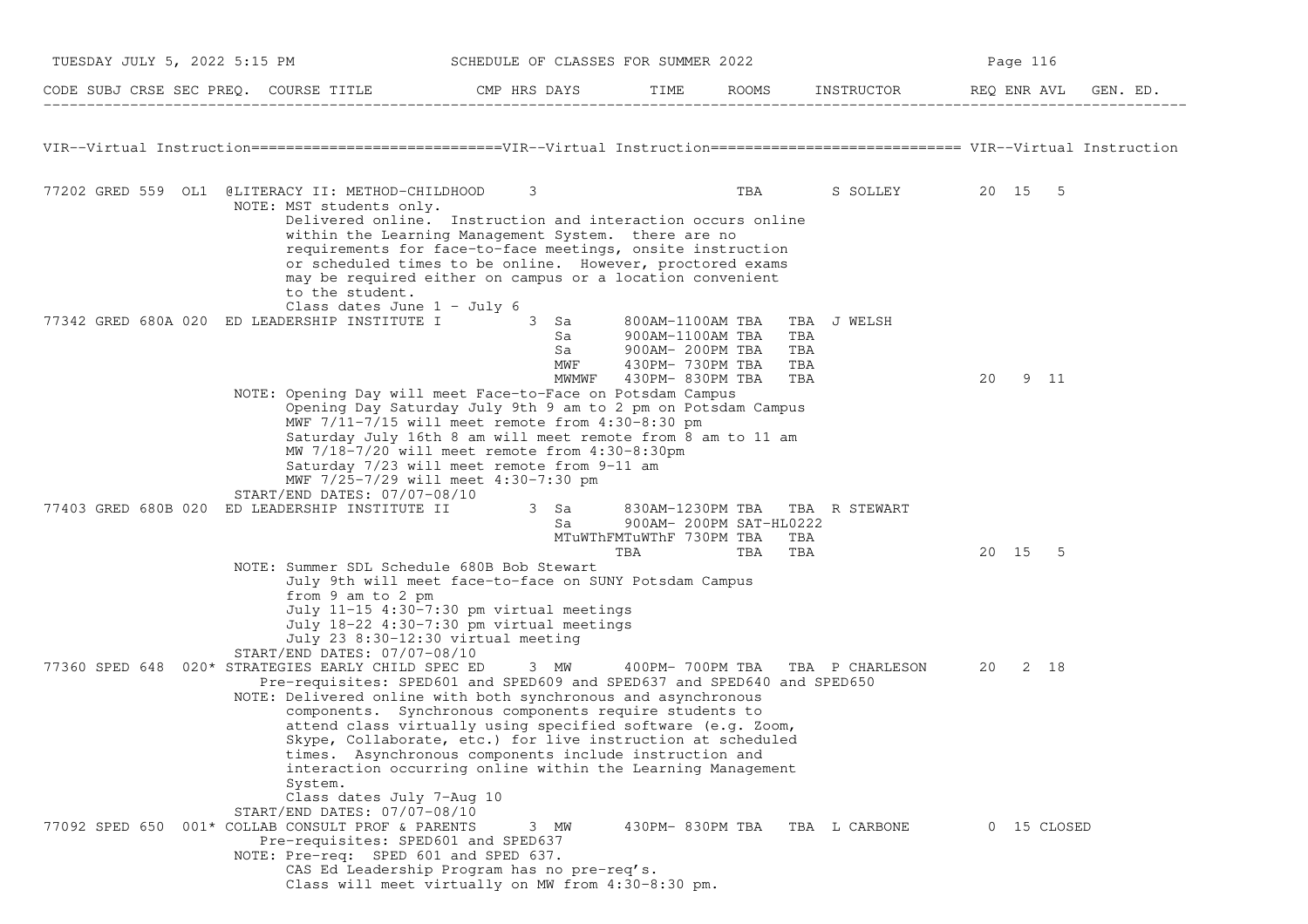| TUESDAY JULY 5, 2022 5:15 PM                                                                                                                                                                                                         | SCHEDULE OF CLASSES FOR SUMMER 2022 |               |                | Page 117                |  |  |  |
|--------------------------------------------------------------------------------------------------------------------------------------------------------------------------------------------------------------------------------------|-------------------------------------|---------------|----------------|-------------------------|--|--|--|
| CODE SUBJ CRSE SEC PREO. COURSE TITLE                                                                                                                                                                                                | CMP HRS DAYS                        | ROOMS<br>TIME | INSTRUCTOR     | REO ENR AVL<br>GEN. ED. |  |  |  |
| Class dates June 1-July 6<br>77030 SPED 670 1B1 CULMINATING EXPERIENCE<br>NOTE: Completion of all MSED SPED course requirements. Permission<br>of instructor required.<br>Class dates June 17-July 6<br>START/END DATES: 06/17-07/06 |                                     | TBA<br>TBA    | A MISRA<br>TBA | 20 3 17                 |  |  |  |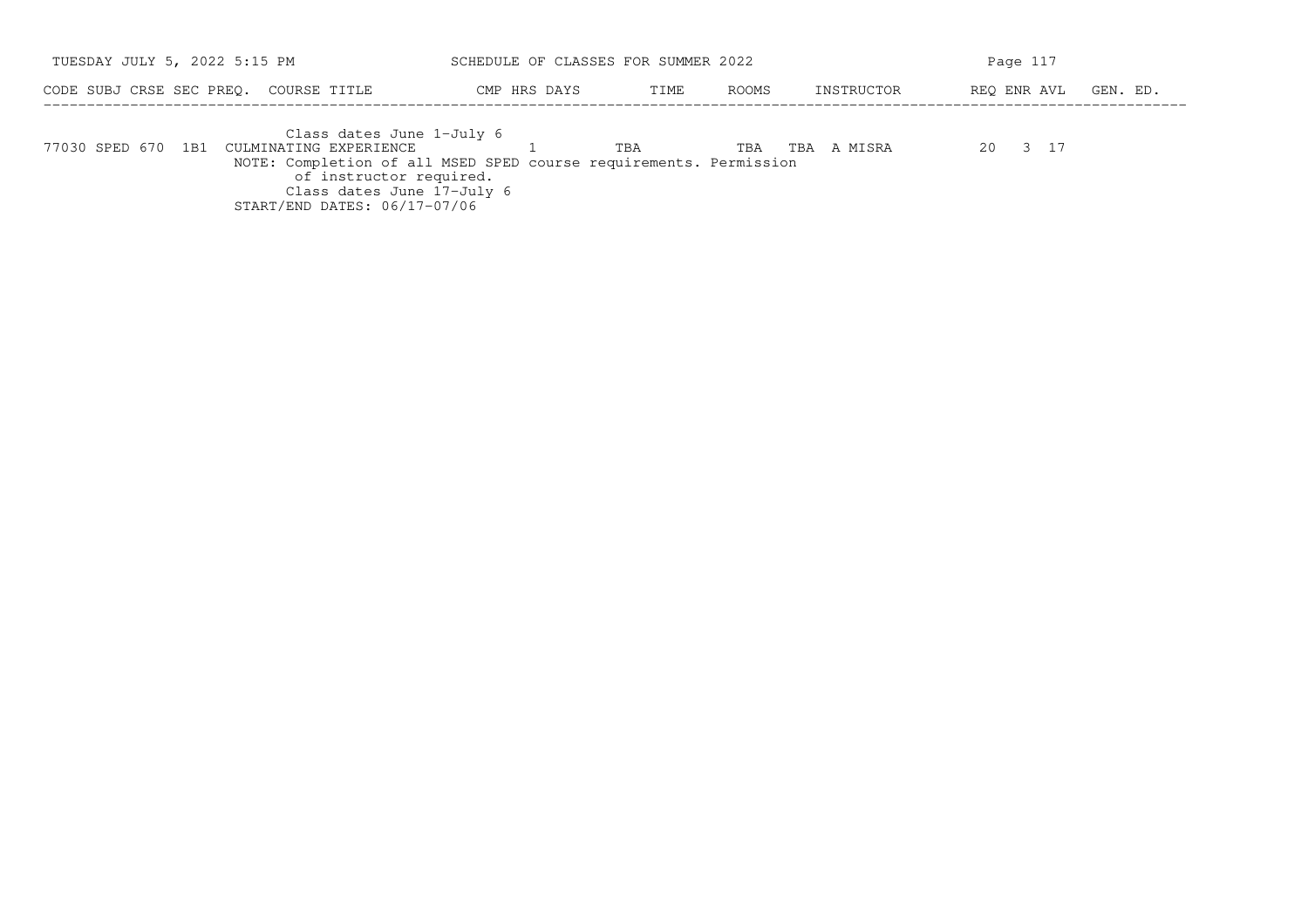| TUESDAY JULY 5, 2022 5:15 PM          | SCHEDULE OF CLASSES FOR SUMMER 2022 |      |       | Page 118   |             |          |
|---------------------------------------|-------------------------------------|------|-------|------------|-------------|----------|
| CODE SUBJ CRSE SEC PREO. COURSE TITLE | CMP HRS DAYS                        | TIME | ROOMS | INSTRUCTOR | REO ENR AVL | GEN. ED. |

W101−−WAYS−Critical Thinking Seminar===========W101−−WAYS−Critical Thinking Seminar=========== W101−−WAYS−Critical Thinking Seminar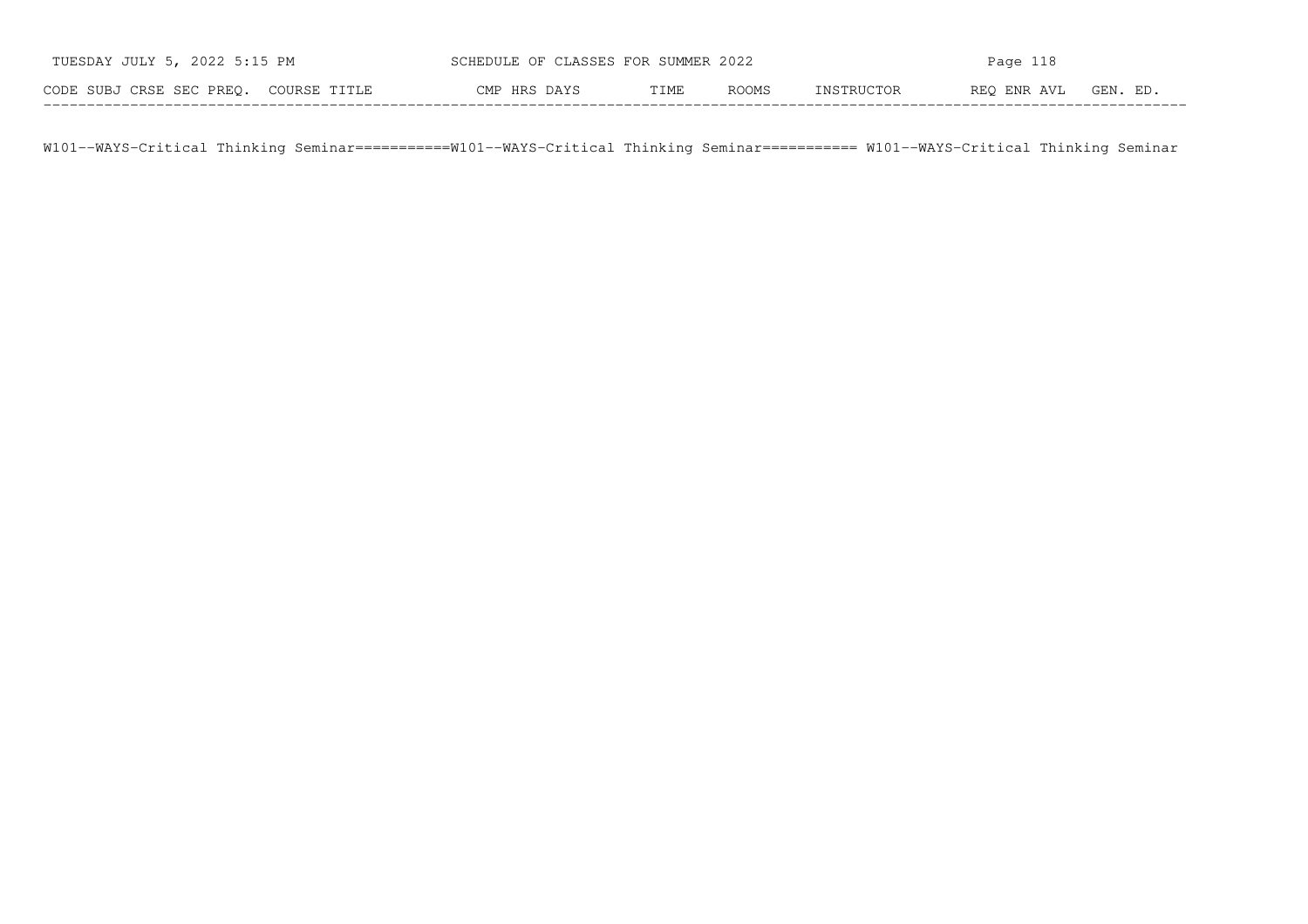| TUESDAY JULY 5, 2022 5:15 PM          | SCHEDULE OF CLASSES FOR SUMMER 2022 |      |       | Page $119$ |             |          |
|---------------------------------------|-------------------------------------|------|-------|------------|-------------|----------|
| CODE SUBJ CRSE SEC PREO. COURSE TITLE | CMP HRS DAYS                        | TIME | ROOMS | INSTRUCTOR | REO ENR AVL | GEN. ED. |

W102−−WAYS−College Writing Seminar==============W102−−WAYS−College Writing Seminar============== W102−−WAYS−College Writing Seminar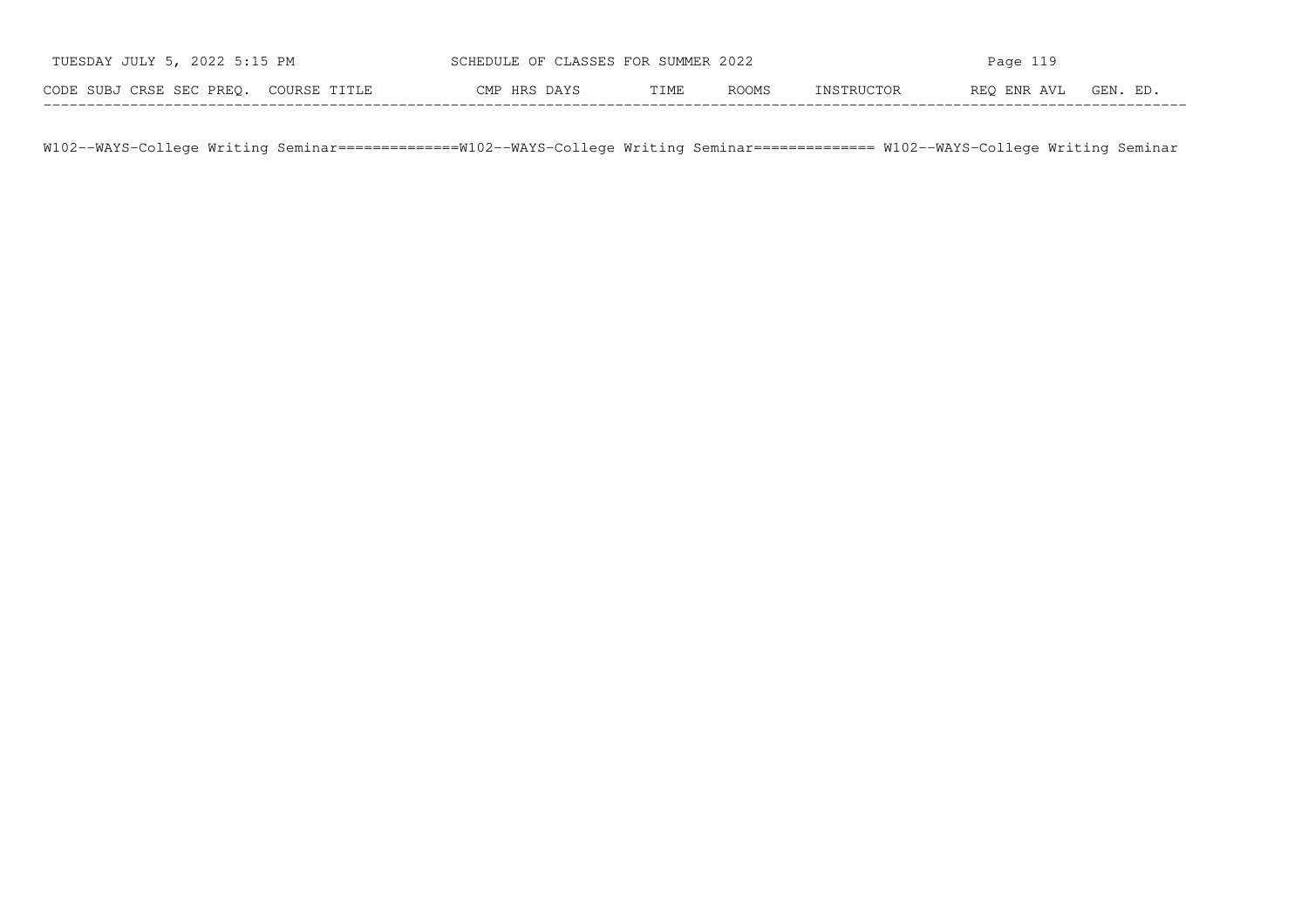| TUESDAY JULY 5, 2022 5:15 PM          | SCHEDULE OF CLASSES FOR SUMMER 2022 |      |       | Page $120$ |             |          |
|---------------------------------------|-------------------------------------|------|-------|------------|-------------|----------|
| CODE SUBJ CRSE SEC PREO. COURSE TITLE | CMP HRS DAYS                        | TIME | ROOMS | INSTRUCTOR | REO ENR AVL | GEN. ED. |

W103--WAYS-Talking about Diversity==============W103--WAYS-Talking about Diversity============== W103--WAYS-Talking about Diversity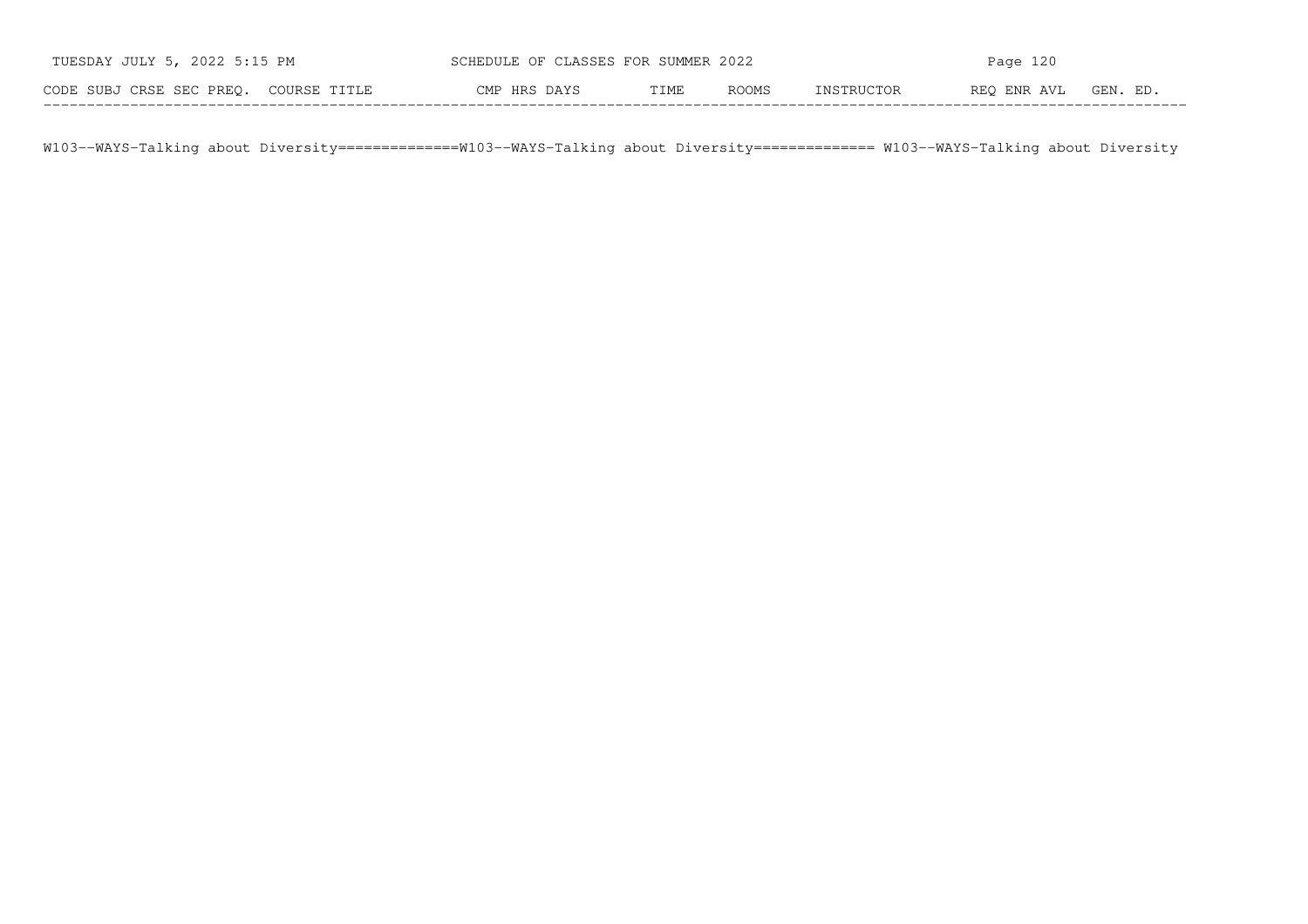| TUESDAY JULY 5, 2022 5:15 PM          | SCHEDULE OF CLASSES FOR SUMMER 2022 |      | Page $121$ |            |             |          |
|---------------------------------------|-------------------------------------|------|------------|------------|-------------|----------|
| CODE SUBJ CRSE SEC PREO. COURSE TITLE | CMP HRS DAYS                        | TIME | ROOMS      | INSTRUCTOR | REO ENR AVL | GEN. ED. |

W301−−WAYS− Connecting Ways of Think===========W301−−WAYS− Connecting Ways of Think=========== W301−−WAYS− Connecting Ways of Think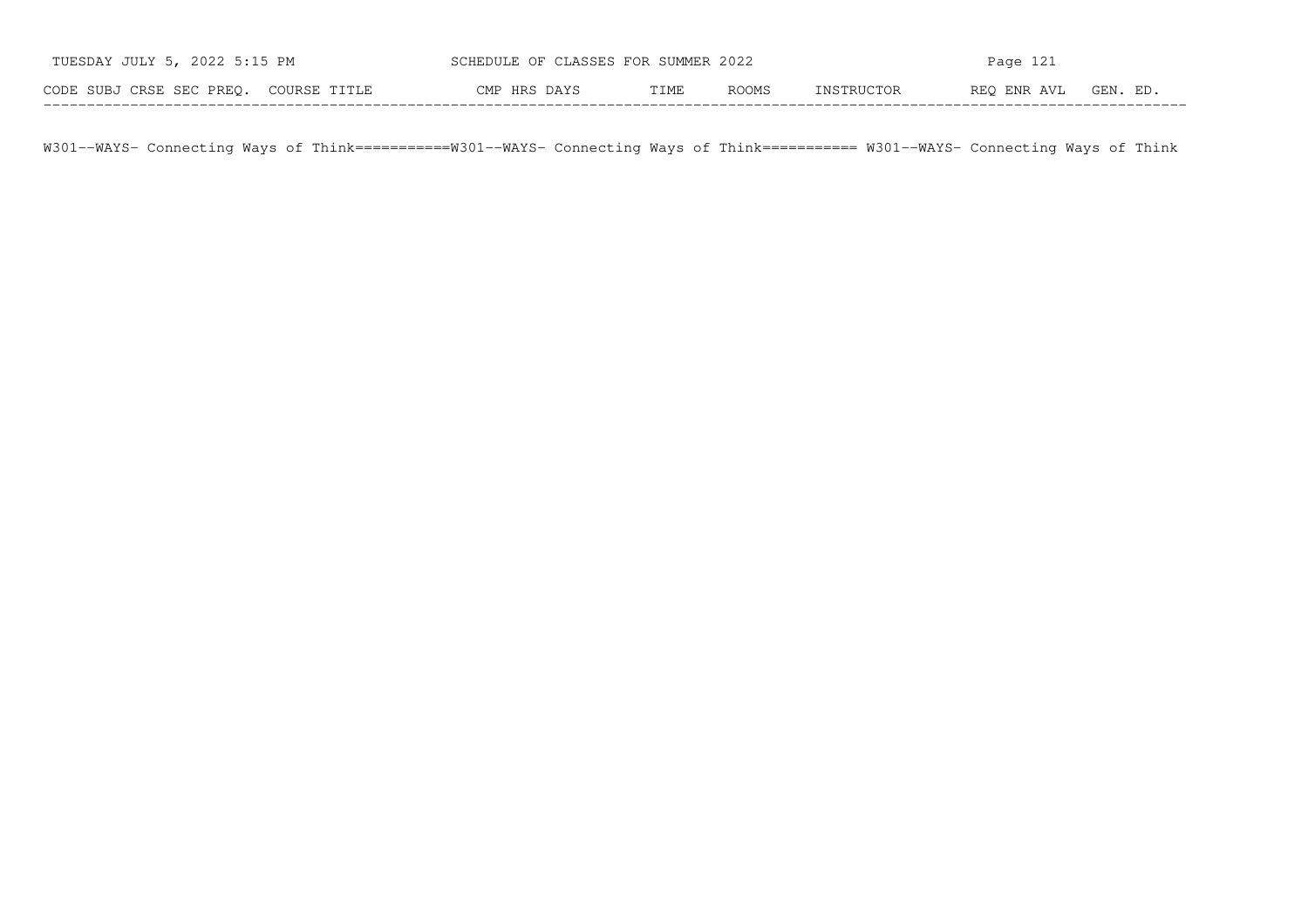| TUESDAY JULY 5, 2022 5:15 PM          | SCHEDULE OF CLASSES FOR SUMMER 2022 |      | Page $122$ |            |             |          |
|---------------------------------------|-------------------------------------|------|------------|------------|-------------|----------|
| CODE SUBJ CRSE SEC PREO. COURSE TITLE | CMP HRS DAYS                        | TIME | ROOMS      | INSTRUCTOR | REO ENR AVL | GEN. ED. |

WC−−Western Civilization=============================WC−−Western Civilization============================= WC−−Western Civilization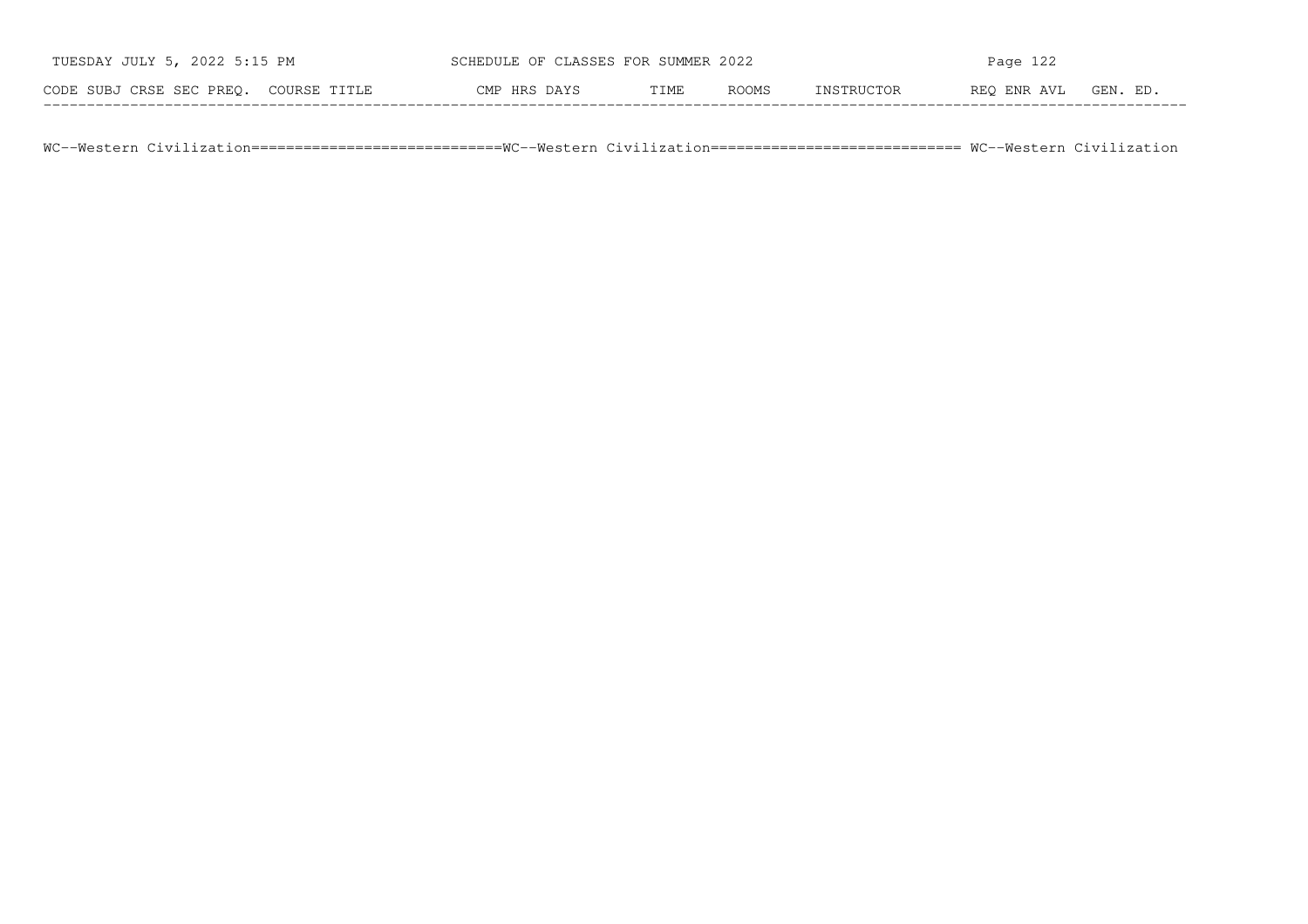| TUESDAY JULY 5, 2022 5:15 PM          | SCHEDULE OF CLASSES FOR SUMMER 2022 |      |              | Page 123   |             |          |  |
|---------------------------------------|-------------------------------------|------|--------------|------------|-------------|----------|--|
| CODE SUBJ CRSE SEC PREO. COURSE TITLE | CMP HRS DAYS                        | TIME | <b>ROOMS</b> | INSTRUCTOR | REO ENR AVL | GEN. ED. |  |

WI--Writing Intensive================================WI--Writing Intensive================================== WI--Writing Intensive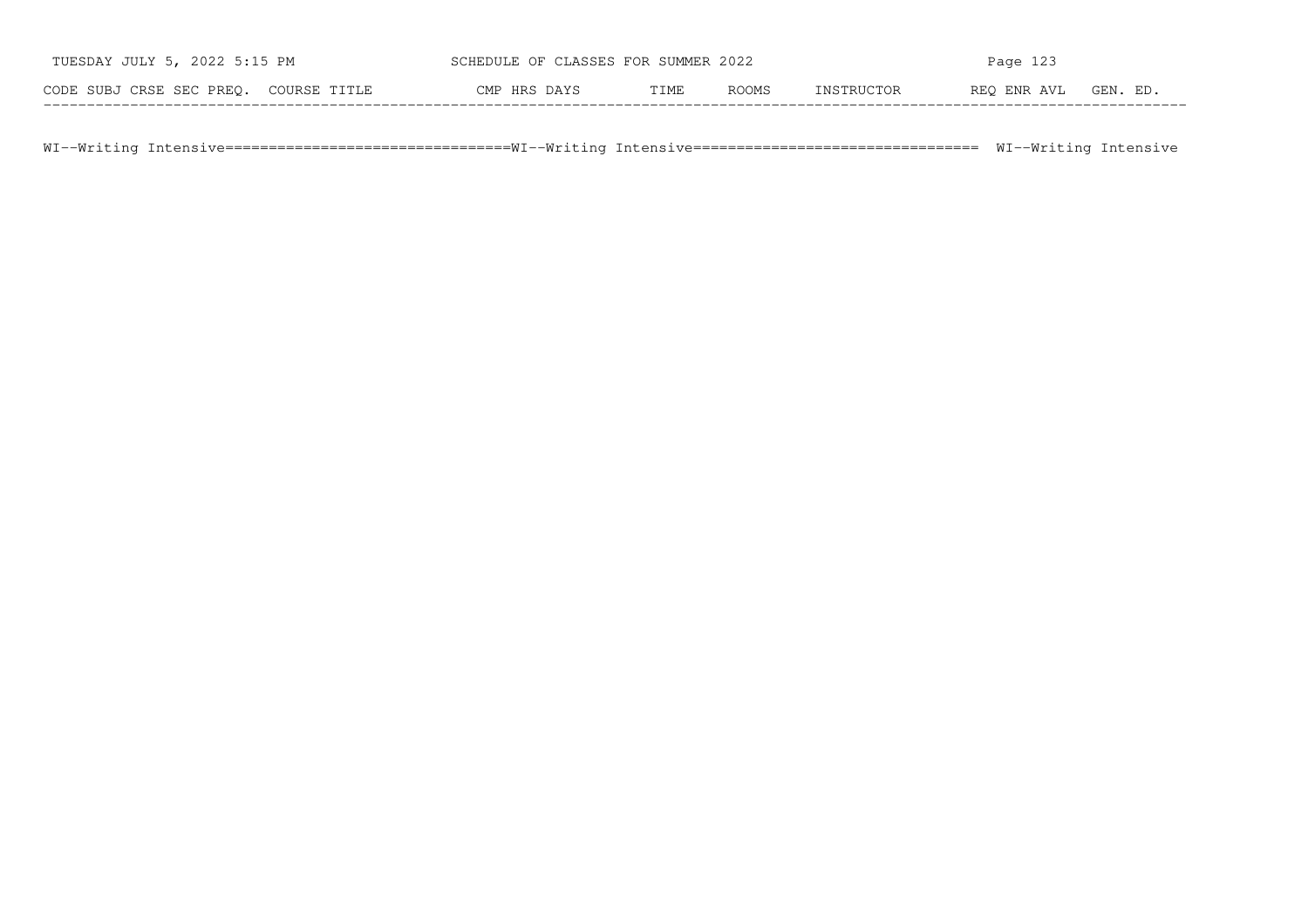| TUESDAY JULY 5, 2022 5:15 PM                                                                                                                                                                    | SCHEDULE OF CLASSES FOR SUMMER 2022                                                                                                                                                                                                                                                                                                                                                                                                   |  |        | Page 124   |                                        |       |  |
|-------------------------------------------------------------------------------------------------------------------------------------------------------------------------------------------------|---------------------------------------------------------------------------------------------------------------------------------------------------------------------------------------------------------------------------------------------------------------------------------------------------------------------------------------------------------------------------------------------------------------------------------------|--|--------|------------|----------------------------------------|-------|--|
| CODE SUBJ CRSE SEC PREQ. COURSE TITLE THE ROOMS INSTRUCTOR THE ROOMS INSTRUCTOR THE REQ ENR AVL GEN. ED.                                                                                        |                                                                                                                                                                                                                                                                                                                                                                                                                                       |  |        |            |                                        |       |  |
| XC--Cross Cultural Perspective===================XC--Cross Cultural Perspective=================== XC--Cross Cultural Perspective                                                               |                                                                                                                                                                                                                                                                                                                                                                                                                                       |  |        |            |                                        |       |  |
| 77395 ANTH 107 R01 WORLD CULTURES<br>NOTE: This course is taught at Riverview Correctional Facility<br>Course dates June $1 - \text{Aug } 10$                                                   | 3 M<br>$R_{\parallel}$<br>and is not open to on campus students.                                                                                                                                                                                                                                                                                                                                                                      |  |        |            | 100PM- 445PM TBA TBA A HERSKER 25 23 2 | CG XC |  |
| START/END DATES: 06/01-08/10<br>77015 POLS 432 OL1 POLITICS OF GLOBAL INEQUALITY<br>NOTE: Minimum requirement of sophomore standing.<br>convenient to the student.<br>Class dates June 1-July 6 | 4<br>International Relations politics or Comparative Politics<br>course. Counts as elective for the International Studies maj<br>Delivered online. Instruction and interaction occurs online<br>within the Learning Management System. There are no<br>requirements for face-to-face meetings, onsite instruction,<br>or scheduled times to be online. However, proctored exams<br>may be required, either on campus or at a location |  | ONLINE | R HINCKLEY | 25 9 16                                | XC    |  |
|                                                                                                                                                                                                 |                                                                                                                                                                                                                                                                                                                                                                                                                                       |  |        |            |                                        |       |  |
| Z02--FIG 2 The Human Upside-Down=================Z02--FIG 2 The Human Upside-Down================= Z02--FIG 2 The Human Upside-Down                                                             |                                                                                                                                                                                                                                                                                                                                                                                                                                       |  |        |            |                                        |       |  |
|                                                                                                                                                                                                 |                                                                                                                                                                                                                                                                                                                                                                                                                                       |  |        |            |                                        |       |  |
| Z04--FIG 4 Natural Sci & Pre-Med=================Z04--FIG 4 Natural Sci & Pre-Med================= Z04--FIG 4 Natural Sci & Pre-Med                                                             |                                                                                                                                                                                                                                                                                                                                                                                                                                       |  |        |            |                                        |       |  |
|                                                                                                                                                                                                 |                                                                                                                                                                                                                                                                                                                                                                                                                                       |  |        |            |                                        |       |  |
|                                                                                                                                                                                                 |                                                                                                                                                                                                                                                                                                                                                                                                                                       |  |        |            |                                        |       |  |
|                                                                                                                                                                                                 |                                                                                                                                                                                                                                                                                                                                                                                                                                       |  |        |            |                                        |       |  |
| Z08--FIG 8 Bridging Cultures=========================Z08--FIG 8 Bridging Cultures===================== Z08--FIG 8 Bridging Cultures                                                             |                                                                                                                                                                                                                                                                                                                                                                                                                                       |  |        |            |                                        |       |  |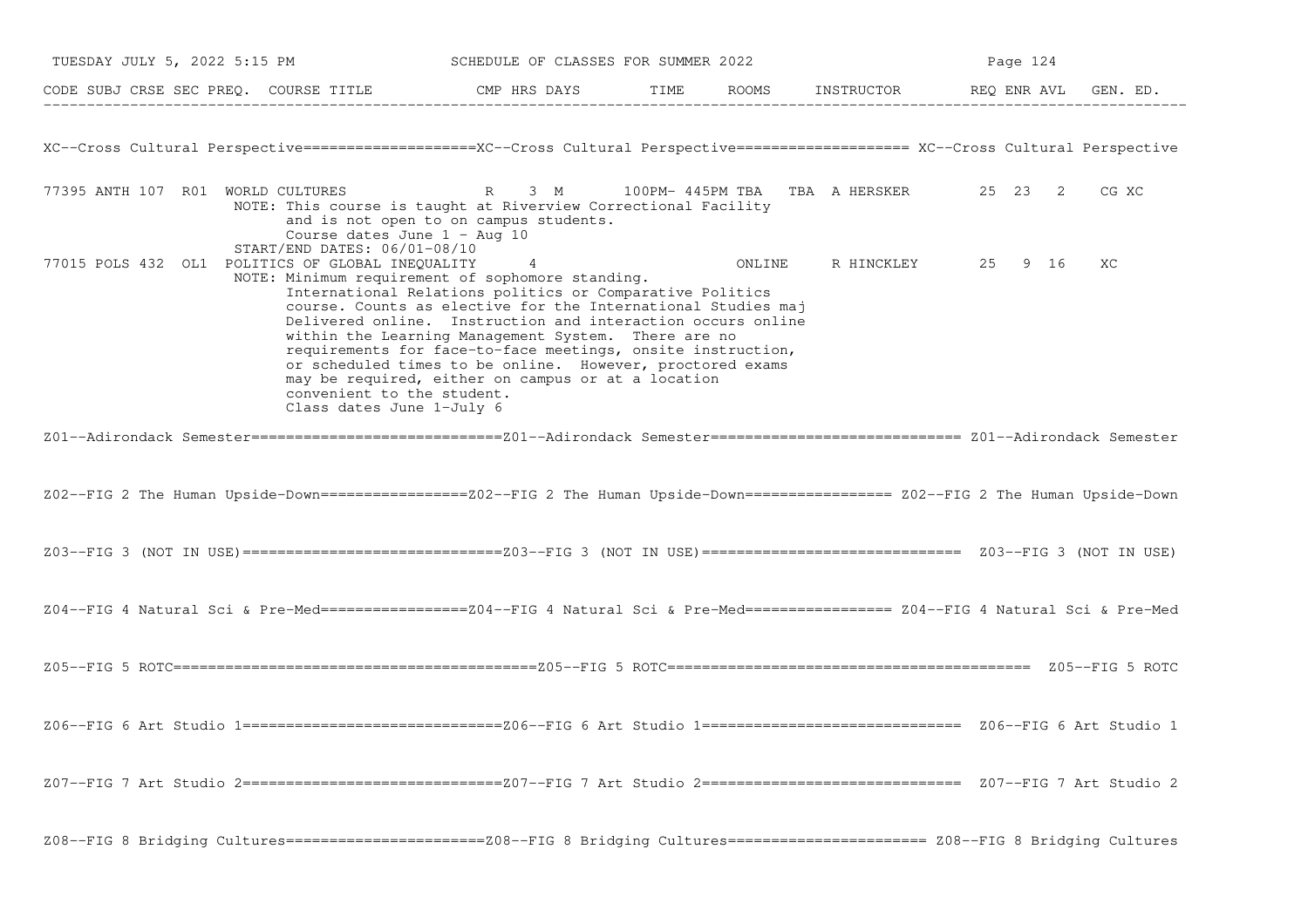| TUESDAY JULY 5, 2022 5:15 PM SCHEDULE OF CLASSES FOR SUMMER 2022                                                                     |  | Page 125 |  |  |  |
|--------------------------------------------------------------------------------------------------------------------------------------|--|----------|--|--|--|
| CODE SUBJ CRSE SEC PREQ. COURSE TITLE CMP HRS DAYS TIME ROOMS INSTRUCTOR REQ ENR AVL GEN. ED.                                        |  |          |  |  |  |
| Z09--FIG 9 Childhood/Early Child Ed===========Z09--FIG 9 Childhood/Early Child Ed========== Z09--FIG 9 Childhood/Early Child Ed      |  |          |  |  |  |
| Z10--FIG 10 Positively Psyched===================210--FIG 10 Positively Psyched==================== Z10--FIG 10 Positively Psyched   |  |          |  |  |  |
| Z11--FIG 11 Dance Performance=======================Z11--FIG 11 Dance Performance==================== Z11--FIG 11 Dance Performance  |  |          |  |  |  |
| Z12--FIG 12 Design for the Theatre==============Z12--FIG 12 Design for the Theatre============== Z12--FIG 12 Design for the Theatre  |  |          |  |  |  |
|                                                                                                                                      |  |          |  |  |  |
| Z14--FIG 14 International Studies================Z14--FIG 14 International Studies=============== Z14--FIG 14 International Studies  |  |          |  |  |  |
| Z15--FIG 15 Gender: Go Figure=======================Z15--FIG 15 Gender: Go Figure===================== Z15--FIG 15 Gender: Go Figure |  |          |  |  |  |
| Z16--FIG 16 Working Your Languages==============Z16--FIG 16 Working Your Languages============= Z16--FIG 16 Working Your Languages   |  |          |  |  |  |
| Z17--FIG 17 Secondary Education==================217--FIG 17 Secondary Education================== Z17--FIG 17 Secondary Education   |  |          |  |  |  |
|                                                                                                                                      |  |          |  |  |  |
| Z19--FIG 19 Invitation to Health=================219--FIG 19 Invitation to Health================= Z19--FIG 19 Invitation to Health  |  |          |  |  |  |
|                                                                                                                                      |  |          |  |  |  |
| Z21--FIG 21 Human Movement & Perf================Z21--FIG 21 Human Movement & Perf=============== Z21--FIG 21 Human Movement & Perf  |  |          |  |  |  |